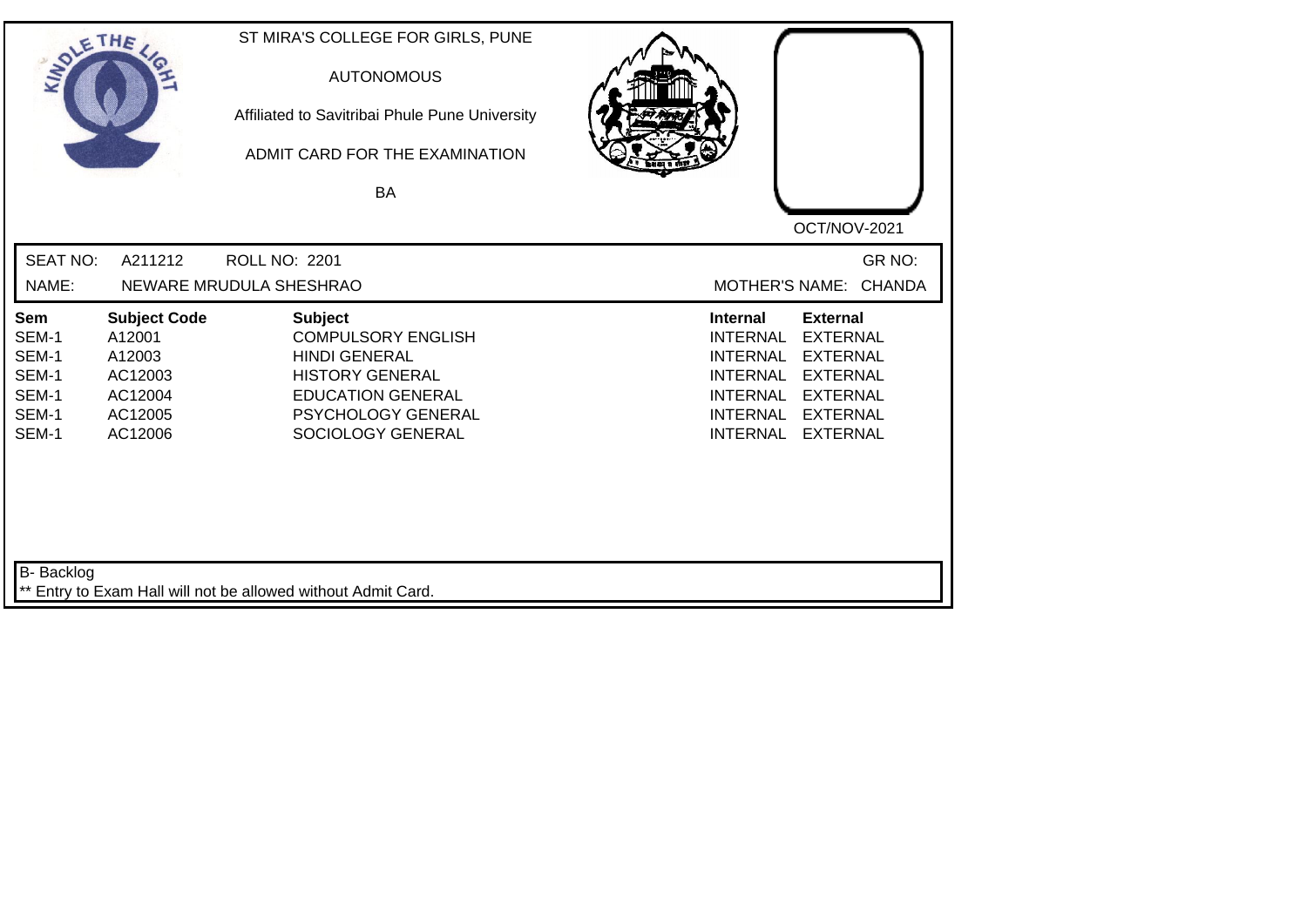| SOLETHE ,                                                 |                                                                                     | ST MIRA'S COLLEGE FOR GIRLS, PUNE<br><b>AUTONOMOUS</b><br>Affiliated to Savitribai Phule Pune University<br>ADMIT CARD FOR THE EXAMINATION<br>BA                       | OCT/NOV-2021                                                                                                                                                                                                                                                           |
|-----------------------------------------------------------|-------------------------------------------------------------------------------------|------------------------------------------------------------------------------------------------------------------------------------------------------------------------|------------------------------------------------------------------------------------------------------------------------------------------------------------------------------------------------------------------------------------------------------------------------|
| <b>SEAT NO:</b><br>NAME:                                  | A211310<br>SAKSHI VIJAY HARPALE                                                     | <b>ROLL NO: 2202</b>                                                                                                                                                   | GR NO:<br>MOTHER'S NAME: SWATI                                                                                                                                                                                                                                         |
| Sem<br>SEM-1<br>SEM-1<br>SEM-1<br>SEM-1<br>SEM-1<br>SEM-1 | <b>Subject Code</b><br>A12001<br>A12004<br>AC12003<br>AC12004<br>AC12005<br>AC12006 | <b>Subject</b><br><b>COMPULSORY ENGLISH</b><br><b>MARATHI GENERAL</b><br><b>HISTORY GENERAL</b><br><b>EDUCATION GENERAL</b><br>PSYCHOLOGY GENERAL<br>SOCIOLOGY GENERAL | <b>External</b><br><b>Internal</b><br><b>EXTERNAL</b><br><b>INTERNAL</b><br><b>INTERNAL</b><br><b>EXTERNAL</b><br><b>INTERNAL</b><br><b>EXTERNAL</b><br><b>INTERNAL</b><br><b>EXTERNAL</b><br><b>INTERNAL</b><br><b>EXTERNAL</b><br><b>INTERNAL</b><br><b>EXTERNAL</b> |
| B- Backlog                                                |                                                                                     | ** Entry to Exam Hall will not be allowed without Admit Card.                                                                                                          |                                                                                                                                                                                                                                                                        |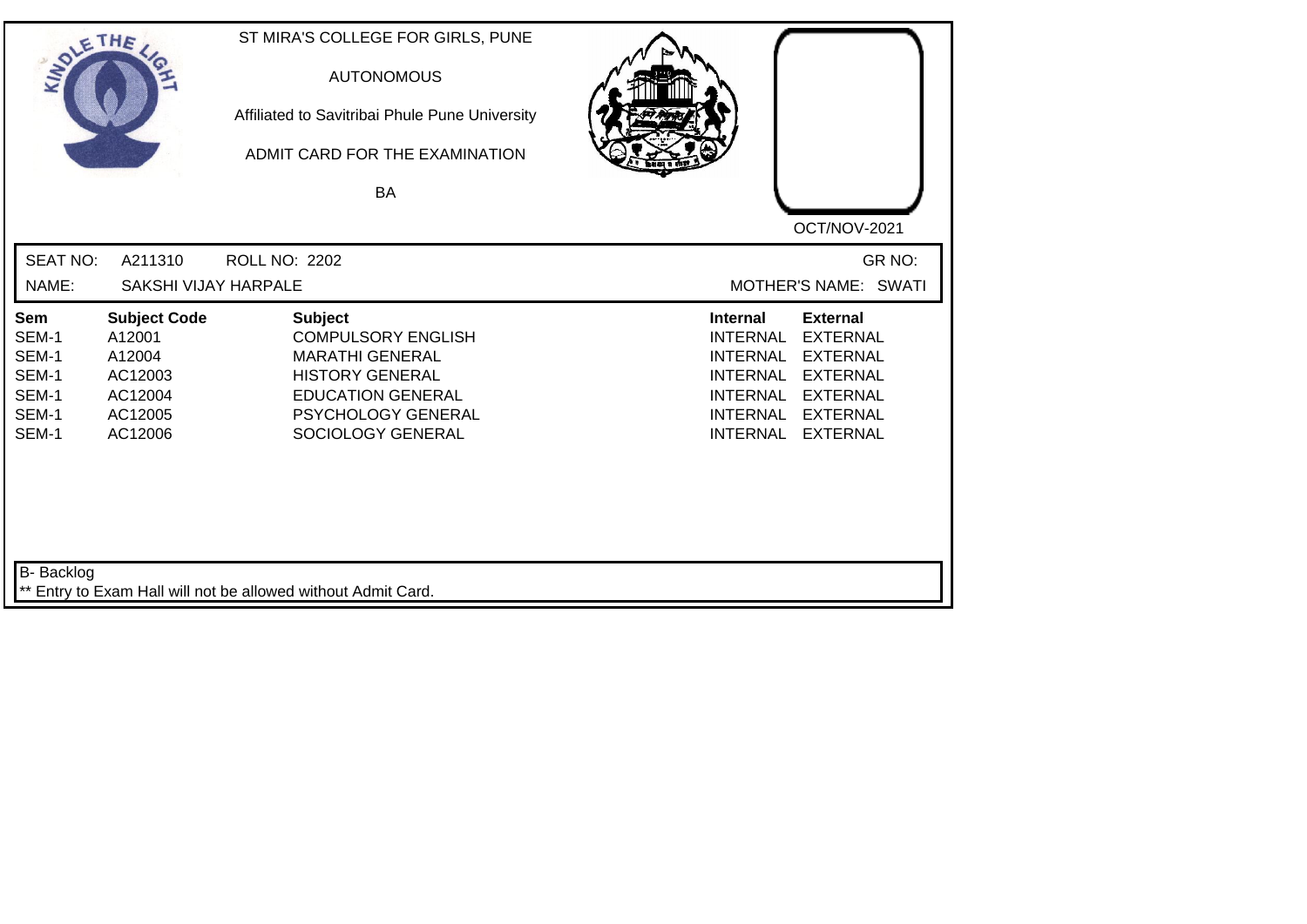| SOLE THE                                                  |                                                                                    | ST MIRA'S COLLEGE FOR GIRLS, PUNE<br><b>AUTONOMOUS</b><br>Affiliated to Savitribai Phule Pune University<br>ADMIT CARD FOR THE EXAMINATION<br><b>BA</b>                   |                                                                                                                                                                                                                                                                        |
|-----------------------------------------------------------|------------------------------------------------------------------------------------|---------------------------------------------------------------------------------------------------------------------------------------------------------------------------|------------------------------------------------------------------------------------------------------------------------------------------------------------------------------------------------------------------------------------------------------------------------|
|                                                           |                                                                                    |                                                                                                                                                                           | OCT/NOV-2021                                                                                                                                                                                                                                                           |
| <b>SEAT NO:</b>                                           | A211277                                                                            | ROLL NO: 2203                                                                                                                                                             | GR NO:                                                                                                                                                                                                                                                                 |
| NAME:                                                     | <b>SIYA SHYAM LALA</b>                                                             |                                                                                                                                                                           | MOTHER'S NAME: DEEPA                                                                                                                                                                                                                                                   |
| Sem<br>SEM-1<br>SEM-1<br>SEM-1<br>SEM-1<br>SEM-1<br>SEM-1 | <b>Subject Code</b><br>A12001<br>A12005<br>A12007<br>AC12004<br>AC12005<br>AC12006 | <b>Subject</b><br><b>COMPULSORY ENGLISH</b><br><b>OPTIONAL ENGLISH</b><br><b>ECONOMICS GENERAL</b><br><b>EDUCATION GENERAL</b><br>PSYCHOLOGY GENERAL<br>SOCIOLOGY GENERAL | <b>Internal</b><br><b>External</b><br><b>INTERNAL</b><br><b>EXTERNAL</b><br><b>EXTERNAL</b><br><b>INTERNAL</b><br><b>INTERNAL</b><br><b>EXTERNAL</b><br><b>INTERNAL</b><br><b>EXTERNAL</b><br><b>INTERNAL</b><br><b>EXTERNAL</b><br><b>INTERNAL</b><br><b>EXTERNAL</b> |
| <b>B-</b> Backlog                                         |                                                                                    | ** Entry to Exam Hall will not be allowed without Admit Card.                                                                                                             |                                                                                                                                                                                                                                                                        |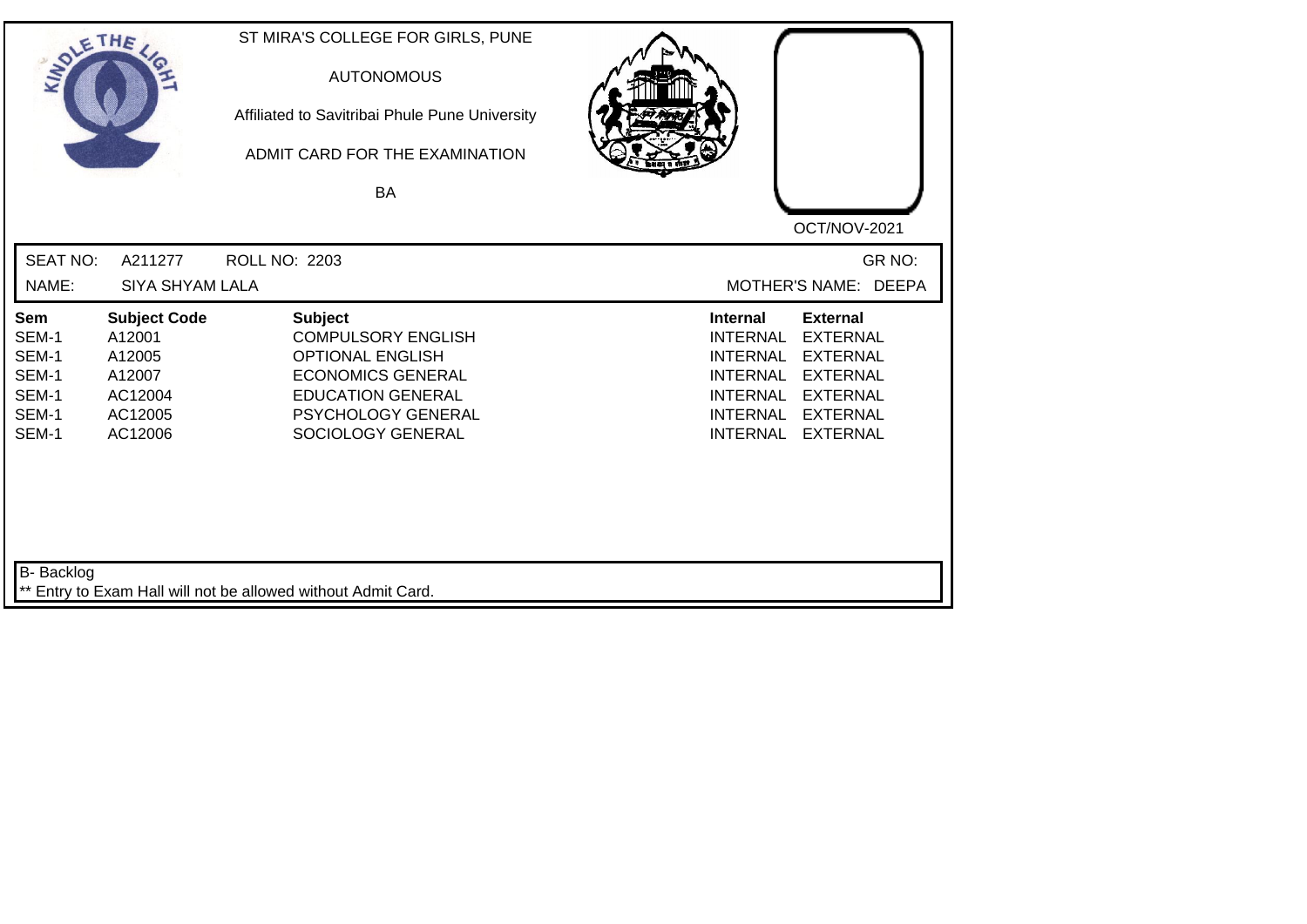| SOLE THE                                                         |                                                                                     | ST MIRA'S COLLEGE FOR GIRLS, PUNE<br><b>AUTONOMOUS</b><br>Affiliated to Savitribai Phule Pune University<br>ADMIT CARD FOR THE EXAMINATION<br>BA                            |                                                                                                                                                                                                                                                                        |
|------------------------------------------------------------------|-------------------------------------------------------------------------------------|-----------------------------------------------------------------------------------------------------------------------------------------------------------------------------|------------------------------------------------------------------------------------------------------------------------------------------------------------------------------------------------------------------------------------------------------------------------|
|                                                                  |                                                                                     |                                                                                                                                                                             | OCT/NOV-2021                                                                                                                                                                                                                                                           |
| <b>SEAT NO:</b><br>NAME:                                         | A211305<br><b>VAISHNAVI V KATKAR</b>                                                | <b>ROLL NO: 2204</b>                                                                                                                                                        | GR NO:<br>MOTHER'S NAME: KALPANA                                                                                                                                                                                                                                       |
| <b>Sem</b><br>SEM-1<br>SEM-1<br>SEM-1<br>SEM-1<br>SEM-1<br>SEM-1 | <b>Subject Code</b><br>A12001<br>A12003<br>AC12003<br>AC12004<br>AC12005<br>AC12006 | <b>Subject</b><br><b>COMPULSORY ENGLISH</b><br><b>HINDI GENERAL</b><br><b>HISTORY GENERAL</b><br><b>EDUCATION GENERAL</b><br><b>PSYCHOLOGY GENERAL</b><br>SOCIOLOGY GENERAL | <b>Internal</b><br><b>External</b><br><b>EXTERNAL</b><br><b>INTERNAL</b><br><b>EXTERNAL</b><br><b>INTERNAL</b><br><b>INTERNAL</b><br><b>EXTERNAL</b><br><b>INTERNAL</b><br><b>EXTERNAL</b><br><b>INTERNAL</b><br><b>EXTERNAL</b><br><b>INTERNAL</b><br><b>EXTERNAL</b> |
| B- Backlog                                                       |                                                                                     | ** Entry to Exam Hall will not be allowed without Admit Card.                                                                                                               |                                                                                                                                                                                                                                                                        |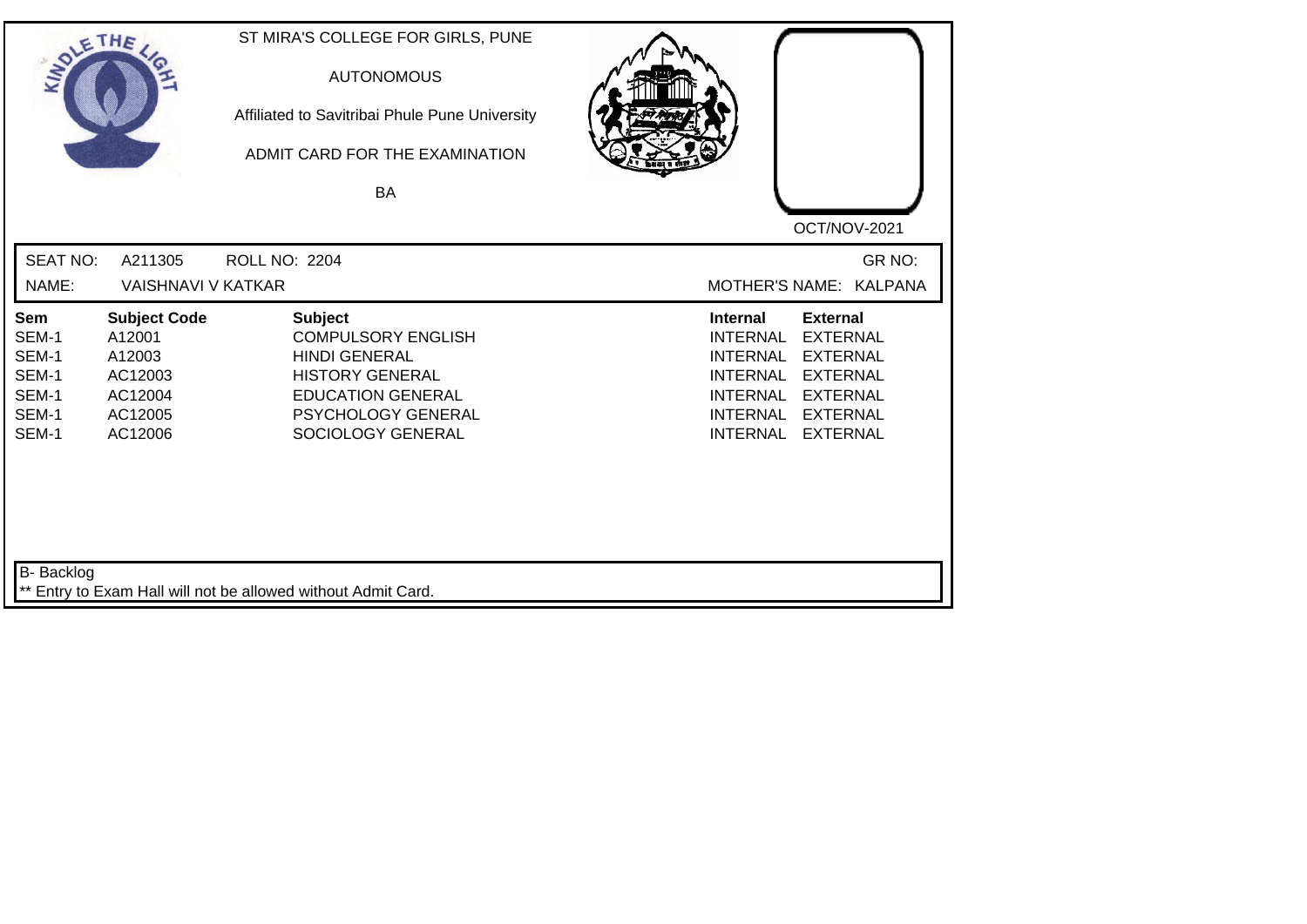| SOLE THE                                                  |                                                                                    | ST MIRA'S COLLEGE FOR GIRLS, PUNE<br><b>AUTONOMOUS</b><br>Affiliated to Savitribai Phule Pune University<br>ADMIT CARD FOR THE EXAMINATION<br>BA                                            | OCT/NOV-2021                                                                                                                                                                                                                                             |
|-----------------------------------------------------------|------------------------------------------------------------------------------------|---------------------------------------------------------------------------------------------------------------------------------------------------------------------------------------------|----------------------------------------------------------------------------------------------------------------------------------------------------------------------------------------------------------------------------------------------------------|
| <b>SEAT NO:</b><br>NAME:                                  | A211121<br><b>ROY ANKANA</b>                                                       | ROLL NO: 2207                                                                                                                                                                               | GR NO:<br>MOTHER'S NAME: KAKALI ROY                                                                                                                                                                                                                      |
| Sem<br>SEM-1<br>SEM-1<br>SEM-1<br>SEM-1<br>SEM-1<br>SEM-1 | <b>Subject Code</b><br>A12001<br>A12005<br>A12007<br>AC12001<br>AC12005<br>AC12006 | <b>Subject</b><br><b>COMPULSORY ENGLISH</b><br><b>OPTIONAL ENGLISH</b><br><b>ECONOMICS GENERAL</b><br><b>BUSINESS MATHEMATICS AND STATISTICS</b><br>PSYCHOLOGY GENERAL<br>SOCIOLOGY GENERAL | <b>Internal</b><br><b>External</b><br><b>INTERNAL</b><br><b>EXTERNAL</b><br><b>INTERNAL</b><br><b>EXTERNAL</b><br><b>EXTERNAL</b><br><b>INTERNAL</b><br><b>EXTERNAL</b><br>INTERNAL<br><b>INTERNAL</b><br><b>EXTERNAL</b><br><b>EXTERNAL</b><br>INTERNAL |
| <b>B-</b> Backlog                                         |                                                                                    | ** Entry to Exam Hall will not be allowed without Admit Card.                                                                                                                               |                                                                                                                                                                                                                                                          |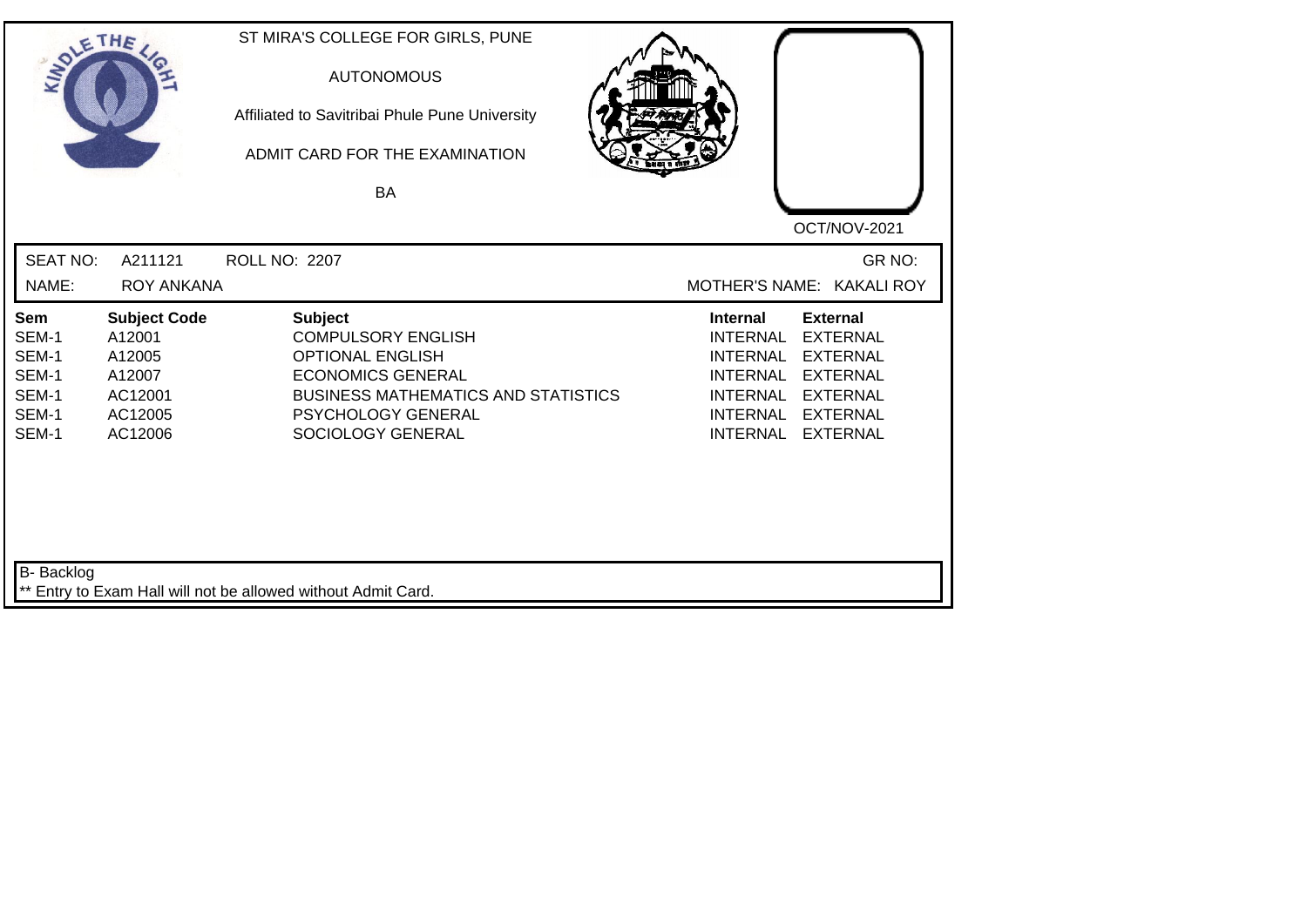| SOLETHE ,                                                 |                                                                                    | ST MIRA'S COLLEGE FOR GIRLS, PUNE<br><b>AUTONOMOUS</b><br>Affiliated to Savitribai Phule Pune University<br>ADMIT CARD FOR THE EXAMINATION<br><b>BA</b>                  | OCT/NOV-2021                                                                                                                                                                                                                                                           |
|-----------------------------------------------------------|------------------------------------------------------------------------------------|--------------------------------------------------------------------------------------------------------------------------------------------------------------------------|------------------------------------------------------------------------------------------------------------------------------------------------------------------------------------------------------------------------------------------------------------------------|
| <b>SEAT NO:</b><br>NAME:                                  | A211246<br><b>MAANVI SAHANI</b>                                                    | <b>ROLL NO: 2209</b>                                                                                                                                                     | GR NO:<br>MOTHER'S NAME: ANURADHA                                                                                                                                                                                                                                      |
| Sem<br>SEM-1<br>SEM-1<br>SEM-1<br>SEM-1<br>SEM-1<br>SEM-1 | <b>Subject Code</b><br>A12001<br>A12005<br>A12007<br>AC12002<br>AC12004<br>AC12005 | <b>Subject</b><br><b>COMPULSORY ENGLISH</b><br><b>OPTIONAL ENGLISH</b><br><b>ECONOMICS GENERAL</b><br>POLITICS GENERAL<br><b>EDUCATION GENERAL</b><br>PSYCHOLOGY GENERAL | <b>External</b><br><b>Internal</b><br><b>INTERNAL</b><br><b>EXTERNAL</b><br><b>INTERNAL</b><br><b>EXTERNAL</b><br><b>INTERNAL</b><br><b>EXTERNAL</b><br><b>INTERNAL</b><br><b>EXTERNAL</b><br><b>INTERNAL</b><br><b>EXTERNAL</b><br><b>INTERNAL</b><br><b>EXTERNAL</b> |
| B- Backlog                                                |                                                                                    | ** Entry to Exam Hall will not be allowed without Admit Card.                                                                                                            |                                                                                                                                                                                                                                                                        |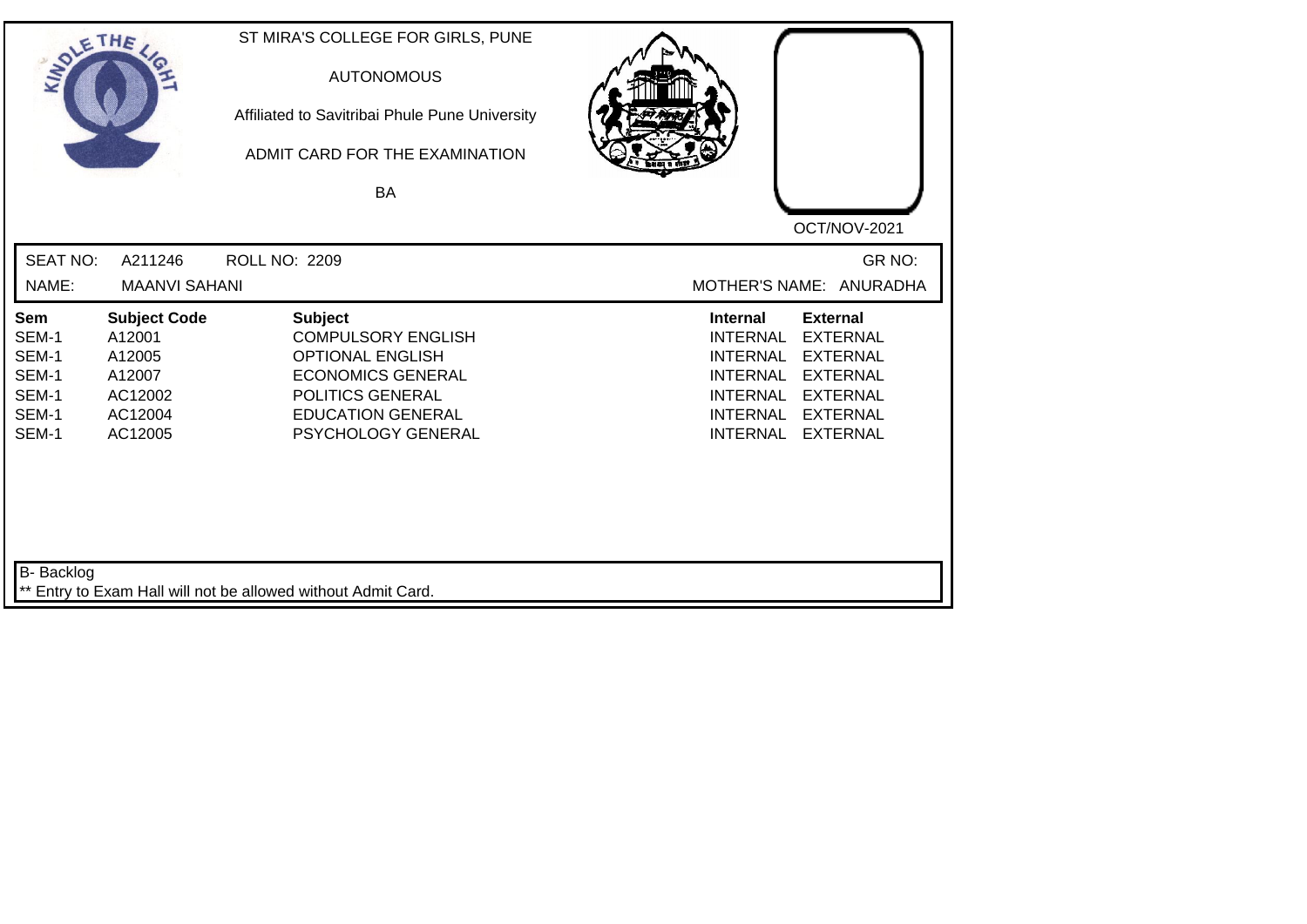| SOLETHE .                                                 |                                                                                    | ST MIRA'S COLLEGE FOR GIRLS, PUNE<br><b>AUTONOMOUS</b><br>Affiliated to Savitribai Phule Pune University<br>ADMIT CARD FOR THE EXAMINATION<br><b>BA</b>                                         | OCT/NOV-2021                                                                                                                                                                                                                                                           |
|-----------------------------------------------------------|------------------------------------------------------------------------------------|-------------------------------------------------------------------------------------------------------------------------------------------------------------------------------------------------|------------------------------------------------------------------------------------------------------------------------------------------------------------------------------------------------------------------------------------------------------------------------|
| <b>SEAT NO:</b><br>NAME:                                  | A211230                                                                            | <b>ROLL NO: 2210</b><br>DIVYA PRASENJEET BOSE                                                                                                                                                   | GR NO:<br>MOTHER'S NAME: PAPIA                                                                                                                                                                                                                                         |
| Sem<br>SEM-1<br>SEM-1<br>SEM-1<br>SEM-1<br>SEM-1<br>SEM-1 | <b>Subject Code</b><br>A12001<br>A12005<br>A12007<br>AC12001<br>AC12003<br>AC12006 | <b>Subject</b><br><b>COMPULSORY ENGLISH</b><br><b>OPTIONAL ENGLISH</b><br><b>ECONOMICS GENERAL</b><br><b>BUSINESS MATHEMATICS AND STATISTICS</b><br><b>HISTORY GENERAL</b><br>SOCIOLOGY GENERAL | <b>External</b><br><b>Internal</b><br><b>EXTERNAL</b><br><b>INTERNAL</b><br><b>INTERNAL</b><br><b>EXTERNAL</b><br><b>INTERNAL</b><br><b>EXTERNAL</b><br><b>INTERNAL</b><br><b>EXTERNAL</b><br><b>INTERNAL</b><br><b>EXTERNAL</b><br><b>INTERNAL</b><br><b>EXTERNAL</b> |
| B- Backlog                                                |                                                                                    | ** Entry to Exam Hall will not be allowed without Admit Card.                                                                                                                                   |                                                                                                                                                                                                                                                                        |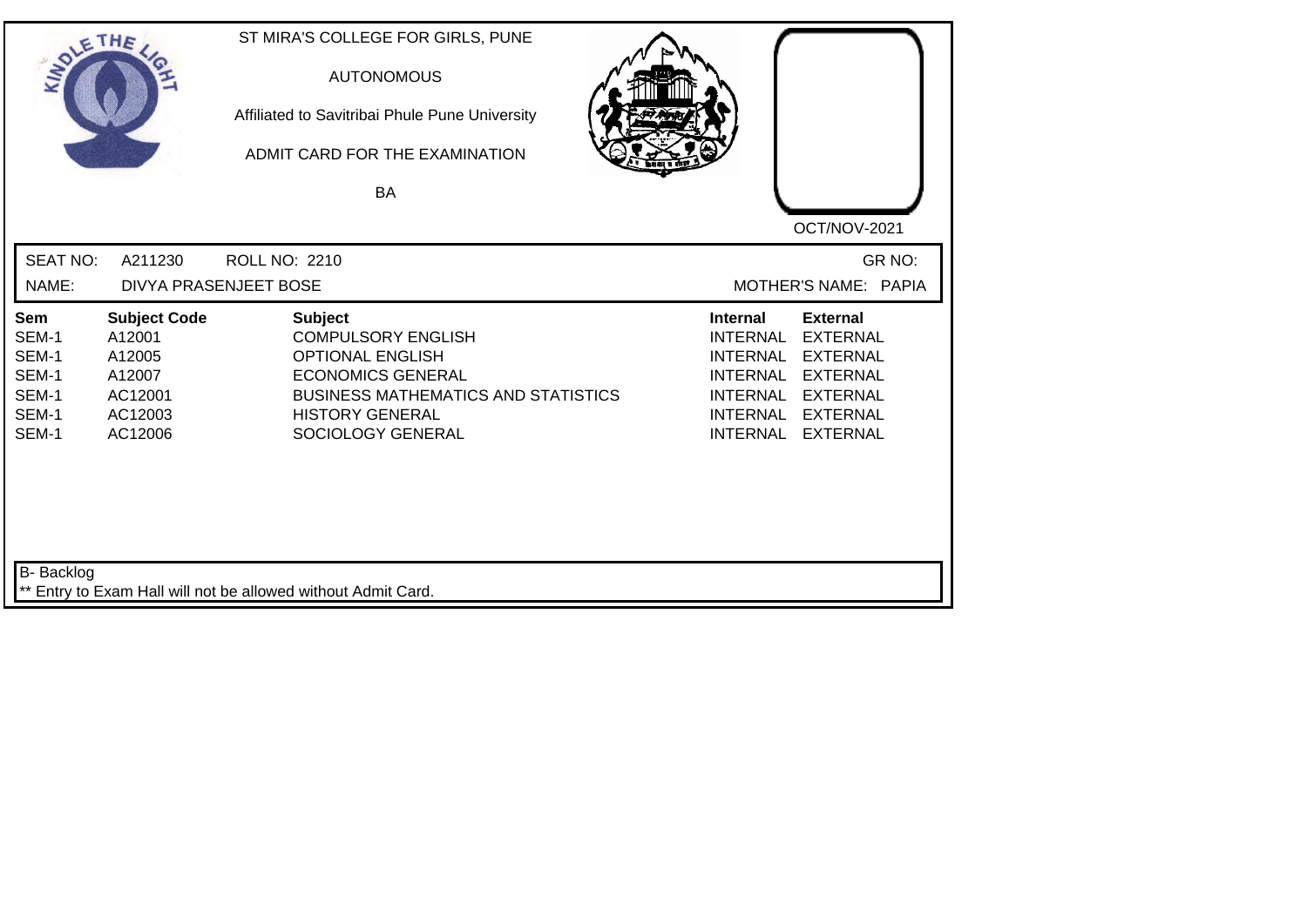| SOLETHE .                                                        |                                                                                    | ST MIRA'S COLLEGE FOR GIRLS, PUNE<br><b>AUTONOMOUS</b><br>Affiliated to Savitribai Phule Pune University<br>ADMIT CARD FOR THE EXAMINATION                                |                                                                                                                                                                                                                                                                 |
|------------------------------------------------------------------|------------------------------------------------------------------------------------|---------------------------------------------------------------------------------------------------------------------------------------------------------------------------|-----------------------------------------------------------------------------------------------------------------------------------------------------------------------------------------------------------------------------------------------------------------|
|                                                                  |                                                                                    | <b>BA</b>                                                                                                                                                                 | OCT/NOV-2021                                                                                                                                                                                                                                                    |
| <b>SEAT NO:</b><br>NAME:                                         | A211211<br><b>SANIA MARYAM</b>                                                     | <b>ROLL NO: 2211</b>                                                                                                                                                      | GR NO:<br>MOTHER'S NAME: RESHMA TABASSUM                                                                                                                                                                                                                        |
| <b>Sem</b><br>SEM-1<br>SEM-1<br>SEM-1<br>SEM-1<br>SEM-1<br>SEM-1 | <b>Subject Code</b><br>A12001<br>A12005<br>A12007<br>AC12004<br>AC12005<br>AC12006 | <b>Subject</b><br><b>COMPULSORY ENGLISH</b><br><b>OPTIONAL ENGLISH</b><br><b>ECONOMICS GENERAL</b><br><b>EDUCATION GENERAL</b><br>PSYCHOLOGY GENERAL<br>SOCIOLOGY GENERAL | <b>External</b><br><b>Internal</b><br><b>INTERNAL</b><br><b>EXTERNAL</b><br><b>INTERNAL</b><br><b>EXTERNAL</b><br><b>INTERNAL</b><br><b>EXTERNAL</b><br><b>INTERNAL</b><br><b>EXTERNAL</b><br><b>INTERNAL</b><br><b>EXTERNAL</b><br><b>EXTERNAL</b><br>INTERNAL |
| B- Backlog                                                       |                                                                                    | ** Entry to Exam Hall will not be allowed without Admit Card.                                                                                                             |                                                                                                                                                                                                                                                                 |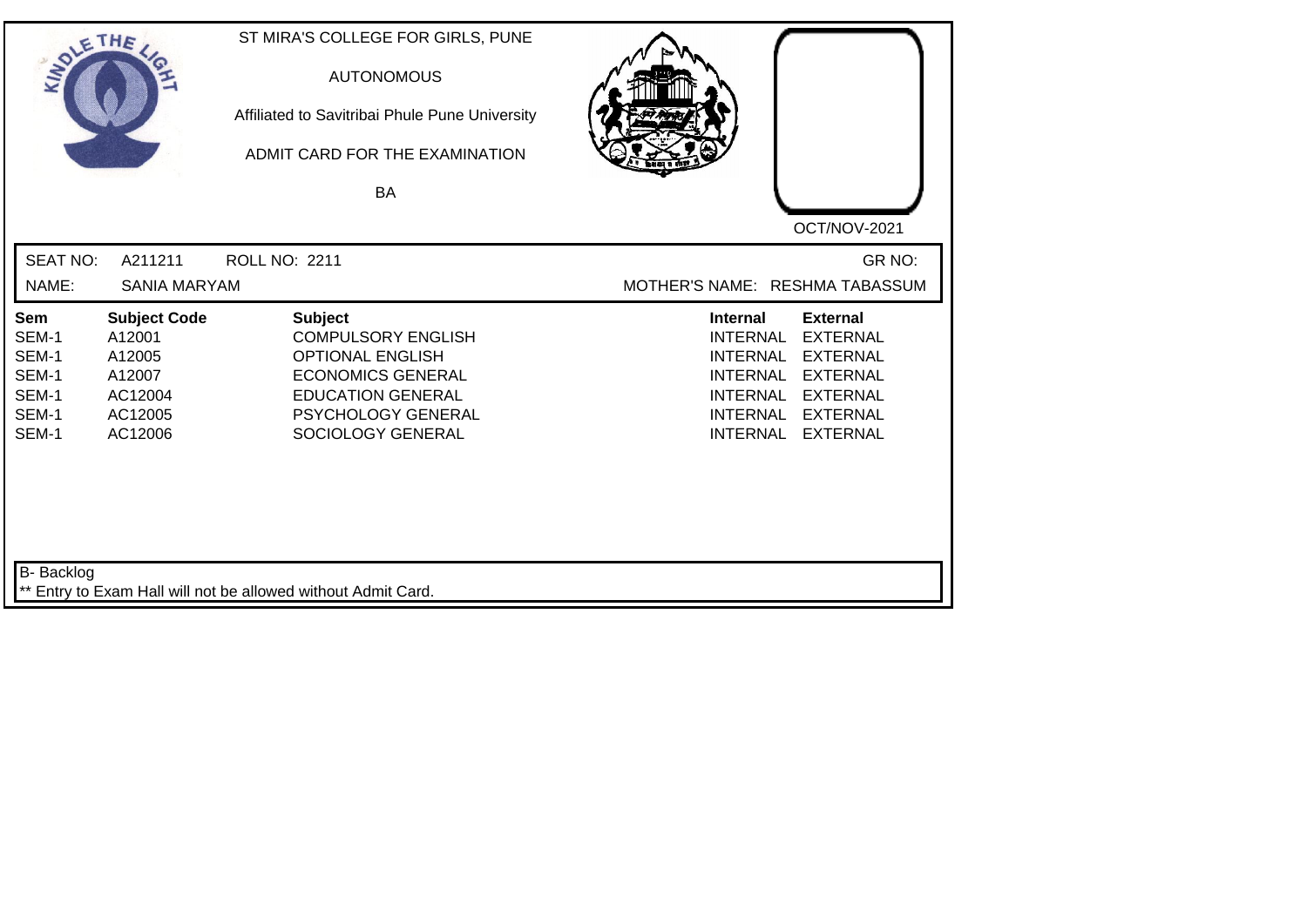| SOLETHE ,                                                        |                                                                                    | ST MIRA'S COLLEGE FOR GIRLS, PUNE<br><b>AUTONOMOUS</b><br>Affiliated to Savitribai Phule Pune University<br>ADMIT CARD FOR THE EXAMINATION<br>BA                                 | OCT/NOV-2021                                                                                                                                                                                                                                                           |
|------------------------------------------------------------------|------------------------------------------------------------------------------------|----------------------------------------------------------------------------------------------------------------------------------------------------------------------------------|------------------------------------------------------------------------------------------------------------------------------------------------------------------------------------------------------------------------------------------------------------------------|
| <b>SEAT NO:</b><br>NAME:                                         | A211278                                                                            | <b>ROLL NO: 2212</b><br>KOLEKAR SIDDHI BHARAT                                                                                                                                    | GR NO:<br>MOTHER'S NAME: PRATIBHA                                                                                                                                                                                                                                      |
| <b>Sem</b><br>SEM-1<br>SEM-1<br>SEM-1<br>SEM-1<br>SEM-1<br>SEM-1 | <b>Subject Code</b><br>A12001<br>A12005<br>A12007<br>AC12004<br>AC12005<br>AC12006 | <b>Subject</b><br><b>COMPULSORY ENGLISH</b><br><b>OPTIONAL ENGLISH</b><br><b>ECONOMICS GENERAL</b><br><b>EDUCATION GENERAL</b><br><b>PSYCHOLOGY GENERAL</b><br>SOCIOLOGY GENERAL | <b>Internal</b><br><b>External</b><br><b>EXTERNAL</b><br><b>INTERNAL</b><br><b>EXTERNAL</b><br><b>INTERNAL</b><br><b>INTERNAL</b><br><b>EXTERNAL</b><br><b>INTERNAL</b><br><b>EXTERNAL</b><br><b>INTERNAL</b><br><b>EXTERNAL</b><br><b>INTERNAL</b><br><b>EXTERNAL</b> |
| B- Backlog                                                       |                                                                                    | ** Entry to Exam Hall will not be allowed without Admit Card.                                                                                                                    |                                                                                                                                                                                                                                                                        |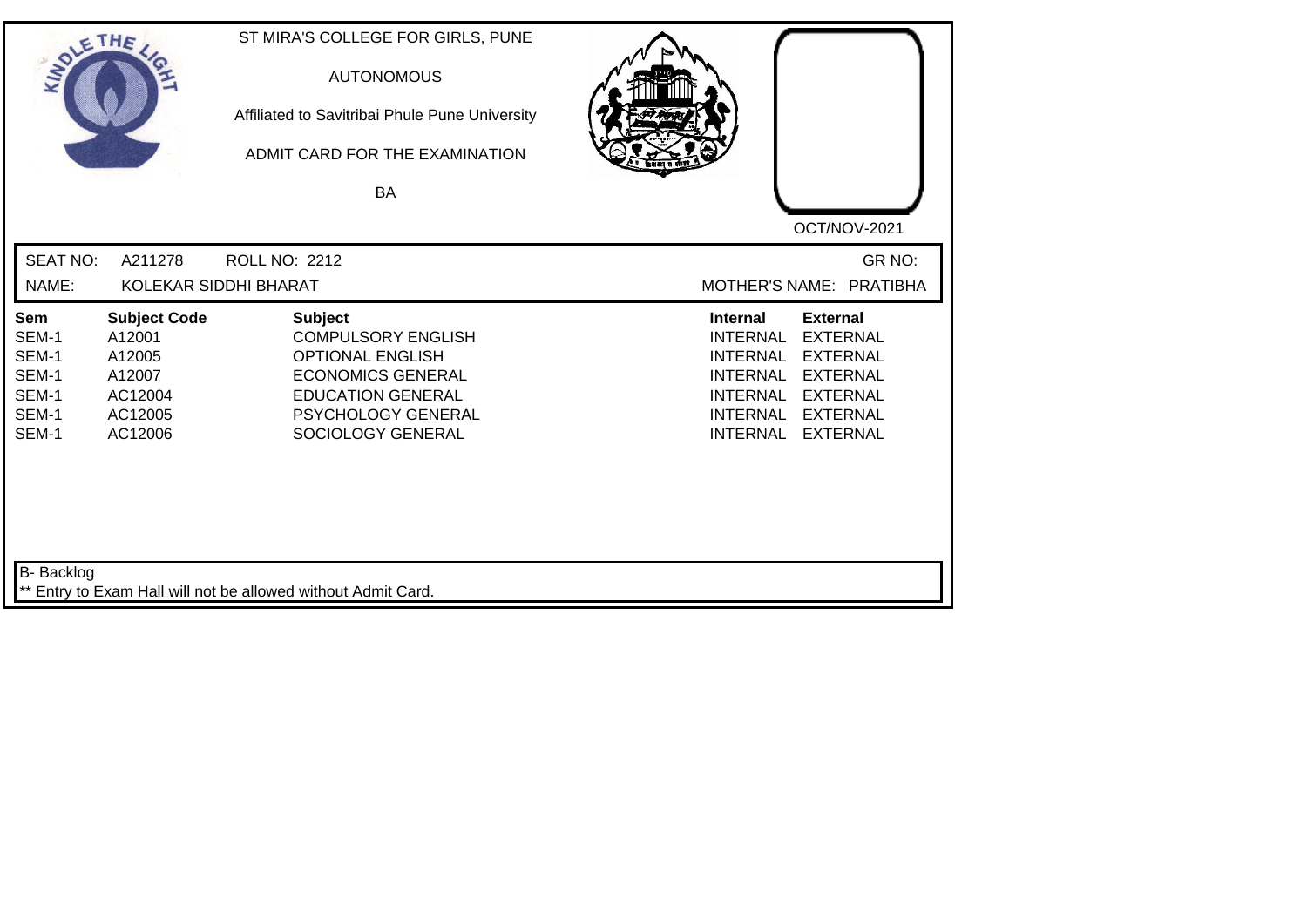| SOLE THE                                                         |                                                                                     | ST MIRA'S COLLEGE FOR GIRLS, PUNE<br><b>AUTONOMOUS</b><br>Affiliated to Savitribai Phule Pune University<br>ADMIT CARD FOR THE EXAMINATION<br><b>BA</b>           |                                                                                                                                                                                                                                                                        |
|------------------------------------------------------------------|-------------------------------------------------------------------------------------|-------------------------------------------------------------------------------------------------------------------------------------------------------------------|------------------------------------------------------------------------------------------------------------------------------------------------------------------------------------------------------------------------------------------------------------------------|
|                                                                  |                                                                                     |                                                                                                                                                                   | OCT/NOV-2021                                                                                                                                                                                                                                                           |
| <b>SEAT NO:</b>                                                  | A211243                                                                             | ROLL NO: 2213                                                                                                                                                     | GR NO:                                                                                                                                                                                                                                                                 |
| NAME:                                                            | MULLA RIFHAT NAZIM                                                                  |                                                                                                                                                                   | MOTHER'S NAME: RAFIA                                                                                                                                                                                                                                                   |
| <b>Sem</b><br>SEM-1<br>SEM-1<br>SEM-1<br>SEM-1<br>SEM-1<br>SEM-1 | <b>Subject Code</b><br>A12001<br>A12005<br>AC12002<br>AC12004<br>AC12005<br>AC12006 | <b>Subject</b><br><b>COMPULSORY ENGLISH</b><br><b>OPTIONAL ENGLISH</b><br>POLITICS GENERAL<br><b>EDUCATION GENERAL</b><br>PSYCHOLOGY GENERAL<br>SOCIOLOGY GENERAL | <b>Internal</b><br><b>External</b><br><b>INTERNAL</b><br><b>EXTERNAL</b><br><b>INTERNAL</b><br><b>EXTERNAL</b><br><b>INTERNAL</b><br><b>EXTERNAL</b><br><b>EXTERNAL</b><br><b>INTERNAL</b><br><b>INTERNAL</b><br><b>EXTERNAL</b><br><b>INTERNAL</b><br><b>EXTERNAL</b> |
| B- Backlog                                                       |                                                                                     | ** Entry to Exam Hall will not be allowed without Admit Card.                                                                                                     |                                                                                                                                                                                                                                                                        |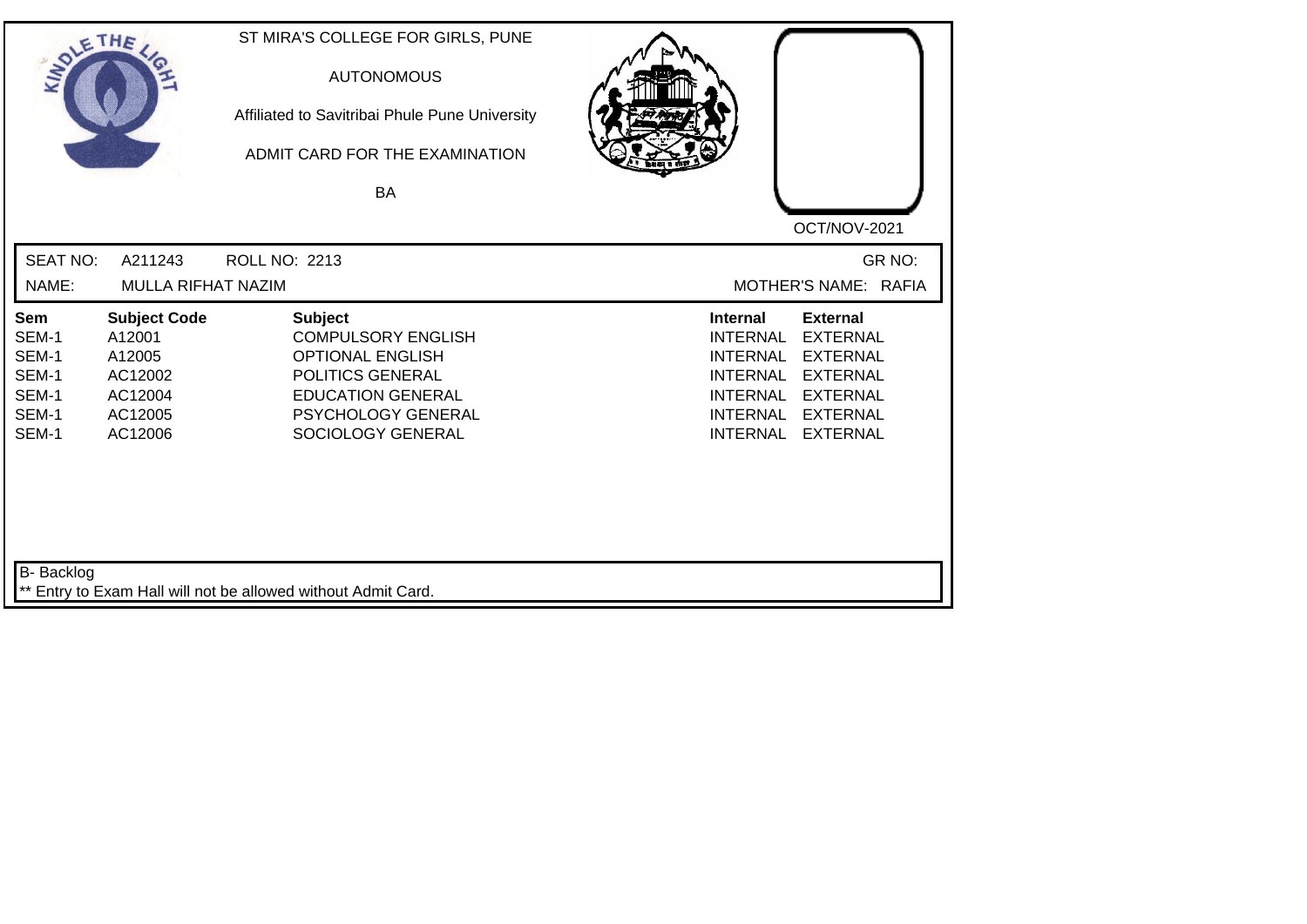| SOLE THE                                                         |                                                                                    | ST MIRA'S COLLEGE FOR GIRLS, PUNE<br><b>AUTONOMOUS</b><br>Affiliated to Savitribai Phule Pune University<br>ADMIT CARD FOR THE EXAMINATION<br><b>BA</b>           |                                                                                                                                                                                                                                                                        |
|------------------------------------------------------------------|------------------------------------------------------------------------------------|-------------------------------------------------------------------------------------------------------------------------------------------------------------------|------------------------------------------------------------------------------------------------------------------------------------------------------------------------------------------------------------------------------------------------------------------------|
|                                                                  |                                                                                    |                                                                                                                                                                   | OCT/NOV-2021                                                                                                                                                                                                                                                           |
| <b>SEAT NO:</b>                                                  | A211218                                                                            | ROLL NO: 2214                                                                                                                                                     | GR NO:                                                                                                                                                                                                                                                                 |
| NAME:                                                            | <b>KHUSHI NEGI</b>                                                                 |                                                                                                                                                                   | MOTHER'S NAME: SUMAN                                                                                                                                                                                                                                                   |
| <b>Sem</b><br>SEM-1<br>SEM-1<br>SEM-1<br>SEM-1<br>SEM-1<br>SEM-1 | <b>Subject Code</b><br>A12001<br>A12005<br>A12007<br>AC12002<br>AC12005<br>AC12006 | <b>Subject</b><br><b>COMPULSORY ENGLISH</b><br><b>OPTIONAL ENGLISH</b><br><b>ECONOMICS GENERAL</b><br>POLITICS GENERAL<br>PSYCHOLOGY GENERAL<br>SOCIOLOGY GENERAL | <b>Internal</b><br><b>External</b><br><b>INTERNAL</b><br><b>EXTERNAL</b><br><b>EXTERNAL</b><br><b>INTERNAL</b><br><b>INTERNAL</b><br><b>EXTERNAL</b><br><b>INTERNAL</b><br><b>EXTERNAL</b><br><b>INTERNAL</b><br><b>EXTERNAL</b><br><b>INTERNAL</b><br><b>EXTERNAL</b> |
| B- Backlog                                                       |                                                                                    | ** Entry to Exam Hall will not be allowed without Admit Card.                                                                                                     |                                                                                                                                                                                                                                                                        |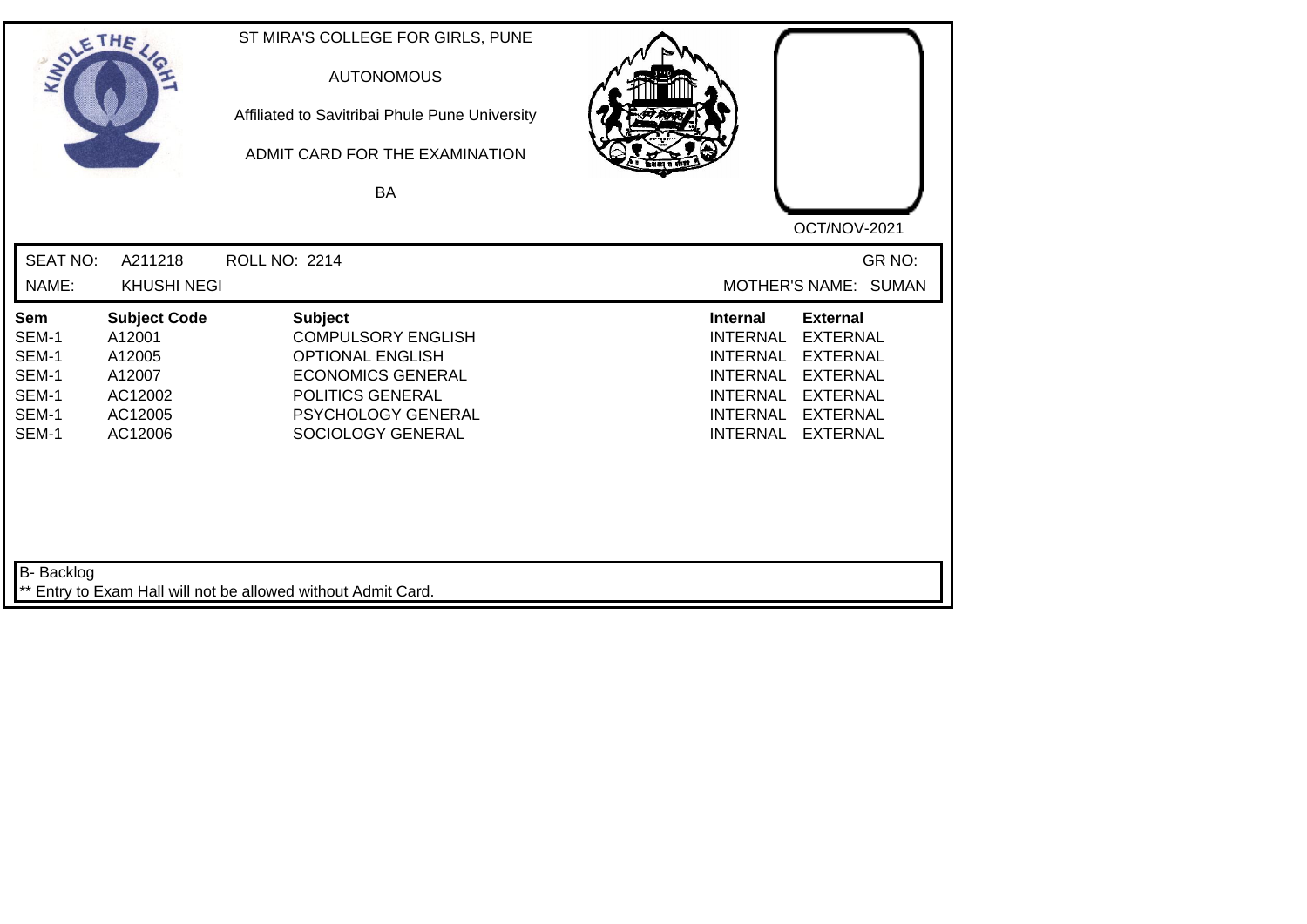| SOLE THE                                                  |                                                                                     | ST MIRA'S COLLEGE FOR GIRLS, PUNE<br><b>AUTONOMOUS</b><br>Affiliated to Savitribai Phule Pune University<br>ADMIT CARD FOR THE EXAMINATION<br><b>BA</b>                               |                                                                                                                                   |                                                                                                                                   |
|-----------------------------------------------------------|-------------------------------------------------------------------------------------|---------------------------------------------------------------------------------------------------------------------------------------------------------------------------------------|-----------------------------------------------------------------------------------------------------------------------------------|-----------------------------------------------------------------------------------------------------------------------------------|
|                                                           |                                                                                     |                                                                                                                                                                                       |                                                                                                                                   | OCT/NOV-2021                                                                                                                      |
| <b>SEAT NO:</b>                                           | A211116                                                                             | <b>ROLL NO: 2215</b>                                                                                                                                                                  |                                                                                                                                   | GR NO:                                                                                                                            |
| NAME:                                                     | <b>SANAYA AMIN IRANI</b>                                                            |                                                                                                                                                                                       | <b>MOTHER'S NAME:</b>                                                                                                             | <b>SHAHNAZ</b>                                                                                                                    |
| Sem<br>SEM-1<br>SEM-1<br>SEM-1<br>SEM-1<br>SEM-1<br>SEM-1 | <b>Subject Code</b><br>A12001<br>A12005<br>AC12003<br>AC12004<br>AC12006<br>AC12009 | <b>Subject</b><br><b>COMPULSORY ENGLISH</b><br><b>OPTIONAL ENGLISH</b><br><b>HISTORY GENERAL</b><br><b>EDUCATION GENERAL</b><br>SOCIOLOGY GENERAL<br><b>BUSINESS ENTREPRENEURSHIP</b> | <b>Internal</b><br><b>INTERNAL</b><br><b>INTERNAL</b><br><b>INTERNAL</b><br><b>INTERNAL</b><br><b>INTERNAL</b><br><b>INTERNAL</b> | <b>External</b><br><b>EXTERNAL</b><br><b>EXTERNAL</b><br><b>EXTERNAL</b><br><b>EXTERNAL</b><br><b>EXTERNAL</b><br><b>EXTERNAL</b> |
| <b>B-</b> Backlog                                         |                                                                                     | ** Entry to Exam Hall will not be allowed without Admit Card.                                                                                                                         |                                                                                                                                   |                                                                                                                                   |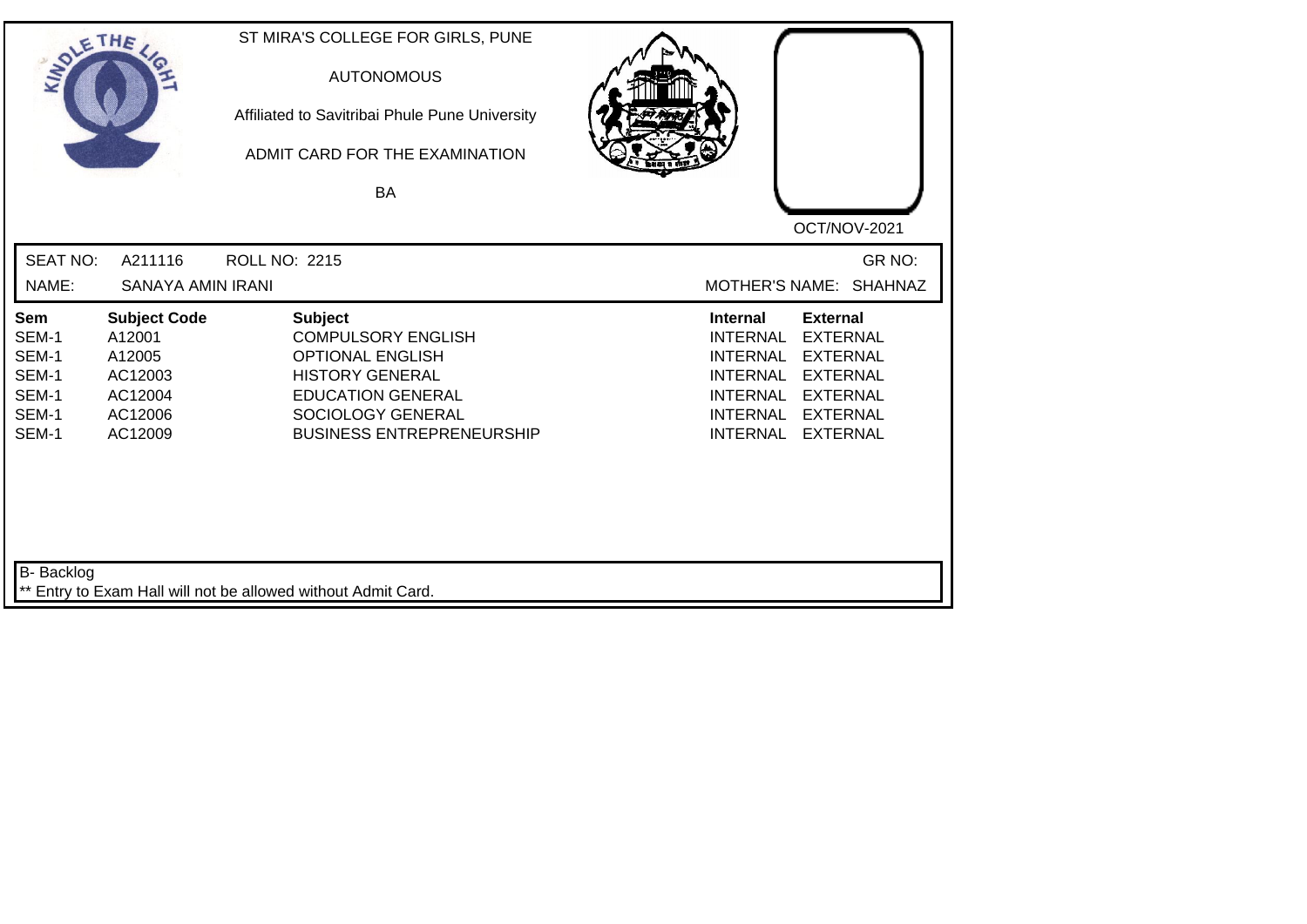| SOLETHE ,                                                        |                                                                                     | ST MIRA'S COLLEGE FOR GIRLS, PUNE<br><b>AUTONOMOUS</b><br>Affiliated to Savitribai Phule Pune University<br>ADMIT CARD FOR THE EXAMINATION<br>BA                               | OCT/NOV-2021                                                                                                                                                                                                                                                    |
|------------------------------------------------------------------|-------------------------------------------------------------------------------------|--------------------------------------------------------------------------------------------------------------------------------------------------------------------------------|-----------------------------------------------------------------------------------------------------------------------------------------------------------------------------------------------------------------------------------------------------------------|
| <b>SEAT NO:</b><br>NAME:                                         | A211107                                                                             | <b>ROLL NO: 2216</b><br>PATWARDHAN ABHA MANGESH                                                                                                                                | GR NO:<br>MOTHER'S NAME: HARSHADA                                                                                                                                                                                                                               |
| <b>Sem</b><br>SEM-1<br>SEM-1<br>SEM-1<br>SEM-1<br>SEM-1<br>SEM-1 | <b>Subject Code</b><br>A12001<br>A12005<br>AC12003<br>AC12004<br>AC12005<br>AC12006 | <b>Subject</b><br><b>COMPULSORY ENGLISH</b><br><b>OPTIONAL ENGLISH</b><br><b>HISTORY GENERAL</b><br><b>EDUCATION GENERAL</b><br><b>PSYCHOLOGY GENERAL</b><br>SOCIOLOGY GENERAL | <b>Internal</b><br><b>External</b><br><b>INTERNAL</b><br><b>EXTERNAL</b><br><b>EXTERNAL</b><br>INTERNAL<br><b>INTERNAL</b><br><b>EXTERNAL</b><br><b>INTERNAL</b><br><b>EXTERNAL</b><br><b>INTERNAL</b><br><b>EXTERNAL</b><br><b>INTERNAL</b><br><b>EXTERNAL</b> |
| B- Backlog                                                       |                                                                                     | ** Entry to Exam Hall will not be allowed without Admit Card.                                                                                                                  |                                                                                                                                                                                                                                                                 |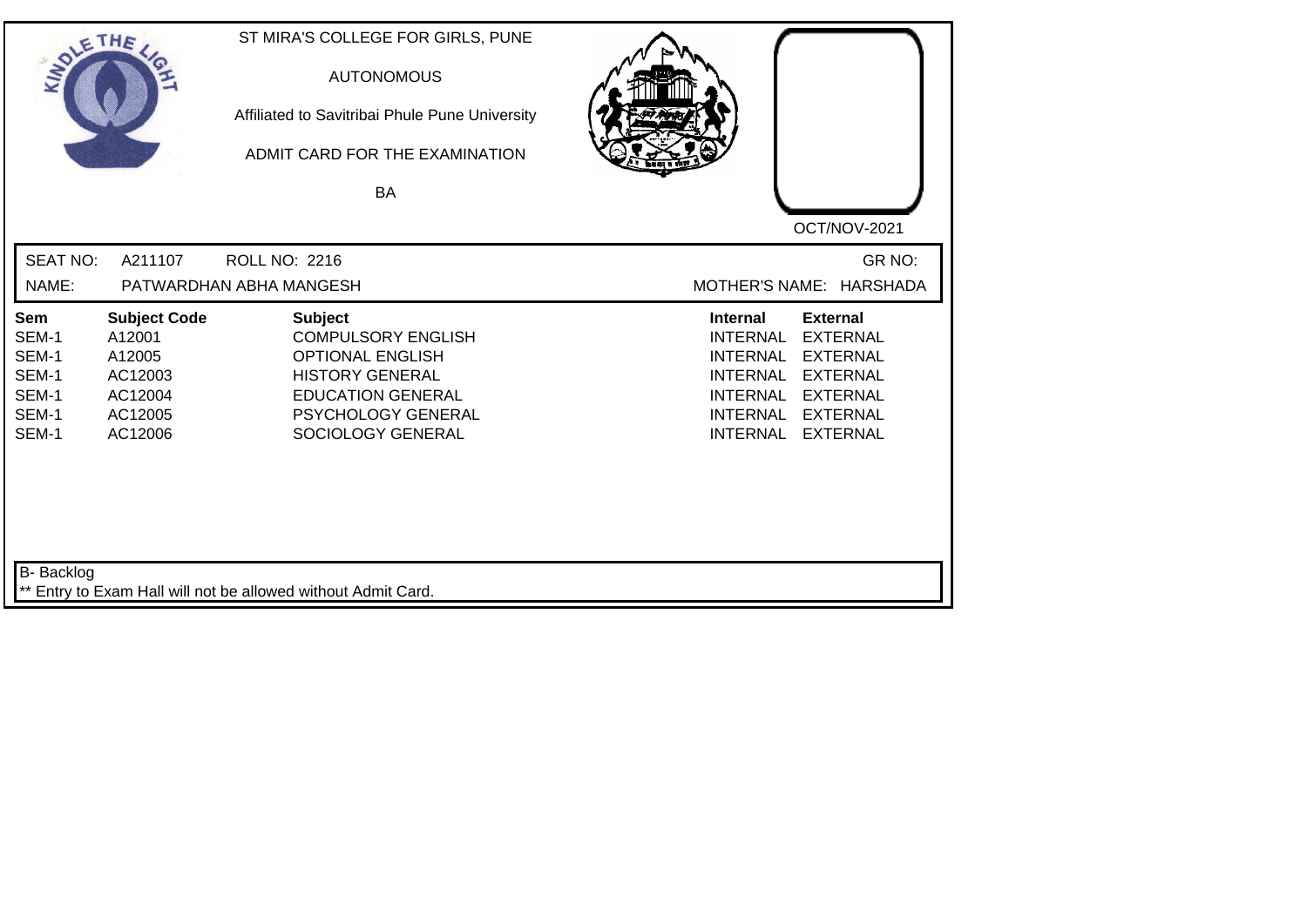| SOLETHE ,                                                        |                                                                                    | ST MIRA'S COLLEGE FOR GIRLS, PUNE<br><b>AUTONOMOUS</b><br>Affiliated to Savitribai Phule Pune University<br>ADMIT CARD FOR THE EXAMINATION<br><b>BA</b>                 | OCT/NOV-2021                                                                                                                                                                                                                                                           |
|------------------------------------------------------------------|------------------------------------------------------------------------------------|-------------------------------------------------------------------------------------------------------------------------------------------------------------------------|------------------------------------------------------------------------------------------------------------------------------------------------------------------------------------------------------------------------------------------------------------------------|
| <b>SEAT NO:</b>                                                  | A211302                                                                            | <b>ROLL NO: 2217</b>                                                                                                                                                    | GR NO:                                                                                                                                                                                                                                                                 |
| NAME:                                                            |                                                                                    | DHOTEKAR UFFRA RIYAZ                                                                                                                                                    | MOTHER'S NAME: JABEEN                                                                                                                                                                                                                                                  |
| <b>Sem</b><br>SEM-1<br>SEM-1<br>SEM-1<br>SEM-1<br>SEM-1<br>SEM-1 | <b>Subject Code</b><br>A12001<br>A12005<br>A12007<br>AC12002<br>AC12004<br>AC12006 | <b>Subject</b><br><b>COMPULSORY ENGLISH</b><br><b>OPTIONAL ENGLISH</b><br><b>ECONOMICS GENERAL</b><br>POLITICS GENERAL<br><b>EDUCATION GENERAL</b><br>SOCIOLOGY GENERAL | <b>External</b><br><b>Internal</b><br><b>INTERNAL</b><br><b>EXTERNAL</b><br><b>INTERNAL</b><br><b>EXTERNAL</b><br><b>INTERNAL</b><br><b>EXTERNAL</b><br><b>EXTERNAL</b><br><b>INTERNAL</b><br><b>INTERNAL</b><br><b>EXTERNAL</b><br><b>INTERNAL</b><br><b>EXTERNAL</b> |
| B- Backlog                                                       |                                                                                    | ** Entry to Exam Hall will not be allowed without Admit Card.                                                                                                           |                                                                                                                                                                                                                                                                        |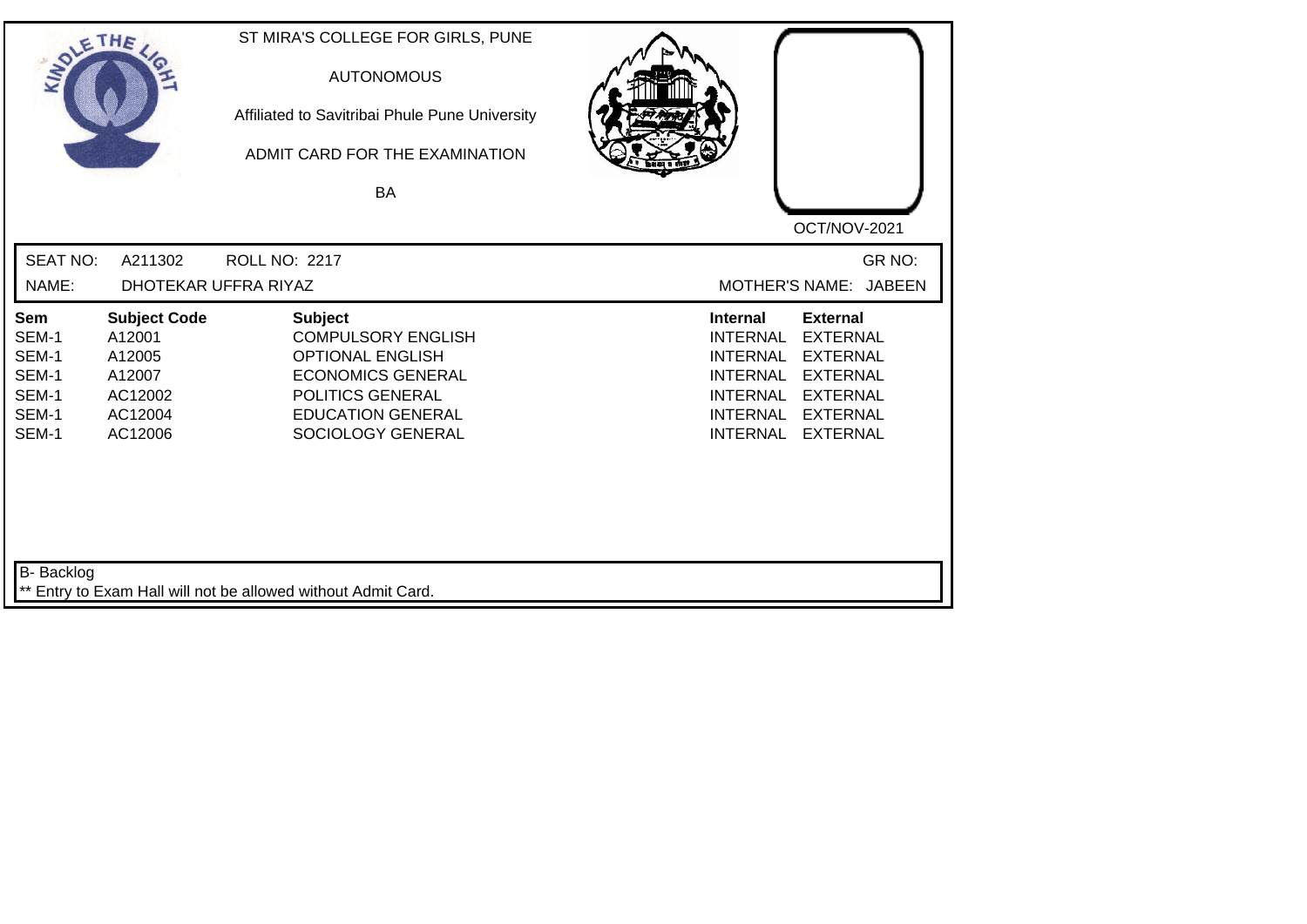| SOLETHE .                                                        |                                                                                    | ST MIRA'S COLLEGE FOR GIRLS, PUNE<br><b>AUTONOMOUS</b><br>Affiliated to Savitribai Phule Pune University<br>ADMIT CARD FOR THE EXAMINATION<br>BA                         | OCT/NOV-2021                                                                                                                                                                                                                                                           |
|------------------------------------------------------------------|------------------------------------------------------------------------------------|--------------------------------------------------------------------------------------------------------------------------------------------------------------------------|------------------------------------------------------------------------------------------------------------------------------------------------------------------------------------------------------------------------------------------------------------------------|
| <b>SEAT NO:</b><br>NAME:                                         | A211285                                                                            | <b>ROLL NO: 2218</b><br>PARIDHI SUJAY KHEDKAR                                                                                                                            | GR NO:<br>MOTHER'S NAME: ROHINI                                                                                                                                                                                                                                        |
| <b>Sem</b><br>SEM-1<br>SEM-1<br>SEM-1<br>SEM-1<br>SEM-1<br>SEM-1 | <b>Subject Code</b><br>A12001<br>A12005<br>A12007<br>AC12002<br>AC12004<br>AC12005 | <b>Subject</b><br><b>COMPULSORY ENGLISH</b><br><b>OPTIONAL ENGLISH</b><br><b>ECONOMICS GENERAL</b><br>POLITICS GENERAL<br><b>EDUCATION GENERAL</b><br>PSYCHOLOGY GENERAL | <b>External</b><br><b>Internal</b><br><b>EXTERNAL</b><br><b>INTERNAL</b><br><b>INTERNAL</b><br><b>EXTERNAL</b><br><b>EXTERNAL</b><br><b>INTERNAL</b><br><b>INTERNAL</b><br><b>EXTERNAL</b><br><b>EXTERNAL</b><br><b>INTERNAL</b><br><b>INTERNAL</b><br><b>EXTERNAL</b> |
| B- Backlog                                                       |                                                                                    | ** Entry to Exam Hall will not be allowed without Admit Card.                                                                                                            |                                                                                                                                                                                                                                                                        |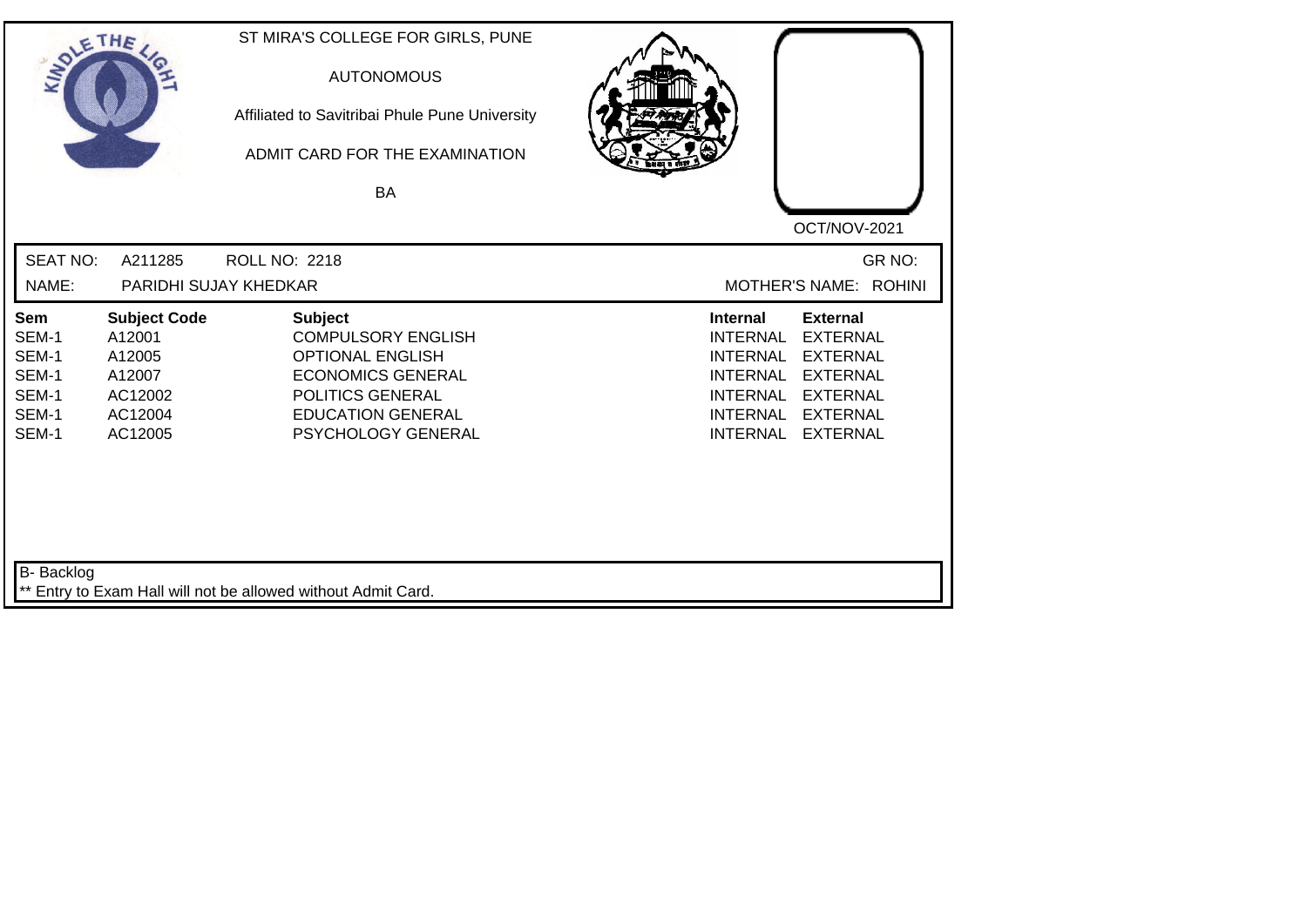| SOLETHE ,                                                        |                                                                                    | ST MIRA'S COLLEGE FOR GIRLS, PUNE<br><b>AUTONOMOUS</b><br>Affiliated to Savitribai Phule Pune University<br>ADMIT CARD FOR THE EXAMINATION<br><b>BA</b>                 | OCT/NOV-2021                                                                                                                                                                                                                                                           |
|------------------------------------------------------------------|------------------------------------------------------------------------------------|-------------------------------------------------------------------------------------------------------------------------------------------------------------------------|------------------------------------------------------------------------------------------------------------------------------------------------------------------------------------------------------------------------------------------------------------------------|
| <b>SEAT NO:</b>                                                  | A211165                                                                            | <b>ROLL NO: 2220</b>                                                                                                                                                    | GR NO:                                                                                                                                                                                                                                                                 |
| NAME:                                                            | RAPOL HARSHAL JOHN                                                                 |                                                                                                                                                                         | MOTHER'S NAME: VIJAYA                                                                                                                                                                                                                                                  |
| <b>Sem</b><br>SEM-1<br>SEM-1<br>SEM-1<br>SEM-1<br>SEM-1<br>SEM-1 | <b>Subject Code</b><br>A12001<br>A12005<br>A12007<br>AC12002<br>AC12004<br>AC12006 | <b>Subject</b><br><b>COMPULSORY ENGLISH</b><br><b>OPTIONAL ENGLISH</b><br><b>ECONOMICS GENERAL</b><br>POLITICS GENERAL<br><b>EDUCATION GENERAL</b><br>SOCIOLOGY GENERAL | <b>External</b><br><b>Internal</b><br><b>INTERNAL</b><br><b>EXTERNAL</b><br><b>INTERNAL</b><br><b>EXTERNAL</b><br><b>INTERNAL</b><br><b>EXTERNAL</b><br><b>EXTERNAL</b><br><b>INTERNAL</b><br><b>INTERNAL</b><br><b>EXTERNAL</b><br><b>INTERNAL</b><br><b>EXTERNAL</b> |
| B- Backlog                                                       |                                                                                    | ** Entry to Exam Hall will not be allowed without Admit Card.                                                                                                           |                                                                                                                                                                                                                                                                        |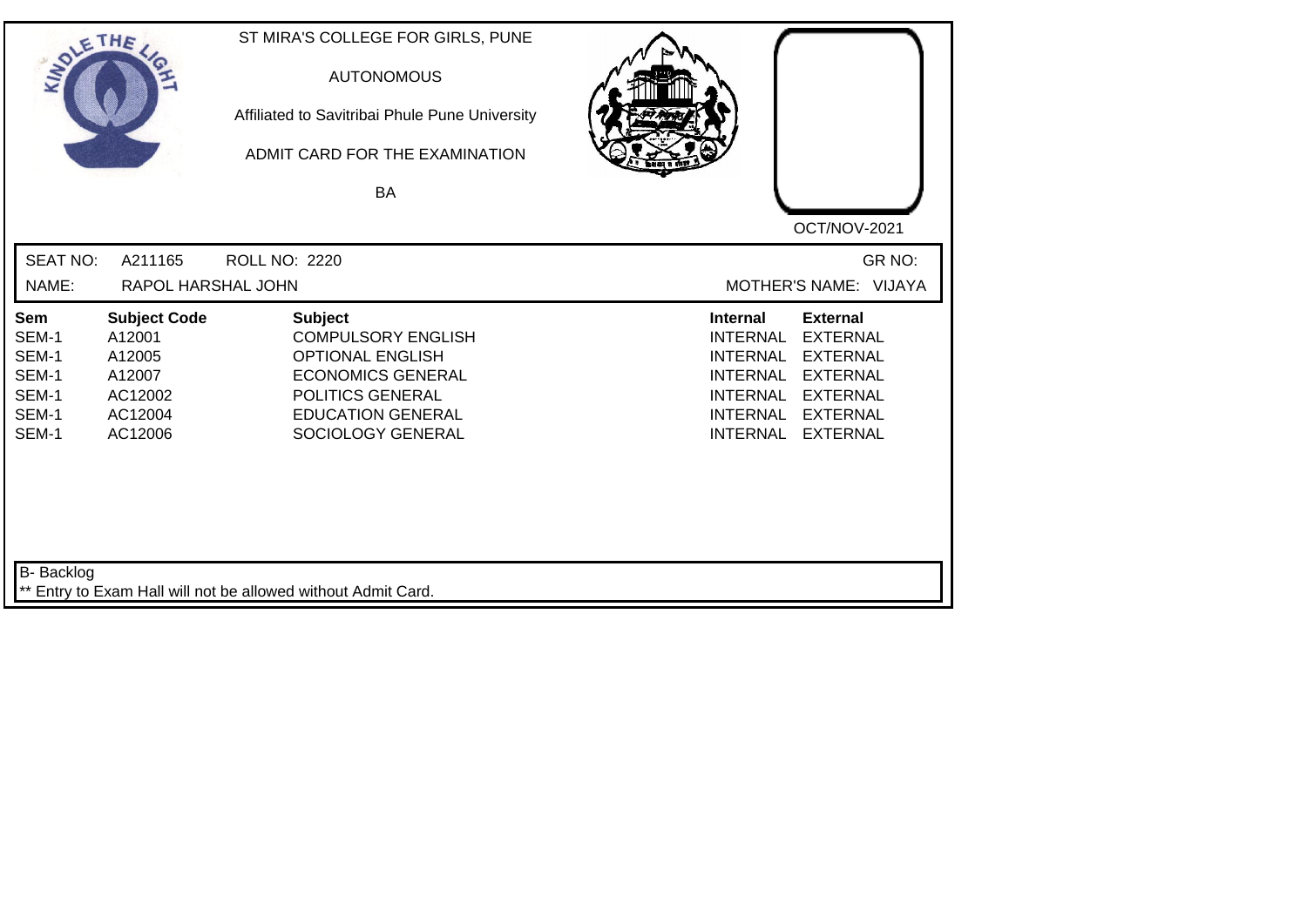| SOLETHE ,                                                        |                                                                                    | ST MIRA'S COLLEGE FOR GIRLS, PUNE<br><b>AUTONOMOUS</b><br>Affiliated to Savitribai Phule Pune University<br>ADMIT CARD FOR THE EXAMINATION<br><b>BA</b>                        | OCT/NOV-2021                                                                                                                                                                                                                                                    |
|------------------------------------------------------------------|------------------------------------------------------------------------------------|--------------------------------------------------------------------------------------------------------------------------------------------------------------------------------|-----------------------------------------------------------------------------------------------------------------------------------------------------------------------------------------------------------------------------------------------------------------|
| <b>SEAT NO:</b><br>NAME:                                         | A211124<br>KANNAN ANNA ARULDAS                                                     | <b>ROLL NO: 2222</b>                                                                                                                                                           | GR NO:<br>MOTHER'S NAME: NANCY                                                                                                                                                                                                                                  |
| <b>Sem</b><br>SEM-1<br>SEM-1<br>SEM-1<br>SEM-1<br>SEM-1<br>SEM-1 | <b>Subject Code</b><br>A12001<br>A12005<br>A12007<br>AC12003<br>AC12005<br>AC12006 | <b>Subject</b><br><b>COMPULSORY ENGLISH</b><br><b>OPTIONAL ENGLISH</b><br><b>ECONOMICS GENERAL</b><br><b>HISTORY GENERAL</b><br><b>PSYCHOLOGY GENERAL</b><br>SOCIOLOGY GENERAL | Internal<br><b>External</b><br><b>EXTERNAL</b><br><b>INTERNAL</b><br><b>EXTERNAL</b><br><b>INTERNAL</b><br><b>INTERNAL</b><br><b>EXTERNAL</b><br><b>INTERNAL</b><br><b>EXTERNAL</b><br><b>INTERNAL</b><br><b>EXTERNAL</b><br><b>INTERNAL</b><br><b>EXTERNAL</b> |
| B- Backlog                                                       |                                                                                    | ** Entry to Exam Hall will not be allowed without Admit Card.                                                                                                                  |                                                                                                                                                                                                                                                                 |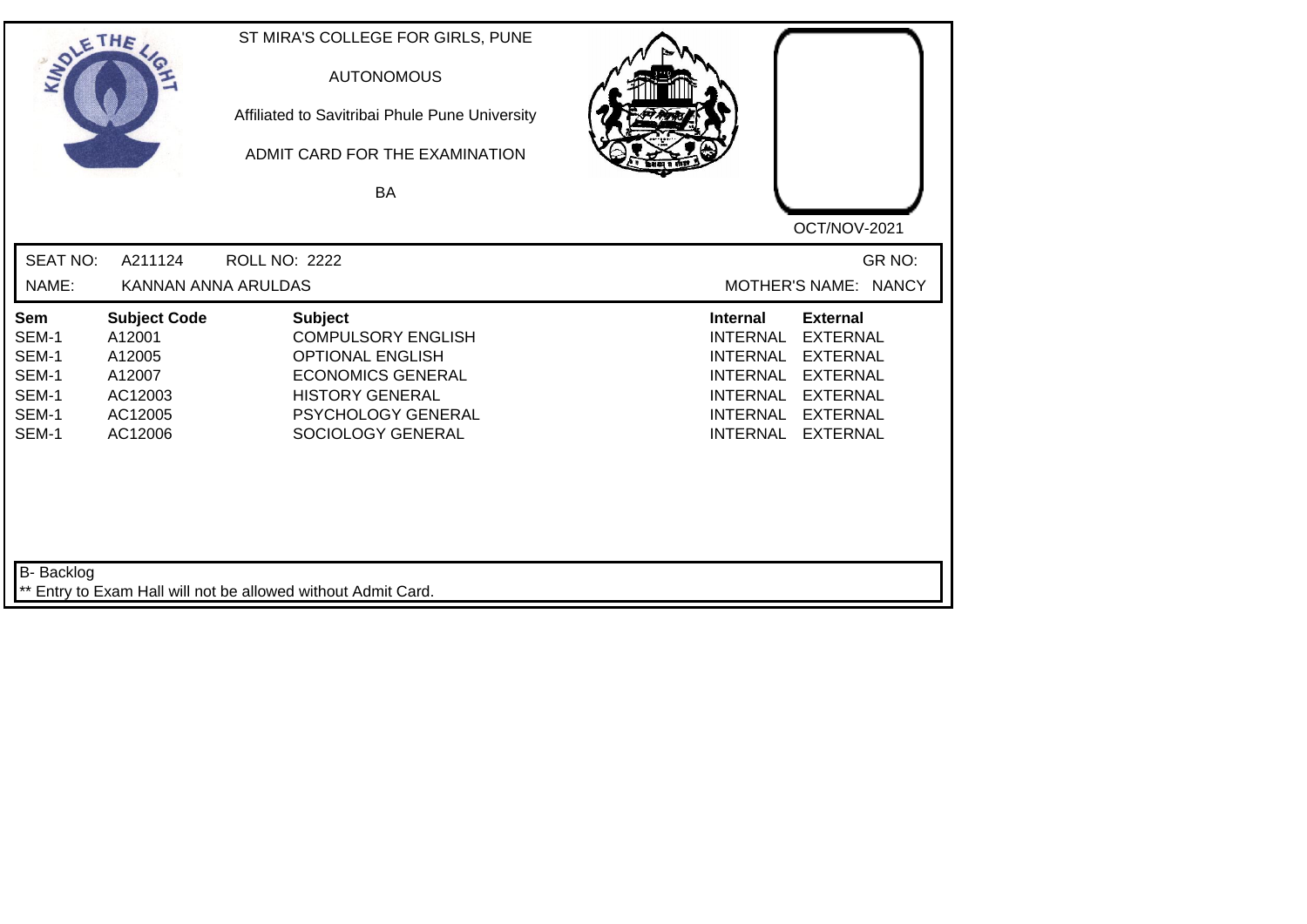| SOLETHE ,                                                 |                                                                                    | ST MIRA'S COLLEGE FOR GIRLS, PUNE<br><b>AUTONOMOUS</b><br>Affiliated to Savitribai Phule Pune University<br>ADMIT CARD FOR THE EXAMINATION<br>BA                               |                                                                                                                                                                                                                                                                        |
|-----------------------------------------------------------|------------------------------------------------------------------------------------|--------------------------------------------------------------------------------------------------------------------------------------------------------------------------------|------------------------------------------------------------------------------------------------------------------------------------------------------------------------------------------------------------------------------------------------------------------------|
| <b>SEAT NO:</b><br>NAME:                                  | A211123<br><b>MAYGEN ANN YOUNG</b>                                                 | ROLL NO: 2223                                                                                                                                                                  | OCT/NOV-2021<br>GR NO:<br>MOTHER'S NAME: DESIREE YOUNG                                                                                                                                                                                                                 |
| Sem<br>SEM-1<br>SEM-1<br>SEM-1<br>SEM-1<br>SEM-1<br>SEM-1 | <b>Subject Code</b><br>A12001<br>A12005<br>A12007<br>AC12003<br>AC12004<br>AC12005 | <b>Subject</b><br><b>COMPULSORY ENGLISH</b><br><b>OPTIONAL ENGLISH</b><br><b>ECONOMICS GENERAL</b><br><b>HISTORY GENERAL</b><br><b>EDUCATION GENERAL</b><br>PSYCHOLOGY GENERAL | <b>External</b><br><b>Internal</b><br><b>EXTERNAL</b><br><b>INTERNAL</b><br><b>EXTERNAL</b><br><b>INTERNAL</b><br><b>INTERNAL</b><br><b>EXTERNAL</b><br><b>INTERNAL</b><br><b>EXTERNAL</b><br><b>INTERNAL</b><br><b>EXTERNAL</b><br><b>INTERNAL</b><br><b>EXTERNAL</b> |
| B- Backlog                                                |                                                                                    | ** Entry to Exam Hall will not be allowed without Admit Card.                                                                                                                  |                                                                                                                                                                                                                                                                        |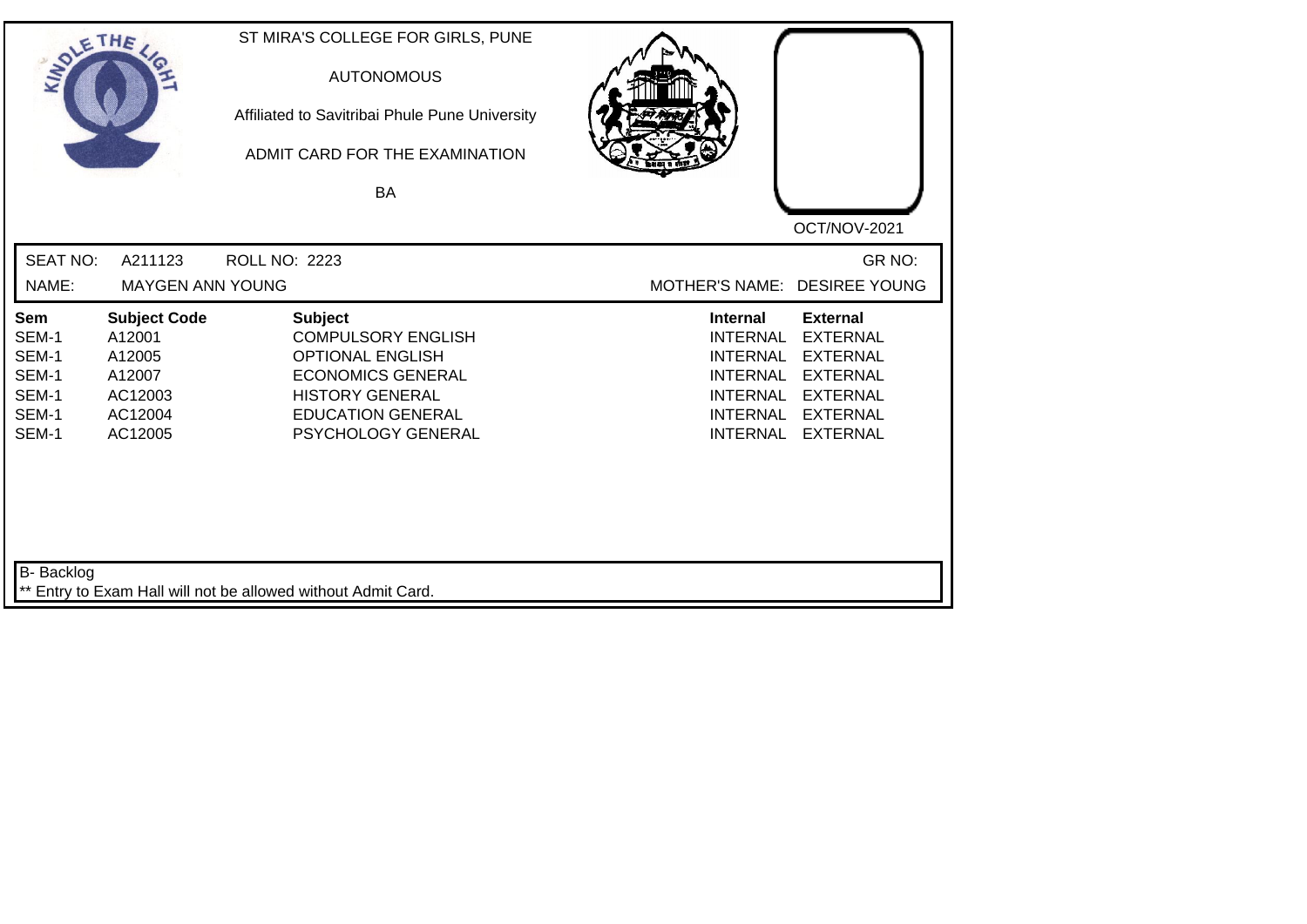| SOLETHE ,                                                        |                                                                                    | ST MIRA'S COLLEGE FOR GIRLS, PUNE<br><b>AUTONOMOUS</b><br>Affiliated to Savitribai Phule Pune University<br>ADMIT CARD FOR THE EXAMINATION<br>BA                            | OCT/NOV-2021                                                                                                                                                                                                                                                           |
|------------------------------------------------------------------|------------------------------------------------------------------------------------|-----------------------------------------------------------------------------------------------------------------------------------------------------------------------------|------------------------------------------------------------------------------------------------------------------------------------------------------------------------------------------------------------------------------------------------------------------------|
| <b>SEAT NO:</b><br>NAME:                                         | A211290<br>PRIYANKA SUNIL SHINDE                                                   | <b>ROLL NO: 2224</b>                                                                                                                                                        | GR NO:<br>MOTHER'S NAME: SAVITA                                                                                                                                                                                                                                        |
| <b>Sem</b><br>SEM-1<br>SEM-1<br>SEM-1<br>SEM-1<br>SEM-1<br>SEM-1 | <b>Subject Code</b><br>A12001<br>A12003<br>A12007<br>AC12003<br>AC12005<br>AC12006 | <b>Subject</b><br><b>COMPULSORY ENGLISH</b><br><b>HINDI GENERAL</b><br><b>ECONOMICS GENERAL</b><br><b>HISTORY GENERAL</b><br><b>PSYCHOLOGY GENERAL</b><br>SOCIOLOGY GENERAL | <b>Internal</b><br><b>External</b><br><b>EXTERNAL</b><br><b>INTERNAL</b><br><b>EXTERNAL</b><br><b>INTERNAL</b><br><b>INTERNAL</b><br><b>EXTERNAL</b><br><b>INTERNAL</b><br><b>EXTERNAL</b><br><b>INTERNAL</b><br><b>EXTERNAL</b><br><b>INTERNAL</b><br><b>EXTERNAL</b> |
| B- Backlog                                                       |                                                                                    | ** Entry to Exam Hall will not be allowed without Admit Card.                                                                                                               |                                                                                                                                                                                                                                                                        |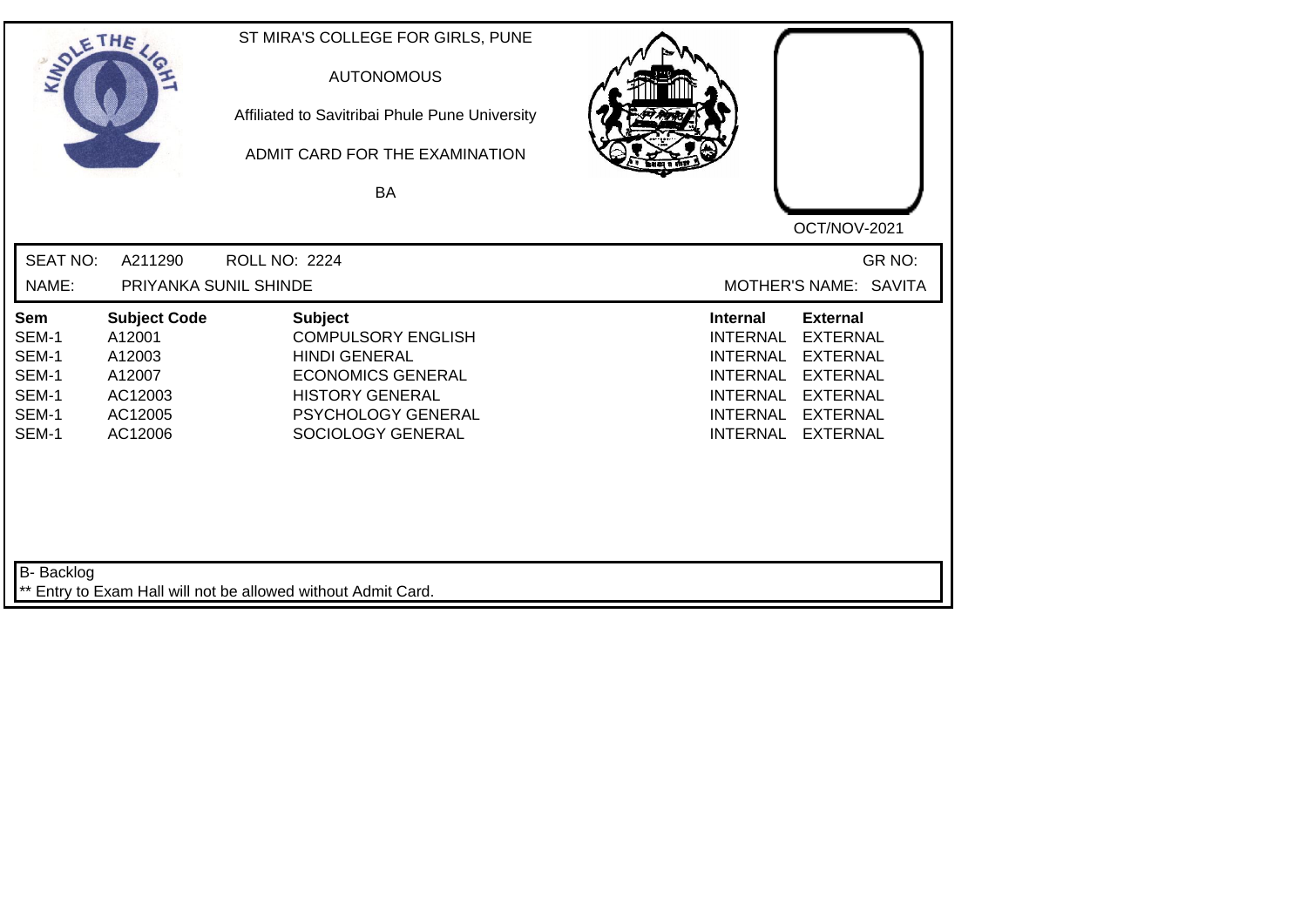| SOLETHE .                                                        |                                                                                     | ST MIRA'S COLLEGE FOR GIRLS, PUNE<br><b>AUTONOMOUS</b><br>Affiliated to Savitribai Phule Pune University<br>ADMIT CARD FOR THE EXAMINATION<br><b>BA</b>                       |                                                                                                                                                                                                                                                                        |
|------------------------------------------------------------------|-------------------------------------------------------------------------------------|-------------------------------------------------------------------------------------------------------------------------------------------------------------------------------|------------------------------------------------------------------------------------------------------------------------------------------------------------------------------------------------------------------------------------------------------------------------|
| <b>SEAT NO:</b><br>NAME:                                         | A211104                                                                             | <b>ROLL NO: 2225</b><br>SUHANI.RAJESH.SHARMA                                                                                                                                  | OCT/NOV-2021<br>GR NO:<br>MOTHER'S NAME: JYOTI                                                                                                                                                                                                                         |
| <b>Sem</b><br>SEM-1<br>SEM-1<br>SEM-1<br>SEM-1<br>SEM-1<br>SEM-1 | <b>Subject Code</b><br>A12001<br>A12005<br>AC12003<br>AC12005<br>AC12006<br>AC12008 | <b>Subject</b><br><b>COMPULSORY ENGLISH</b><br><b>OPTIONAL ENGLISH</b><br><b>HISTORY GENERAL</b><br>PSYCHOLOGY GENERAL<br>SOCIOLOGY GENERAL<br><b>BUSINESS ADMINISTRATION</b> | <b>Internal</b><br><b>External</b><br><b>EXTERNAL</b><br><b>INTERNAL</b><br><b>EXTERNAL</b><br><b>INTERNAL</b><br><b>INTERNAL</b><br><b>EXTERNAL</b><br><b>INTERNAL</b><br><b>EXTERNAL</b><br><b>INTERNAL</b><br><b>EXTERNAL</b><br><b>INTERNAL</b><br><b>EXTERNAL</b> |
| B- Backlog                                                       |                                                                                     | ** Entry to Exam Hall will not be allowed without Admit Card.                                                                                                                 |                                                                                                                                                                                                                                                                        |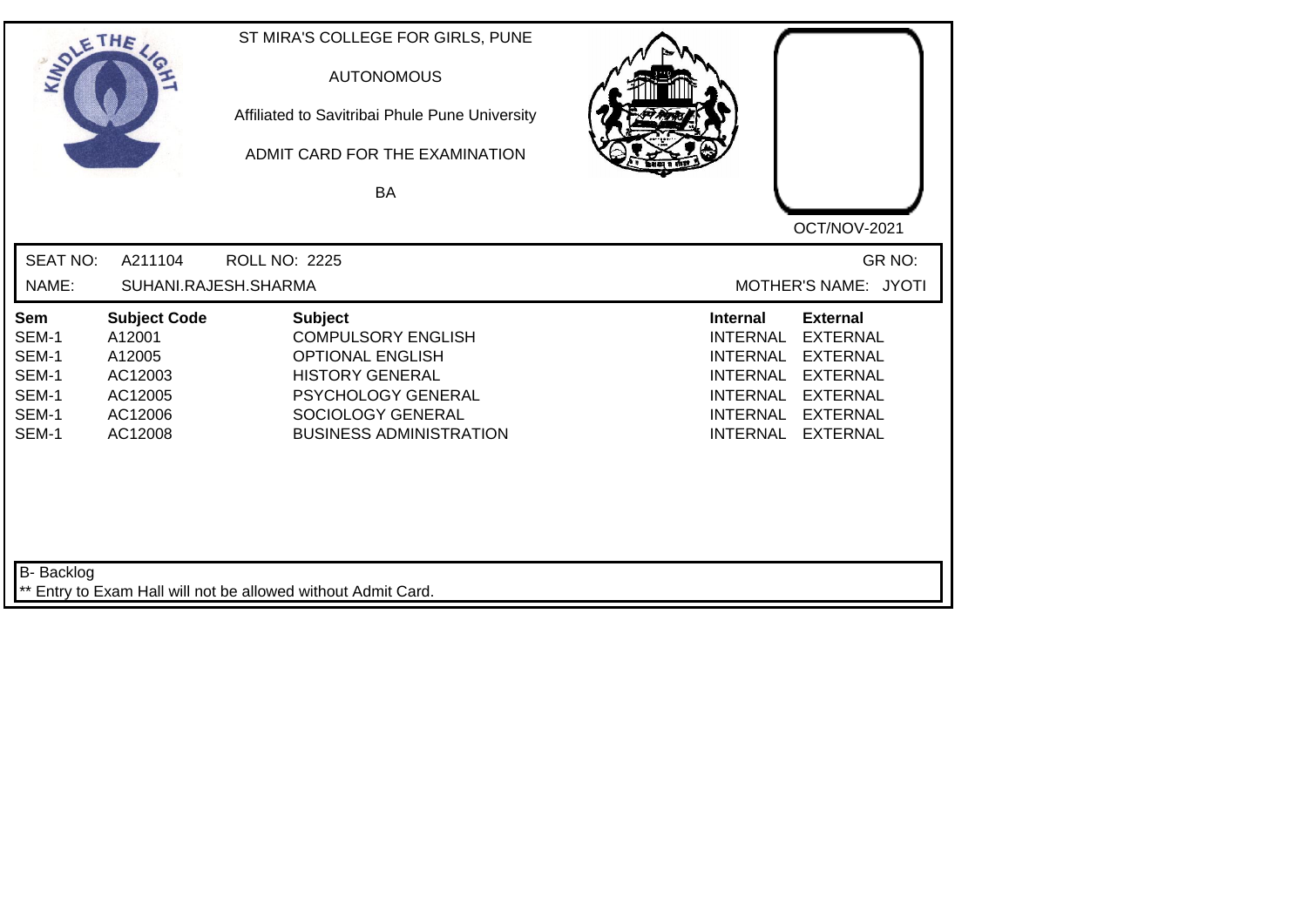| SOLE THE                                                         |                                                                                    | ST MIRA'S COLLEGE FOR GIRLS, PUNE<br><b>AUTONOMOUS</b><br>Affiliated to Savitribai Phule Pune University<br>ADMIT CARD FOR THE EXAMINATION<br>BA                            |                                                                                                                                                                                                                                                                        |
|------------------------------------------------------------------|------------------------------------------------------------------------------------|-----------------------------------------------------------------------------------------------------------------------------------------------------------------------------|------------------------------------------------------------------------------------------------------------------------------------------------------------------------------------------------------------------------------------------------------------------------|
|                                                                  |                                                                                    |                                                                                                                                                                             | OCT/NOV-2021                                                                                                                                                                                                                                                           |
| <b>SEAT NO:</b>                                                  | A211158                                                                            | <b>ROLL NO: 2226</b>                                                                                                                                                        | GR NO:                                                                                                                                                                                                                                                                 |
| NAME:                                                            | ANANYA GOSWAMI                                                                     |                                                                                                                                                                             | MOTHER'S NAME: MOUMITA                                                                                                                                                                                                                                                 |
| <b>Sem</b><br>SEM-1<br>SEM-1<br>SEM-1<br>SEM-1<br>SEM-1<br>SEM-1 | <b>Subject Code</b><br>A12001<br>A12003<br>A12007<br>AC12003<br>AC12004<br>AC12005 | <b>Subject</b><br><b>COMPULSORY ENGLISH</b><br><b>HINDI GENERAL</b><br><b>ECONOMICS GENERAL</b><br><b>HISTORY GENERAL</b><br><b>EDUCATION GENERAL</b><br>PSYCHOLOGY GENERAL | <b>Internal</b><br><b>External</b><br><b>EXTERNAL</b><br><b>INTERNAL</b><br><b>EXTERNAL</b><br><b>INTERNAL</b><br><b>INTERNAL</b><br><b>EXTERNAL</b><br><b>INTERNAL</b><br><b>EXTERNAL</b><br><b>INTERNAL</b><br><b>EXTERNAL</b><br><b>INTERNAL</b><br><b>EXTERNAL</b> |
| B- Backlog                                                       |                                                                                    | ** Entry to Exam Hall will not be allowed without Admit Card.                                                                                                               |                                                                                                                                                                                                                                                                        |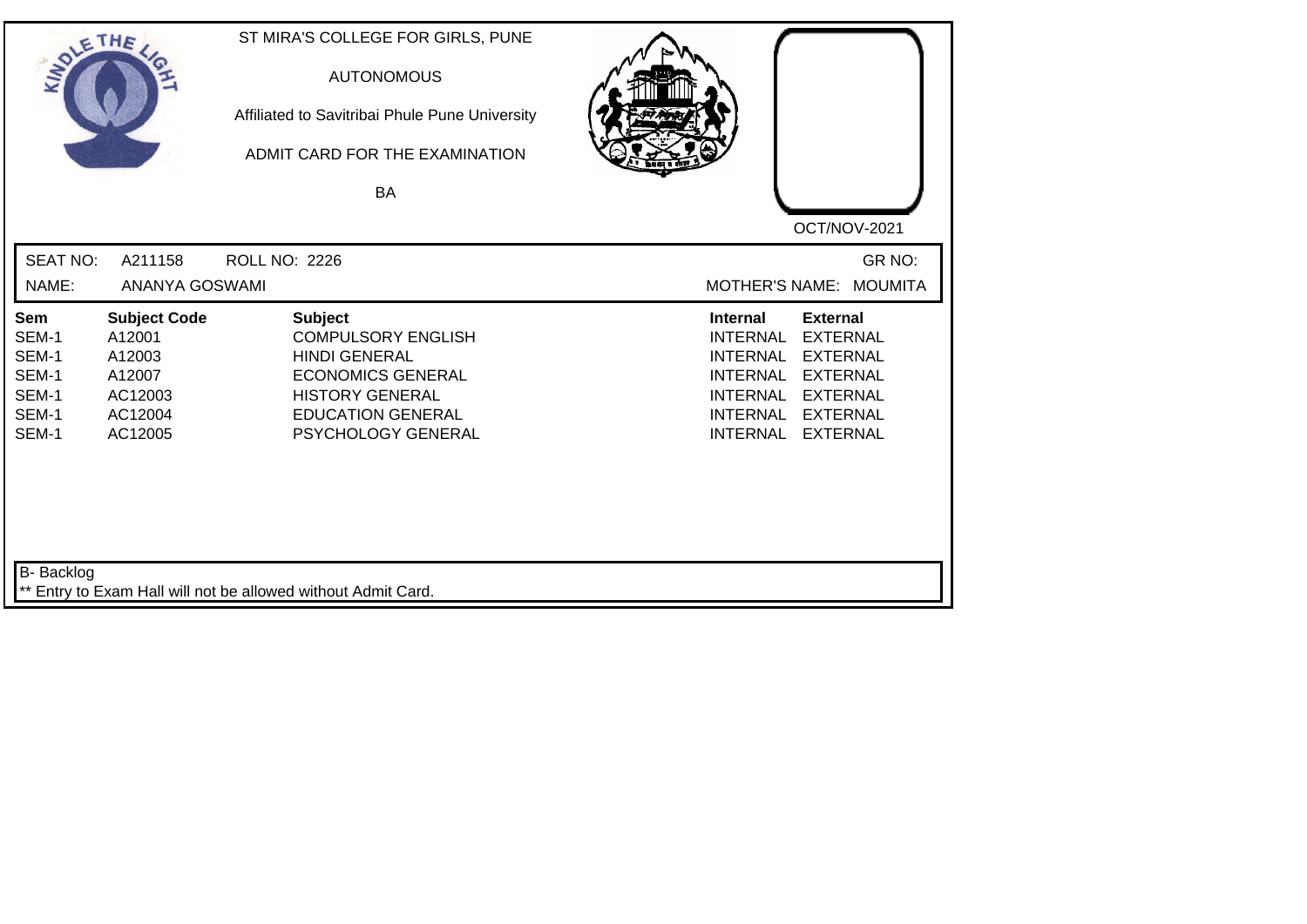| SOLETHE ,                                                 |                                                                                     | ST MIRA'S COLLEGE FOR GIRLS, PUNE<br><b>AUTONOMOUS</b><br>Affiliated to Savitribai Phule Pune University<br>ADMIT CARD FOR THE EXAMINATION<br><b>BA</b>                      | OCT/NOV-2021                                                                                                                                                                                                                                                           |
|-----------------------------------------------------------|-------------------------------------------------------------------------------------|------------------------------------------------------------------------------------------------------------------------------------------------------------------------------|------------------------------------------------------------------------------------------------------------------------------------------------------------------------------------------------------------------------------------------------------------------------|
| <b>SEAT NO:</b><br>NAME:                                  | A211127                                                                             | <b>ROLL NO: 2227</b><br>TIKALE ANUSHKA SHRIDHAR                                                                                                                              | GR NO:<br>MOTHER'S NAME: RASHMI                                                                                                                                                                                                                                        |
| Sem<br>SEM-1<br>SEM-1<br>SEM-1<br>SEM-1<br>SEM-1<br>SEM-1 | <b>Subject Code</b><br>A12001<br>A12003<br>AC12003<br>AC12004<br>AC12006<br>AC12007 | <b>Subject</b><br><b>COMPULSORY ENGLISH</b><br><b>HINDI GENERAL</b><br><b>HISTORY GENERAL</b><br><b>EDUCATION GENERAL</b><br>SOCIOLOGY GENERAL<br><b>BANKING AND FINANCE</b> | <b>Internal</b><br><b>External</b><br><b>INTERNAL</b><br><b>EXTERNAL</b><br><b>INTERNAL</b><br><b>EXTERNAL</b><br><b>INTERNAL</b><br><b>EXTERNAL</b><br><b>INTERNAL</b><br><b>EXTERNAL</b><br><b>INTERNAL</b><br><b>EXTERNAL</b><br><b>INTERNAL</b><br><b>EXTERNAL</b> |
| B- Backlog                                                |                                                                                     | ** Entry to Exam Hall will not be allowed without Admit Card.                                                                                                                |                                                                                                                                                                                                                                                                        |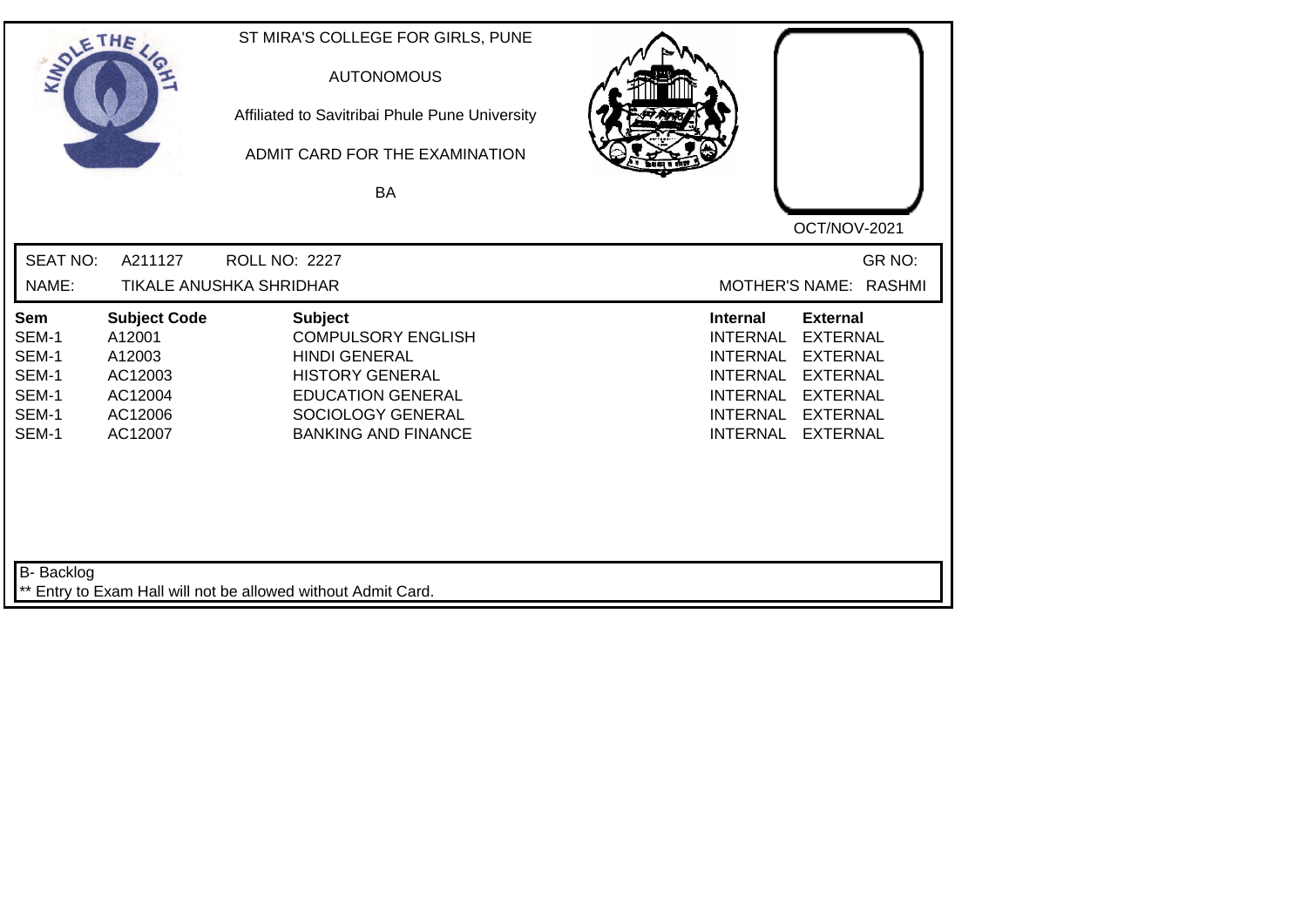| SOLETHE .                                                 |                                                                                    | ST MIRA'S COLLEGE FOR GIRLS, PUNE<br><b>AUTONOMOUS</b><br>Affiliated to Savitribai Phule Pune University<br>ADMIT CARD FOR THE EXAMINATION<br>BA                            | OCT/NOV-2021                                                                                                                                                                                                                                                           |
|-----------------------------------------------------------|------------------------------------------------------------------------------------|-----------------------------------------------------------------------------------------------------------------------------------------------------------------------------|------------------------------------------------------------------------------------------------------------------------------------------------------------------------------------------------------------------------------------------------------------------------|
| <b>SEAT NO:</b><br>NAME:                                  | A211157                                                                            | <b>ROLL NO: 2228</b><br>SNEHA GOPAL KUDALKAR                                                                                                                                | GR NO:<br>MOTHER'S NAME: RUPALI                                                                                                                                                                                                                                        |
| Sem<br>SEM-1<br>SEM-1<br>SEM-1<br>SEM-1<br>SEM-1<br>SEM-1 | <b>Subject Code</b><br>A12001<br>A12003<br>A12007<br>AC12003<br>AC12004<br>AC12005 | <b>Subject</b><br><b>COMPULSORY ENGLISH</b><br><b>HINDI GENERAL</b><br><b>ECONOMICS GENERAL</b><br><b>HISTORY GENERAL</b><br><b>EDUCATION GENERAL</b><br>PSYCHOLOGY GENERAL | <b>Internal</b><br><b>External</b><br><b>EXTERNAL</b><br><b>INTERNAL</b><br><b>EXTERNAL</b><br><b>INTERNAL</b><br><b>INTERNAL</b><br><b>EXTERNAL</b><br><b>INTERNAL</b><br><b>EXTERNAL</b><br><b>INTERNAL</b><br><b>EXTERNAL</b><br><b>INTERNAL</b><br><b>EXTERNAL</b> |
| B- Backlog                                                |                                                                                    | ** Entry to Exam Hall will not be allowed without Admit Card.                                                                                                               |                                                                                                                                                                                                                                                                        |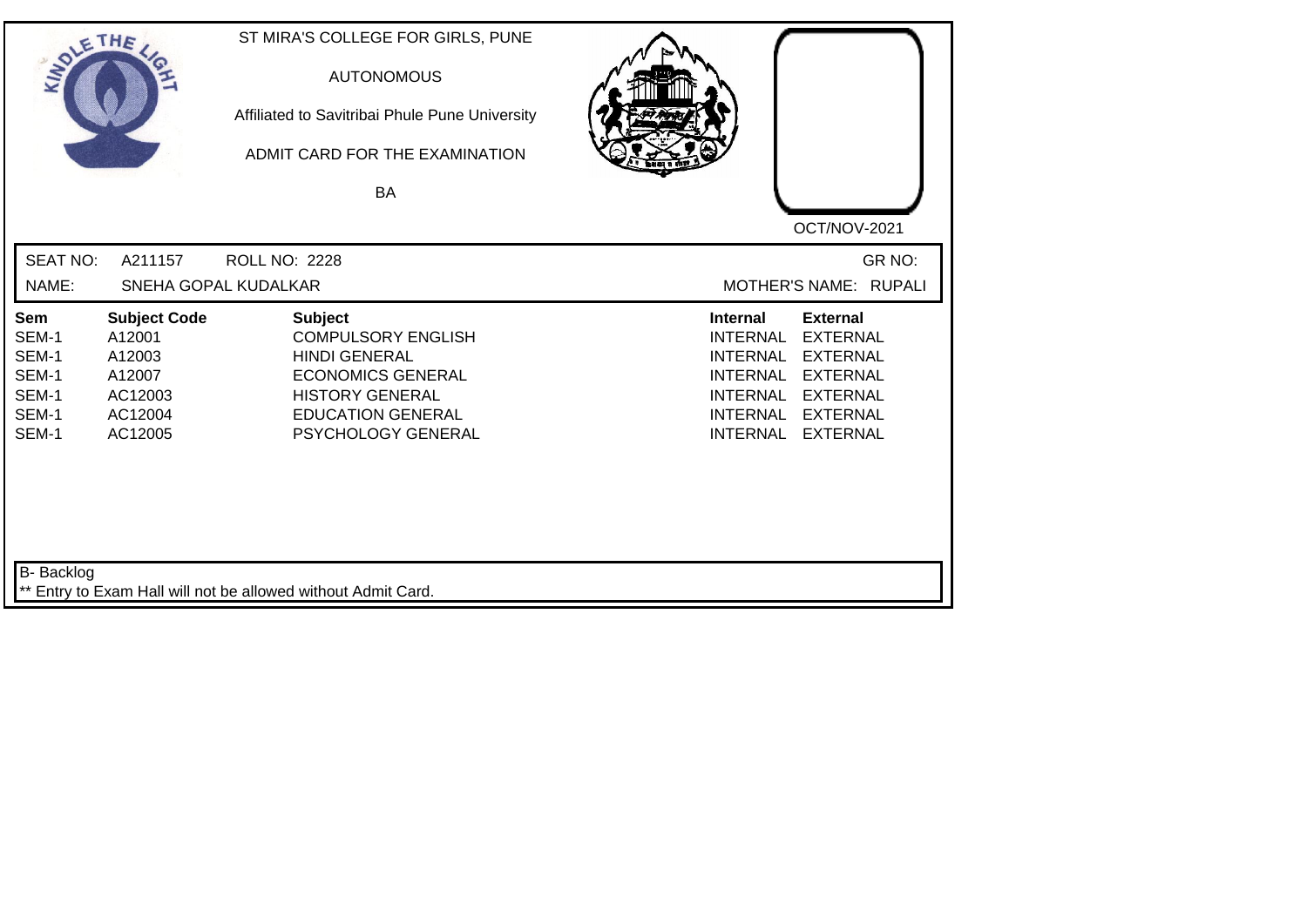| SOLE THE                                                  |                                                                                     | ST MIRA'S COLLEGE FOR GIRLS, PUNE<br><b>AUTONOMOUS</b><br>Affiliated to Savitribai Phule Pune University<br>ADMIT CARD FOR THE EXAMINATION<br><b>BA</b>                 |                                                                                                                                                                                                                                                                        |
|-----------------------------------------------------------|-------------------------------------------------------------------------------------|-------------------------------------------------------------------------------------------------------------------------------------------------------------------------|------------------------------------------------------------------------------------------------------------------------------------------------------------------------------------------------------------------------------------------------------------------------|
|                                                           |                                                                                     |                                                                                                                                                                         | OCT/NOV-2021                                                                                                                                                                                                                                                           |
| <b>SEAT NO:</b>                                           | A211301                                                                             | ROLL NO: 2230                                                                                                                                                           | GR NO:                                                                                                                                                                                                                                                                 |
| NAME:                                                     | <b>URGEN TSOMU</b>                                                                  |                                                                                                                                                                         | MOTHER'S NAME: PEMA                                                                                                                                                                                                                                                    |
| Sem<br>SEM-1<br>SEM-1<br>SEM-1<br>SEM-1<br>SEM-1<br>SEM-1 | <b>Subject Code</b><br>A12001<br>A12005<br>AC12003<br>AC12004<br>AC12005<br>AC12006 | <b>Subject</b><br><b>COMPULSORY ENGLISH</b><br><b>OPTIONAL ENGLISH</b><br><b>HISTORY GENERAL</b><br><b>EDUCATION GENERAL</b><br>PSYCHOLOGY GENERAL<br>SOCIOLOGY GENERAL | <b>Internal</b><br><b>External</b><br><b>INTERNAL</b><br><b>EXTERNAL</b><br><b>EXTERNAL</b><br><b>INTERNAL</b><br><b>INTERNAL</b><br><b>EXTERNAL</b><br><b>INTERNAL</b><br><b>EXTERNAL</b><br><b>INTERNAL</b><br><b>EXTERNAL</b><br><b>INTERNAL</b><br><b>EXTERNAL</b> |
| <b>B-</b> Backlog                                         |                                                                                     | ** Entry to Exam Hall will not be allowed without Admit Card.                                                                                                           |                                                                                                                                                                                                                                                                        |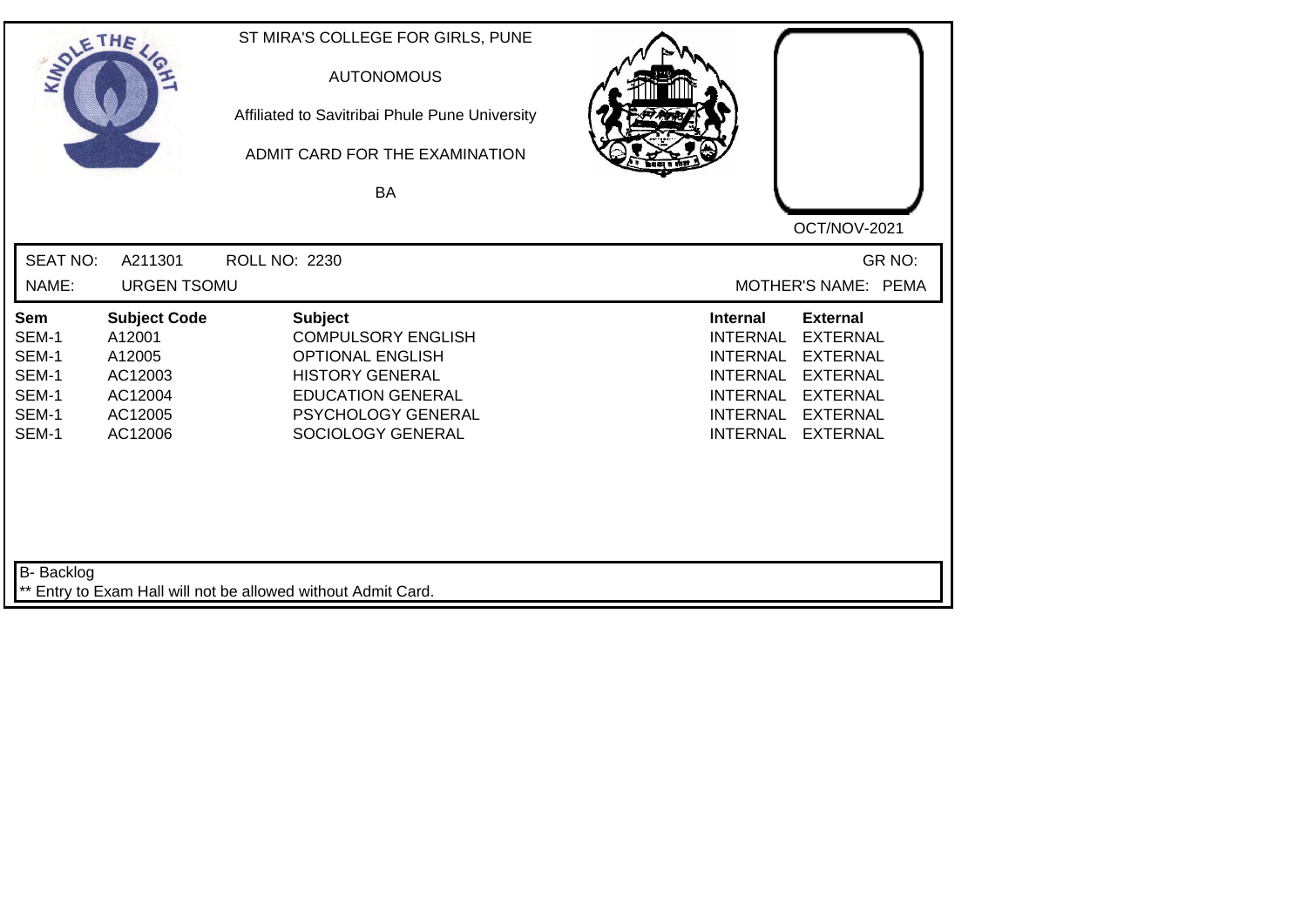| SOLE THE                                                  |                                                                                    | ST MIRA'S COLLEGE FOR GIRLS, PUNE<br><b>AUTONOMOUS</b><br>Affiliated to Savitribai Phule Pune University<br>ADMIT CARD FOR THE EXAMINATION<br>BA                                              | OCT/NOV-2021                                                                                                                                                                                                                                                    |
|-----------------------------------------------------------|------------------------------------------------------------------------------------|-----------------------------------------------------------------------------------------------------------------------------------------------------------------------------------------------|-----------------------------------------------------------------------------------------------------------------------------------------------------------------------------------------------------------------------------------------------------------------|
| <b>SEAT NO:</b>                                           | A211132                                                                            | ROLL NO: 2231                                                                                                                                                                                 | GR NO:                                                                                                                                                                                                                                                          |
| NAME:                                                     |                                                                                    | SHAMIKA ARUNKUMAR NAIR                                                                                                                                                                        | MOTHER'S NAME: VINEETA                                                                                                                                                                                                                                          |
| Sem<br>SEM-1<br>SEM-1<br>SEM-1<br>SEM-1<br>SEM-1<br>SEM-1 | <b>Subject Code</b><br>A12001<br>A12003<br>A12007<br>AC12001<br>AC12003<br>AC12005 | <b>Subject</b><br><b>COMPULSORY ENGLISH</b><br><b>HINDI GENERAL</b><br><b>ECONOMICS GENERAL</b><br><b>BUSINESS MATHEMATICS AND STATISTICS</b><br><b>HISTORY GENERAL</b><br>PSYCHOLOGY GENERAL | <b>Internal</b><br><b>External</b><br><b>INTERNAL</b><br><b>EXTERNAL</b><br><b>INTERNAL</b><br><b>EXTERNAL</b><br><b>EXTERNAL</b><br>INTERNAL<br><b>INTERNAL</b><br><b>EXTERNAL</b><br><b>INTERNAL</b><br><b>EXTERNAL</b><br><b>INTERNAL</b><br><b>EXTERNAL</b> |
| B- Backlog                                                |                                                                                    | ** Entry to Exam Hall will not be allowed without Admit Card.                                                                                                                                 |                                                                                                                                                                                                                                                                 |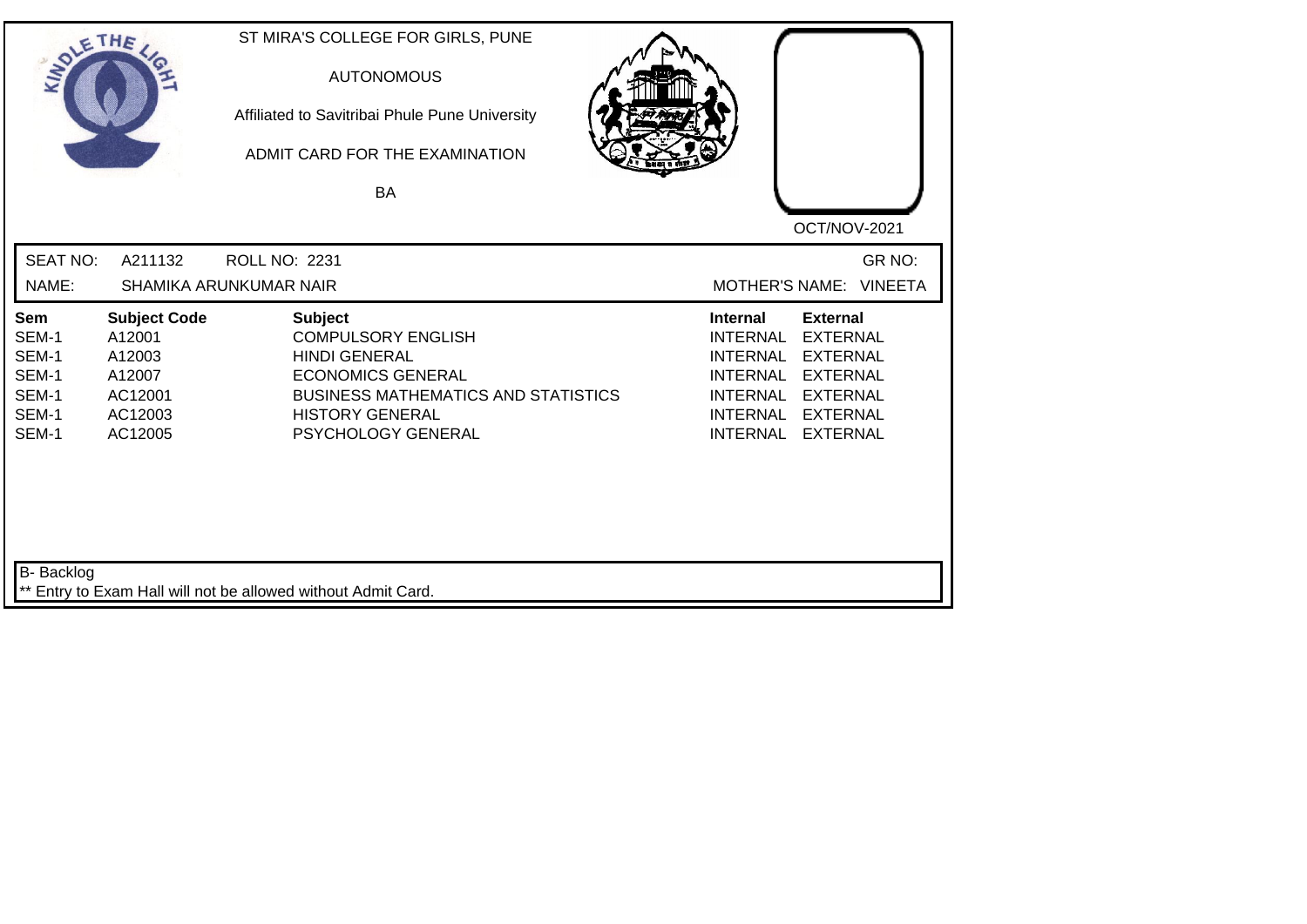| SOLETHE ,                                                 |                                                                                    | ST MIRA'S COLLEGE FOR GIRLS, PUNE<br><b>AUTONOMOUS</b><br>Affiliated to Savitribai Phule Pune University<br>ADMIT CARD FOR THE EXAMINATION<br><b>BA</b>           |                                                                                                                                                                                                                                                                        |
|-----------------------------------------------------------|------------------------------------------------------------------------------------|-------------------------------------------------------------------------------------------------------------------------------------------------------------------|------------------------------------------------------------------------------------------------------------------------------------------------------------------------------------------------------------------------------------------------------------------------|
| <b>SEAT NO:</b><br>NAME:                                  | A211172<br>ANKEETA JADHAV                                                          | ROLL NO: 2232                                                                                                                                                     | OCT/NOV-2021<br>GR NO:<br>MOTHER'S NAME: JYOTI                                                                                                                                                                                                                         |
| Sem<br>SEM-1<br>SEM-1<br>SEM-1<br>SEM-1<br>SEM-1<br>SEM-1 | <b>Subject Code</b><br>A12001<br>A12005<br>A12007<br>AC12002<br>AC12005<br>AC12006 | <b>Subject</b><br><b>COMPULSORY ENGLISH</b><br><b>OPTIONAL ENGLISH</b><br><b>ECONOMICS GENERAL</b><br>POLITICS GENERAL<br>PSYCHOLOGY GENERAL<br>SOCIOLOGY GENERAL | <b>External</b><br><b>Internal</b><br><b>EXTERNAL</b><br><b>INTERNAL</b><br><b>INTERNAL</b><br><b>EXTERNAL</b><br><b>EXTERNAL</b><br><b>INTERNAL</b><br><b>INTERNAL</b><br><b>EXTERNAL</b><br><b>INTERNAL</b><br><b>EXTERNAL</b><br><b>INTERNAL</b><br><b>EXTERNAL</b> |
| B- Backlog                                                |                                                                                    | ** Entry to Exam Hall will not be allowed without Admit Card.                                                                                                     |                                                                                                                                                                                                                                                                        |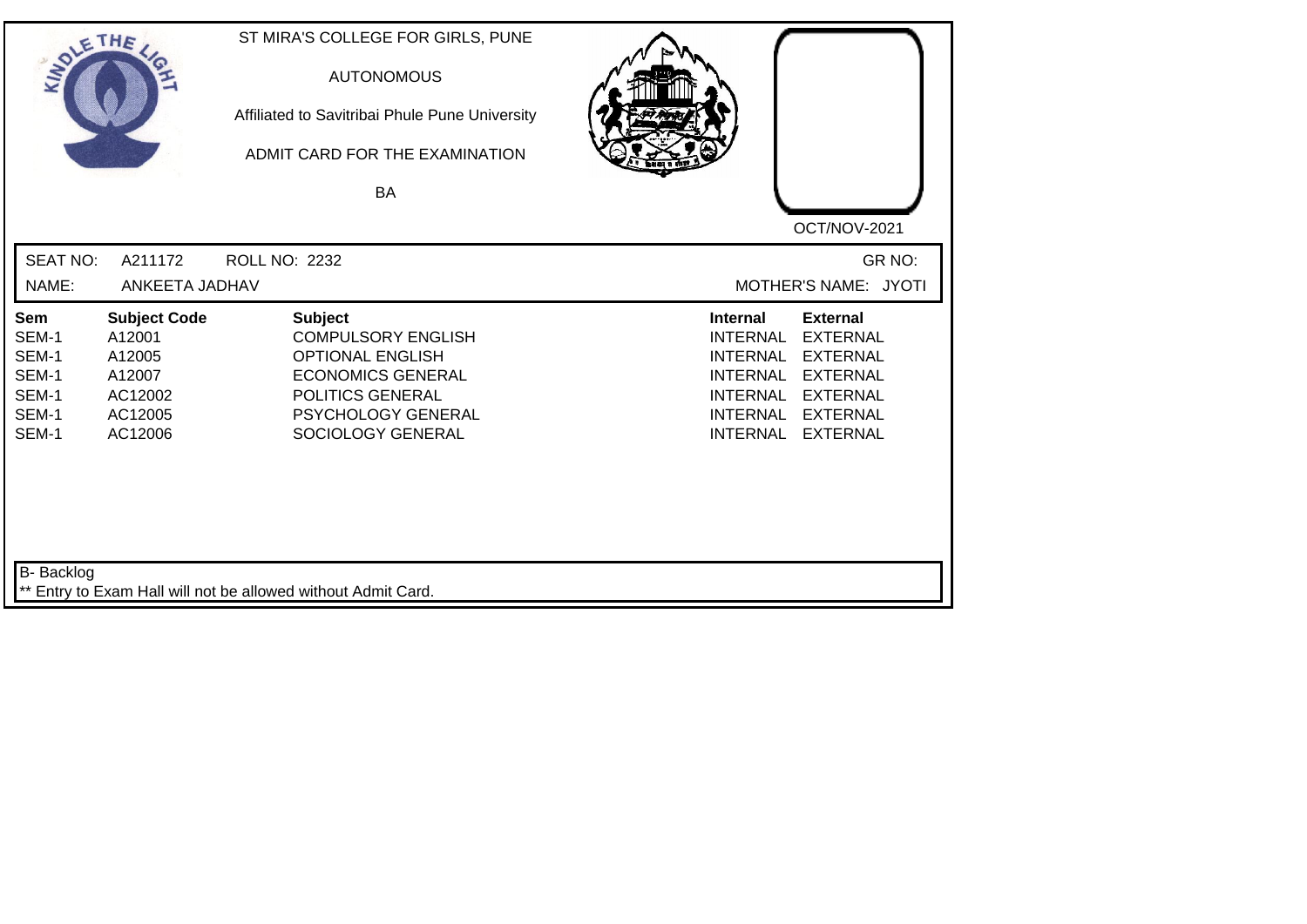| SOLE THE                                                  |                                                                                    | ST MIRA'S COLLEGE FOR GIRLS, PUNE<br><b>AUTONOMOUS</b><br>Affiliated to Savitribai Phule Pune University<br>ADMIT CARD FOR THE EXAMINATION<br><b>BA</b>                                     | OCT/NOV-2021                                                                                                                                                                                                                                                    |
|-----------------------------------------------------------|------------------------------------------------------------------------------------|---------------------------------------------------------------------------------------------------------------------------------------------------------------------------------------------|-----------------------------------------------------------------------------------------------------------------------------------------------------------------------------------------------------------------------------------------------------------------|
| <b>SEAT NO:</b><br>NAME:                                  | A211167                                                                            | <b>ROLL NO: 2233</b><br>MASAND HARSHITA SANJAY                                                                                                                                              | GR NO:<br>MOTHER'S NAME: SEEMA                                                                                                                                                                                                                                  |
| Sem<br>SEM-1<br>SEM-1<br>SEM-1<br>SEM-1<br>SEM-1<br>SEM-1 | <b>Subject Code</b><br>A12001<br>A12005<br>A12007<br>AC12001<br>AC12005<br>AC12006 | <b>Subject</b><br><b>COMPULSORY ENGLISH</b><br><b>OPTIONAL ENGLISH</b><br><b>ECONOMICS GENERAL</b><br><b>BUSINESS MATHEMATICS AND STATISTICS</b><br>PSYCHOLOGY GENERAL<br>SOCIOLOGY GENERAL | <b>External</b><br><b>Internal</b><br><b>EXTERNAL</b><br><b>INTERNAL</b><br><b>INTERNAL</b><br><b>EXTERNAL</b><br><b>INTERNAL</b><br><b>EXTERNAL</b><br><b>INTERNAL</b><br><b>EXTERNAL</b><br>INTERNAL<br><b>EXTERNAL</b><br><b>INTERNAL</b><br><b>EXTERNAL</b> |
| B- Backlog                                                |                                                                                    | ** Entry to Exam Hall will not be allowed without Admit Card.                                                                                                                               |                                                                                                                                                                                                                                                                 |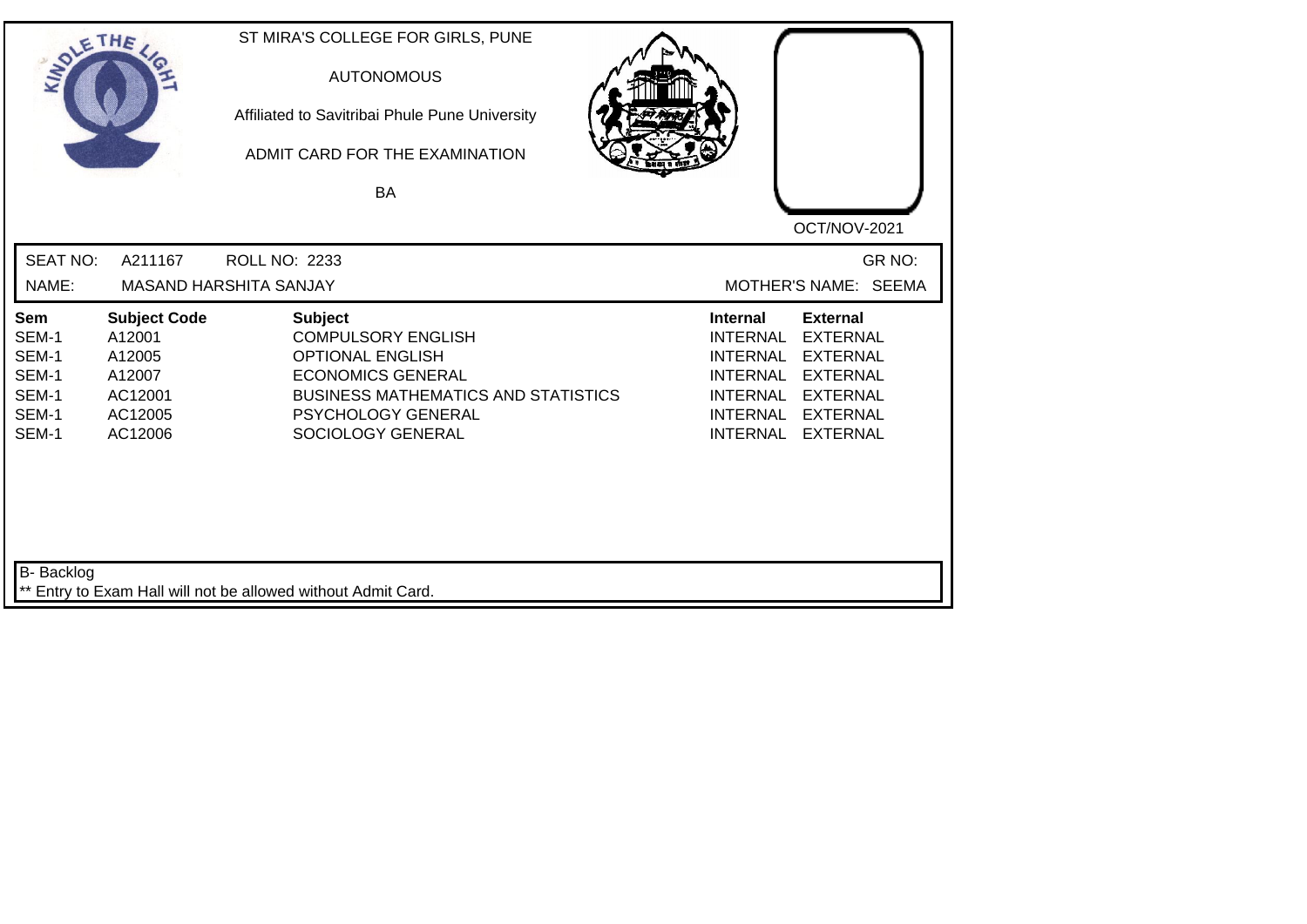| SOLETHE ,                                                 |                                                                                    | ST MIRA'S COLLEGE FOR GIRLS, PUNE<br><b>AUTONOMOUS</b><br>Affiliated to Savitribai Phule Pune University<br>ADMIT CARD FOR THE EXAMINATION<br>BA                  | OCT/NOV-2021                                                                                                                                                                                                                                                           |
|-----------------------------------------------------------|------------------------------------------------------------------------------------|-------------------------------------------------------------------------------------------------------------------------------------------------------------------|------------------------------------------------------------------------------------------------------------------------------------------------------------------------------------------------------------------------------------------------------------------------|
| <b>SEAT NO:</b><br>NAME:                                  | A211200                                                                            | <b>ROLL NO: 2234</b><br><b>DESHMUKH MAITHILI KESHAV</b>                                                                                                           | GR NO:<br>MOTHER'S NAME: KAVITA                                                                                                                                                                                                                                        |
| Sem<br>SEM-1<br>SEM-1<br>SEM-1<br>SEM-1<br>SEM-1<br>SEM-1 | <b>Subject Code</b><br>A12001<br>A12005<br>A12007<br>AC12002<br>AC12005<br>AC12006 | <b>Subject</b><br><b>COMPULSORY ENGLISH</b><br><b>OPTIONAL ENGLISH</b><br><b>ECONOMICS GENERAL</b><br>POLITICS GENERAL<br>PSYCHOLOGY GENERAL<br>SOCIOLOGY GENERAL | <b>External</b><br><b>Internal</b><br><b>INTERNAL</b><br><b>EXTERNAL</b><br><b>INTERNAL</b><br><b>EXTERNAL</b><br><b>EXTERNAL</b><br><b>INTERNAL</b><br><b>INTERNAL</b><br><b>EXTERNAL</b><br><b>INTERNAL</b><br><b>EXTERNAL</b><br><b>INTERNAL</b><br><b>EXTERNAL</b> |
| B- Backlog                                                |                                                                                    | ** Entry to Exam Hall will not be allowed without Admit Card.                                                                                                     |                                                                                                                                                                                                                                                                        |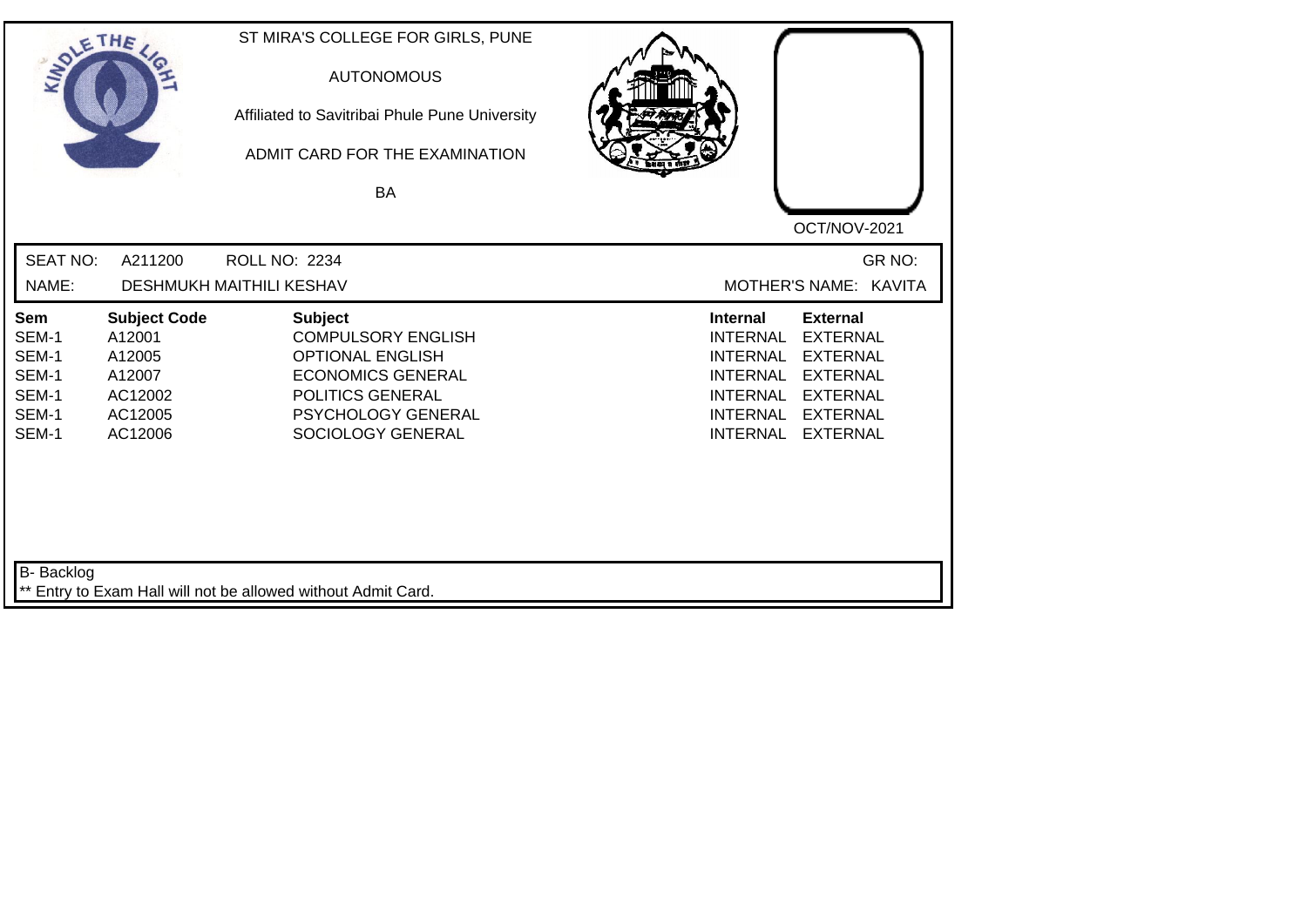| SOLETHE ,                                                 |                                                                                     | ST MIRA'S COLLEGE FOR GIRLS, PUNE<br><b>AUTONOMOUS</b><br>Affiliated to Savitribai Phule Pune University<br>ADMIT CARD FOR THE EXAMINATION<br><b>BA</b>                 |                                                                                                                                                                                                                                                                        |
|-----------------------------------------------------------|-------------------------------------------------------------------------------------|-------------------------------------------------------------------------------------------------------------------------------------------------------------------------|------------------------------------------------------------------------------------------------------------------------------------------------------------------------------------------------------------------------------------------------------------------------|
|                                                           |                                                                                     |                                                                                                                                                                         | OCT/NOV-2021                                                                                                                                                                                                                                                           |
| <b>SEAT NO:</b>                                           | A211296                                                                             | ROLL NO: 2235                                                                                                                                                           | GR NO:                                                                                                                                                                                                                                                                 |
| NAME:                                                     |                                                                                     | ZINAB TAMEEM AZIZ MOHAMMED                                                                                                                                              | MOTHER'S NAME: RASHIDA                                                                                                                                                                                                                                                 |
| Sem<br>SEM-1<br>SEM-1<br>SEM-1<br>SEM-1<br>SEM-1<br>SEM-1 | <b>Subject Code</b><br>A12001<br>A12005<br>AC12003<br>AC12004<br>AC12005<br>AC12006 | <b>Subject</b><br><b>COMPULSORY ENGLISH</b><br><b>OPTIONAL ENGLISH</b><br><b>HISTORY GENERAL</b><br><b>EDUCATION GENERAL</b><br>PSYCHOLOGY GENERAL<br>SOCIOLOGY GENERAL | <b>External</b><br><b>Internal</b><br><b>INTERNAL</b><br><b>EXTERNAL</b><br><b>INTERNAL</b><br><b>EXTERNAL</b><br><b>INTERNAL</b><br><b>EXTERNAL</b><br><b>EXTERNAL</b><br><b>INTERNAL</b><br><b>INTERNAL</b><br><b>EXTERNAL</b><br><b>EXTERNAL</b><br><b>INTERNAL</b> |
| <b>B-</b> Backlog                                         |                                                                                     | ** Entry to Exam Hall will not be allowed without Admit Card.                                                                                                           |                                                                                                                                                                                                                                                                        |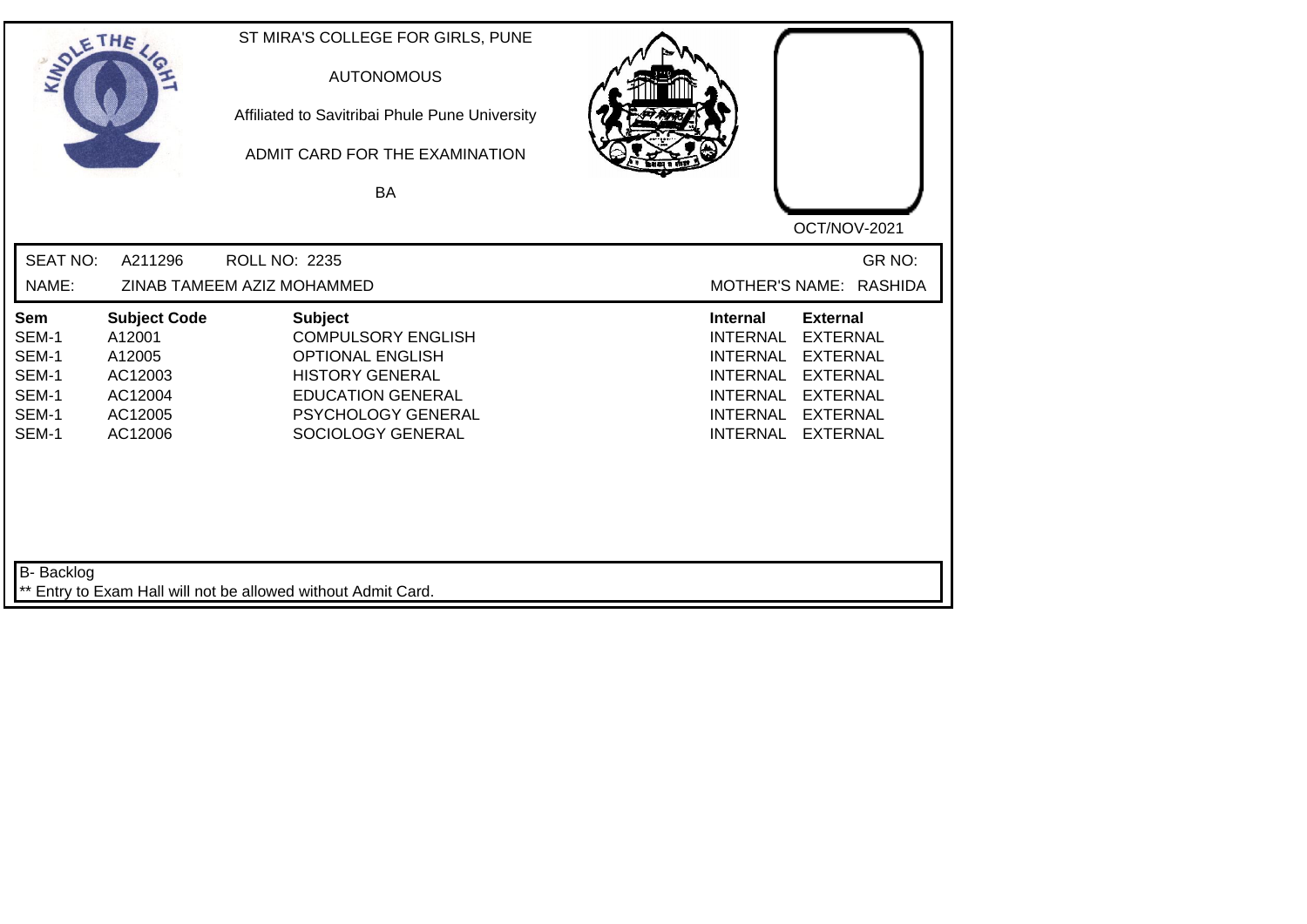| SOLETHE .                                                        |                                                                                     | ST MIRA'S COLLEGE FOR GIRLS, PUNE<br><b>AUTONOMOUS</b><br>Affiliated to Savitribai Phule Pune University<br>ADMIT CARD FOR THE EXAMINATION<br>BA                         | OCT/NOV-2021                                                                                                                                                                                                                                                           |
|------------------------------------------------------------------|-------------------------------------------------------------------------------------|--------------------------------------------------------------------------------------------------------------------------------------------------------------------------|------------------------------------------------------------------------------------------------------------------------------------------------------------------------------------------------------------------------------------------------------------------------|
| <b>SEAT NO:</b><br>NAME:                                         | A211265                                                                             | <b>ROLL NO: 2236</b><br>JOHARAPURKAR SAYUNKTA MILIND                                                                                                                     | GR NO:<br>MOTHER'S NAME: MRUNMAYEE                                                                                                                                                                                                                                     |
| <b>Sem</b><br>SEM-1<br>SEM-1<br>SEM-1<br>SEM-1<br>SEM-1<br>SEM-1 | <b>Subject Code</b><br>A12001<br>A12007<br>AC12003<br>AC12004<br>AC12005<br>AC12006 | <b>Subject</b><br><b>COMPULSORY ENGLISH</b><br><b>ECONOMICS GENERAL</b><br><b>HISTORY GENERAL</b><br><b>EDUCATION GENERAL</b><br>PSYCHOLOGY GENERAL<br>SOCIOLOGY GENERAL | <b>Internal</b><br><b>External</b><br><b>INTERNAL</b><br><b>EXTERNAL</b><br><b>INTERNAL</b><br><b>EXTERNAL</b><br><b>INTERNAL</b><br><b>EXTERNAL</b><br><b>EXTERNAL</b><br><b>INTERNAL</b><br><b>INTERNAL</b><br><b>EXTERNAL</b><br><b>INTERNAL</b><br><b>EXTERNAL</b> |
| B- Backlog                                                       |                                                                                     | ** Entry to Exam Hall will not be allowed without Admit Card.                                                                                                            |                                                                                                                                                                                                                                                                        |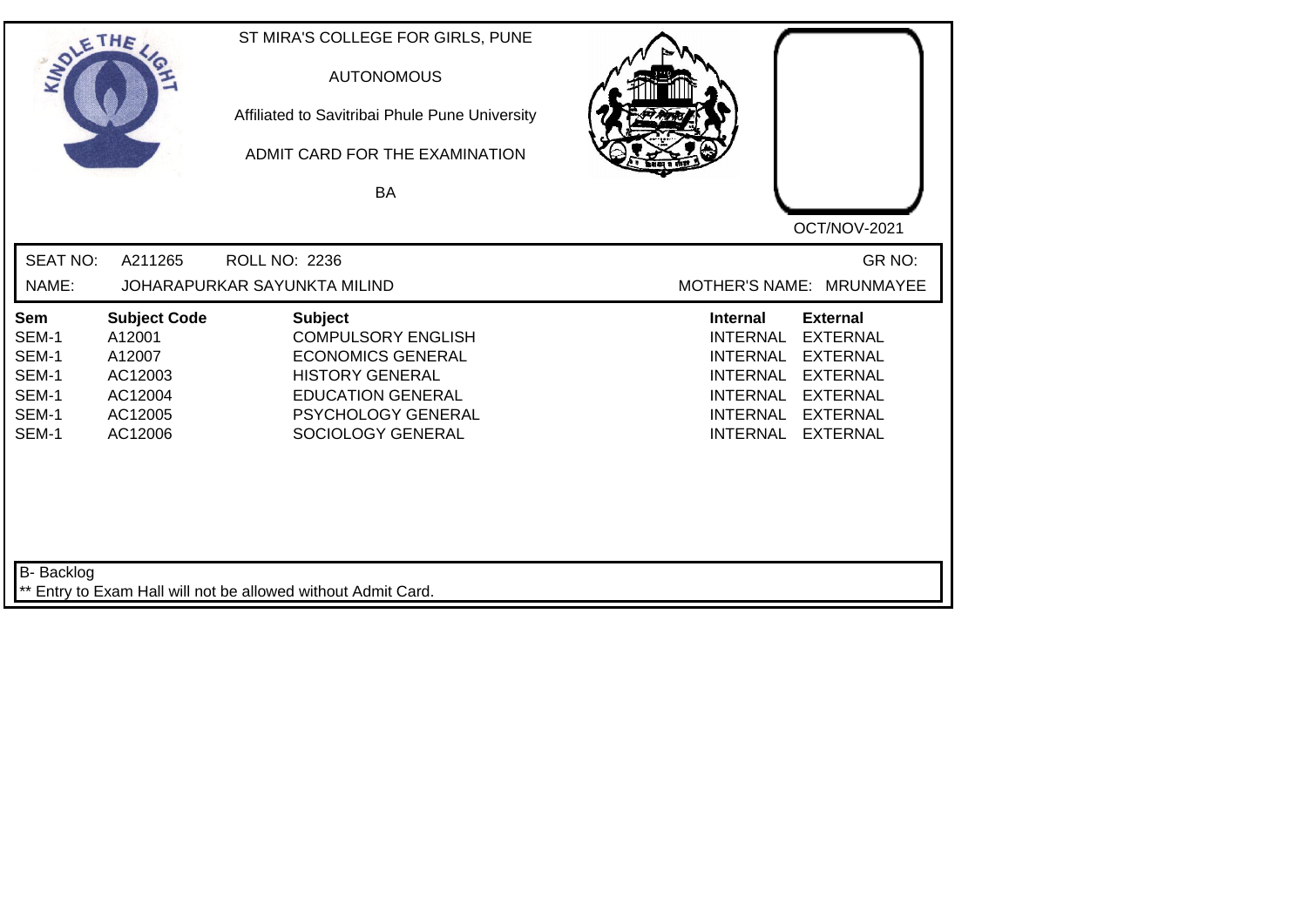| SOLETHE .                                                 |                                                                                     | ST MIRA'S COLLEGE FOR GIRLS, PUNE<br><b>AUTONOMOUS</b><br>Affiliated to Savitribai Phule Pune University<br>ADMIT CARD FOR THE EXAMINATION<br>BA                                  |                                                                                                                                                                                                                                                                        |
|-----------------------------------------------------------|-------------------------------------------------------------------------------------|-----------------------------------------------------------------------------------------------------------------------------------------------------------------------------------|------------------------------------------------------------------------------------------------------------------------------------------------------------------------------------------------------------------------------------------------------------------------|
| <b>SEAT NO:</b><br>NAME:                                  | A211289<br>YASHIKA SUNIL SUKHIJA                                                    | <b>ROLL NO: 2237</b>                                                                                                                                                              | OCT/NOV-2021<br>GR NO:<br>MOTHER'S NAME: ANU                                                                                                                                                                                                                           |
| Sem<br>SEM-1<br>SEM-1<br>SEM-1<br>SEM-1<br>SEM-1<br>SEM-1 | <b>Subject Code</b><br>A12001<br>A12005<br>AC12004<br>AC12005<br>AC12006<br>AC12009 | <b>Subject</b><br><b>COMPULSORY ENGLISH</b><br><b>OPTIONAL ENGLISH</b><br><b>EDUCATION GENERAL</b><br>PSYCHOLOGY GENERAL<br>SOCIOLOGY GENERAL<br><b>BUSINESS ENTREPRENEURSHIP</b> | <b>External</b><br><b>Internal</b><br><b>EXTERNAL</b><br><b>INTERNAL</b><br><b>INTERNAL</b><br><b>EXTERNAL</b><br><b>EXTERNAL</b><br><b>INTERNAL</b><br><b>INTERNAL</b><br><b>EXTERNAL</b><br><b>EXTERNAL</b><br><b>INTERNAL</b><br><b>INTERNAL</b><br><b>EXTERNAL</b> |
| <b>B-</b> Backlog                                         |                                                                                     | ** Entry to Exam Hall will not be allowed without Admit Card.                                                                                                                     |                                                                                                                                                                                                                                                                        |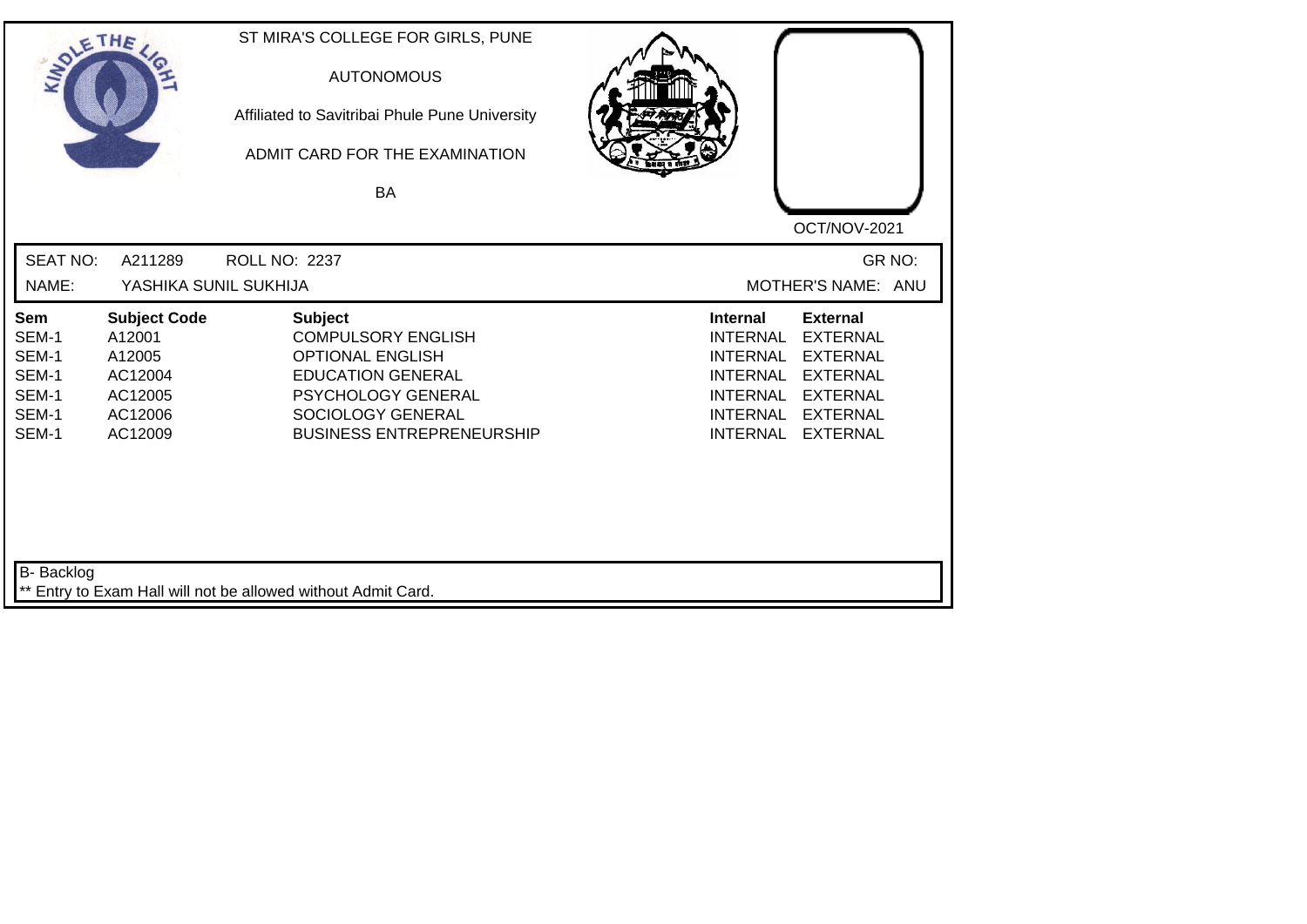| SOLETHE .                                                 |                                                                                    | ST MIRA'S COLLEGE FOR GIRLS, PUNE<br><b>AUTONOMOUS</b><br>Affiliated to Savitribai Phule Pune University<br>ADMIT CARD FOR THE EXAMINATION<br>BA                     | OCT/NOV-2021                                                                                                                                                                                                                                                           |
|-----------------------------------------------------------|------------------------------------------------------------------------------------|----------------------------------------------------------------------------------------------------------------------------------------------------------------------|------------------------------------------------------------------------------------------------------------------------------------------------------------------------------------------------------------------------------------------------------------------------|
| <b>SEAT NO:</b><br>NAME:                                  | A211298<br>PINGALE TANVI YUVRAJ                                                    | ROLL NO: 2239                                                                                                                                                        | GR NO:<br>MOTHER'S NAME: VISHAKHA                                                                                                                                                                                                                                      |
| Sem<br>SEM-1<br>SEM-1<br>SEM-1<br>SEM-1<br>SEM-1<br>SEM-1 | <b>Subject Code</b><br>A12001<br>A12003<br>A12007<br>AC12003<br>AC12005<br>AC12006 | <b>Subject</b><br><b>COMPULSORY ENGLISH</b><br><b>HINDI GENERAL</b><br><b>ECONOMICS GENERAL</b><br><b>HISTORY GENERAL</b><br>PSYCHOLOGY GENERAL<br>SOCIOLOGY GENERAL | <b>External</b><br><b>Internal</b><br><b>INTERNAL</b><br><b>EXTERNAL</b><br><b>INTERNAL</b><br><b>EXTERNAL</b><br><b>INTERNAL</b><br><b>EXTERNAL</b><br><b>INTERNAL</b><br><b>EXTERNAL</b><br><b>INTERNAL</b><br><b>EXTERNAL</b><br><b>EXTERNAL</b><br><b>INTERNAL</b> |
| B- Backlog                                                |                                                                                    | ** Entry to Exam Hall will not be allowed without Admit Card.                                                                                                        |                                                                                                                                                                                                                                                                        |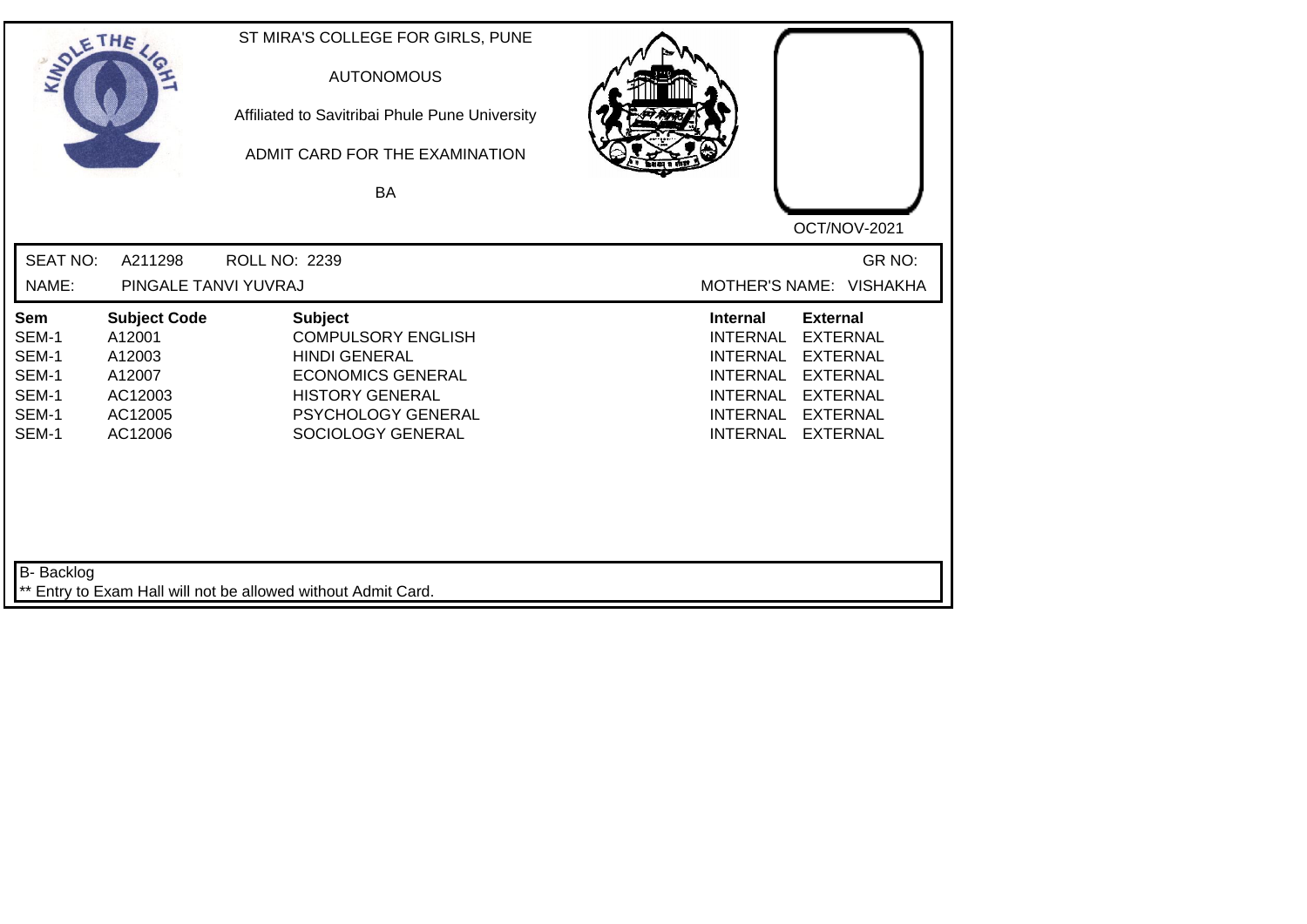| SOLETHE ,                                                        |                                                                                    | ST MIRA'S COLLEGE FOR GIRLS, PUNE<br><b>AUTONOMOUS</b><br>Affiliated to Savitribai Phule Pune University<br>ADMIT CARD FOR THE EXAMINATION<br>BA                          | OCT/NOV-2021                                                                                                                                                                                                                                                           |
|------------------------------------------------------------------|------------------------------------------------------------------------------------|---------------------------------------------------------------------------------------------------------------------------------------------------------------------------|------------------------------------------------------------------------------------------------------------------------------------------------------------------------------------------------------------------------------------------------------------------------|
| <b>SEAT NO:</b><br>NAME:                                         | A211259                                                                            | <b>ROLL NO: 2240</b><br><b>VAISHNAVI SANJAY PAWAR</b>                                                                                                                     | GR NO:<br>MOTHER'S NAME: VRUSHALI                                                                                                                                                                                                                                      |
| <b>Sem</b><br>SEM-1<br>SEM-1<br>SEM-1<br>SEM-1<br>SEM-1<br>SEM-1 | <b>Subject Code</b><br>A12001<br>A12005<br>A12007<br>AC12004<br>AC12005<br>AC12006 | <b>Subject</b><br><b>COMPULSORY ENGLISH</b><br><b>OPTIONAL ENGLISH</b><br><b>ECONOMICS GENERAL</b><br><b>EDUCATION GENERAL</b><br>PSYCHOLOGY GENERAL<br>SOCIOLOGY GENERAL | <b>Internal</b><br><b>External</b><br><b>INTERNAL</b><br><b>EXTERNAL</b><br><b>INTERNAL</b><br><b>EXTERNAL</b><br><b>INTERNAL</b><br><b>EXTERNAL</b><br><b>EXTERNAL</b><br><b>INTERNAL</b><br><b>INTERNAL</b><br><b>EXTERNAL</b><br><b>INTERNAL</b><br><b>EXTERNAL</b> |
| B- Backlog                                                       |                                                                                    | ** Entry to Exam Hall will not be allowed without Admit Card.                                                                                                             |                                                                                                                                                                                                                                                                        |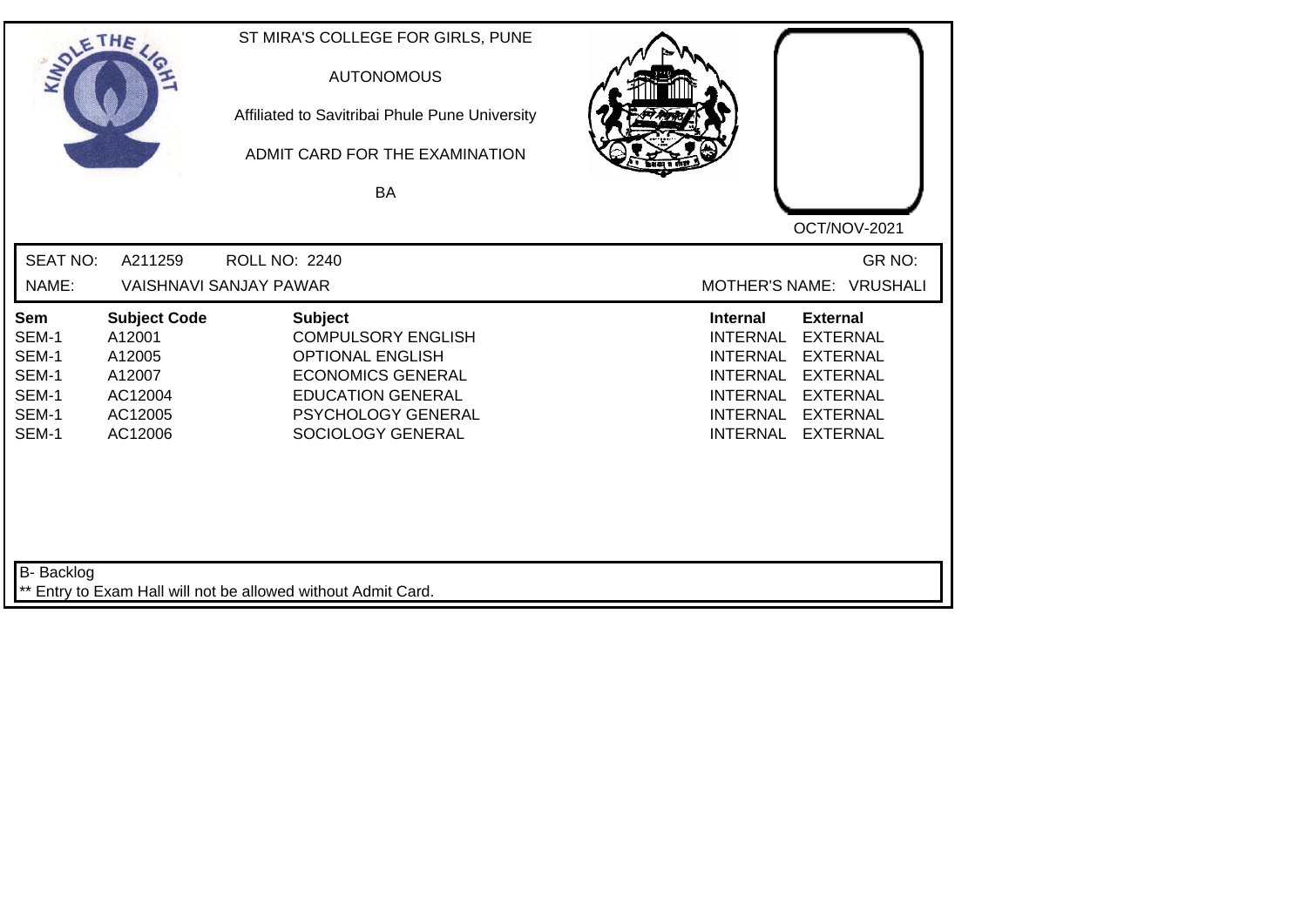| SOLE THE                                                         |                                                                                    | ST MIRA'S COLLEGE FOR GIRLS, PUNE<br><b>AUTONOMOUS</b><br>Affiliated to Savitribai Phule Pune University<br>ADMIT CARD FOR THE EXAMINATION<br>BA                         |                                                                                                                                                                                                                                                                        |
|------------------------------------------------------------------|------------------------------------------------------------------------------------|--------------------------------------------------------------------------------------------------------------------------------------------------------------------------|------------------------------------------------------------------------------------------------------------------------------------------------------------------------------------------------------------------------------------------------------------------------|
|                                                                  |                                                                                    |                                                                                                                                                                          | OCT/NOV-2021                                                                                                                                                                                                                                                           |
| <b>SEAT NO:</b>                                                  | A211147                                                                            | <b>ROLL NO: 2241</b>                                                                                                                                                     | GR NO:                                                                                                                                                                                                                                                                 |
| NAME:                                                            | <b>JANYA DUDIA</b>                                                                 |                                                                                                                                                                          | <b>MOTHER'S NAME:</b><br><b>MADHU</b>                                                                                                                                                                                                                                  |
| <b>Sem</b><br>SEM-1<br>SEM-1<br>SEM-1<br>SEM-1<br>SEM-1<br>SEM-1 | <b>Subject Code</b><br>A12001<br>A12005<br>A12007<br>AC12002<br>AC12004<br>AC12005 | <b>Subject</b><br><b>COMPULSORY ENGLISH</b><br><b>OPTIONAL ENGLISH</b><br><b>ECONOMICS GENERAL</b><br>POLITICS GENERAL<br><b>EDUCATION GENERAL</b><br>PSYCHOLOGY GENERAL | <b>External</b><br><b>Internal</b><br><b>INTERNAL</b><br><b>EXTERNAL</b><br><b>INTERNAL</b><br><b>EXTERNAL</b><br><b>INTERNAL</b><br><b>EXTERNAL</b><br><b>INTERNAL</b><br><b>EXTERNAL</b><br><b>INTERNAL</b><br><b>EXTERNAL</b><br><b>INTERNAL</b><br><b>EXTERNAL</b> |
| <b>B-</b> Backlog                                                |                                                                                    | ** Entry to Exam Hall will not be allowed without Admit Card.                                                                                                            |                                                                                                                                                                                                                                                                        |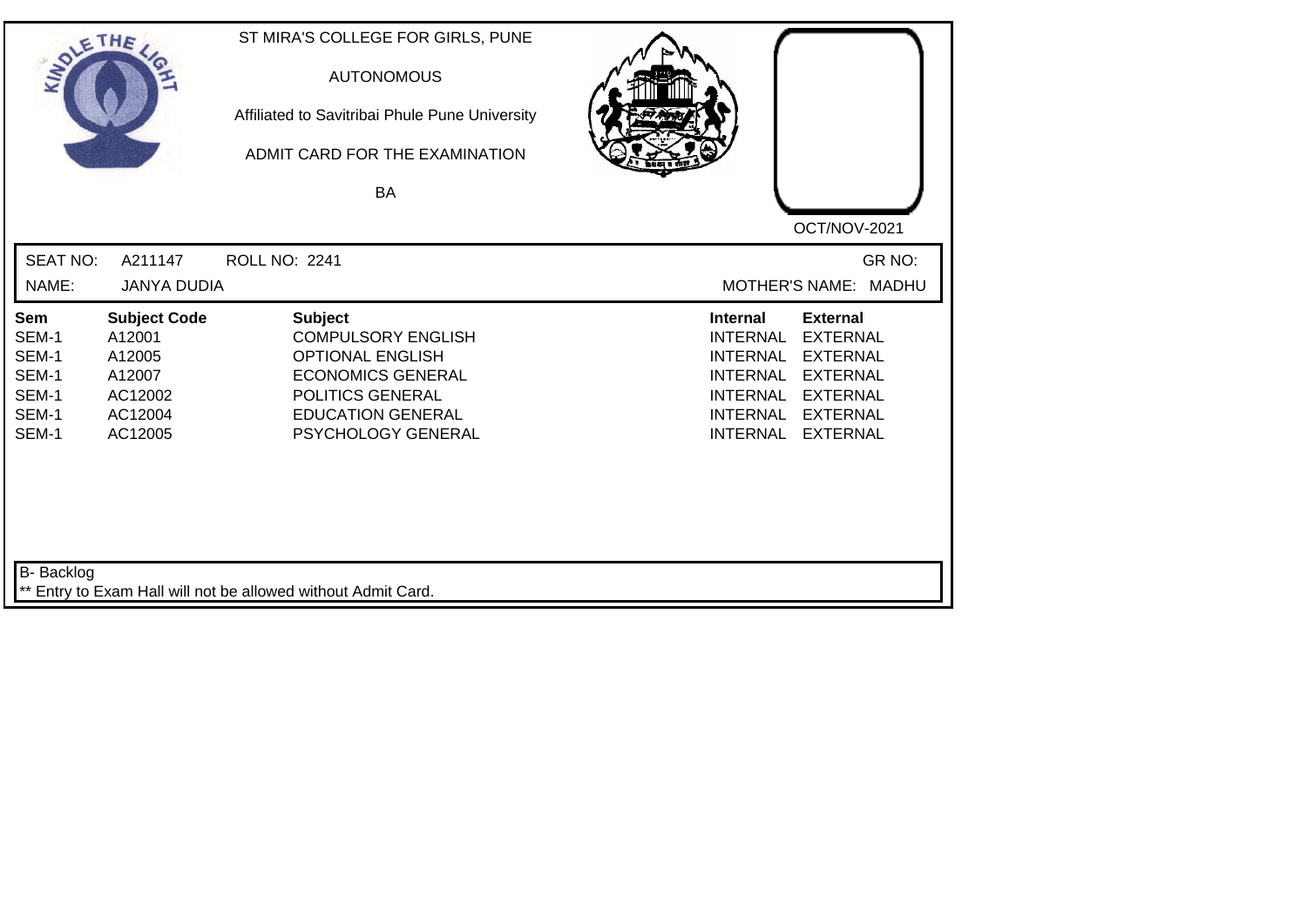| SOLETHE ,                                                 |                                                                                     | ST MIRA'S COLLEGE FOR GIRLS, PUNE<br><b>AUTONOMOUS</b><br>Affiliated to Savitribai Phule Pune University<br>ADMIT CARD FOR THE EXAMINATION<br>BA                         | OCT/NOV-2021                                                                                                                                                                                                                                                           |
|-----------------------------------------------------------|-------------------------------------------------------------------------------------|--------------------------------------------------------------------------------------------------------------------------------------------------------------------------|------------------------------------------------------------------------------------------------------------------------------------------------------------------------------------------------------------------------------------------------------------------------|
| <b>SEAT NO:</b><br>NAME:                                  | A211188                                                                             | <b>ROLL NO: 2242</b><br>SONAWANE KHUSHI SUNIL                                                                                                                            | GR NO:<br>MOTHER'S NAME: SHARDA                                                                                                                                                                                                                                        |
| Sem<br>SEM-1<br>SEM-1<br>SEM-1<br>SEM-1<br>SEM-1<br>SEM-1 | <b>Subject Code</b><br>A12001<br>A12005<br>AC12002<br>AC12004<br>AC12005<br>AC12006 | <b>Subject</b><br><b>COMPULSORY ENGLISH</b><br><b>OPTIONAL ENGLISH</b><br>POLITICS GENERAL<br><b>EDUCATION GENERAL</b><br><b>PSYCHOLOGY GENERAL</b><br>SOCIOLOGY GENERAL | <b>Internal</b><br><b>External</b><br><b>EXTERNAL</b><br><b>INTERNAL</b><br><b>EXTERNAL</b><br><b>INTERNAL</b><br><b>INTERNAL</b><br><b>EXTERNAL</b><br><b>INTERNAL</b><br><b>EXTERNAL</b><br><b>INTERNAL</b><br><b>EXTERNAL</b><br><b>INTERNAL</b><br><b>EXTERNAL</b> |
| B- Backlog                                                |                                                                                     | ** Entry to Exam Hall will not be allowed without Admit Card.                                                                                                            |                                                                                                                                                                                                                                                                        |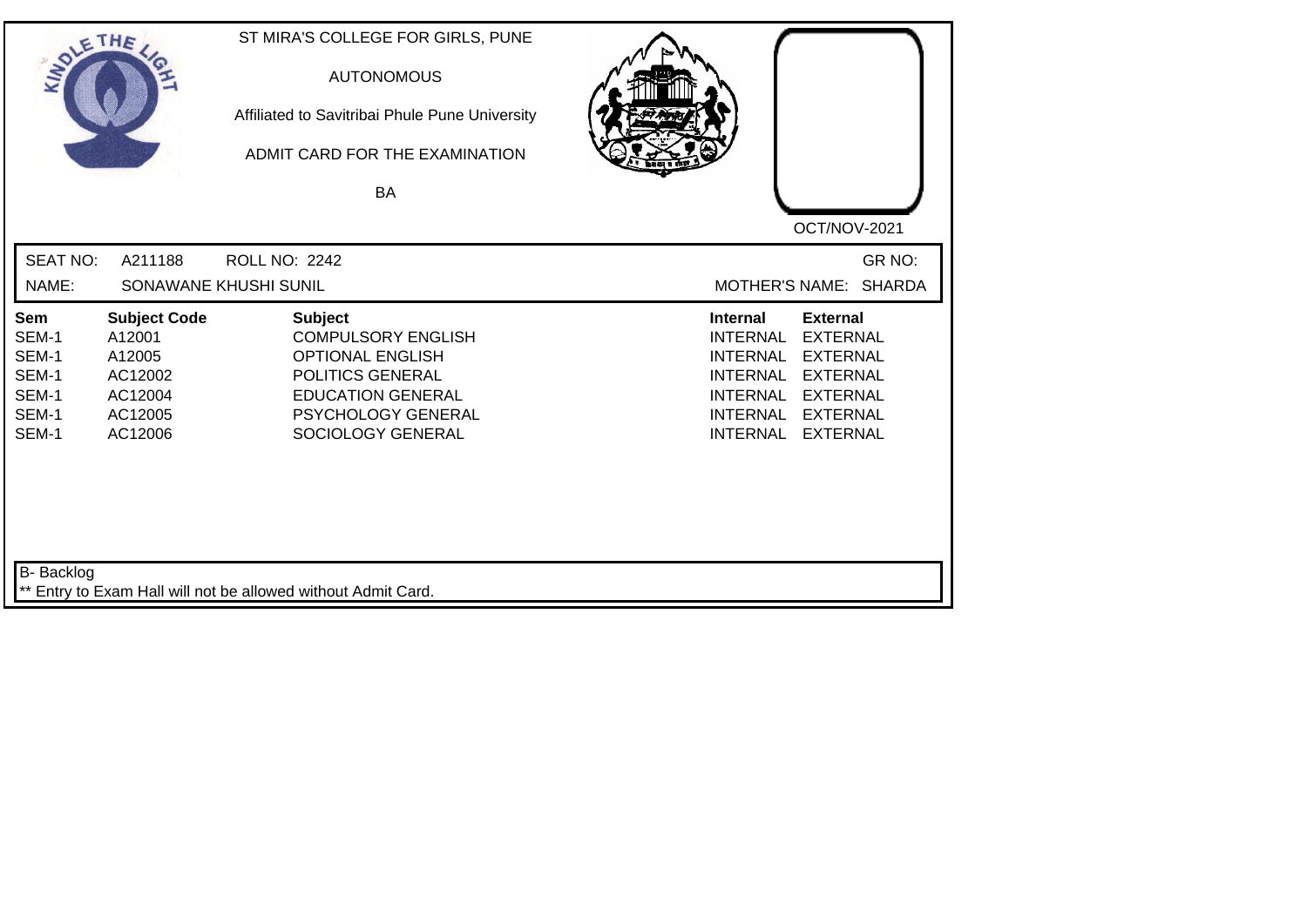| SOLE THE                                                         |                                                                                    | ST MIRA'S COLLEGE FOR GIRLS, PUNE<br><b>AUTONOMOUS</b><br>Affiliated to Savitribai Phule Pune University<br>ADMIT CARD FOR THE EXAMINATION<br>BA                        |                                                                                                                                                                                                                                                                        |
|------------------------------------------------------------------|------------------------------------------------------------------------------------|-------------------------------------------------------------------------------------------------------------------------------------------------------------------------|------------------------------------------------------------------------------------------------------------------------------------------------------------------------------------------------------------------------------------------------------------------------|
|                                                                  |                                                                                    |                                                                                                                                                                         | OCT/NOV-2021                                                                                                                                                                                                                                                           |
| <b>SEAT NO:</b>                                                  | A211130                                                                            | <b>ROLL NO: 2243</b>                                                                                                                                                    | GR NO:                                                                                                                                                                                                                                                                 |
| NAME:                                                            | <b>TANAYA ARONKAR</b>                                                              |                                                                                                                                                                         | MOTHER'S NAME: PALLAVI                                                                                                                                                                                                                                                 |
| <b>Sem</b><br>SEM-1<br>SEM-1<br>SEM-1<br>SEM-1<br>SEM-1<br>SEM-1 | <b>Subject Code</b><br>A12001<br>A12005<br>A12007<br>AC12003<br>AC12005<br>AC12006 | <b>Subject</b><br><b>COMPULSORY ENGLISH</b><br><b>OPTIONAL ENGLISH</b><br><b>ECONOMICS GENERAL</b><br><b>HISTORY GENERAL</b><br>PSYCHOLOGY GENERAL<br>SOCIOLOGY GENERAL | <b>Internal</b><br><b>External</b><br><b>INTERNAL</b><br><b>EXTERNAL</b><br><b>INTERNAL</b><br><b>EXTERNAL</b><br><b>INTERNAL</b><br><b>EXTERNAL</b><br><b>INTERNAL</b><br><b>EXTERNAL</b><br><b>INTERNAL</b><br><b>EXTERNAL</b><br><b>INTERNAL</b><br><b>EXTERNAL</b> |
| B- Backlog                                                       |                                                                                    | ** Entry to Exam Hall will not be allowed without Admit Card.                                                                                                           |                                                                                                                                                                                                                                                                        |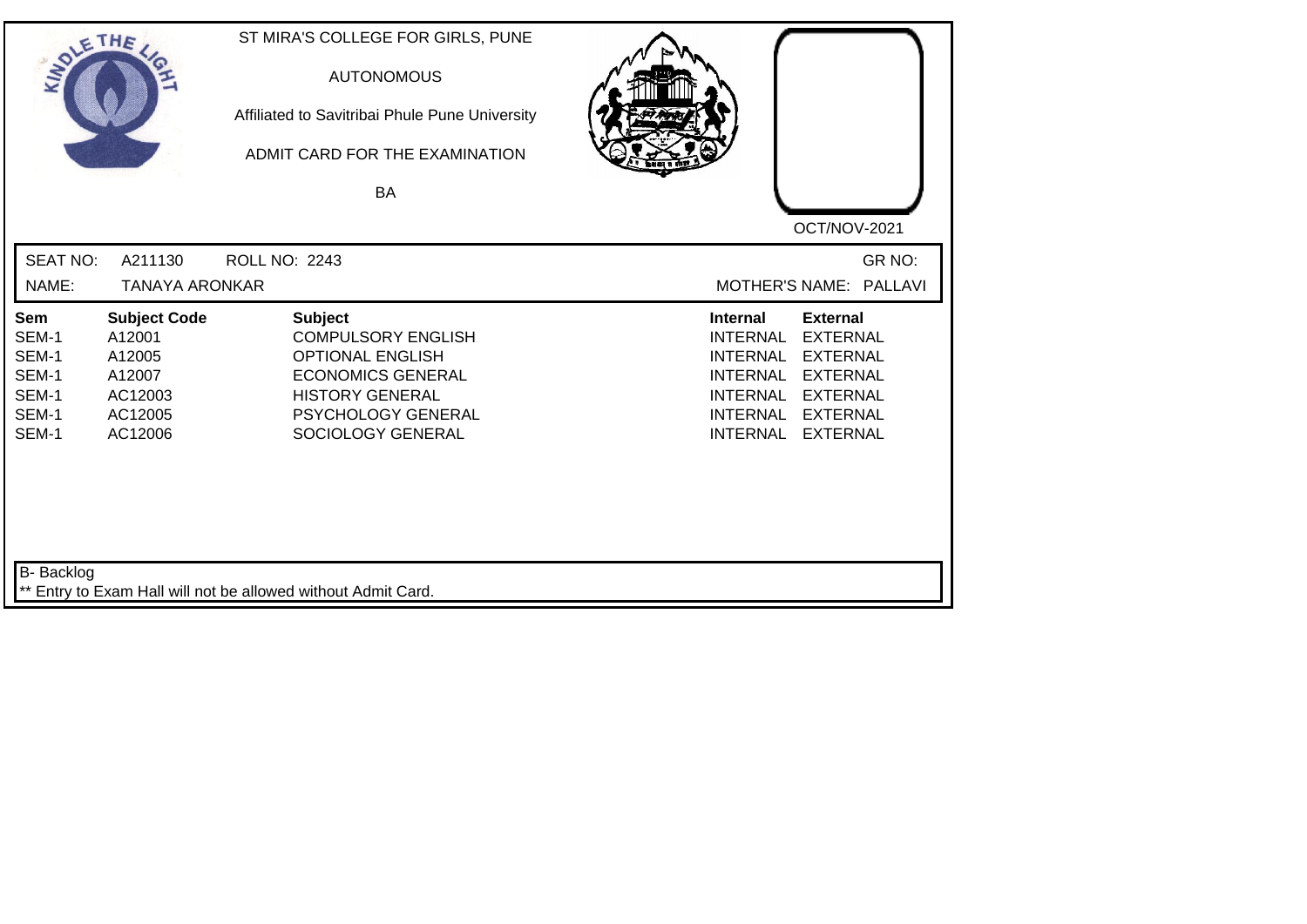| SOLETHE .                                                 |                                                                                    | ST MIRA'S COLLEGE FOR GIRLS, PUNE<br><b>AUTONOMOUS</b><br>Affiliated to Savitribai Phule Pune University<br>ADMIT CARD FOR THE EXAMINATION<br><b>BA</b>                 | OCT/NOV-2021                                                                                                                                                                                                                                                           |
|-----------------------------------------------------------|------------------------------------------------------------------------------------|-------------------------------------------------------------------------------------------------------------------------------------------------------------------------|------------------------------------------------------------------------------------------------------------------------------------------------------------------------------------------------------------------------------------------------------------------------|
| <b>SEAT NO:</b><br>NAME:                                  | A211115                                                                            | <b>ROLL NO: 2244</b><br>SHAIKH ALIYA MOHAMMADHUSSAIN                                                                                                                    | GR NO:<br><b>SHABANA</b><br><b>MOTHER'S NAME:</b>                                                                                                                                                                                                                      |
| Sem<br>SEM-1<br>SEM-1<br>SEM-1<br>SEM-1<br>SEM-1<br>SEM-1 | <b>Subject Code</b><br>A12001<br>A12005<br>A12007<br>AC12003<br>AC12005<br>AC12006 | <b>Subject</b><br><b>COMPULSORY ENGLISH</b><br><b>OPTIONAL ENGLISH</b><br><b>ECONOMICS GENERAL</b><br><b>HISTORY GENERAL</b><br>PSYCHOLOGY GENERAL<br>SOCIOLOGY GENERAL | <b>External</b><br><b>Internal</b><br><b>EXTERNAL</b><br><b>INTERNAL</b><br><b>EXTERNAL</b><br><b>INTERNAL</b><br><b>INTERNAL</b><br><b>EXTERNAL</b><br><b>INTERNAL</b><br><b>EXTERNAL</b><br><b>INTERNAL</b><br><b>EXTERNAL</b><br><b>INTERNAL</b><br><b>EXTERNAL</b> |
| <b>B-</b> Backlog                                         |                                                                                    | ** Entry to Exam Hall will not be allowed without Admit Card.                                                                                                           |                                                                                                                                                                                                                                                                        |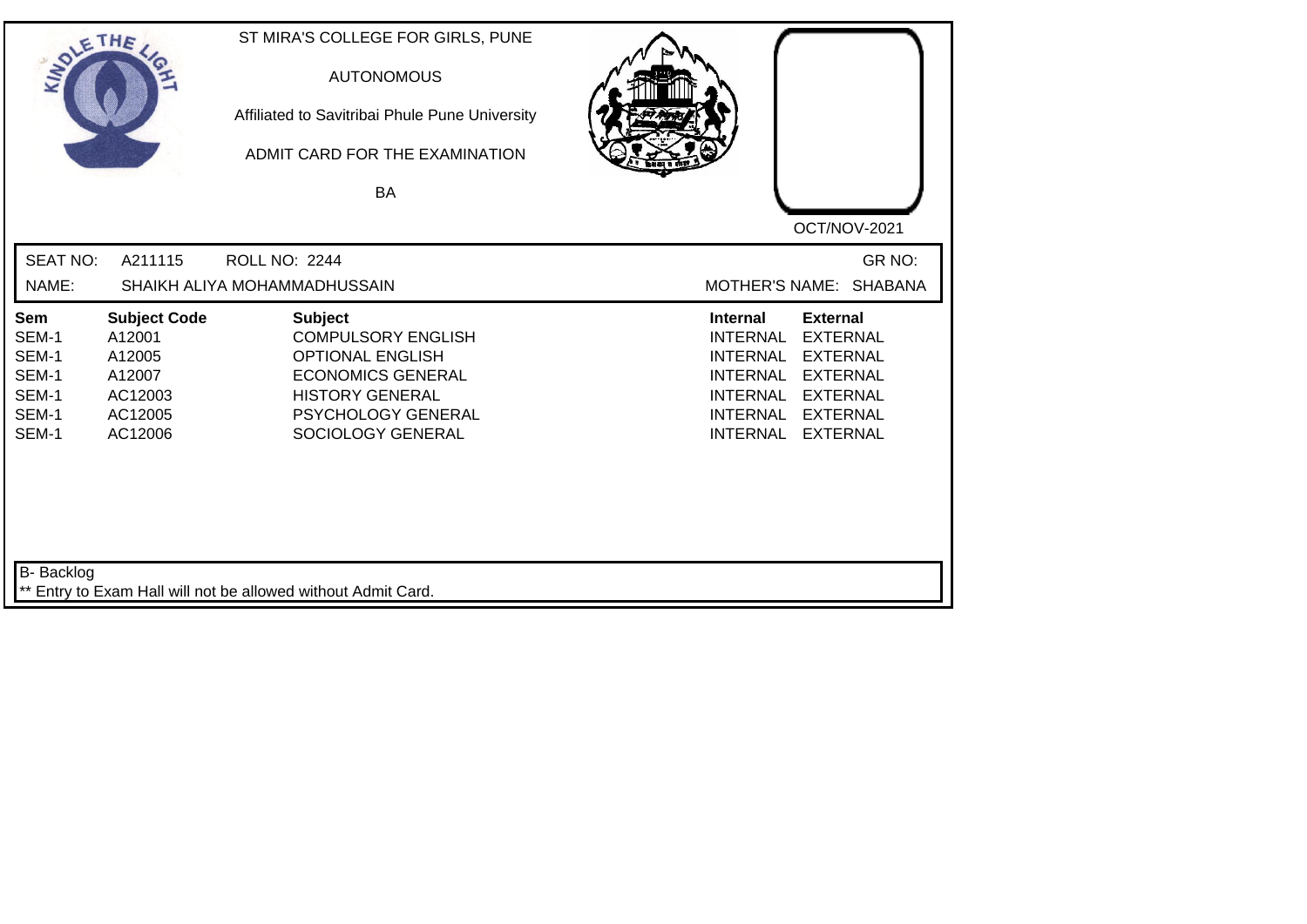| SOLETHE ,                                                 |                                                                                     | ST MIRA'S COLLEGE FOR GIRLS, PUNE<br><b>AUTONOMOUS</b><br>Affiliated to Savitribai Phule Pune University<br>ADMIT CARD FOR THE EXAMINATION<br><b>BA</b>                          | OCT/NOV-2021                                                                                                                                                                                                                                                    |
|-----------------------------------------------------------|-------------------------------------------------------------------------------------|----------------------------------------------------------------------------------------------------------------------------------------------------------------------------------|-----------------------------------------------------------------------------------------------------------------------------------------------------------------------------------------------------------------------------------------------------------------|
| <b>SEAT NO:</b><br>NAME:                                  | A211315<br><b>MAKHIJA YUKTI VISHAL</b>                                              | <b>ROLL NO: 2245</b>                                                                                                                                                             | GR NO:<br>MOTHER'S NAME: SONIYA                                                                                                                                                                                                                                 |
| Sem<br>SEM-1<br>SEM-1<br>SEM-1<br>SEM-1<br>SEM-1<br>SEM-1 | <b>Subject Code</b><br>A12001<br>A12005<br>AC12002<br>AC12004<br>AC12005<br>AC12009 | <b>Subject</b><br><b>COMPULSORY ENGLISH</b><br><b>OPTIONAL ENGLISH</b><br>POLITICS GENERAL<br><b>EDUCATION GENERAL</b><br>PSYCHOLOGY GENERAL<br><b>BUSINESS ENTREPRENEURSHIP</b> | Internal<br><b>External</b><br><b>INTERNAL</b><br><b>EXTERNAL</b><br><b>INTERNAL</b><br><b>EXTERNAL</b><br><b>INTERNAL</b><br><b>EXTERNAL</b><br><b>EXTERNAL</b><br><b>INTERNAL</b><br><b>INTERNAL</b><br><b>EXTERNAL</b><br><b>INTERNAL</b><br><b>EXTERNAL</b> |
| B- Backlog                                                |                                                                                     | ** Entry to Exam Hall will not be allowed without Admit Card.                                                                                                                    |                                                                                                                                                                                                                                                                 |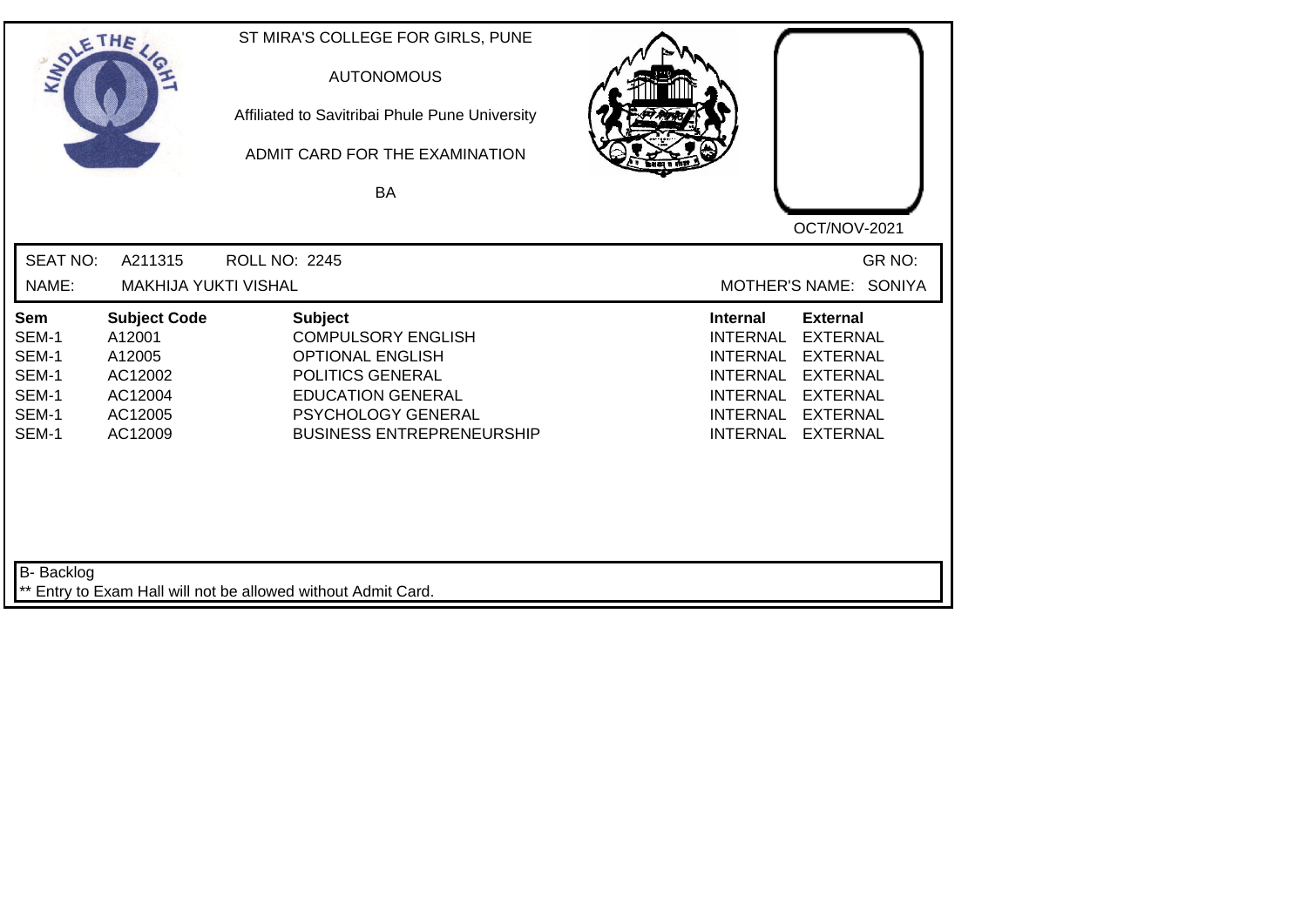| SOLE THE                                                  |                                                                                     | ST MIRA'S COLLEGE FOR GIRLS, PUNE<br><b>AUTONOMOUS</b><br>Affiliated to Savitribai Phule Pune University<br>ADMIT CARD FOR THE EXAMINATION<br><b>BA</b>                       | OCT/NOV-2021                                                                                                                                                                                                                                                           |
|-----------------------------------------------------------|-------------------------------------------------------------------------------------|-------------------------------------------------------------------------------------------------------------------------------------------------------------------------------|------------------------------------------------------------------------------------------------------------------------------------------------------------------------------------------------------------------------------------------------------------------------|
| <b>SEAT NO:</b><br>NAME:                                  | A211144                                                                             | <b>ROLL NO: 2246</b><br>DEOGADE DEEPAK ANUSHKA                                                                                                                                | GR NO:<br>MOTHER'S NAME: DARSHANA                                                                                                                                                                                                                                      |
| Sem<br>SEM-1<br>SEM-1<br>SEM-1<br>SEM-1<br>SEM-1<br>SEM-1 | <b>Subject Code</b><br>A12001<br>A12004<br>AC12003<br>AC12004<br>AC12005<br>AC12006 | <b>Subject</b><br><b>COMPULSORY ENGLISH</b><br><b>MARATHI GENERAL</b><br><b>HISTORY GENERAL</b><br><b>EDUCATION GENERAL</b><br><b>PSYCHOLOGY GENERAL</b><br>SOCIOLOGY GENERAL | <b>Internal</b><br><b>External</b><br><b>INTERNAL</b><br><b>EXTERNAL</b><br><b>INTERNAL</b><br><b>EXTERNAL</b><br><b>INTERNAL</b><br><b>EXTERNAL</b><br><b>INTERNAL</b><br><b>EXTERNAL</b><br><b>INTERNAL</b><br><b>EXTERNAL</b><br><b>EXTERNAL</b><br><b>INTERNAL</b> |
| B- Backlog                                                |                                                                                     | ** Entry to Exam Hall will not be allowed without Admit Card.                                                                                                                 |                                                                                                                                                                                                                                                                        |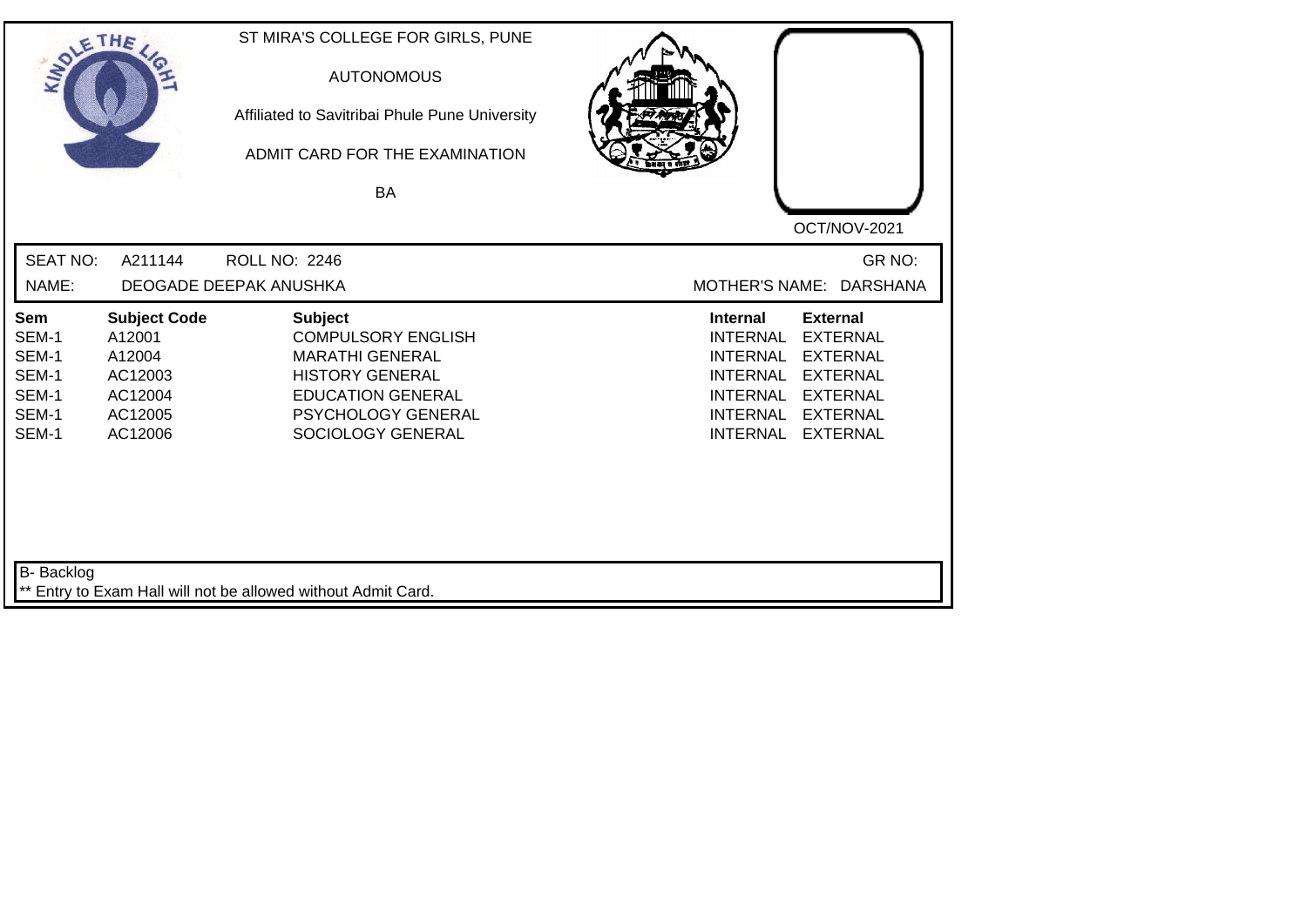| SOLE THE                                                  |                                                                                    | ST MIRA'S COLLEGE FOR GIRLS, PUNE<br><b>AUTONOMOUS</b><br>Affiliated to Savitribai Phule Pune University<br>ADMIT CARD FOR THE EXAMINATION<br><b>BA</b>                                       | OCT/NOV-2021                                                                                                                                                                                                                                                           |
|-----------------------------------------------------------|------------------------------------------------------------------------------------|-----------------------------------------------------------------------------------------------------------------------------------------------------------------------------------------------|------------------------------------------------------------------------------------------------------------------------------------------------------------------------------------------------------------------------------------------------------------------------|
| <b>SEAT NO:</b><br>NAME:                                  | A211163<br><b>KHANDUJA</b>                                                         | <b>ROLL NO: 2247</b><br>TRIPTAHKAUR GURUPRATAPSINGH                                                                                                                                           | GR NO:<br>MOTHER'S NAME: DILPREET KAUR                                                                                                                                                                                                                                 |
| Sem<br>SEM-1<br>SEM-1<br>SEM-1<br>SEM-1<br>SEM-1<br>SEM-1 | <b>Subject Code</b><br>A12001<br>A12003<br>A12007<br>AC12001<br>AC12003<br>AC12005 | <b>Subject</b><br><b>COMPULSORY ENGLISH</b><br><b>HINDI GENERAL</b><br><b>ECONOMICS GENERAL</b><br><b>BUSINESS MATHEMATICS AND STATISTICS</b><br><b>HISTORY GENERAL</b><br>PSYCHOLOGY GENERAL | <b>Internal</b><br><b>External</b><br><b>INTERNAL</b><br><b>EXTERNAL</b><br><b>INTERNAL</b><br><b>EXTERNAL</b><br><b>INTERNAL</b><br><b>EXTERNAL</b><br><b>INTERNAL</b><br><b>EXTERNAL</b><br><b>INTERNAL</b><br><b>EXTERNAL</b><br><b>INTERNAL</b><br><b>EXTERNAL</b> |
| <b>B-</b> Backlog                                         |                                                                                    | ** Entry to Exam Hall will not be allowed without Admit Card.                                                                                                                                 |                                                                                                                                                                                                                                                                        |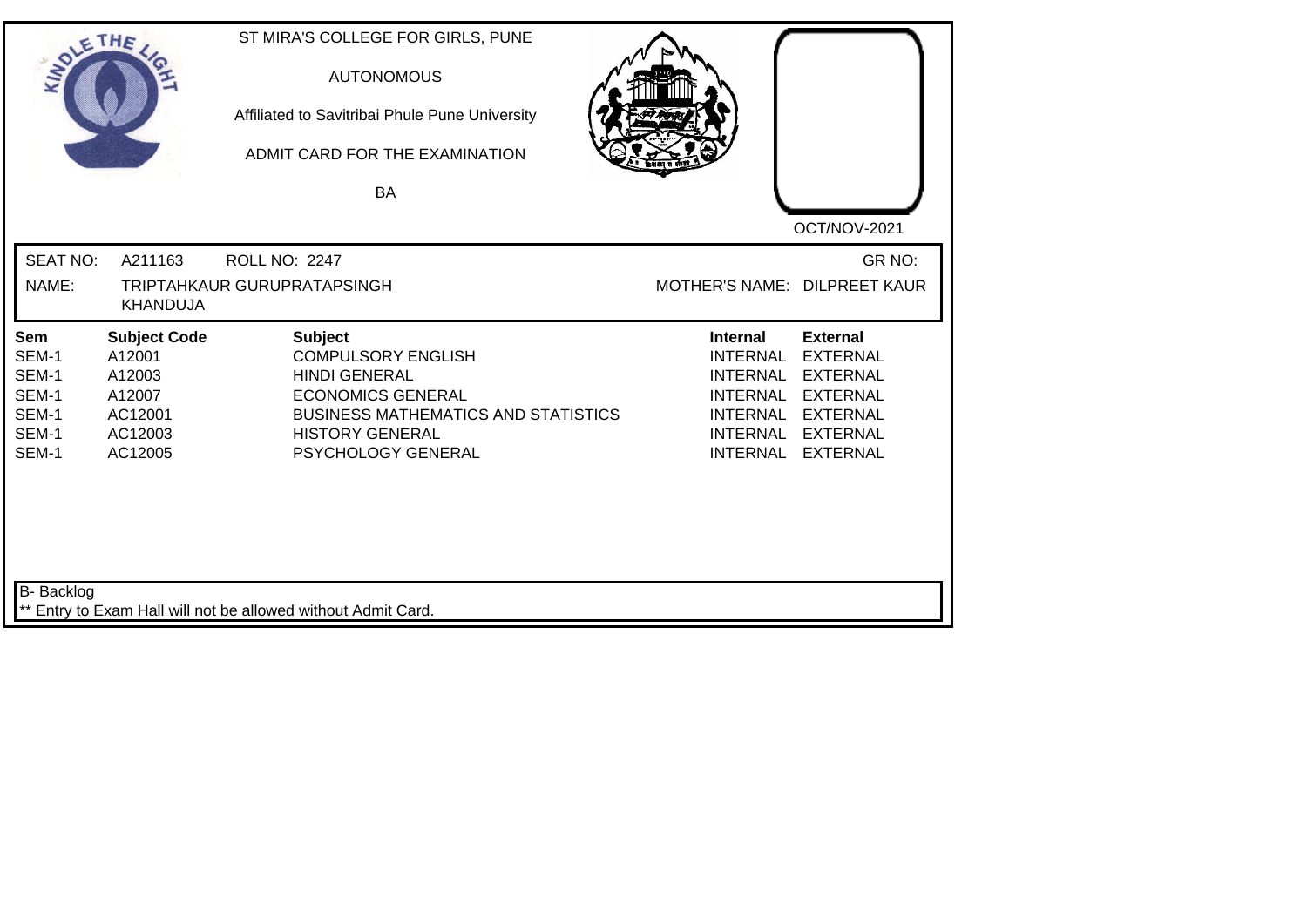| SOLE THE                                                  |                                                                                     | ST MIRA'S COLLEGE FOR GIRLS, PUNE<br><b>AUTONOMOUS</b><br>Affiliated to Savitribai Phule Pune University<br>ADMIT CARD FOR THE EXAMINATION<br>BA                        |                                                                                                                                                                                                                                                                        |
|-----------------------------------------------------------|-------------------------------------------------------------------------------------|-------------------------------------------------------------------------------------------------------------------------------------------------------------------------|------------------------------------------------------------------------------------------------------------------------------------------------------------------------------------------------------------------------------------------------------------------------|
|                                                           |                                                                                     |                                                                                                                                                                         | OCT/NOV-2021                                                                                                                                                                                                                                                           |
| <b>SEAT NO:</b>                                           | A211103                                                                             | <b>ROLL NO: 2248</b>                                                                                                                                                    | GR NO:                                                                                                                                                                                                                                                                 |
| NAME:                                                     | <b>ZARA</b>                                                                         |                                                                                                                                                                         | MOTHER'S NAME: ANJUM                                                                                                                                                                                                                                                   |
| Sem<br>SEM-1<br>SEM-1<br>SEM-1<br>SEM-1<br>SEM-1<br>SEM-1 | <b>Subject Code</b><br>A12001<br>A12005<br>AC12003<br>AC12004<br>AC12005<br>AC12006 | <b>Subject</b><br><b>COMPULSORY ENGLISH</b><br><b>OPTIONAL ENGLISH</b><br><b>HISTORY GENERAL</b><br><b>EDUCATION GENERAL</b><br>PSYCHOLOGY GENERAL<br>SOCIOLOGY GENERAL | <b>External</b><br><b>Internal</b><br><b>INTERNAL</b><br><b>EXTERNAL</b><br><b>INTERNAL</b><br><b>EXTERNAL</b><br><b>INTERNAL</b><br><b>EXTERNAL</b><br><b>INTERNAL</b><br><b>EXTERNAL</b><br><b>INTERNAL</b><br><b>EXTERNAL</b><br><b>INTERNAL</b><br><b>EXTERNAL</b> |
| <b>B-</b> Backlog                                         |                                                                                     | ** Entry to Exam Hall will not be allowed without Admit Card.                                                                                                           |                                                                                                                                                                                                                                                                        |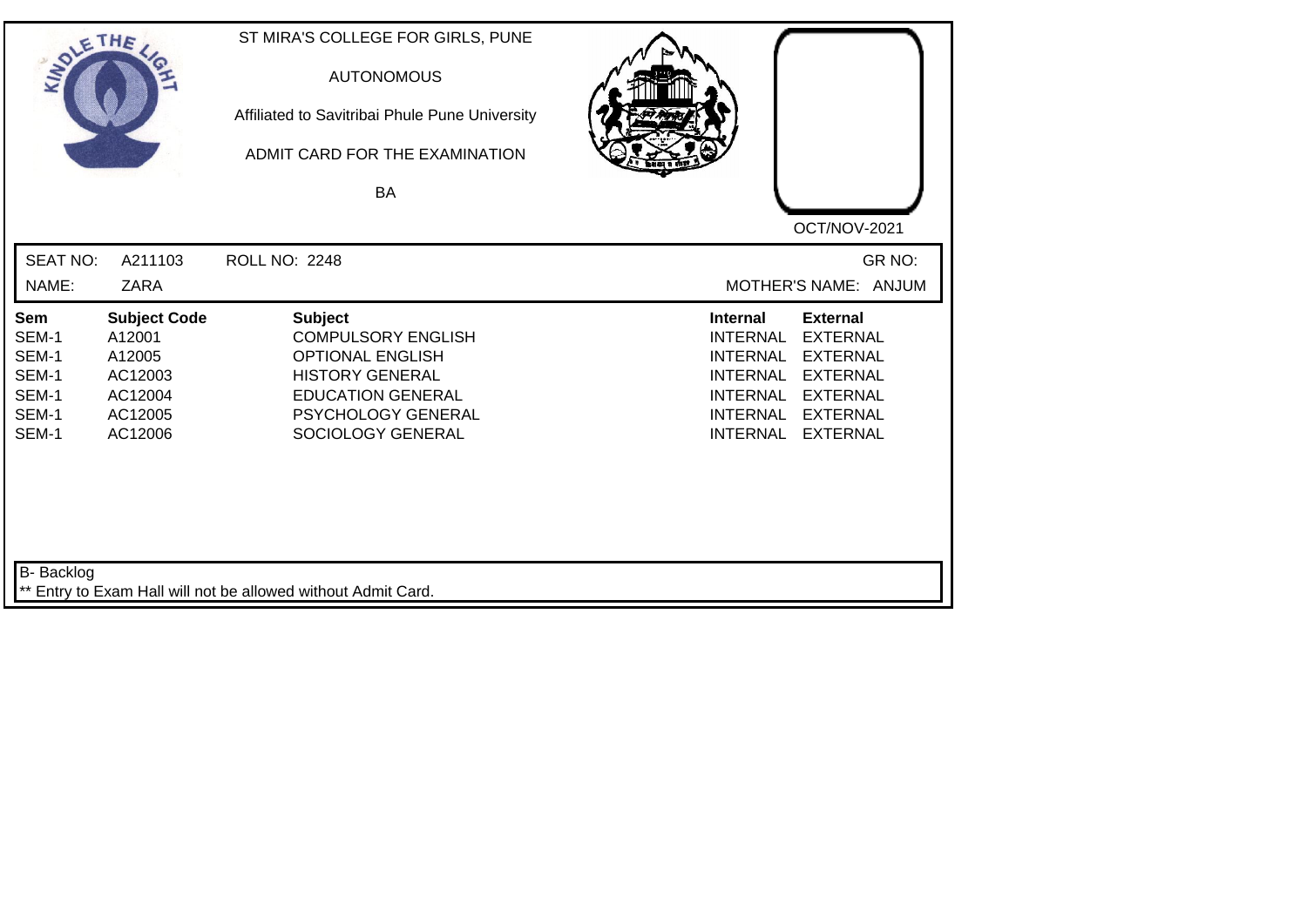| SOLETHE ,                                                 |                                                                                    | ST MIRA'S COLLEGE FOR GIRLS, PUNE<br><b>AUTONOMOUS</b><br>Affiliated to Savitribai Phule Pune University<br>ADMIT CARD FOR THE EXAMINATION<br>BA                                                 | OCT/NOV-2021                                                                                                                                                                                                                                                           |
|-----------------------------------------------------------|------------------------------------------------------------------------------------|--------------------------------------------------------------------------------------------------------------------------------------------------------------------------------------------------|------------------------------------------------------------------------------------------------------------------------------------------------------------------------------------------------------------------------------------------------------------------------|
| <b>SEAT NO:</b>                                           | A211114                                                                            | <b>ROLL NO: 2249</b>                                                                                                                                                                             | GR NO:                                                                                                                                                                                                                                                                 |
| NAME:                                                     |                                                                                    | MASCARENHAS ALISHA PASCAL                                                                                                                                                                        | MOTHER'S NAME: CLEMENTINA                                                                                                                                                                                                                                              |
| Sem<br>SEM-1<br>SEM-1<br>SEM-1<br>SEM-1<br>SEM-1<br>SEM-1 | <b>Subject Code</b><br>A12001<br>A12005<br>A12007<br>AC12001<br>AC12003<br>AC12005 | <b>Subject</b><br><b>COMPULSORY ENGLISH</b><br><b>OPTIONAL ENGLISH</b><br><b>ECONOMICS GENERAL</b><br><b>BUSINESS MATHEMATICS AND STATISTICS</b><br><b>HISTORY GENERAL</b><br>PSYCHOLOGY GENERAL | <b>External</b><br><b>Internal</b><br><b>INTERNAL</b><br><b>EXTERNAL</b><br><b>EXTERNAL</b><br><b>INTERNAL</b><br><b>INTERNAL</b><br><b>EXTERNAL</b><br><b>INTERNAL</b><br><b>EXTERNAL</b><br><b>INTERNAL</b><br><b>EXTERNAL</b><br><b>INTERNAL</b><br><b>EXTERNAL</b> |
| B- Backlog                                                |                                                                                    | ** Entry to Exam Hall will not be allowed without Admit Card.                                                                                                                                    |                                                                                                                                                                                                                                                                        |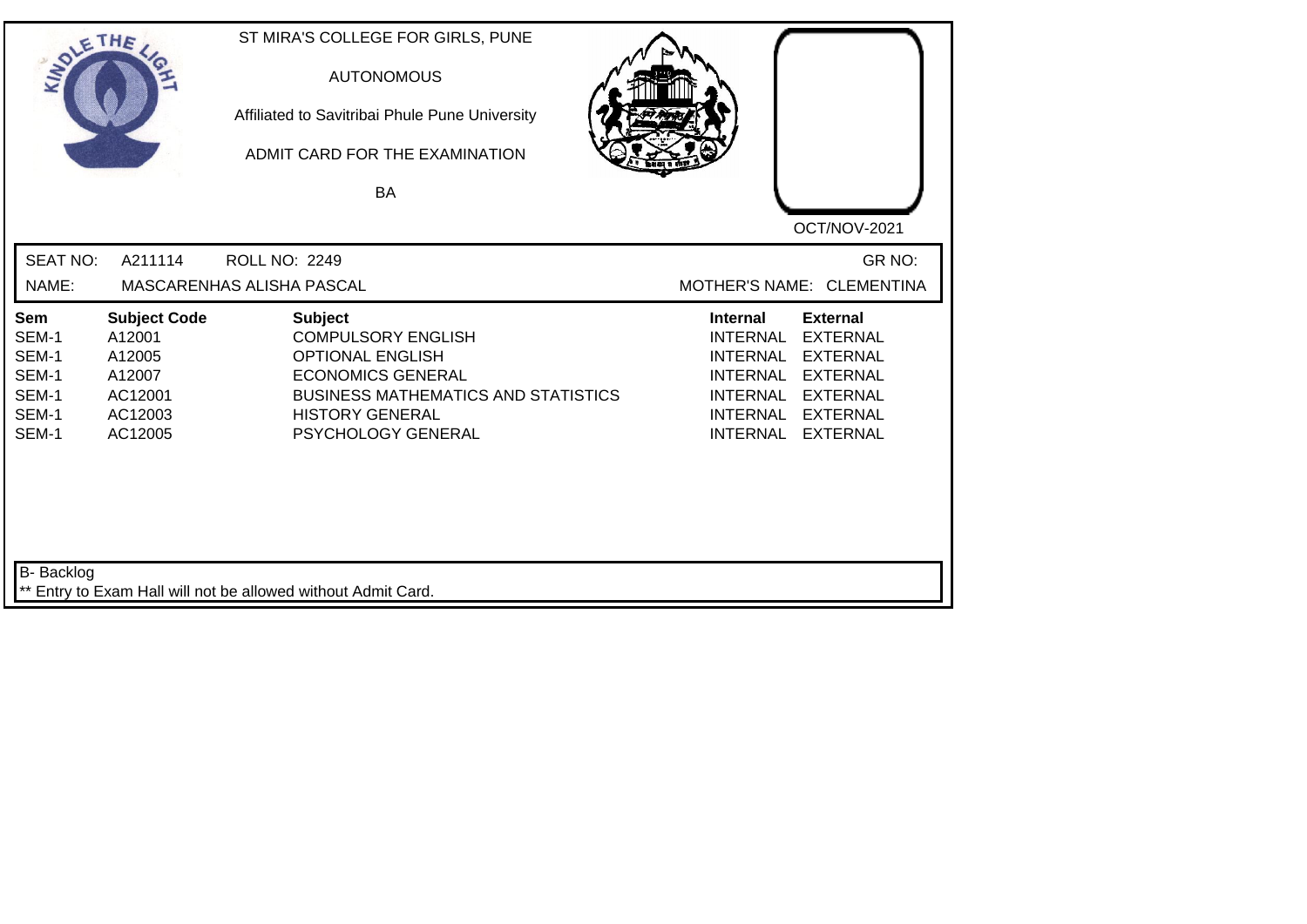| SOLE THE                                                  |                                                                                     | ST MIRA'S COLLEGE FOR GIRLS, PUNE<br><b>AUTONOMOUS</b><br>Affiliated to Savitribai Phule Pune University<br>ADMIT CARD FOR THE EXAMINATION<br><b>BA</b>                    |                                                                                                                                                                                                                                                                        |
|-----------------------------------------------------------|-------------------------------------------------------------------------------------|----------------------------------------------------------------------------------------------------------------------------------------------------------------------------|------------------------------------------------------------------------------------------------------------------------------------------------------------------------------------------------------------------------------------------------------------------------|
|                                                           |                                                                                     |                                                                                                                                                                            | OCT/NOV-2021                                                                                                                                                                                                                                                           |
| <b>SEAT NO:</b>                                           | A211308                                                                             | <b>ROLL NO: 2250</b>                                                                                                                                                       | GR NO:                                                                                                                                                                                                                                                                 |
| NAME:                                                     | URVASHI VAZIRANI                                                                    |                                                                                                                                                                            | MOTHER'S NAME: KIRAN                                                                                                                                                                                                                                                   |
| Sem<br>SEM-1<br>SEM-1<br>SEM-1<br>SEM-1<br>SEM-1<br>SEM-1 | <b>Subject Code</b><br>A12001<br>A12005<br>AC12004<br>AC12005<br>AC12006<br>AC12009 | Subject<br><b>COMPULSORY ENGLISH</b><br><b>OPTIONAL ENGLISH</b><br><b>EDUCATION GENERAL</b><br>PSYCHOLOGY GENERAL<br>SOCIOLOGY GENERAL<br><b>BUSINESS ENTREPRENEURSHIP</b> | <b>Internal</b><br><b>External</b><br><b>INTERNAL</b><br><b>EXTERNAL</b><br><b>INTERNAL</b><br><b>EXTERNAL</b><br><b>INTERNAL</b><br><b>EXTERNAL</b><br><b>INTERNAL</b><br><b>EXTERNAL</b><br><b>INTERNAL</b><br><b>EXTERNAL</b><br><b>INTERNAL</b><br><b>EXTERNAL</b> |
| B- Backlog                                                |                                                                                     | ** Entry to Exam Hall will not be allowed without Admit Card.                                                                                                              |                                                                                                                                                                                                                                                                        |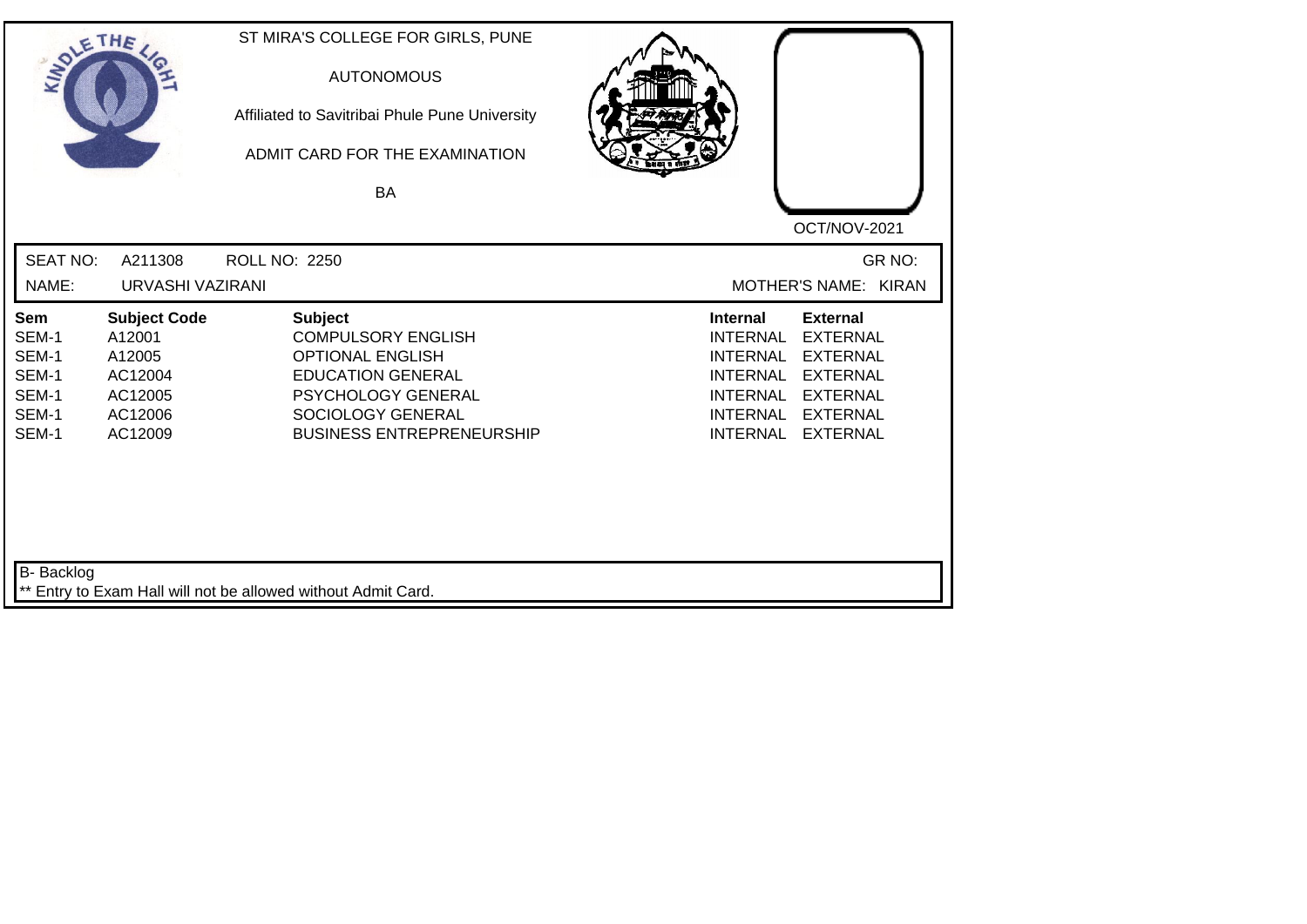| SOLE THE                                                  |                                                                                     | ST MIRA'S COLLEGE FOR GIRLS, PUNE<br><b>AUTONOMOUS</b><br>Affiliated to Savitribai Phule Pune University<br>ADMIT CARD FOR THE EXAMINATION<br><b>BA</b>                           |                                                                                                                                                                                                                                                                        |
|-----------------------------------------------------------|-------------------------------------------------------------------------------------|-----------------------------------------------------------------------------------------------------------------------------------------------------------------------------------|------------------------------------------------------------------------------------------------------------------------------------------------------------------------------------------------------------------------------------------------------------------------|
| <b>SEAT NO:</b><br>NAME:                                  | A211131<br>PALAK ARUN MEHTA                                                         | <b>ROLL NO: 2251</b>                                                                                                                                                              | OCT/NOV-2021<br>GR NO:<br>MOTHER'S NAME: TINA                                                                                                                                                                                                                          |
| Sem<br>SEM-1<br>SEM-1<br>SEM-1<br>SEM-1<br>SEM-1<br>SEM-1 | <b>Subject Code</b><br>A12001<br>A12005<br>AC12004<br>AC12005<br>AC12006<br>AC12009 | <b>Subject</b><br><b>COMPULSORY ENGLISH</b><br><b>OPTIONAL ENGLISH</b><br><b>EDUCATION GENERAL</b><br>PSYCHOLOGY GENERAL<br>SOCIOLOGY GENERAL<br><b>BUSINESS ENTREPRENEURSHIP</b> | <b>External</b><br><b>Internal</b><br><b>INTERNAL</b><br><b>EXTERNAL</b><br><b>INTERNAL</b><br><b>EXTERNAL</b><br><b>INTERNAL</b><br><b>EXTERNAL</b><br><b>INTERNAL</b><br><b>EXTERNAL</b><br><b>INTERNAL</b><br><b>EXTERNAL</b><br><b>INTERNAL</b><br><b>EXTERNAL</b> |
| B- Backlog                                                |                                                                                     | ** Entry to Exam Hall will not be allowed without Admit Card.                                                                                                                     |                                                                                                                                                                                                                                                                        |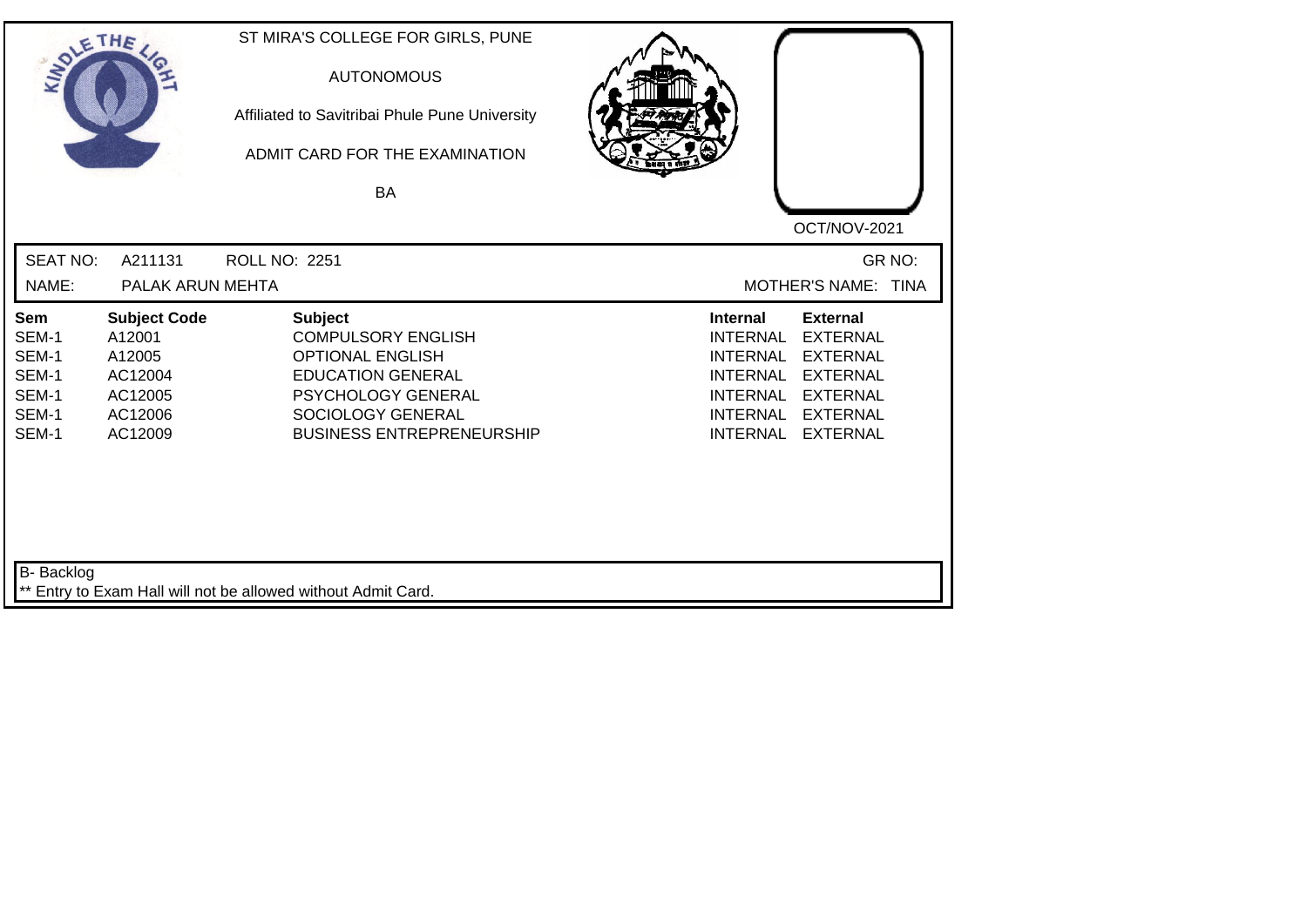| SOLETHE ,                                                 |                                                                                     | ST MIRA'S COLLEGE FOR GIRLS, PUNE<br><b>AUTONOMOUS</b><br>Affiliated to Savitribai Phule Pune University<br>ADMIT CARD FOR THE EXAMINATION<br>BA                        | OCT/NOV-2021                                                                                                                                                                                                                                                           |
|-----------------------------------------------------------|-------------------------------------------------------------------------------------|-------------------------------------------------------------------------------------------------------------------------------------------------------------------------|------------------------------------------------------------------------------------------------------------------------------------------------------------------------------------------------------------------------------------------------------------------------|
| <b>SEAT NO:</b>                                           | A211235                                                                             | <b>ROLL NO: 2252</b>                                                                                                                                                    | GR NO:                                                                                                                                                                                                                                                                 |
| NAME:                                                     | <b>JOSHI PURVA PRADEEP</b>                                                          |                                                                                                                                                                         | MOTHER'S NAME: PRERNA                                                                                                                                                                                                                                                  |
| Sem<br>SEM-1<br>SEM-1<br>SEM-1<br>SEM-1<br>SEM-1<br>SEM-1 | <b>Subject Code</b><br>A12001<br>A12005<br>AC12003<br>AC12004<br>AC12005<br>AC12006 | <b>Subject</b><br><b>COMPULSORY ENGLISH</b><br><b>OPTIONAL ENGLISH</b><br><b>HISTORY GENERAL</b><br><b>EDUCATION GENERAL</b><br>PSYCHOLOGY GENERAL<br>SOCIOLOGY GENERAL | <b>External</b><br><b>Internal</b><br><b>INTERNAL</b><br><b>EXTERNAL</b><br><b>INTERNAL</b><br><b>EXTERNAL</b><br><b>EXTERNAL</b><br><b>INTERNAL</b><br><b>INTERNAL</b><br><b>EXTERNAL</b><br><b>INTERNAL</b><br><b>EXTERNAL</b><br><b>INTERNAL</b><br><b>EXTERNAL</b> |
| B- Backlog                                                |                                                                                     | ** Entry to Exam Hall will not be allowed without Admit Card.                                                                                                           |                                                                                                                                                                                                                                                                        |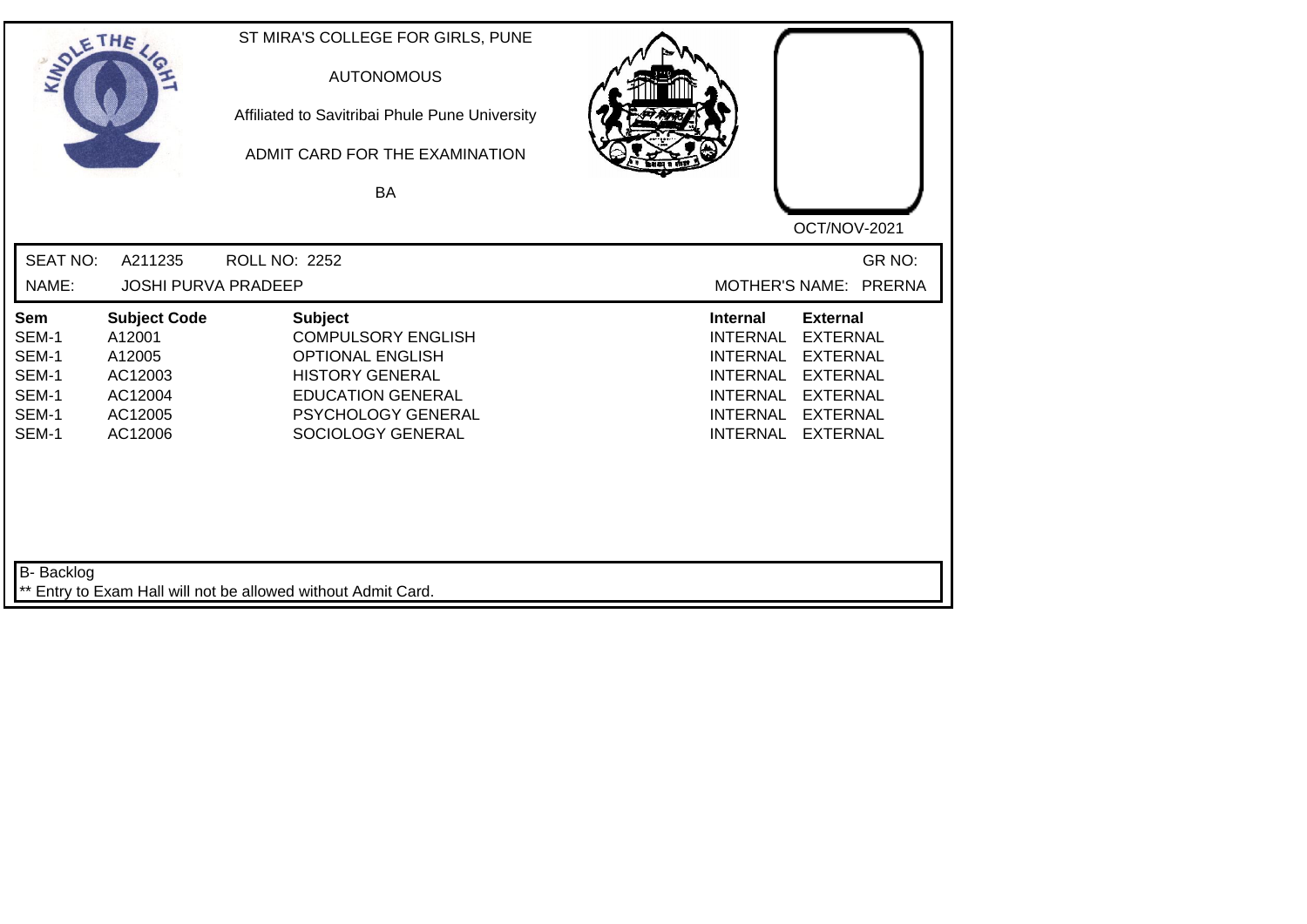| SOLETHE ,                                                 |                                                                                     | ST MIRA'S COLLEGE FOR GIRLS, PUNE<br><b>AUTONOMOUS</b><br>Affiliated to Savitribai Phule Pune University<br>ADMIT CARD FOR THE EXAMINATION<br>BA                               | OCT/NOV-2021                                                                                                                                                                                                                                                           |
|-----------------------------------------------------------|-------------------------------------------------------------------------------------|--------------------------------------------------------------------------------------------------------------------------------------------------------------------------------|------------------------------------------------------------------------------------------------------------------------------------------------------------------------------------------------------------------------------------------------------------------------|
| <b>SEAT NO:</b><br>NAME:                                  | A211159                                                                             | <b>ROLL NO: 2253</b><br><b>BHALERAO GRACE RAKESH</b>                                                                                                                           | GR NO:<br>MOTHER'S NAME: ALOKITA                                                                                                                                                                                                                                       |
| Sem<br>SEM-1<br>SEM-1<br>SEM-1<br>SEM-1<br>SEM-1<br>SEM-1 | <b>Subject Code</b><br>A12001<br>A12005<br>AC12003<br>AC12004<br>AC12005<br>AC12006 | <b>Subject</b><br><b>COMPULSORY ENGLISH</b><br><b>OPTIONAL ENGLISH</b><br><b>HISTORY GENERAL</b><br><b>EDUCATION GENERAL</b><br><b>PSYCHOLOGY GENERAL</b><br>SOCIOLOGY GENERAL | <b>Internal</b><br><b>External</b><br><b>EXTERNAL</b><br><b>INTERNAL</b><br><b>EXTERNAL</b><br><b>INTERNAL</b><br><b>INTERNAL</b><br><b>EXTERNAL</b><br><b>INTERNAL</b><br><b>EXTERNAL</b><br><b>INTERNAL</b><br><b>EXTERNAL</b><br><b>INTERNAL</b><br><b>EXTERNAL</b> |
| B- Backlog                                                |                                                                                     | ** Entry to Exam Hall will not be allowed without Admit Card.                                                                                                                  |                                                                                                                                                                                                                                                                        |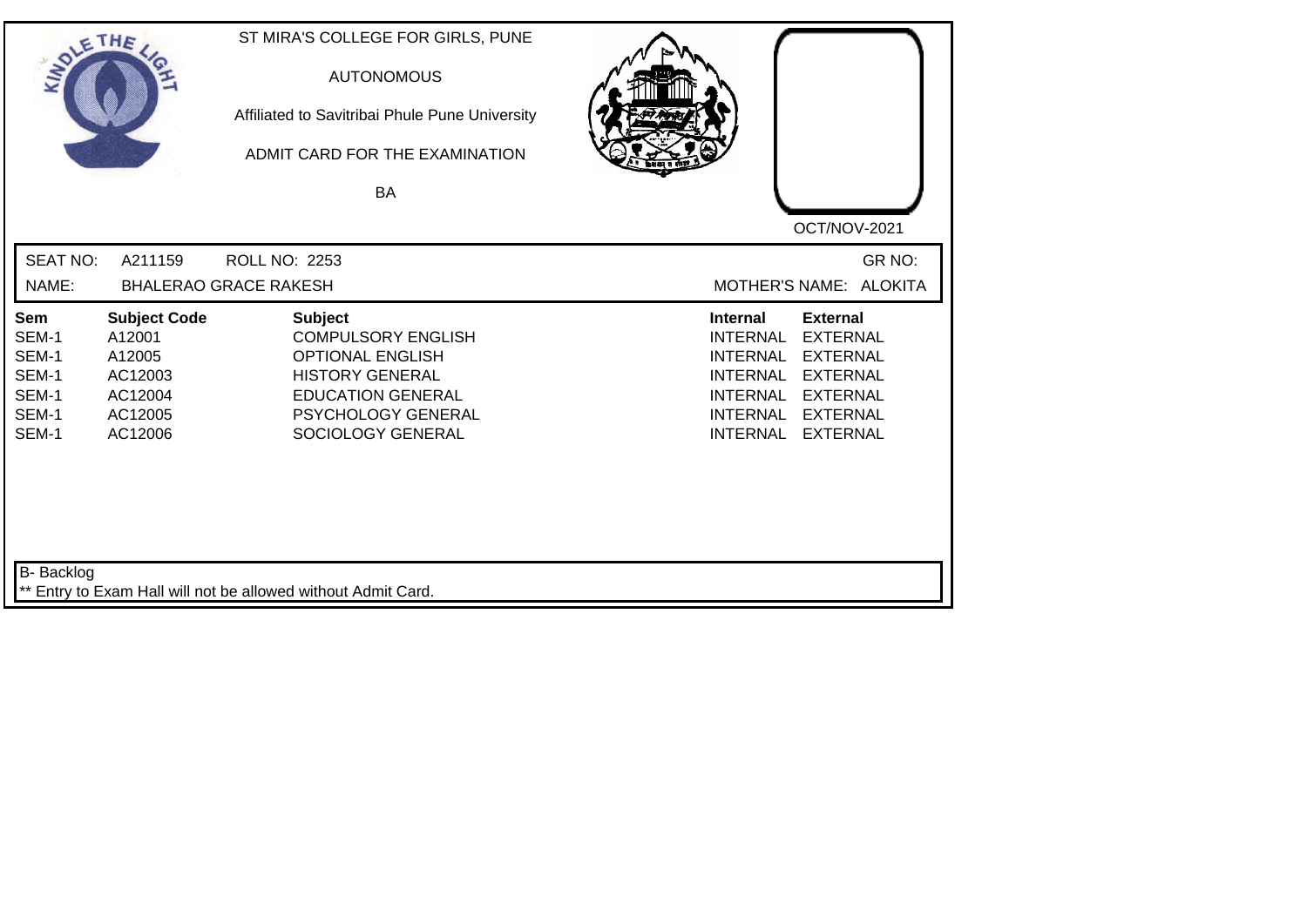| SOLETHE ,                                                 |                                                                                    | ST MIRA'S COLLEGE FOR GIRLS, PUNE<br><b>AUTONOMOUS</b><br>Affiliated to Savitribai Phule Pune University<br>ADMIT CARD FOR THE EXAMINATION<br><b>BA</b>                   | OCT/NOV-2021                                                                                                                                                                                                                                                           |
|-----------------------------------------------------------|------------------------------------------------------------------------------------|---------------------------------------------------------------------------------------------------------------------------------------------------------------------------|------------------------------------------------------------------------------------------------------------------------------------------------------------------------------------------------------------------------------------------------------------------------|
| <b>SEAT NO:</b><br>NAME:                                  | A211180                                                                            | <b>ROLL NO: 2254</b><br><b>KESWANI KANCHAN SANMUKH</b>                                                                                                                    | GR NO:<br><b>MOTHER'S NAME:</b><br><b>HARSHA</b>                                                                                                                                                                                                                       |
| Sem<br>SEM-1<br>SEM-1<br>SEM-1<br>SEM-1<br>SEM-1<br>SEM-1 | <b>Subject Code</b><br>A12001<br>A12005<br>A12007<br>AC12004<br>AC12005<br>AC12006 | <b>Subject</b><br><b>COMPULSORY ENGLISH</b><br><b>OPTIONAL ENGLISH</b><br><b>ECONOMICS GENERAL</b><br><b>EDUCATION GENERAL</b><br>PSYCHOLOGY GENERAL<br>SOCIOLOGY GENERAL | <b>External</b><br><b>Internal</b><br><b>INTERNAL</b><br><b>EXTERNAL</b><br><b>INTERNAL</b><br><b>EXTERNAL</b><br><b>EXTERNAL</b><br><b>INTERNAL</b><br><b>INTERNAL</b><br><b>EXTERNAL</b><br><b>INTERNAL</b><br><b>EXTERNAL</b><br><b>INTERNAL</b><br><b>EXTERNAL</b> |
| B- Backlog                                                |                                                                                    | ** Entry to Exam Hall will not be allowed without Admit Card.                                                                                                             |                                                                                                                                                                                                                                                                        |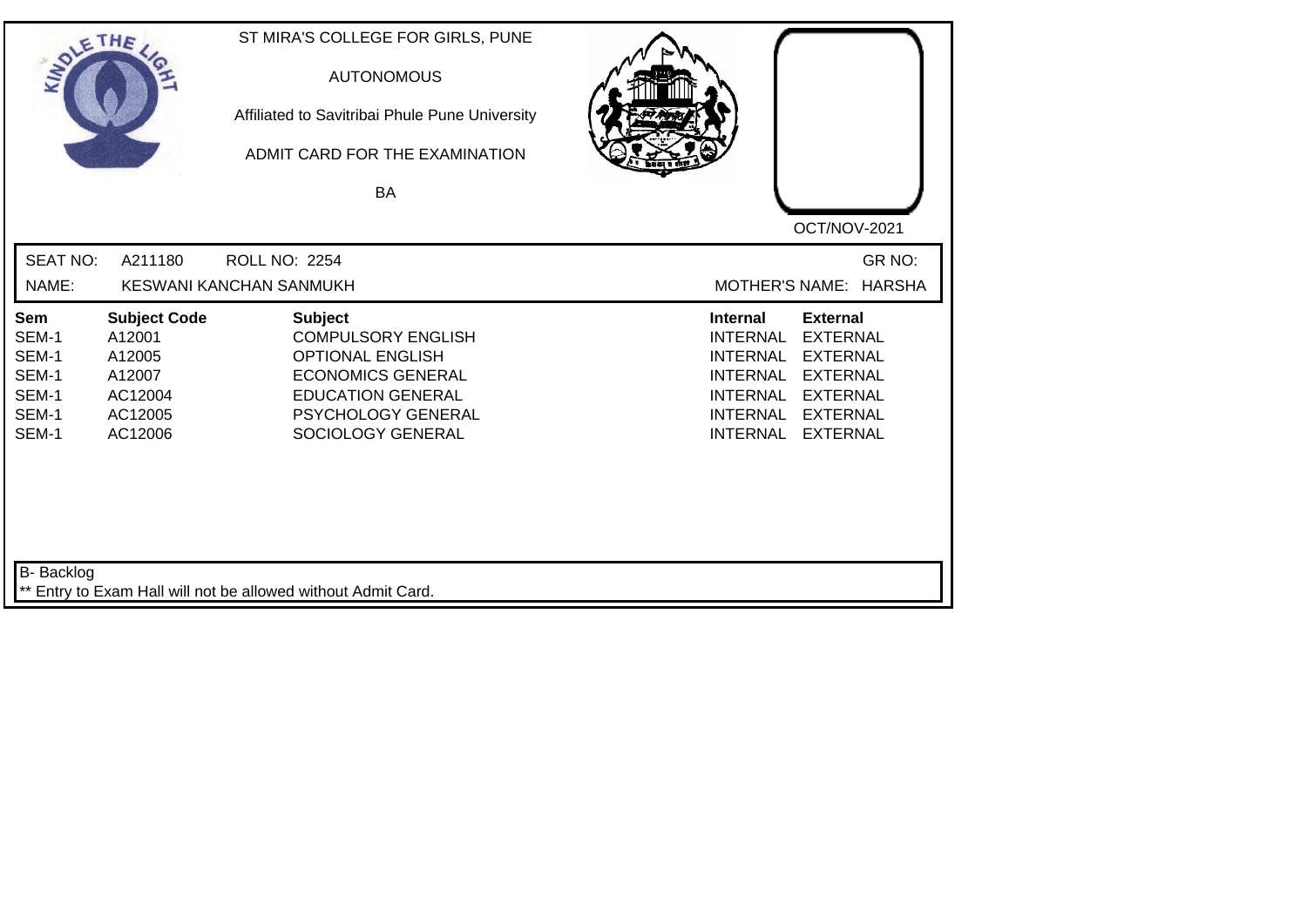| SOLE THE                                                  |                                                                                     | ST MIRA'S COLLEGE FOR GIRLS, PUNE<br><b>AUTONOMOUS</b><br>Affiliated to Savitribai Phule Pune University<br>ADMIT CARD FOR THE EXAMINATION                                      |                                                                                                                                                                                                                                                                 |
|-----------------------------------------------------------|-------------------------------------------------------------------------------------|---------------------------------------------------------------------------------------------------------------------------------------------------------------------------------|-----------------------------------------------------------------------------------------------------------------------------------------------------------------------------------------------------------------------------------------------------------------|
|                                                           |                                                                                     | BA                                                                                                                                                                              | OCT/NOV-2021                                                                                                                                                                                                                                                    |
| <b>SEAT NO:</b><br>NAME:                                  | A211266<br><b>APARNA SEN</b>                                                        | <b>ROLL NO: 2255</b>                                                                                                                                                            | GR NO:<br>MOTHER'S NAME: SUPARNA                                                                                                                                                                                                                                |
| Sem<br>SEM-1<br>SEM-1<br>SEM-1<br>SEM-1<br>SEM-1<br>SEM-1 | <b>Subject Code</b><br>A12001<br>A12005<br>AC12004<br>AC12005<br>AC12006<br>AC12008 | <b>Subject</b><br><b>COMPULSORY ENGLISH</b><br><b>OPTIONAL ENGLISH</b><br><b>EDUCATION GENERAL</b><br>PSYCHOLOGY GENERAL<br>SOCIOLOGY GENERAL<br><b>BUSINESS ADMINISTRATION</b> | Internal<br><b>External</b><br><b>EXTERNAL</b><br><b>INTERNAL</b><br><b>EXTERNAL</b><br><b>INTERNAL</b><br><b>INTERNAL</b><br><b>EXTERNAL</b><br><b>INTERNAL</b><br><b>EXTERNAL</b><br><b>INTERNAL</b><br><b>EXTERNAL</b><br><b>INTERNAL</b><br><b>EXTERNAL</b> |
| B- Backlog                                                |                                                                                     | ** Entry to Exam Hall will not be allowed without Admit Card.                                                                                                                   |                                                                                                                                                                                                                                                                 |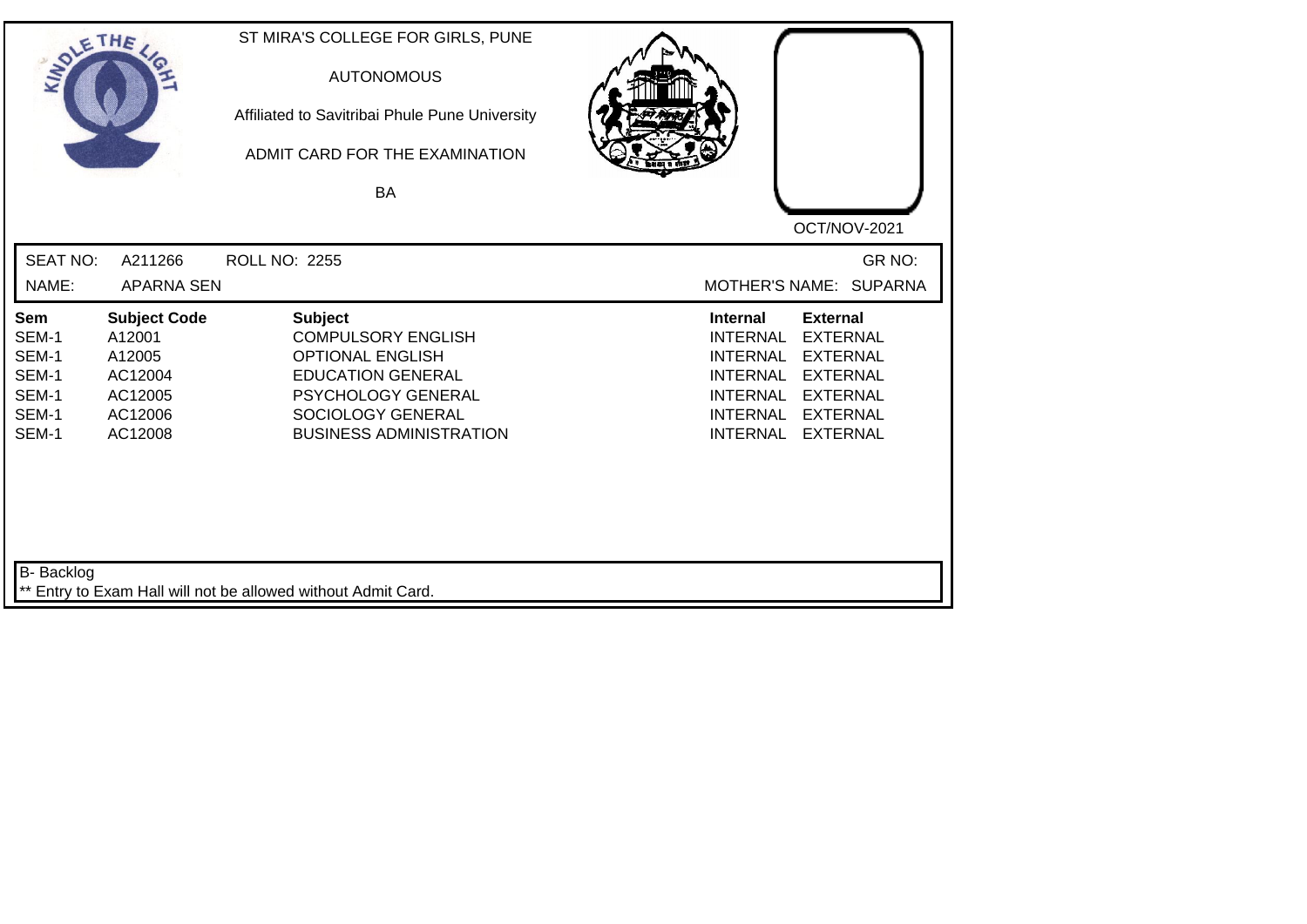| SOLETHE .                                                 |                                                                                    | ST MIRA'S COLLEGE FOR GIRLS, PUNE<br><b>AUTONOMOUS</b><br>Affiliated to Savitribai Phule Pune University<br>ADMIT CARD FOR THE EXAMINATION<br>BA                            | OCT/NOV-2021                                                                                                                                                                                                                                                           |
|-----------------------------------------------------------|------------------------------------------------------------------------------------|-----------------------------------------------------------------------------------------------------------------------------------------------------------------------------|------------------------------------------------------------------------------------------------------------------------------------------------------------------------------------------------------------------------------------------------------------------------|
| <b>SEAT NO:</b><br>NAME:                                  | A211137                                                                            | <b>ROLL NO: 2256</b><br>SHIGAM BHAGYASHRI ZIMAJI                                                                                                                            | GR NO:<br>MOTHER'S NAME: ANANDI                                                                                                                                                                                                                                        |
| Sem<br>SEM-1<br>SEM-1<br>SEM-1<br>SEM-1<br>SEM-1<br>SEM-1 | <b>Subject Code</b><br>A12001<br>A12003<br>A12007<br>AC12003<br>AC12005<br>AC12006 | <b>Subject</b><br><b>COMPULSORY ENGLISH</b><br><b>HINDI GENERAL</b><br><b>ECONOMICS GENERAL</b><br><b>HISTORY GENERAL</b><br><b>PSYCHOLOGY GENERAL</b><br>SOCIOLOGY GENERAL | <b>Internal</b><br><b>External</b><br><b>EXTERNAL</b><br><b>INTERNAL</b><br><b>EXTERNAL</b><br><b>INTERNAL</b><br><b>INTERNAL</b><br><b>EXTERNAL</b><br><b>INTERNAL</b><br><b>EXTERNAL</b><br><b>INTERNAL</b><br><b>EXTERNAL</b><br><b>INTERNAL</b><br><b>EXTERNAL</b> |
| B- Backlog                                                |                                                                                    | ** Entry to Exam Hall will not be allowed without Admit Card.                                                                                                               |                                                                                                                                                                                                                                                                        |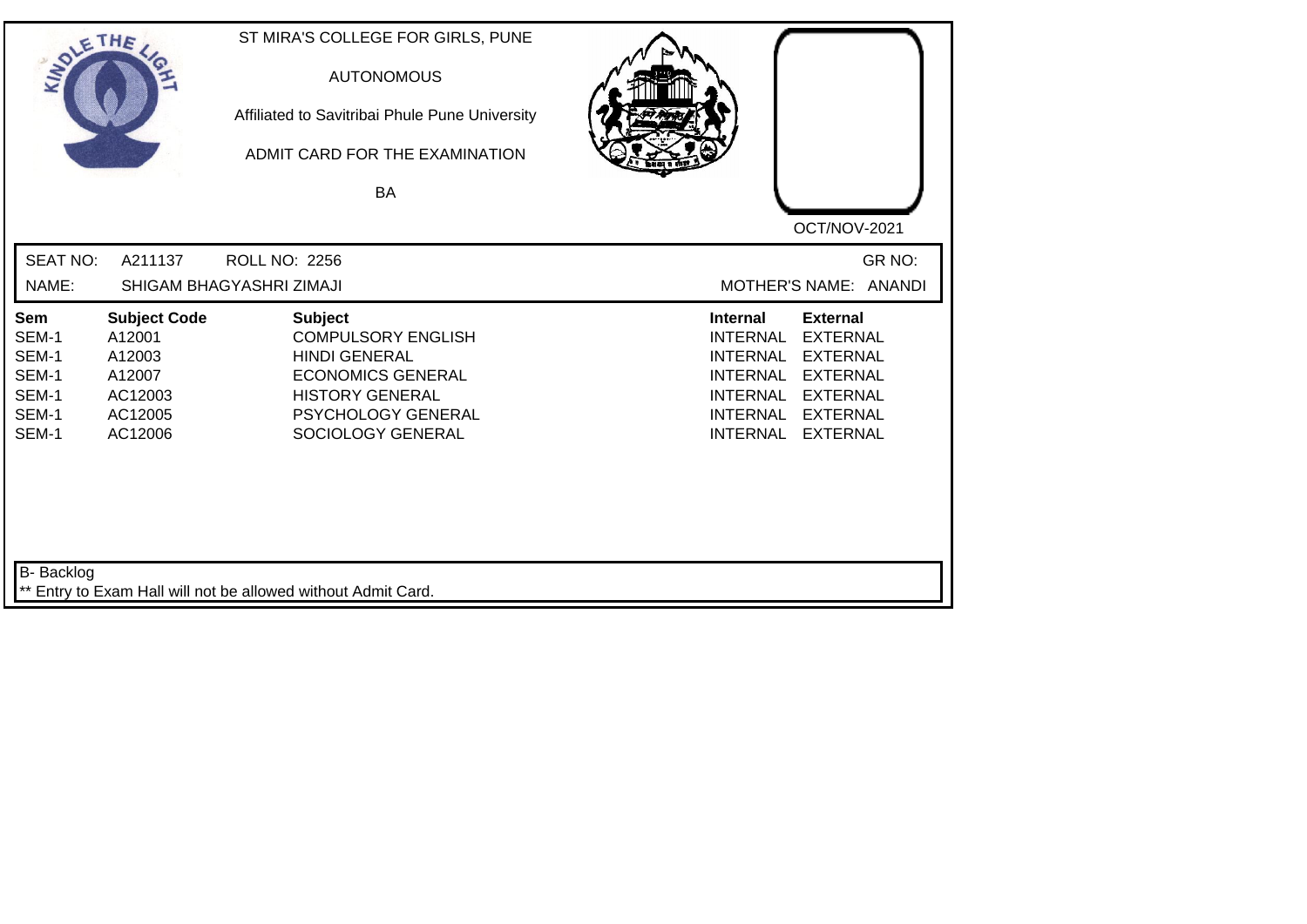| SOLETHE .                                                 |                                                                                    | ST MIRA'S COLLEGE FOR GIRLS, PUNE<br><b>AUTONOMOUS</b><br>Affiliated to Savitribai Phule Pune University<br>ADMIT CARD FOR THE EXAMINATION<br><b>BA</b>                       | OCT/NOV-2021                                                                                                                                                                                                                                                           |
|-----------------------------------------------------------|------------------------------------------------------------------------------------|-------------------------------------------------------------------------------------------------------------------------------------------------------------------------------|------------------------------------------------------------------------------------------------------------------------------------------------------------------------------------------------------------------------------------------------------------------------|
| <b>SEAT NO:</b><br>NAME:                                  | A211111                                                                            | ROLL NO: 2257<br>AKSHADA AJIT NIMBALKAR                                                                                                                                       | GR NO:<br>MOTHER'S NAME: VIDYA                                                                                                                                                                                                                                         |
| Sem<br>SEM-1<br>SEM-1<br>SEM-1<br>SEM-1<br>SEM-1<br>SEM-1 | <b>Subject Code</b><br>A12001<br>A12004<br>A12007<br>AC12003<br>AC12004<br>AC12005 | <b>Subject</b><br><b>COMPULSORY ENGLISH</b><br><b>MARATHI GENERAL</b><br><b>ECONOMICS GENERAL</b><br><b>HISTORY GENERAL</b><br><b>EDUCATION GENERAL</b><br>PSYCHOLOGY GENERAL | <b>External</b><br><b>Internal</b><br><b>EXTERNAL</b><br><b>INTERNAL</b><br><b>INTERNAL</b><br><b>EXTERNAL</b><br><b>EXTERNAL</b><br><b>INTERNAL</b><br><b>INTERNAL</b><br><b>EXTERNAL</b><br><b>INTERNAL</b><br><b>EXTERNAL</b><br><b>INTERNAL</b><br><b>EXTERNAL</b> |
| B- Backlog                                                |                                                                                    | ** Entry to Exam Hall will not be allowed without Admit Card.                                                                                                                 |                                                                                                                                                                                                                                                                        |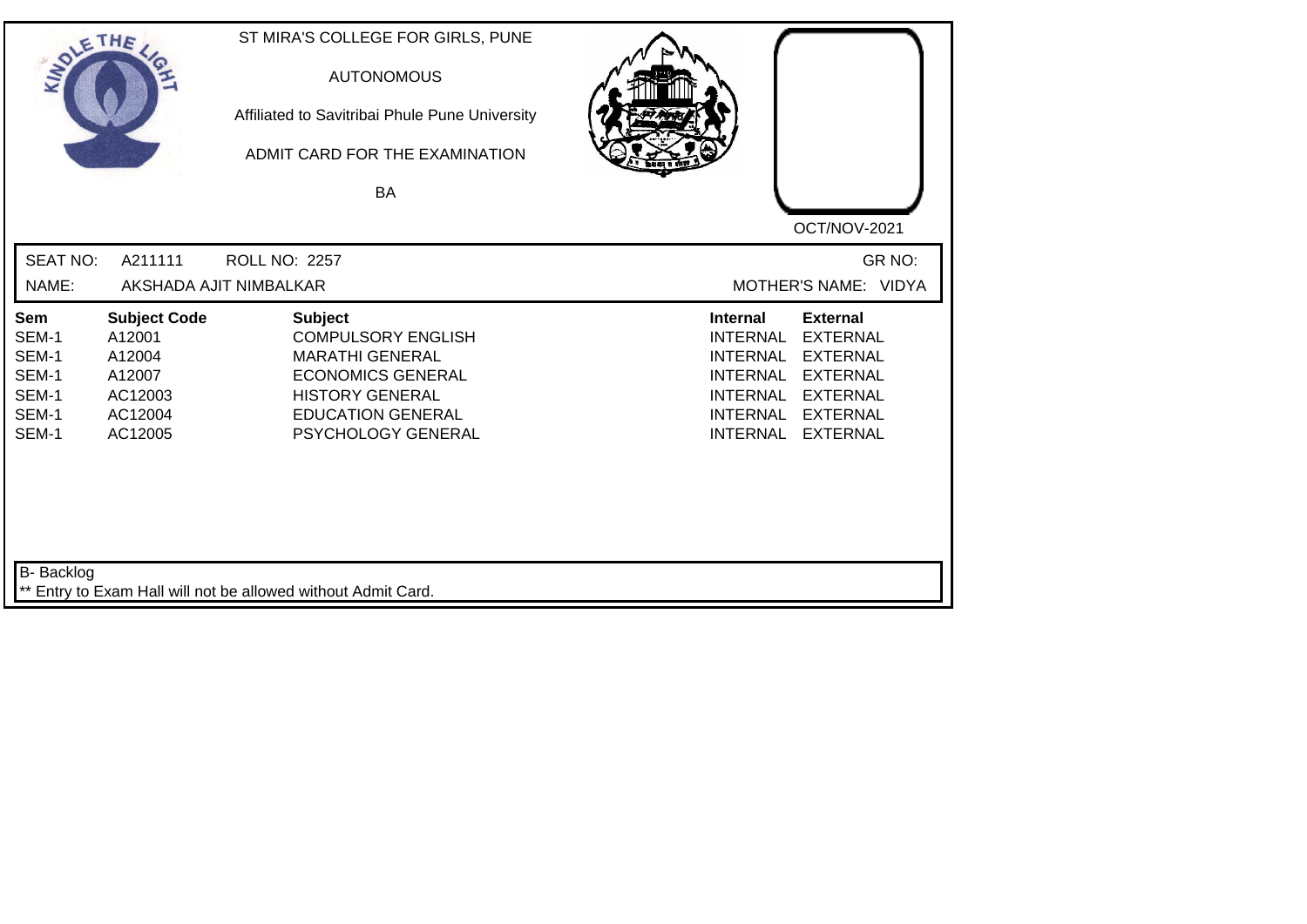| SOLETHE .                                                 |                                                                                    | ST MIRA'S COLLEGE FOR GIRLS, PUNE<br><b>AUTONOMOUS</b><br>Affiliated to Savitribai Phule Pune University<br>ADMIT CARD FOR THE EXAMINATION<br>BA                            | OCT/NOV-2021                                                                                                                                                                                                                                                           |
|-----------------------------------------------------------|------------------------------------------------------------------------------------|-----------------------------------------------------------------------------------------------------------------------------------------------------------------------------|------------------------------------------------------------------------------------------------------------------------------------------------------------------------------------------------------------------------------------------------------------------------|
| <b>SEAT NO:</b><br>NAME:                                  | A211106<br>SHIFA ABDUL SHAIKH                                                      | <b>ROLL NO: 2258</b>                                                                                                                                                        | GR NO:<br>MOTHER'S NAME: ZEENAT                                                                                                                                                                                                                                        |
| Sem<br>SEM-1<br>SEM-1<br>SEM-1<br>SEM-1<br>SEM-1<br>SEM-1 | <b>Subject Code</b><br>A12001<br>A12003<br>A12007<br>AC12003<br>AC12004<br>AC12005 | <b>Subject</b><br><b>COMPULSORY ENGLISH</b><br><b>HINDI GENERAL</b><br><b>ECONOMICS GENERAL</b><br><b>HISTORY GENERAL</b><br><b>EDUCATION GENERAL</b><br>PSYCHOLOGY GENERAL | <b>External</b><br><b>Internal</b><br><b>EXTERNAL</b><br><b>INTERNAL</b><br><b>INTERNAL</b><br><b>EXTERNAL</b><br><b>EXTERNAL</b><br><b>INTERNAL</b><br><b>INTERNAL</b><br><b>EXTERNAL</b><br><b>EXTERNAL</b><br><b>INTERNAL</b><br><b>INTERNAL</b><br><b>EXTERNAL</b> |
| B- Backlog                                                |                                                                                    | ** Entry to Exam Hall will not be allowed without Admit Card.                                                                                                               |                                                                                                                                                                                                                                                                        |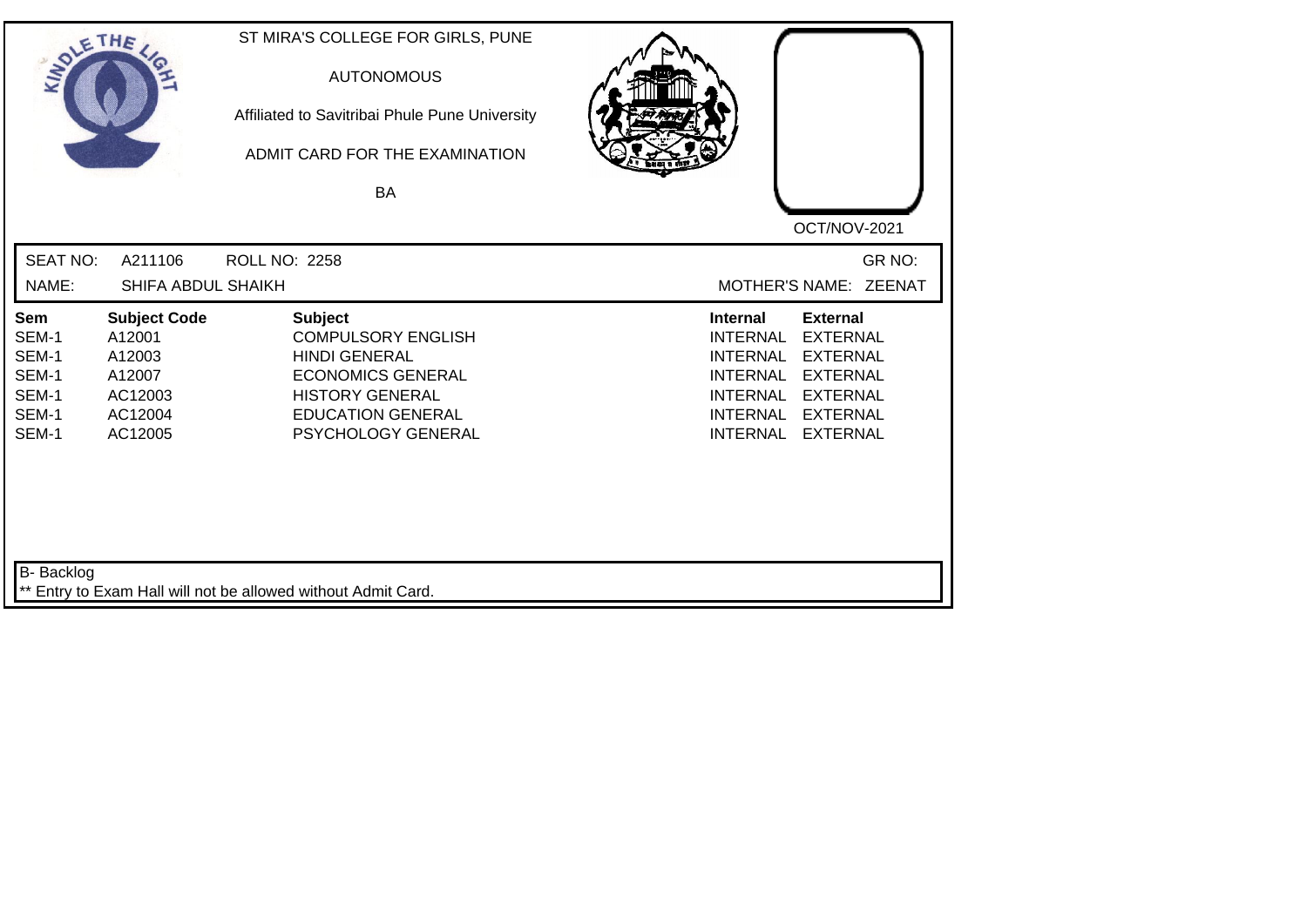| SOLETHE .                                                 |                                                                                     | ST MIRA'S COLLEGE FOR GIRLS, PUNE<br><b>AUTONOMOUS</b><br>Affiliated to Savitribai Phule Pune University<br>ADMIT CARD FOR THE EXAMINATION<br><b>BA</b>                         | OCT/NOV-2021                                                                                                                                                                                                                                                    |
|-----------------------------------------------------------|-------------------------------------------------------------------------------------|---------------------------------------------------------------------------------------------------------------------------------------------------------------------------------|-----------------------------------------------------------------------------------------------------------------------------------------------------------------------------------------------------------------------------------------------------------------|
| <b>SEAT NO:</b><br>NAME:                                  | A211135<br><b>TANUSHREE BANERJEE</b>                                                | <b>ROLL NO: 2260</b>                                                                                                                                                            | GR NO:<br>MOTHER'S NAME: CHANDRIKA                                                                                                                                                                                                                              |
| Sem<br>SEM-1<br>SEM-1<br>SEM-1<br>SEM-1<br>SEM-1<br>SEM-1 | <b>Subject Code</b><br>A12001<br>A12005<br>AC12003<br>AC12005<br>AC12006<br>AC12009 | <b>Subject</b><br><b>COMPULSORY ENGLISH</b><br><b>OPTIONAL ENGLISH</b><br><b>HISTORY GENERAL</b><br>PSYCHOLOGY GENERAL<br>SOCIOLOGY GENERAL<br><b>BUSINESS ENTREPRENEURSHIP</b> | <b>External</b><br>Internal<br><b>EXTERNAL</b><br><b>INTERNAL</b><br><b>INTERNAL</b><br><b>EXTERNAL</b><br><b>INTERNAL</b><br><b>EXTERNAL</b><br><b>INTERNAL</b><br><b>EXTERNAL</b><br><b>INTERNAL</b><br><b>EXTERNAL</b><br><b>INTERNAL</b><br><b>EXTERNAL</b> |
| B- Backlog                                                |                                                                                     | ** Entry to Exam Hall will not be allowed without Admit Card.                                                                                                                   |                                                                                                                                                                                                                                                                 |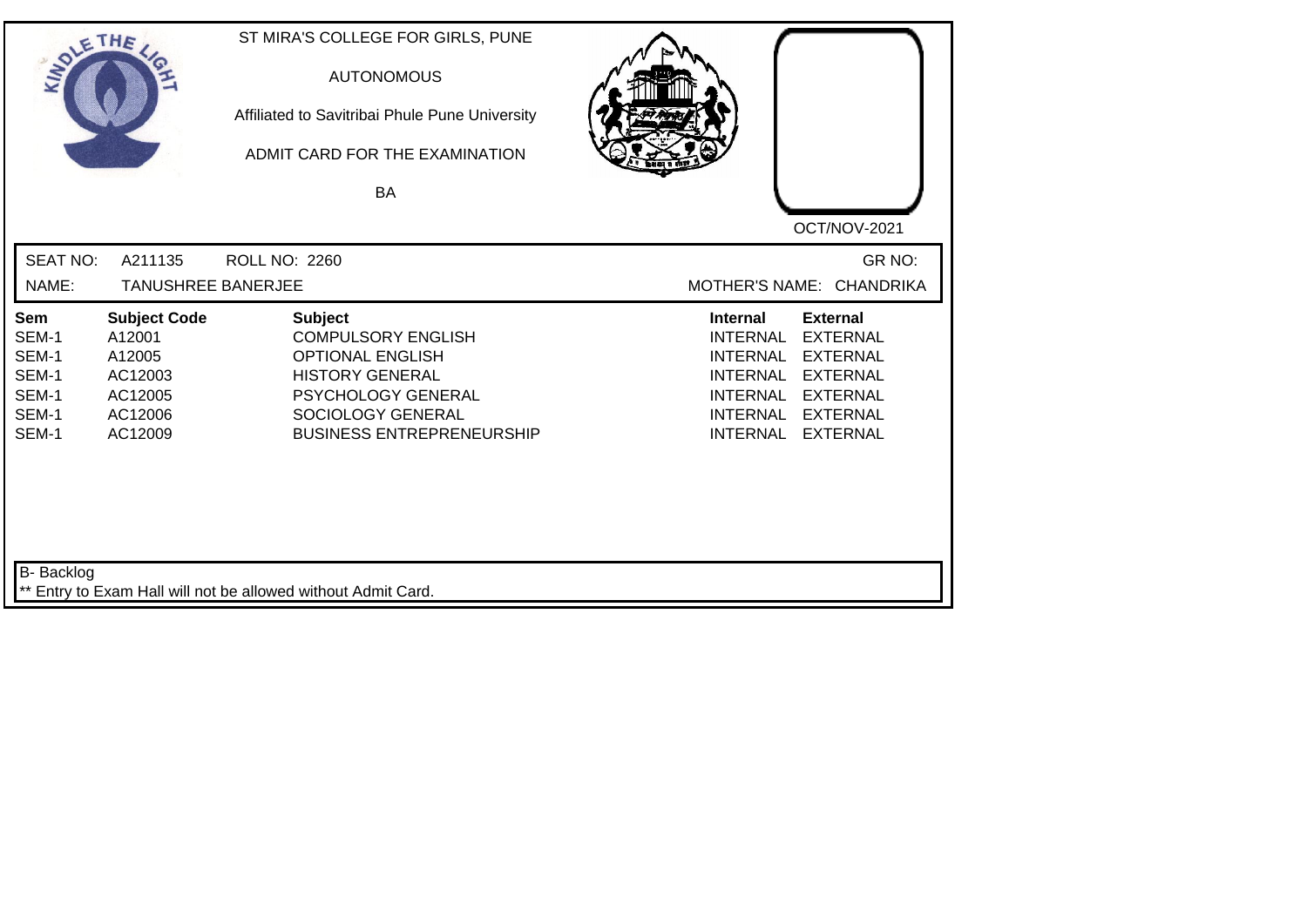| <b>SOLETHE</b>                                            |                                                                                    | ST MIRA'S COLLEGE FOR GIRLS, PUNE<br><b>AUTONOMOUS</b><br>Affiliated to Savitribai Phule Pune University<br>ADMIT CARD FOR THE EXAMINATION<br>BA                                      |                                                                                                                                                                                                                                                                        |
|-----------------------------------------------------------|------------------------------------------------------------------------------------|---------------------------------------------------------------------------------------------------------------------------------------------------------------------------------------|------------------------------------------------------------------------------------------------------------------------------------------------------------------------------------------------------------------------------------------------------------------------|
|                                                           |                                                                                    |                                                                                                                                                                                       | OCT/NOV-2021                                                                                                                                                                                                                                                           |
| <b>SEAT NO:</b>                                           | A211129                                                                            | <b>ROLL NO: 2261</b>                                                                                                                                                                  | GR NO:                                                                                                                                                                                                                                                                 |
| NAME:                                                     |                                                                                    | TAMBE APURVA DNYANESHWAR                                                                                                                                                              | MOTHER'S NAME: VANDANA                                                                                                                                                                                                                                                 |
| Sem<br>SEM-1<br>SEM-1<br>SEM-1<br>SEM-1<br>SEM-1<br>SEM-1 | <b>Subject Code</b><br>A12001<br>A12004<br>A12007<br>AC12003<br>AC12005<br>AC12009 | <b>Subject</b><br><b>COMPULSORY ENGLISH</b><br><b>MARATHI GENERAL</b><br><b>ECONOMICS GENERAL</b><br><b>HISTORY GENERAL</b><br>PSYCHOLOGY GENERAL<br><b>BUSINESS ENTREPRENEURSHIP</b> | <b>External</b><br><b>Internal</b><br><b>INTERNAL</b><br><b>EXTERNAL</b><br><b>INTERNAL</b><br><b>EXTERNAL</b><br><b>EXTERNAL</b><br><b>INTERNAL</b><br><b>INTERNAL</b><br><b>EXTERNAL</b><br><b>INTERNAL</b><br><b>EXTERNAL</b><br><b>INTERNAL</b><br><b>EXTERNAL</b> |
| B- Backlog                                                |                                                                                    | ** Entry to Exam Hall will not be allowed without Admit Card.                                                                                                                         |                                                                                                                                                                                                                                                                        |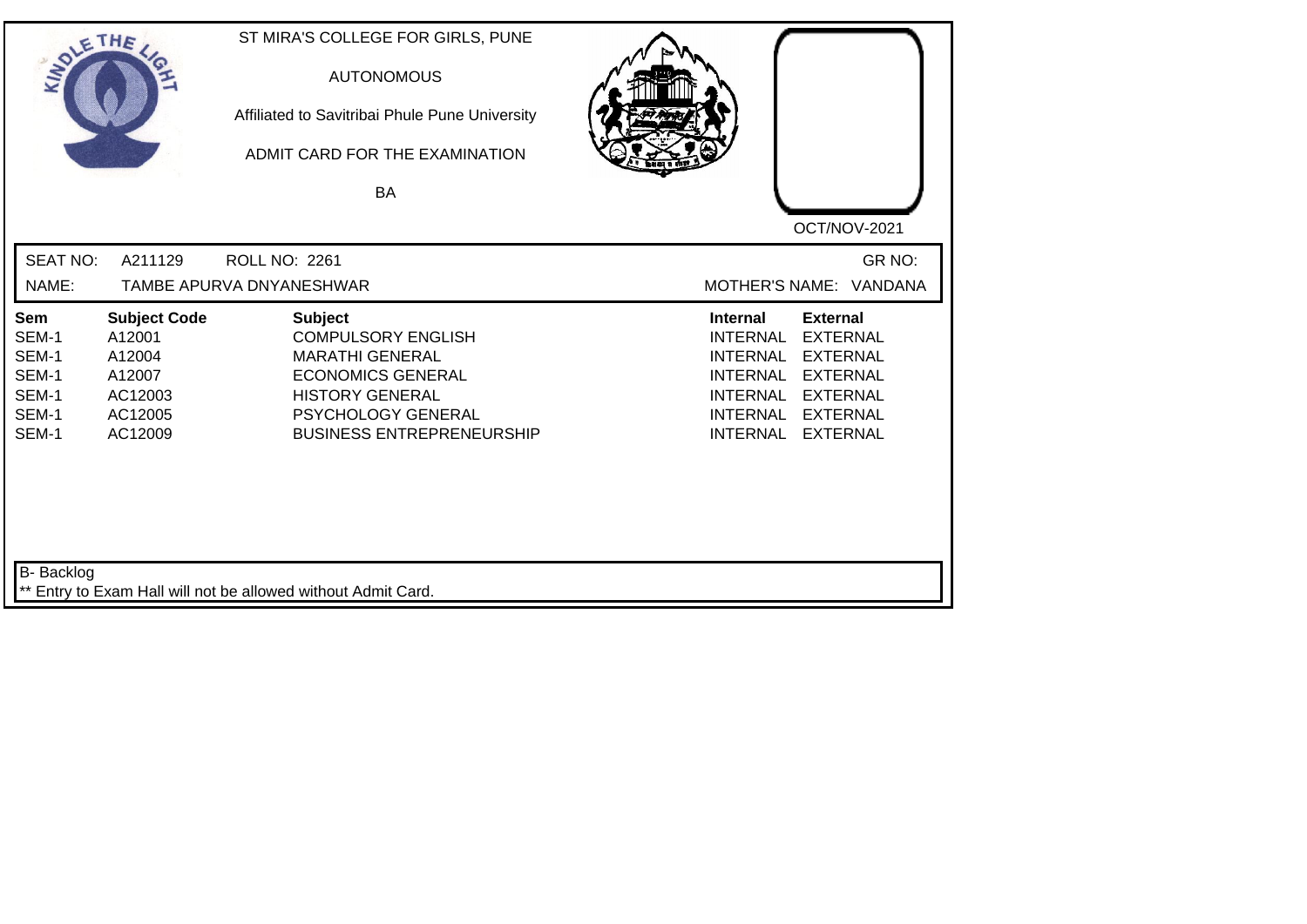| SOLE THE                                                  |                                                                                    | ST MIRA'S COLLEGE FOR GIRLS, PUNE<br><b>AUTONOMOUS</b><br>Affiliated to Savitribai Phule Pune University<br>ADMIT CARD FOR THE EXAMINATION<br>BA                     |                                                                                                                                   | OCT/NOV-2021                                                                                                                      |
|-----------------------------------------------------------|------------------------------------------------------------------------------------|----------------------------------------------------------------------------------------------------------------------------------------------------------------------|-----------------------------------------------------------------------------------------------------------------------------------|-----------------------------------------------------------------------------------------------------------------------------------|
| <b>SEAT NO:</b><br>NAME:                                  | A211171                                                                            | <b>ROLL NO: 2262</b><br>AMANDA JACK THALAKOTTUR                                                                                                                      | MOTHER'S NAME: ROSE BLOSSOM                                                                                                       | GR NO:                                                                                                                            |
| Sem<br>SEM-1<br>SEM-1<br>SEM-1<br>SEM-1<br>SEM-1<br>SEM-1 | <b>Subject Code</b><br>A12001<br>A12003<br>A12007<br>AC12003<br>AC12005<br>AC12006 | <b>Subject</b><br><b>COMPULSORY ENGLISH</b><br><b>HINDI GENERAL</b><br><b>ECONOMICS GENERAL</b><br><b>HISTORY GENERAL</b><br>PSYCHOLOGY GENERAL<br>SOCIOLOGY GENERAL | <b>Internal</b><br><b>INTERNAL</b><br><b>INTERNAL</b><br><b>INTERNAL</b><br><b>INTERNAL</b><br><b>INTERNAL</b><br><b>INTERNAL</b> | <b>External</b><br><b>EXTERNAL</b><br><b>EXTERNAL</b><br><b>EXTERNAL</b><br><b>EXTERNAL</b><br><b>EXTERNAL</b><br><b>EXTERNAL</b> |
| <b>B-</b> Backlog                                         |                                                                                    | ** Entry to Exam Hall will not be allowed without Admit Card.                                                                                                        |                                                                                                                                   |                                                                                                                                   |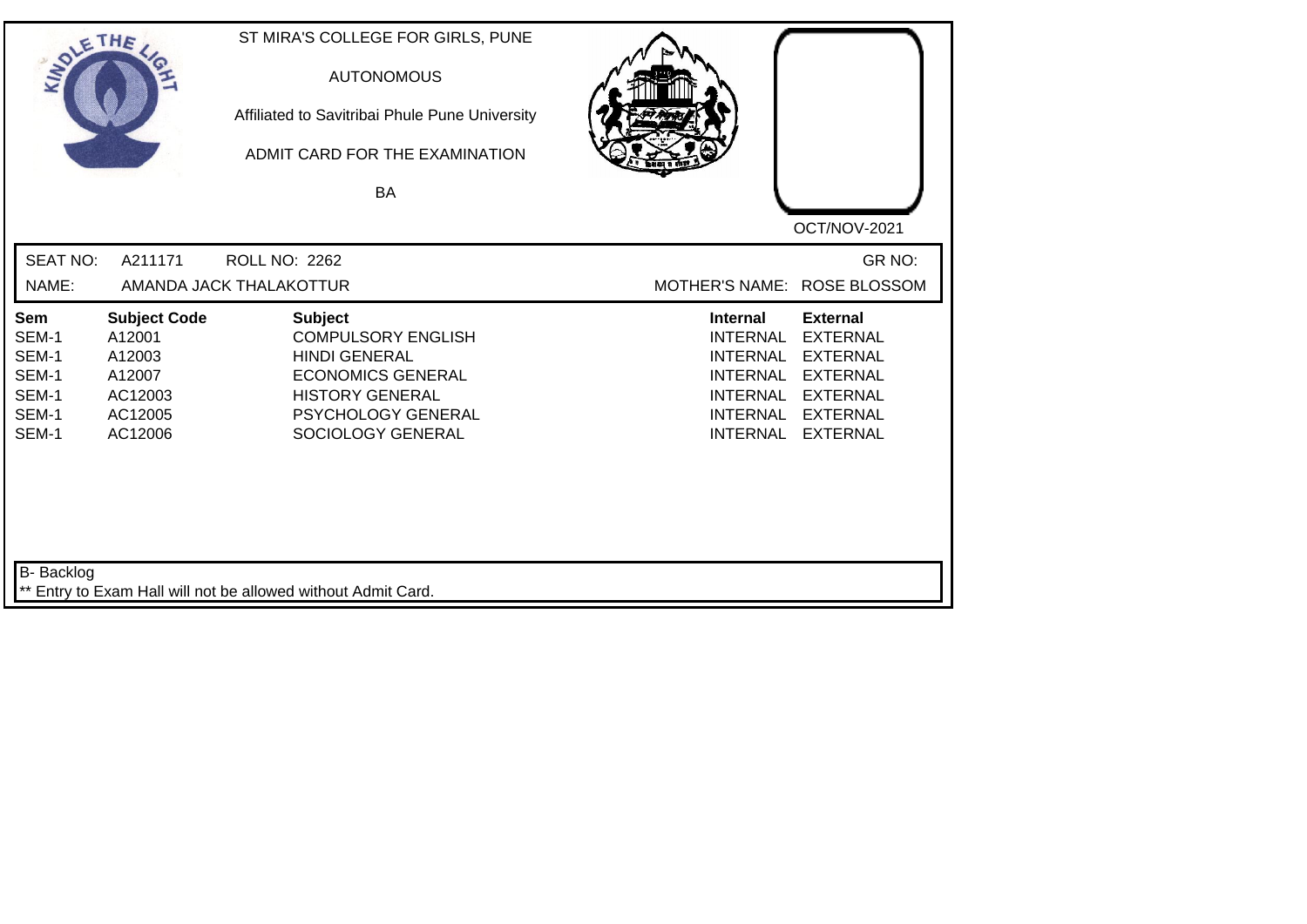| SOLETHE .                                                 |                                                                                    | ST MIRA'S COLLEGE FOR GIRLS, PUNE<br><b>AUTONOMOUS</b><br>Affiliated to Savitribai Phule Pune University<br>ADMIT CARD FOR THE EXAMINATION<br>BA                      | OCT/NOV-2021                                                                                                                                                                                                                                                           |
|-----------------------------------------------------------|------------------------------------------------------------------------------------|-----------------------------------------------------------------------------------------------------------------------------------------------------------------------|------------------------------------------------------------------------------------------------------------------------------------------------------------------------------------------------------------------------------------------------------------------------|
| <b>SEAT NO:</b><br>NAME:                                  | A211283<br>DAKE SONIYA RAHUL                                                       | ROLL NO: 2263                                                                                                                                                         | GR NO:<br><b>MOTHER'S NAME:</b><br><b>MANISHA</b>                                                                                                                                                                                                                      |
| Sem<br>SEM-1<br>SEM-1<br>SEM-1<br>SEM-1<br>SEM-1<br>SEM-1 | <b>Subject Code</b><br>A12001<br>A12003<br>A12007<br>AC12002<br>AC12005<br>AC12006 | <b>Subject</b><br><b>COMPULSORY ENGLISH</b><br><b>HINDI GENERAL</b><br><b>ECONOMICS GENERAL</b><br>POLITICS GENERAL<br><b>PSYCHOLOGY GENERAL</b><br>SOCIOLOGY GENERAL | <b>Internal</b><br><b>External</b><br><b>EXTERNAL</b><br><b>INTERNAL</b><br><b>EXTERNAL</b><br><b>INTERNAL</b><br><b>INTERNAL</b><br><b>EXTERNAL</b><br><b>INTERNAL</b><br><b>EXTERNAL</b><br><b>INTERNAL</b><br><b>EXTERNAL</b><br><b>INTERNAL</b><br><b>EXTERNAL</b> |
| B- Backlog                                                |                                                                                    | ** Entry to Exam Hall will not be allowed without Admit Card.                                                                                                         |                                                                                                                                                                                                                                                                        |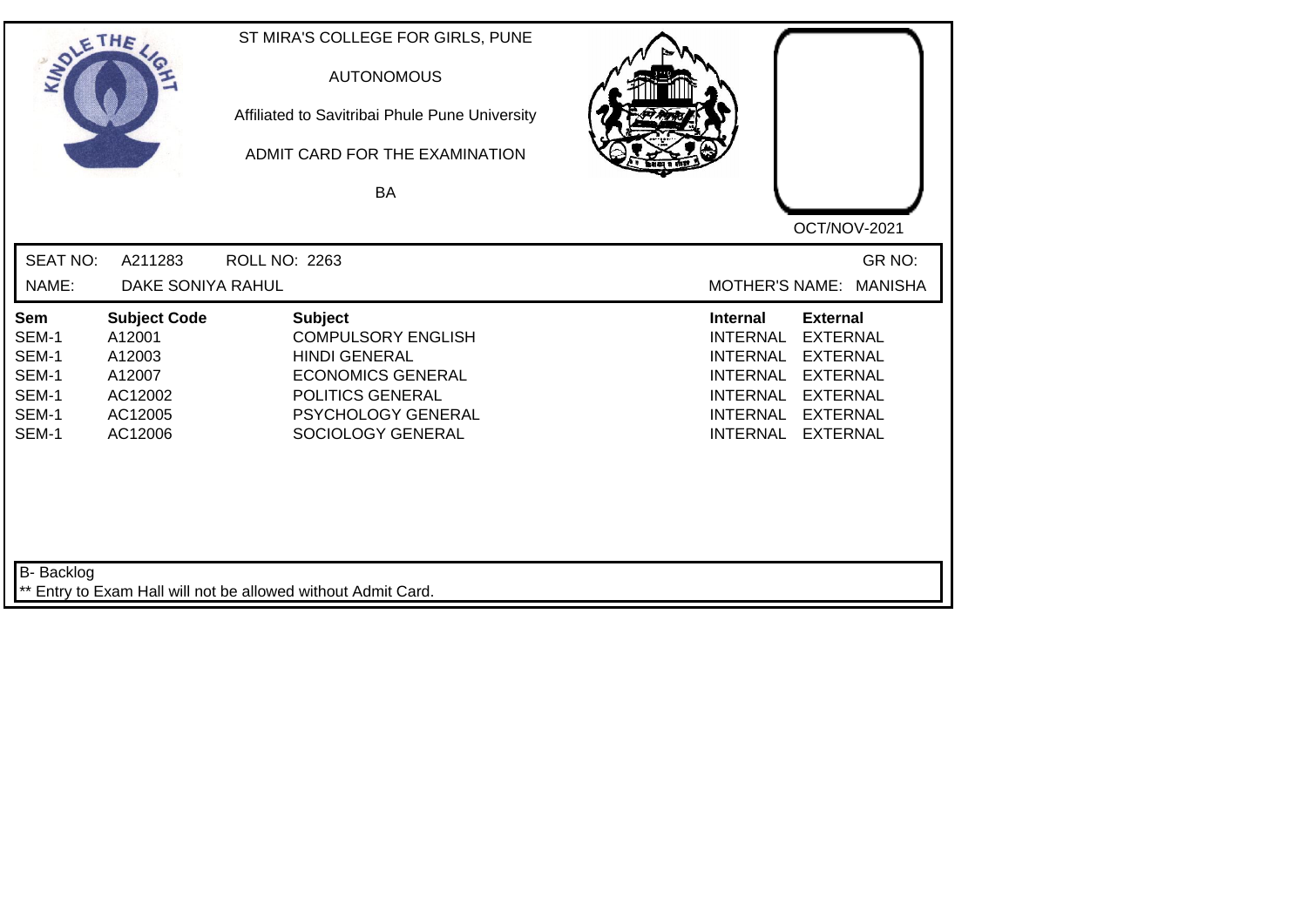| SOLE THE                                                  |                                                                                     | ST MIRA'S COLLEGE FOR GIRLS, PUNE<br><b>AUTONOMOUS</b><br>Affiliated to Savitribai Phule Pune University<br>ADMIT CARD FOR THE EXAMINATION<br><b>BA</b>           |                                                                                                                                                                                                                                                                        |
|-----------------------------------------------------------|-------------------------------------------------------------------------------------|-------------------------------------------------------------------------------------------------------------------------------------------------------------------|------------------------------------------------------------------------------------------------------------------------------------------------------------------------------------------------------------------------------------------------------------------------|
|                                                           |                                                                                     |                                                                                                                                                                   | OCT/NOV-2021                                                                                                                                                                                                                                                           |
| <b>SEAT NO:</b>                                           | A211109                                                                             | ROLL NO: 2264                                                                                                                                                     | GR NO:                                                                                                                                                                                                                                                                 |
| NAME:                                                     | DIVVYA AGARWAAL                                                                     |                                                                                                                                                                   | MOTHER'S NAME: MAMTA                                                                                                                                                                                                                                                   |
| Sem<br>SEM-1<br>SEM-1<br>SEM-1<br>SEM-1<br>SEM-1<br>SEM-1 | <b>Subject Code</b><br>A12001<br>A12005<br>AC12002<br>AC12004<br>AC12005<br>AC12006 | <b>Subject</b><br><b>COMPULSORY ENGLISH</b><br><b>OPTIONAL ENGLISH</b><br>POLITICS GENERAL<br><b>EDUCATION GENERAL</b><br>PSYCHOLOGY GENERAL<br>SOCIOLOGY GENERAL | <b>Internal</b><br><b>External</b><br><b>INTERNAL</b><br><b>EXTERNAL</b><br><b>INTERNAL</b><br><b>EXTERNAL</b><br><b>INTERNAL</b><br><b>EXTERNAL</b><br><b>EXTERNAL</b><br><b>INTERNAL</b><br><b>INTERNAL</b><br><b>EXTERNAL</b><br><b>INTERNAL</b><br><b>EXTERNAL</b> |
| <b>B-</b> Backlog                                         |                                                                                     | ** Entry to Exam Hall will not be allowed without Admit Card.                                                                                                     |                                                                                                                                                                                                                                                                        |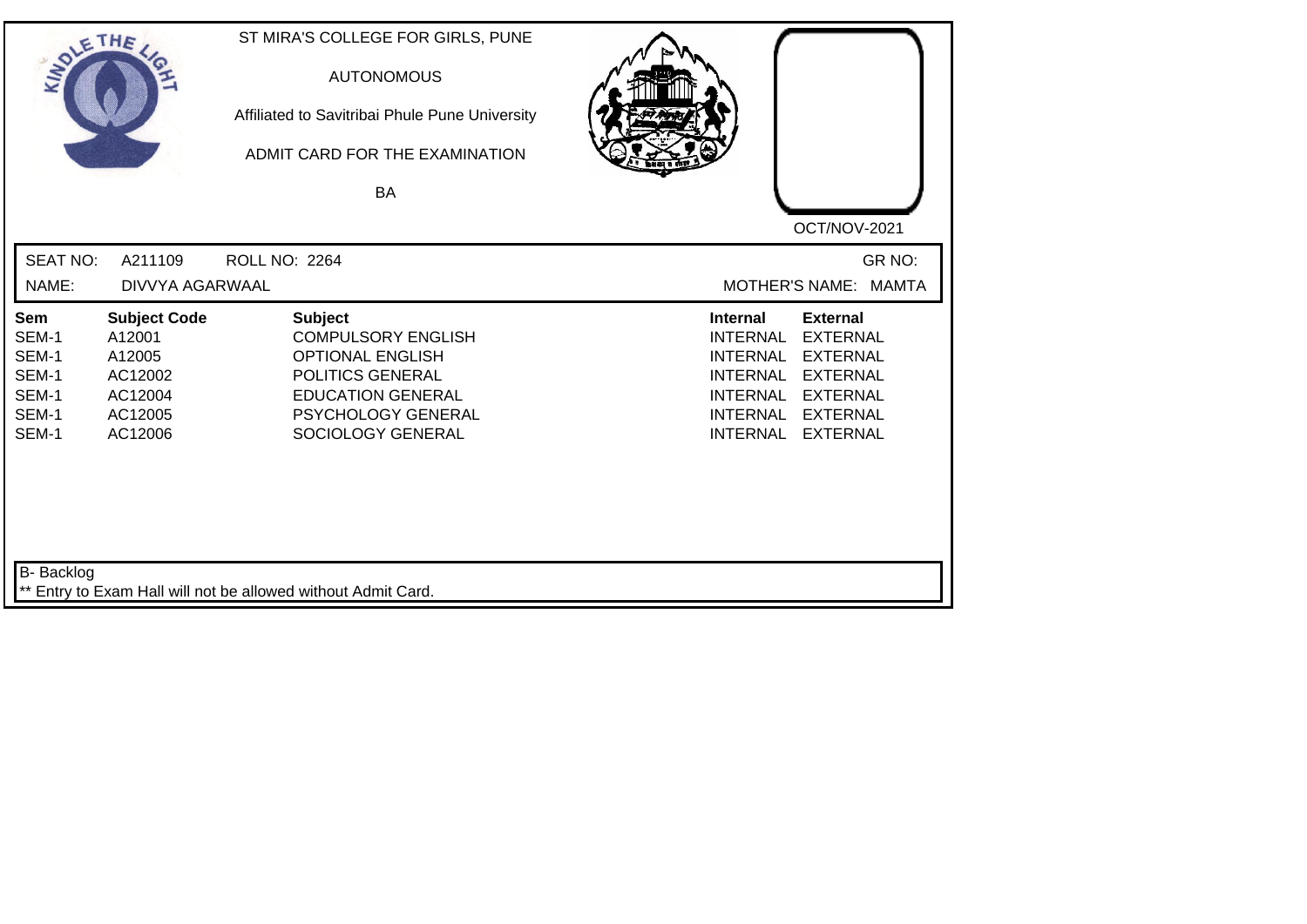| SOLE THE                                                  |                                                                                    | ST MIRA'S COLLEGE FOR GIRLS, PUNE<br><b>AUTONOMOUS</b><br>Affiliated to Savitribai Phule Pune University<br>ADMIT CARD FOR THE EXAMINATION<br><b>BA</b>                     |                                                                                                                                                                                                                                                                        |
|-----------------------------------------------------------|------------------------------------------------------------------------------------|-----------------------------------------------------------------------------------------------------------------------------------------------------------------------------|------------------------------------------------------------------------------------------------------------------------------------------------------------------------------------------------------------------------------------------------------------------------|
| <b>SEAT NO:</b><br>NAME:                                  | A211213<br>KADAM MRUNAL AJIT                                                       | <b>ROLL NO: 2266</b>                                                                                                                                                        | OCT/NOV-2021<br>GR NO:<br>MOTHER'S NAME: SARIKA                                                                                                                                                                                                                        |
| Sem<br>SEM-1<br>SEM-1<br>SEM-1<br>SEM-1<br>SEM-1<br>SEM-1 | <b>Subject Code</b><br>A12001<br>A12003<br>A12007<br>AC12003<br>AC12004<br>AC12005 | <b>Subject</b><br><b>COMPULSORY ENGLISH</b><br><b>HINDI GENERAL</b><br><b>ECONOMICS GENERAL</b><br><b>HISTORY GENERAL</b><br><b>EDUCATION GENERAL</b><br>PSYCHOLOGY GENERAL | <b>External</b><br><b>Internal</b><br><b>EXTERNAL</b><br><b>INTERNAL</b><br><b>INTERNAL</b><br><b>EXTERNAL</b><br><b>EXTERNAL</b><br><b>INTERNAL</b><br><b>INTERNAL</b><br><b>EXTERNAL</b><br><b>INTERNAL</b><br><b>EXTERNAL</b><br><b>INTERNAL</b><br><b>EXTERNAL</b> |
| <b>B-</b> Backlog                                         |                                                                                    | ** Entry to Exam Hall will not be allowed without Admit Card.                                                                                                               |                                                                                                                                                                                                                                                                        |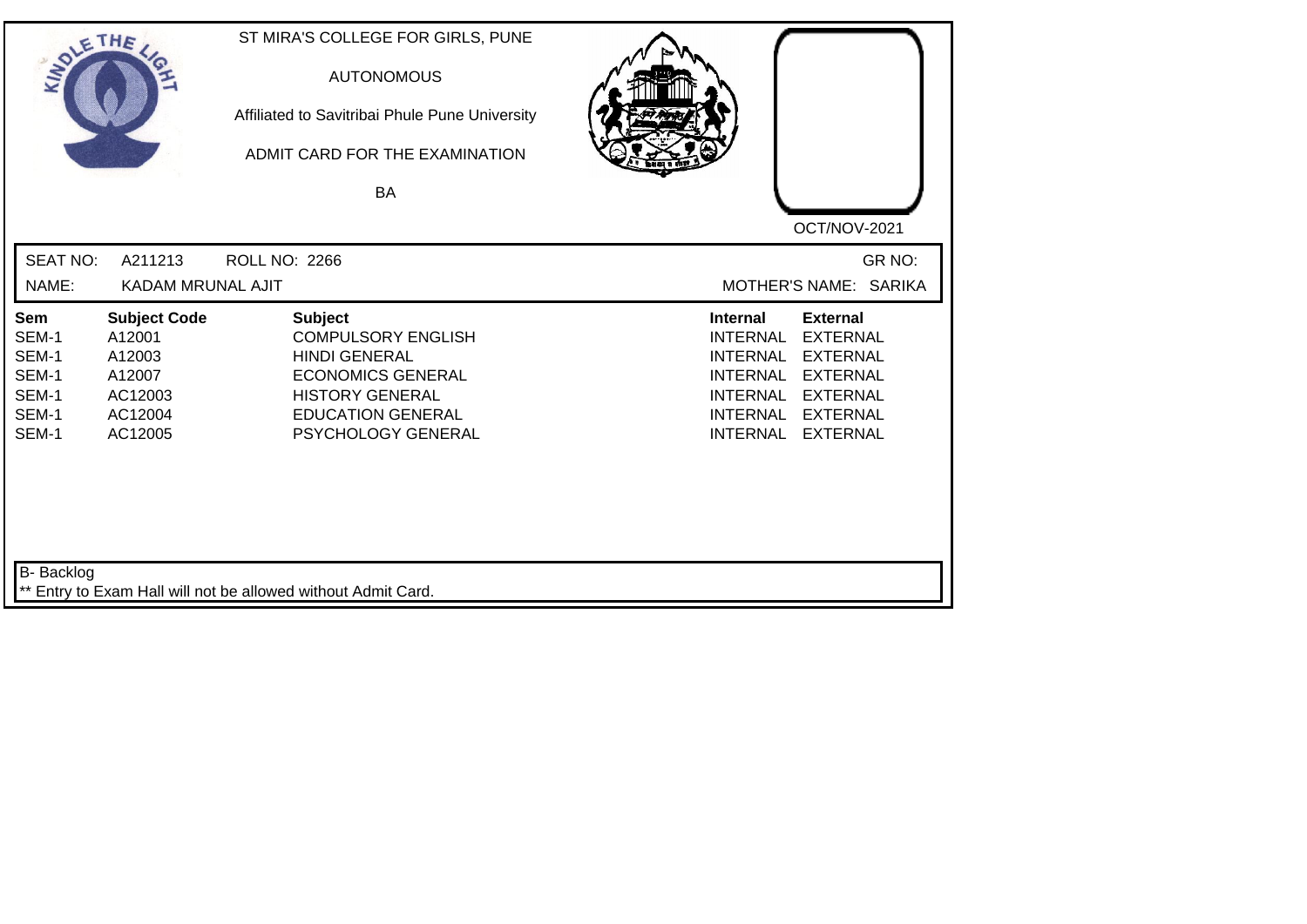| SOLETHE .                                                 |                                                                                     | ST MIRA'S COLLEGE FOR GIRLS, PUNE<br><b>AUTONOMOUS</b><br>Affiliated to Savitribai Phule Pune University<br>ADMIT CARD FOR THE EXAMINATION<br><b>BA</b>                      |                                                                                                                                                                                                                                                                        |
|-----------------------------------------------------------|-------------------------------------------------------------------------------------|------------------------------------------------------------------------------------------------------------------------------------------------------------------------------|------------------------------------------------------------------------------------------------------------------------------------------------------------------------------------------------------------------------------------------------------------------------|
|                                                           |                                                                                     |                                                                                                                                                                              | OCT/NOV-2021                                                                                                                                                                                                                                                           |
| <b>SEAT NO:</b>                                           | A211275                                                                             | ROLL NO: 2267                                                                                                                                                                | GR NO:                                                                                                                                                                                                                                                                 |
| NAME:                                                     |                                                                                     | <b>KSHITIJA SHRIKANT ITRAJ</b>                                                                                                                                               | MOTHER'S NAME: VAISHALI ITRAJ                                                                                                                                                                                                                                          |
| Sem<br>SEM-1<br>SEM-1<br>SEM-1<br>SEM-1<br>SEM-1<br>SEM-1 | <b>Subject Code</b><br>A12001<br>A12004<br>AC12003<br>AC12005<br>AC12006<br>AC12008 | <b>Subject</b><br><b>COMPULSORY ENGLISH</b><br><b>MARATHI GENERAL</b><br><b>HISTORY GENERAL</b><br>PSYCHOLOGY GENERAL<br>SOCIOLOGY GENERAL<br><b>BUSINESS ADMINISTRATION</b> | <b>External</b><br><b>Internal</b><br><b>INTERNAL</b><br><b>EXTERNAL</b><br><b>INTERNAL</b><br><b>EXTERNAL</b><br><b>INTERNAL</b><br><b>EXTERNAL</b><br><b>INTERNAL</b><br><b>EXTERNAL</b><br><b>INTERNAL</b><br><b>EXTERNAL</b><br><b>EXTERNAL</b><br><b>INTERNAL</b> |
| B- Backlog                                                |                                                                                     | ** Entry to Exam Hall will not be allowed without Admit Card.                                                                                                                |                                                                                                                                                                                                                                                                        |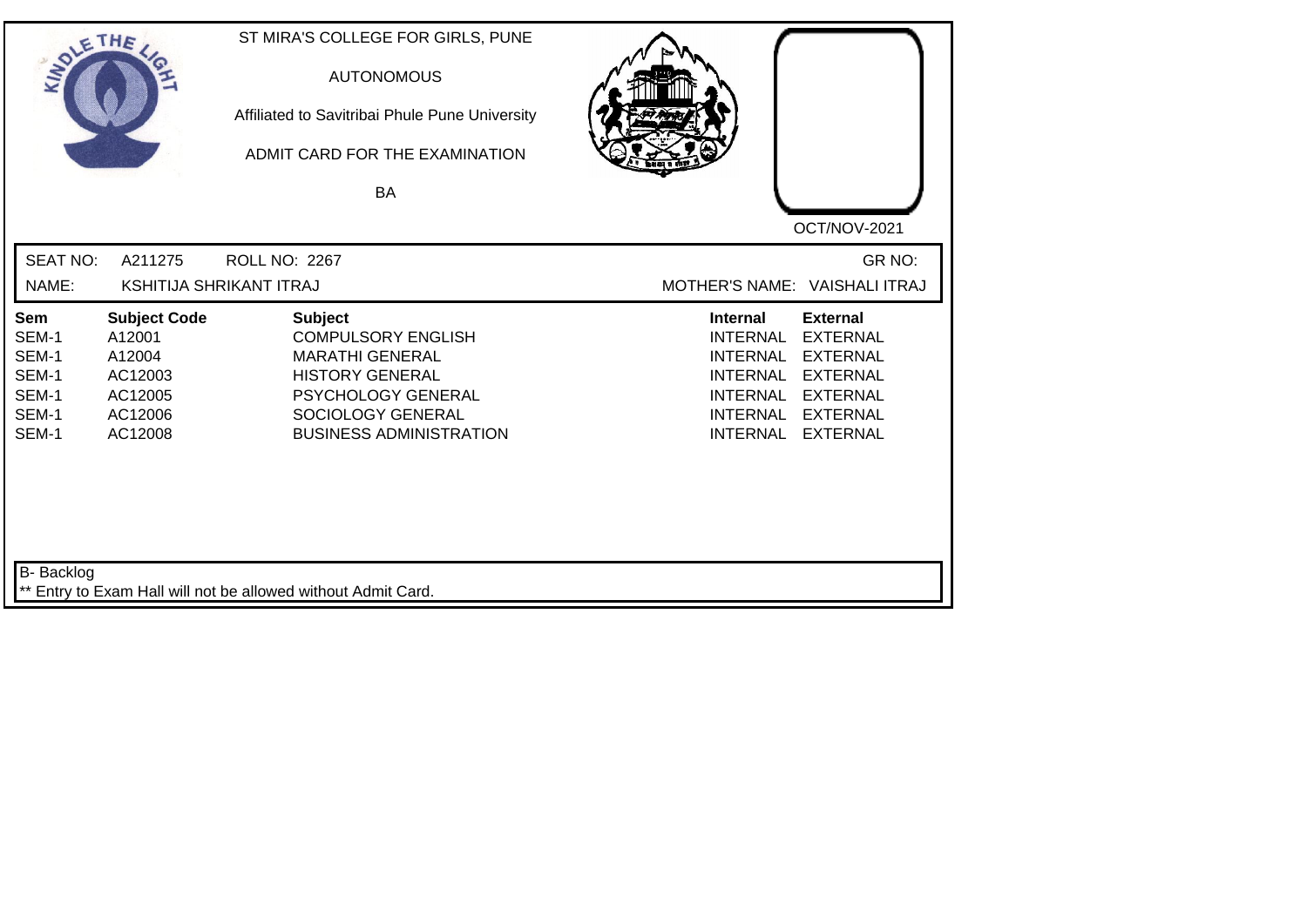| SOLETHE ,                                                 |                                                                                     | ST MIRA'S COLLEGE FOR GIRLS, PUNE<br><b>AUTONOMOUS</b><br>Affiliated to Savitribai Phule Pune University<br>ADMIT CARD FOR THE EXAMINATION<br>BA                            |                                                                                                                                                                                                                                                                        |
|-----------------------------------------------------------|-------------------------------------------------------------------------------------|-----------------------------------------------------------------------------------------------------------------------------------------------------------------------------|------------------------------------------------------------------------------------------------------------------------------------------------------------------------------------------------------------------------------------------------------------------------|
| <b>SEAT NO:</b><br>NAME:                                  | A211267<br><b>ANJALI SHARMA</b>                                                     | <b>ROLL NO: 2268</b>                                                                                                                                                        | OCT/NOV-2021<br>GR NO:<br>MOTHER'S NAME: SHAKUNTALA DEVI                                                                                                                                                                                                               |
| Sem<br>SEM-1<br>SEM-1<br>SEM-1<br>SEM-1<br>SEM-1<br>SEM-1 | <b>Subject Code</b><br>A12001<br>A12003<br>AC12003<br>AC12004<br>AC12005<br>AC12006 | <b>Subject</b><br><b>COMPULSORY ENGLISH</b><br><b>HINDI GENERAL</b><br><b>HISTORY GENERAL</b><br><b>EDUCATION GENERAL</b><br><b>PSYCHOLOGY GENERAL</b><br>SOCIOLOGY GENERAL | <b>External</b><br><b>Internal</b><br><b>EXTERNAL</b><br><b>INTERNAL</b><br><b>EXTERNAL</b><br><b>INTERNAL</b><br><b>INTERNAL</b><br><b>EXTERNAL</b><br><b>INTERNAL</b><br><b>EXTERNAL</b><br><b>INTERNAL</b><br><b>EXTERNAL</b><br><b>INTERNAL</b><br><b>EXTERNAL</b> |
| B- Backlog                                                |                                                                                     | ** Entry to Exam Hall will not be allowed without Admit Card.                                                                                                               |                                                                                                                                                                                                                                                                        |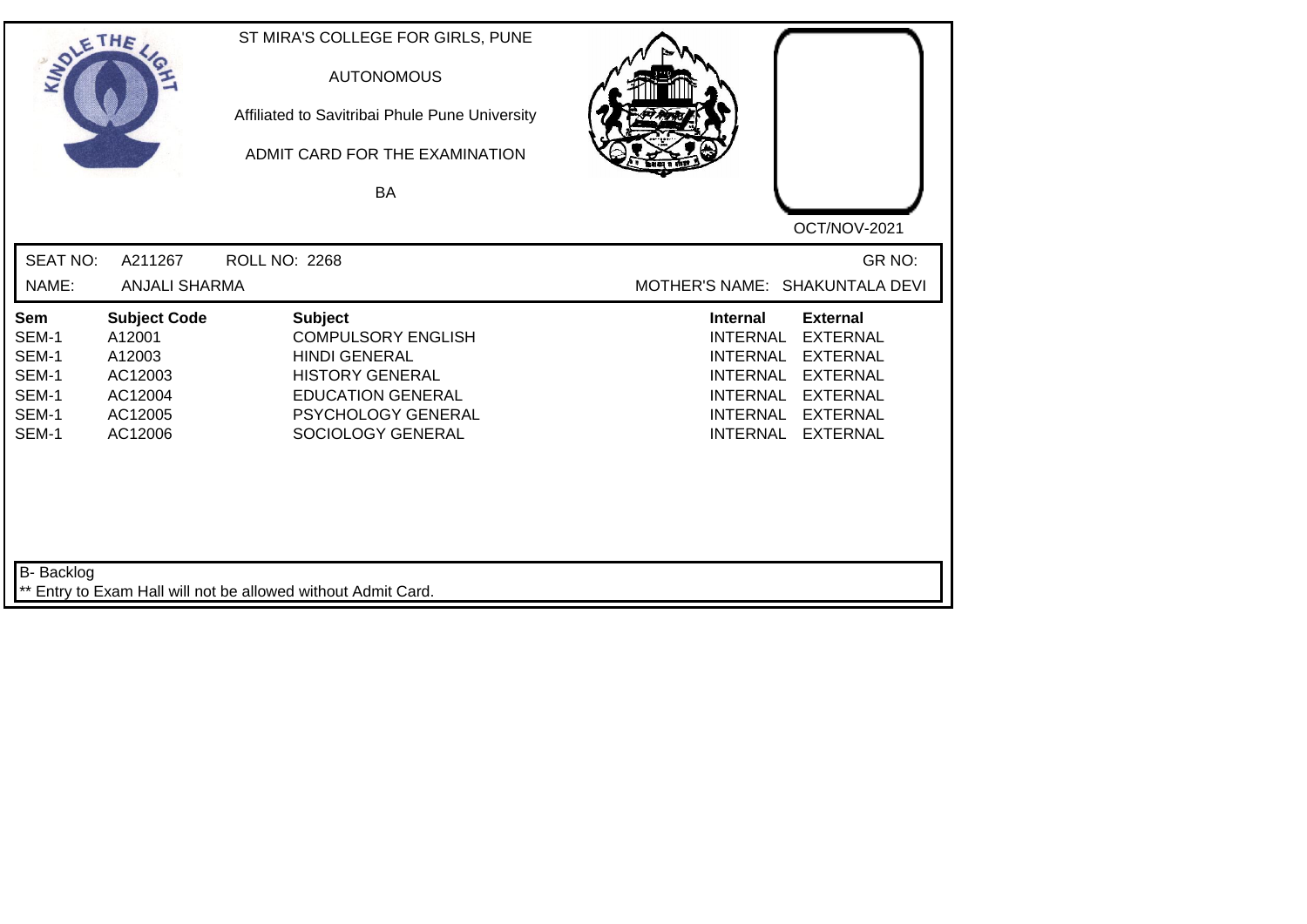| SOLETHE .                                                 |                                                                                    | ST MIRA'S COLLEGE FOR GIRLS, PUNE<br><b>AUTONOMOUS</b><br>Affiliated to Savitribai Phule Pune University<br>ADMIT CARD FOR THE EXAMINATION<br>BA                        | OCT/NOV-2021                                                                                                                                                                                                                                                           |
|-----------------------------------------------------------|------------------------------------------------------------------------------------|-------------------------------------------------------------------------------------------------------------------------------------------------------------------------|------------------------------------------------------------------------------------------------------------------------------------------------------------------------------------------------------------------------------------------------------------------------|
| <b>SEAT NO:</b><br>NAME:                                  | A211270                                                                            | <b>ROLL NO: 2269</b><br>RESHIKA SHEKHAR PHUTANE                                                                                                                         | GR NO:<br>MOTHER'S NAME: ANITA                                                                                                                                                                                                                                         |
| Sem<br>SEM-1<br>SEM-1<br>SEM-1<br>SEM-1<br>SEM-1<br>SEM-1 | <b>Subject Code</b><br>A12001<br>A12005<br>A12007<br>AC12003<br>AC12005<br>AC12006 | <b>Subject</b><br><b>COMPULSORY ENGLISH</b><br><b>OPTIONAL ENGLISH</b><br><b>ECONOMICS GENERAL</b><br><b>HISTORY GENERAL</b><br>PSYCHOLOGY GENERAL<br>SOCIOLOGY GENERAL | <b>External</b><br><b>Internal</b><br><b>EXTERNAL</b><br><b>INTERNAL</b><br><b>INTERNAL</b><br><b>EXTERNAL</b><br><b>EXTERNAL</b><br><b>INTERNAL</b><br><b>INTERNAL</b><br><b>EXTERNAL</b><br><b>INTERNAL</b><br><b>EXTERNAL</b><br><b>INTERNAL</b><br><b>EXTERNAL</b> |
| <b>B-</b> Backlog                                         |                                                                                    | ** Entry to Exam Hall will not be allowed without Admit Card.                                                                                                           |                                                                                                                                                                                                                                                                        |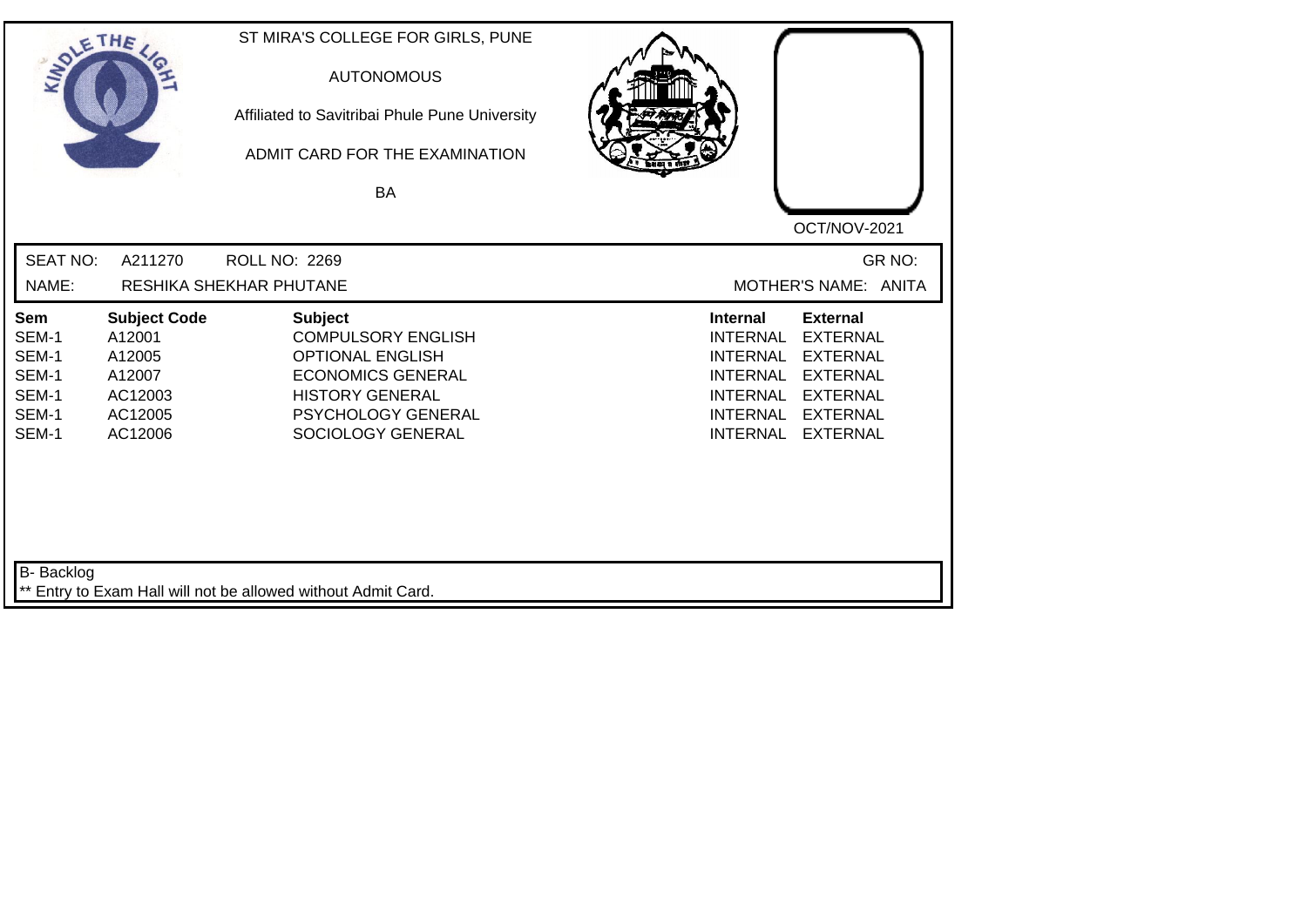| SOLE THE                                                  |                                                                                    | ST MIRA'S COLLEGE FOR GIRLS, PUNE<br><b>AUTONOMOUS</b><br>Affiliated to Savitribai Phule Pune University<br>ADMIT CARD FOR THE EXAMINATION<br><b>BA</b>                                     | OCT/NOV-2021                                                                                                                                                                                                                                                           |
|-----------------------------------------------------------|------------------------------------------------------------------------------------|---------------------------------------------------------------------------------------------------------------------------------------------------------------------------------------------|------------------------------------------------------------------------------------------------------------------------------------------------------------------------------------------------------------------------------------------------------------------------|
| <b>SEAT NO:</b><br>NAME:                                  | A211263<br><b>ASHITHA SASEENDRAN</b>                                               | <b>ROLL NO: 2270</b>                                                                                                                                                                        | GR NO:<br>MOTHER'S NAME: NISHA                                                                                                                                                                                                                                         |
| Sem<br>SEM-1<br>SEM-1<br>SEM-1<br>SEM-1<br>SEM-1<br>SEM-1 | <b>Subject Code</b><br>A12001<br>A12005<br>A12007<br>AC12001<br>AC12005<br>AC12006 | <b>Subject</b><br><b>COMPULSORY ENGLISH</b><br><b>OPTIONAL ENGLISH</b><br><b>ECONOMICS GENERAL</b><br><b>BUSINESS MATHEMATICS AND STATISTICS</b><br>PSYCHOLOGY GENERAL<br>SOCIOLOGY GENERAL | <b>External</b><br><b>Internal</b><br><b>INTERNAL</b><br><b>EXTERNAL</b><br><b>INTERNAL</b><br><b>EXTERNAL</b><br><b>INTERNAL</b><br><b>EXTERNAL</b><br><b>INTERNAL</b><br><b>EXTERNAL</b><br><b>INTERNAL</b><br><b>EXTERNAL</b><br><b>INTERNAL</b><br><b>EXTERNAL</b> |
| B- Backlog                                                |                                                                                    | ** Entry to Exam Hall will not be allowed without Admit Card.                                                                                                                               |                                                                                                                                                                                                                                                                        |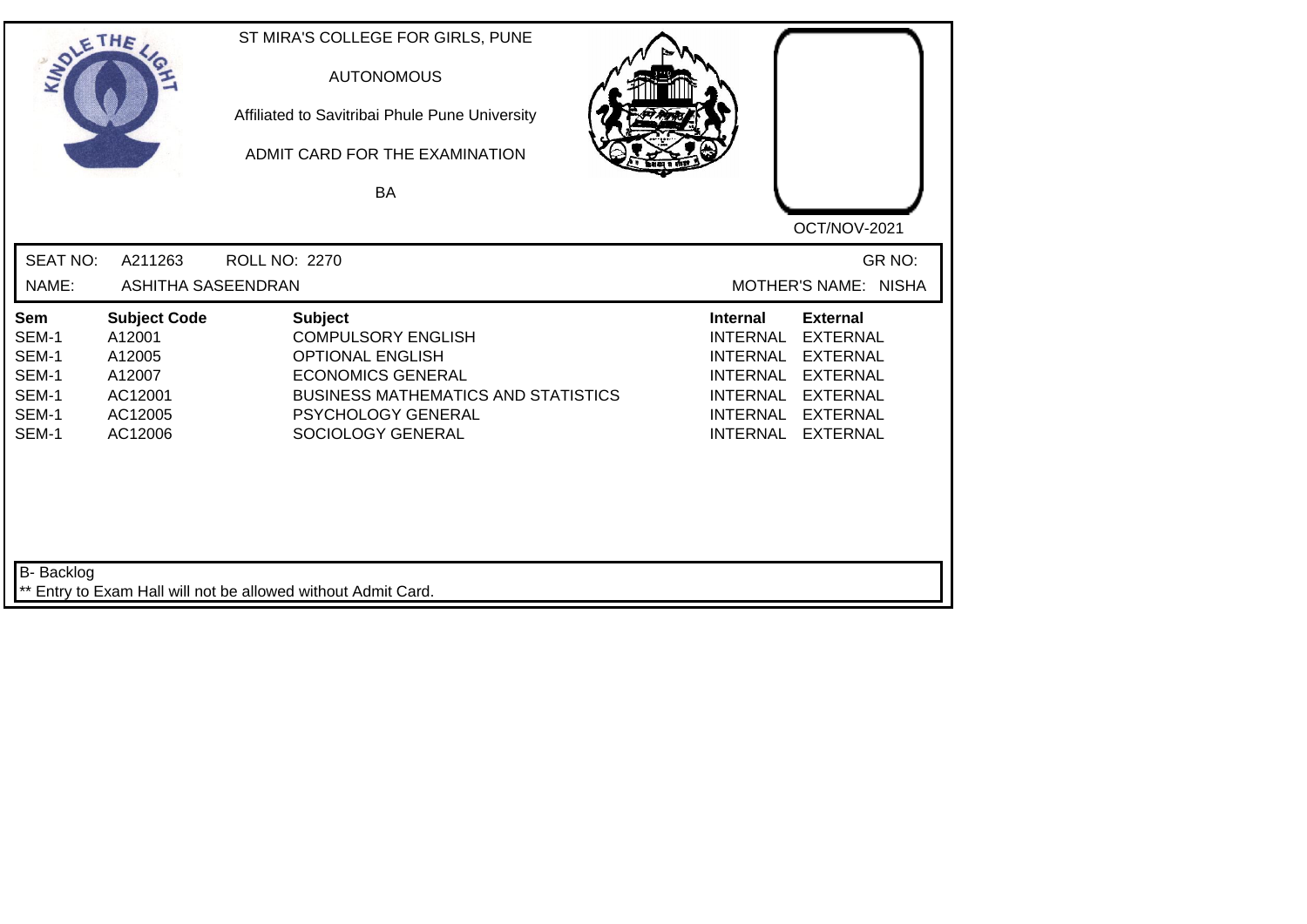| SOLETHE ,                                                 |                                                                                     | ST MIRA'S COLLEGE FOR GIRLS, PUNE<br><b>AUTONOMOUS</b><br>Affiliated to Savitribai Phule Pune University<br>ADMIT CARD FOR THE EXAMINATION<br>BA                        | OCT/NOV-2021                                                                                                                                                                                                                                                           |
|-----------------------------------------------------------|-------------------------------------------------------------------------------------|-------------------------------------------------------------------------------------------------------------------------------------------------------------------------|------------------------------------------------------------------------------------------------------------------------------------------------------------------------------------------------------------------------------------------------------------------------|
| <b>SEAT NO:</b><br>NAME:                                  | A211178                                                                             | <b>ROLL NO: 2271</b><br>ARADHANA JYONA TAYADE                                                                                                                           | GR NO:<br>MOTHER'S NAME: RIBECA                                                                                                                                                                                                                                        |
|                                                           |                                                                                     |                                                                                                                                                                         |                                                                                                                                                                                                                                                                        |
| Sem<br>SEM-1<br>SEM-1<br>SEM-1<br>SEM-1<br>SEM-1<br>SEM-1 | <b>Subject Code</b><br>A12001<br>A12005<br>AC12003<br>AC12004<br>AC12005<br>AC12006 | <b>Subject</b><br><b>COMPULSORY ENGLISH</b><br><b>OPTIONAL ENGLISH</b><br><b>HISTORY GENERAL</b><br><b>EDUCATION GENERAL</b><br>PSYCHOLOGY GENERAL<br>SOCIOLOGY GENERAL | <b>External</b><br><b>Internal</b><br><b>INTERNAL</b><br><b>EXTERNAL</b><br><b>INTERNAL</b><br><b>EXTERNAL</b><br><b>EXTERNAL</b><br><b>INTERNAL</b><br><b>INTERNAL</b><br><b>EXTERNAL</b><br><b>INTERNAL</b><br><b>EXTERNAL</b><br><b>INTERNAL</b><br><b>EXTERNAL</b> |
| B- Backlog                                                |                                                                                     | ** Entry to Exam Hall will not be allowed without Admit Card.                                                                                                           |                                                                                                                                                                                                                                                                        |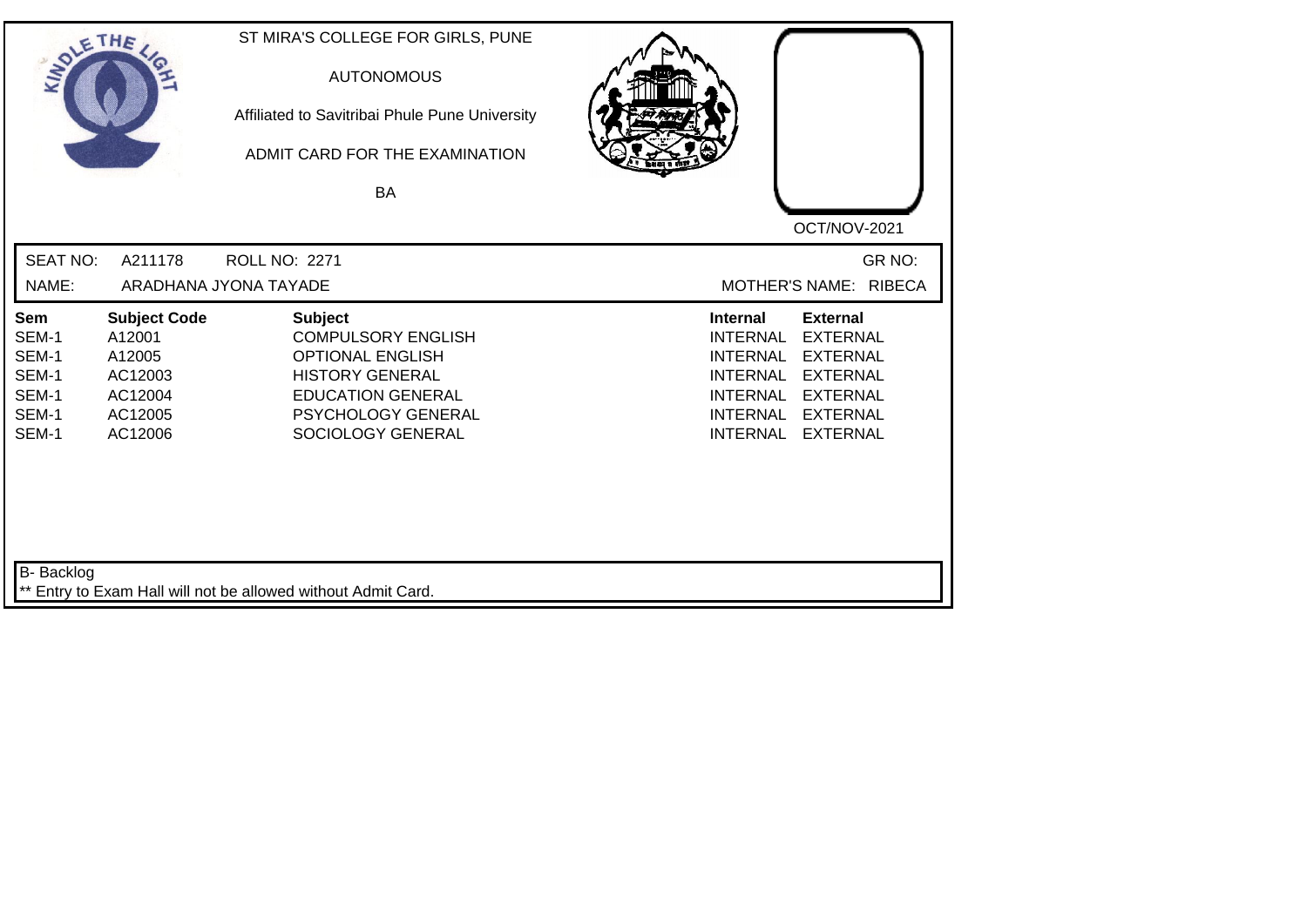| SOLE THE                                                  |                                                                                    | ST MIRA'S COLLEGE FOR GIRLS, PUNE<br><b>AUTONOMOUS</b><br>Affiliated to Savitribai Phule Pune University<br>ADMIT CARD FOR THE EXAMINATION<br>BA                         |                                                                                                                                                                                                                                                                        |
|-----------------------------------------------------------|------------------------------------------------------------------------------------|--------------------------------------------------------------------------------------------------------------------------------------------------------------------------|------------------------------------------------------------------------------------------------------------------------------------------------------------------------------------------------------------------------------------------------------------------------|
|                                                           |                                                                                    |                                                                                                                                                                          | OCT/NOV-2021                                                                                                                                                                                                                                                           |
| <b>SEAT NO:</b>                                           | A211134                                                                            | <b>ROLL NO: 2272</b>                                                                                                                                                     | GR NO:                                                                                                                                                                                                                                                                 |
| NAME:                                                     | <b>SHUBHANGI BADE</b>                                                              |                                                                                                                                                                          | MOTHER'S NAME: SEEMA B                                                                                                                                                                                                                                                 |
| Sem<br>SEM-1<br>SEM-1<br>SEM-1<br>SEM-1<br>SEM-1<br>SEM-1 | <b>Subject Code</b><br>A12001<br>A12005<br>A12007<br>AC12002<br>AC12004<br>AC12005 | <b>Subject</b><br><b>COMPULSORY ENGLISH</b><br><b>OPTIONAL ENGLISH</b><br><b>ECONOMICS GENERAL</b><br>POLITICS GENERAL<br><b>EDUCATION GENERAL</b><br>PSYCHOLOGY GENERAL | <b>Internal</b><br><b>External</b><br><b>INTERNAL</b><br><b>EXTERNAL</b><br><b>INTERNAL</b><br><b>EXTERNAL</b><br><b>INTERNAL</b><br><b>EXTERNAL</b><br><b>INTERNAL</b><br><b>EXTERNAL</b><br><b>INTERNAL</b><br><b>EXTERNAL</b><br><b>INTERNAL</b><br><b>EXTERNAL</b> |
| <b>B-</b> Backlog                                         |                                                                                    | ** Entry to Exam Hall will not be allowed without Admit Card.                                                                                                            |                                                                                                                                                                                                                                                                        |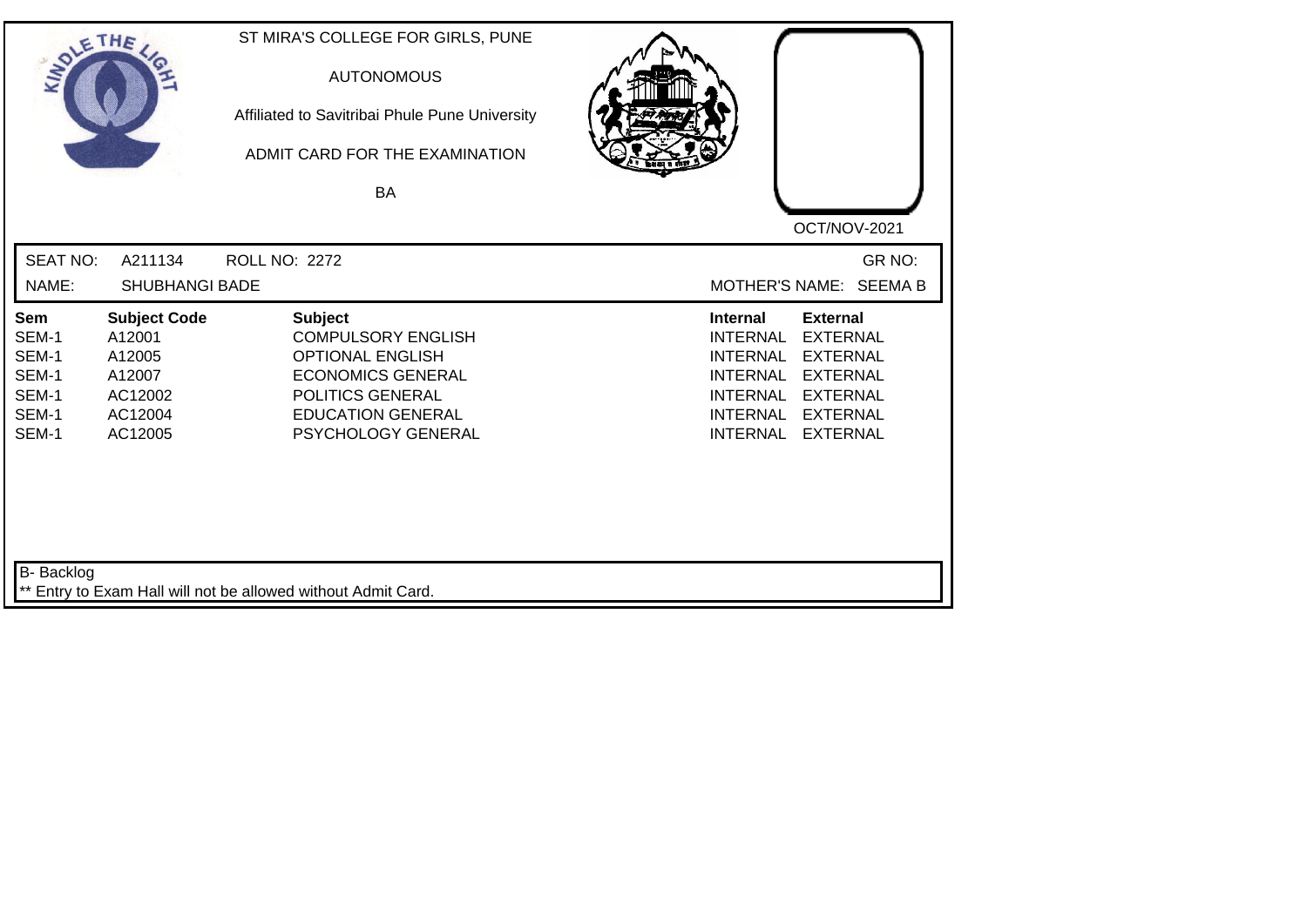| SOLE THE                                                  |                                                                                    | ST MIRA'S COLLEGE FOR GIRLS, PUNE<br><b>AUTONOMOUS</b><br>Affiliated to Savitribai Phule Pune University<br>ADMIT CARD FOR THE EXAMINATION<br><b>BA</b>                                         | OCT/NOV-2021                                                                                                                                                                                                                                                           |
|-----------------------------------------------------------|------------------------------------------------------------------------------------|-------------------------------------------------------------------------------------------------------------------------------------------------------------------------------------------------|------------------------------------------------------------------------------------------------------------------------------------------------------------------------------------------------------------------------------------------------------------------------|
| <b>SEAT NO:</b><br>NAME:                                  | A211208                                                                            | <b>ROLL NO: 2274</b><br><b>GANGURDE MANSI MAHENDRA</b>                                                                                                                                          | GR NO:<br>MOTHER'S NAME: SANDHYA                                                                                                                                                                                                                                       |
| Sem<br>SEM-1<br>SEM-1<br>SEM-1<br>SEM-1<br>SEM-1<br>SEM-1 | <b>Subject Code</b><br>A12001<br>A12004<br>A12007<br>AC12001<br>AC12003<br>AC12005 | <b>Subject</b><br><b>COMPULSORY ENGLISH</b><br><b>MARATHI GENERAL</b><br><b>ECONOMICS GENERAL</b><br><b>BUSINESS MATHEMATICS AND STATISTICS</b><br><b>HISTORY GENERAL</b><br>PSYCHOLOGY GENERAL | <b>External</b><br><b>Internal</b><br><b>EXTERNAL</b><br><b>INTERNAL</b><br><b>INTERNAL</b><br><b>EXTERNAL</b><br><b>INTERNAL</b><br><b>EXTERNAL</b><br><b>INTERNAL</b><br><b>EXTERNAL</b><br><b>INTERNAL</b><br><b>EXTERNAL</b><br><b>INTERNAL</b><br><b>EXTERNAL</b> |
| B- Backlog                                                |                                                                                    | ** Entry to Exam Hall will not be allowed without Admit Card.                                                                                                                                   |                                                                                                                                                                                                                                                                        |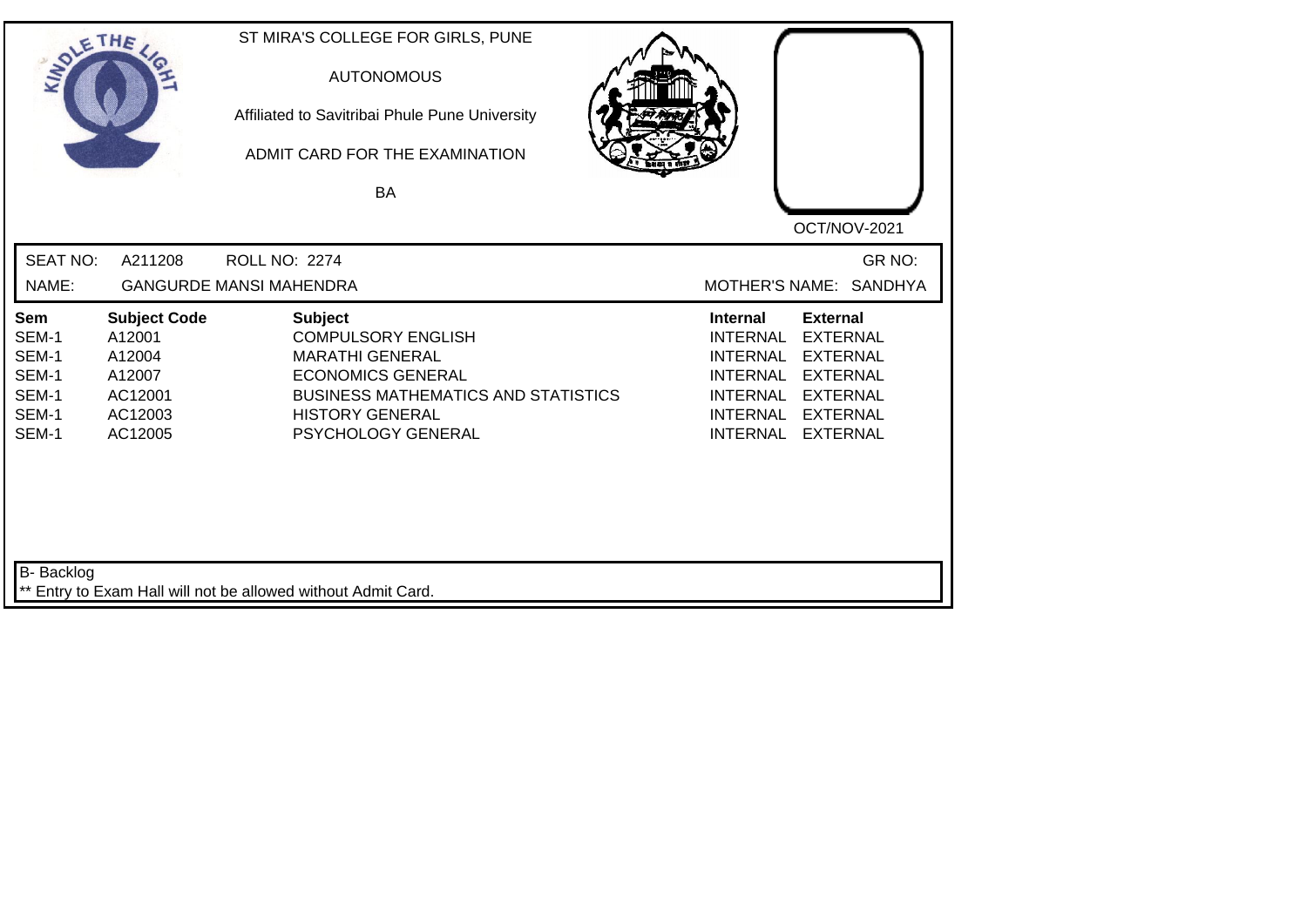| SOLE THE                                                  |                                                                                    | ST MIRA'S COLLEGE FOR GIRLS, PUNE<br><b>AUTONOMOUS</b><br>Affiliated to Savitribai Phule Pune University<br>ADMIT CARD FOR THE EXAMINATION<br><b>BA</b>                 |                                                                                                                                                                                                                                                                        |
|-----------------------------------------------------------|------------------------------------------------------------------------------------|-------------------------------------------------------------------------------------------------------------------------------------------------------------------------|------------------------------------------------------------------------------------------------------------------------------------------------------------------------------------------------------------------------------------------------------------------------|
| <b>SEAT NO:</b>                                           | A211162                                                                            | <b>ROLL NO: 2275</b>                                                                                                                                                    | OCT/NOV-2021<br>GR NO:                                                                                                                                                                                                                                                 |
| NAME:                                                     | <b>DEVSHREE GUPTA</b>                                                              |                                                                                                                                                                         | MOTHER'S NAME: MINA                                                                                                                                                                                                                                                    |
| Sem<br>SEM-1<br>SEM-1<br>SEM-1<br>SEM-1<br>SEM-1<br>SEM-1 | <b>Subject Code</b><br>A12001<br>A12005<br>A12007<br>AC12003<br>AC12005<br>AC12006 | <b>Subject</b><br><b>COMPULSORY ENGLISH</b><br><b>OPTIONAL ENGLISH</b><br><b>ECONOMICS GENERAL</b><br><b>HISTORY GENERAL</b><br>PSYCHOLOGY GENERAL<br>SOCIOLOGY GENERAL | <b>Internal</b><br><b>External</b><br><b>INTERNAL</b><br><b>EXTERNAL</b><br><b>INTERNAL</b><br><b>EXTERNAL</b><br><b>INTERNAL</b><br><b>EXTERNAL</b><br><b>EXTERNAL</b><br><b>INTERNAL</b><br><b>INTERNAL</b><br><b>EXTERNAL</b><br><b>INTERNAL</b><br><b>EXTERNAL</b> |
| <b>B-</b> Backlog                                         |                                                                                    | ** Entry to Exam Hall will not be allowed without Admit Card.                                                                                                           |                                                                                                                                                                                                                                                                        |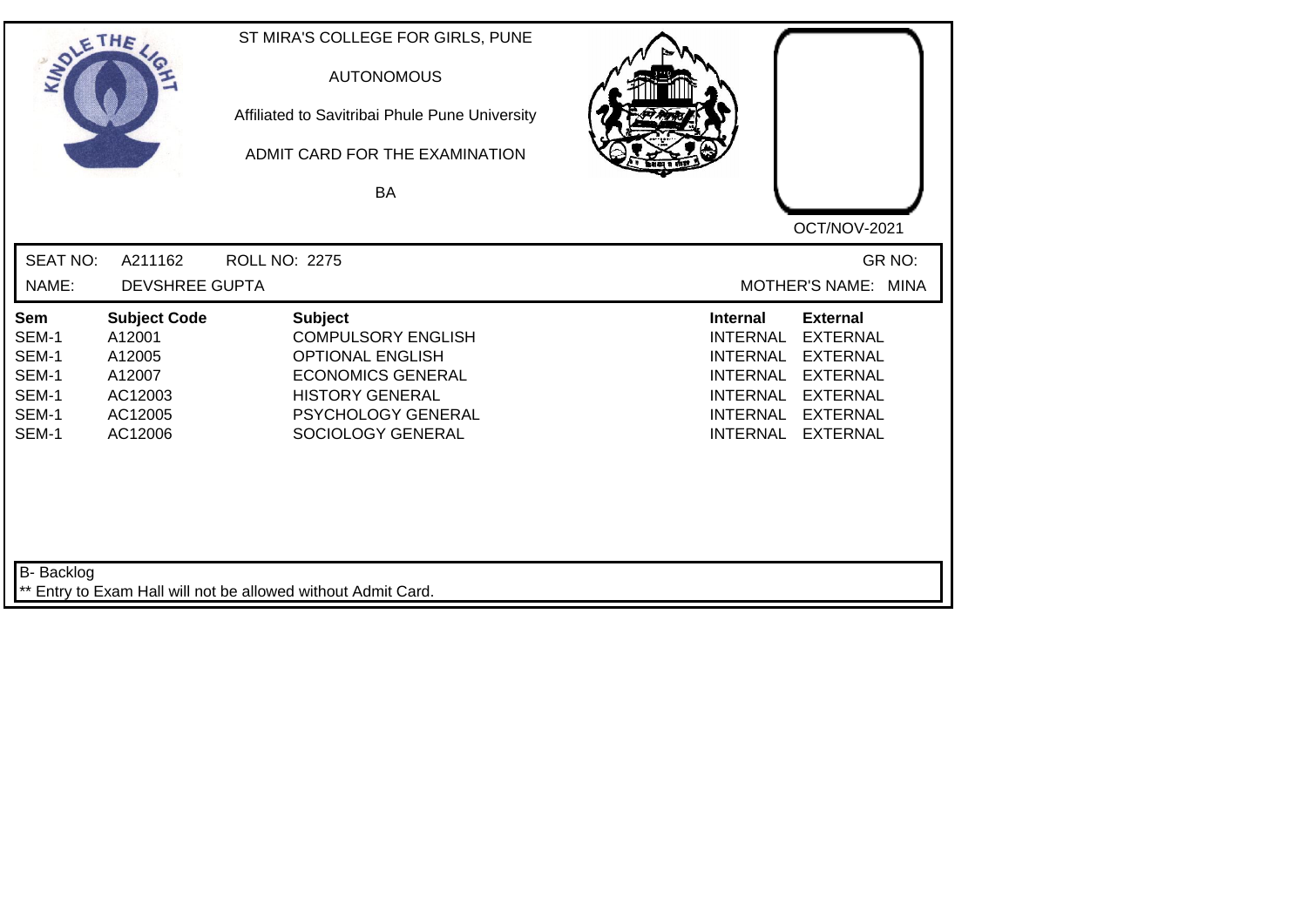| SOLETHE .                                                 |                                                                                    | ST MIRA'S COLLEGE FOR GIRLS, PUNE<br><b>AUTONOMOUS</b><br>Affiliated to Savitribai Phule Pune University<br>ADMIT CARD FOR THE EXAMINATION<br>BA                            | OCT/NOV-2021                                                                                                                                                                                                                                                           |
|-----------------------------------------------------------|------------------------------------------------------------------------------------|-----------------------------------------------------------------------------------------------------------------------------------------------------------------------------|------------------------------------------------------------------------------------------------------------------------------------------------------------------------------------------------------------------------------------------------------------------------|
| <b>SEAT NO:</b><br>NAME:                                  | A211181                                                                            | <b>ROLL NO: 2276</b><br><b>MORE KARTIKI SHRIKRISHNA</b>                                                                                                                     | GR NO:<br>MOTHER'S NAME: SHANTA                                                                                                                                                                                                                                        |
| Sem<br>SEM-1<br>SEM-1<br>SEM-1<br>SEM-1<br>SEM-1<br>SEM-1 | <b>Subject Code</b><br>A12001<br>A12003<br>A12007<br>AC12003<br>AC12005<br>AC12006 | <b>Subject</b><br><b>COMPULSORY ENGLISH</b><br><b>HINDI GENERAL</b><br><b>ECONOMICS GENERAL</b><br><b>HISTORY GENERAL</b><br><b>PSYCHOLOGY GENERAL</b><br>SOCIOLOGY GENERAL | <b>Internal</b><br><b>External</b><br><b>EXTERNAL</b><br><b>INTERNAL</b><br><b>EXTERNAL</b><br><b>INTERNAL</b><br><b>INTERNAL</b><br><b>EXTERNAL</b><br><b>INTERNAL</b><br><b>EXTERNAL</b><br><b>INTERNAL</b><br><b>EXTERNAL</b><br><b>INTERNAL</b><br><b>EXTERNAL</b> |
| B- Backlog                                                |                                                                                    | ** Entry to Exam Hall will not be allowed without Admit Card.                                                                                                               |                                                                                                                                                                                                                                                                        |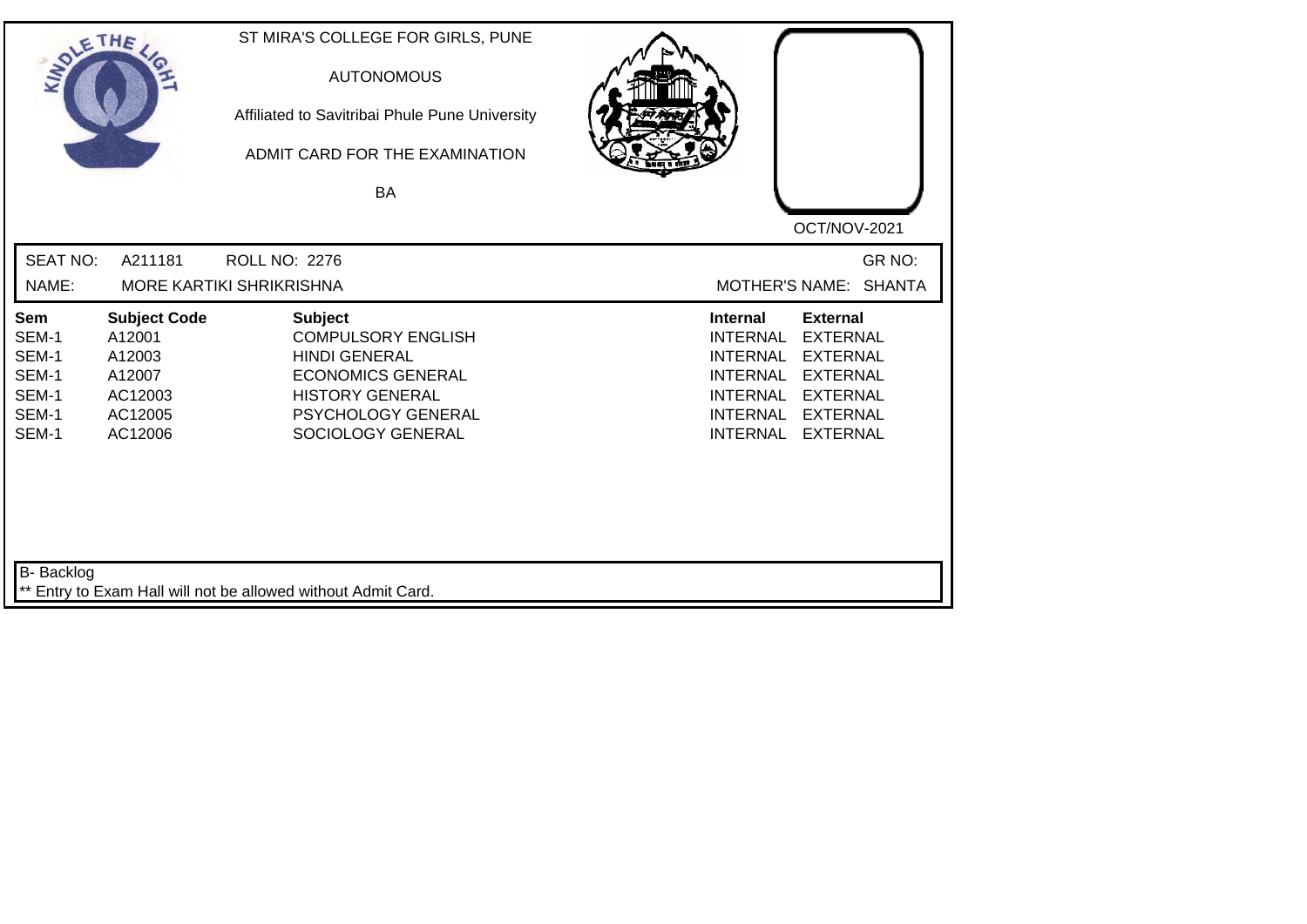| SOLETHE .                                                 |                                                                                    | ST MIRA'S COLLEGE FOR GIRLS, PUNE<br><b>AUTONOMOUS</b><br>Affiliated to Savitribai Phule Pune University<br>ADMIT CARD FOR THE EXAMINATION<br><b>BA</b>              | OCT/NOV-2021                                                                                                                                                                                                                                                           |
|-----------------------------------------------------------|------------------------------------------------------------------------------------|----------------------------------------------------------------------------------------------------------------------------------------------------------------------|------------------------------------------------------------------------------------------------------------------------------------------------------------------------------------------------------------------------------------------------------------------------|
| <b>SEAT NO:</b><br>NAME:                                  | A211257<br>ZEEL SANJAY RANKA                                                       | <b>ROLL NO: 2277</b>                                                                                                                                                 | GR NO:<br>MOTHER'S NAME: RENUKA                                                                                                                                                                                                                                        |
| Sem<br>SEM-1<br>SEM-1<br>SEM-1<br>SEM-1<br>SEM-1<br>SEM-1 | <b>Subject Code</b><br>A12001<br>A12003<br>A12007<br>AC12003<br>AC12005<br>AC12006 | <b>Subject</b><br><b>COMPULSORY ENGLISH</b><br><b>HINDI GENERAL</b><br><b>ECONOMICS GENERAL</b><br><b>HISTORY GENERAL</b><br>PSYCHOLOGY GENERAL<br>SOCIOLOGY GENERAL | <b>External</b><br><b>Internal</b><br><b>EXTERNAL</b><br><b>INTERNAL</b><br><b>INTERNAL</b><br><b>EXTERNAL</b><br><b>EXTERNAL</b><br><b>INTERNAL</b><br><b>INTERNAL</b><br><b>EXTERNAL</b><br><b>INTERNAL</b><br><b>EXTERNAL</b><br><b>INTERNAL</b><br><b>EXTERNAL</b> |
| <b>B-</b> Backlog                                         |                                                                                    | ** Entry to Exam Hall will not be allowed without Admit Card.                                                                                                        |                                                                                                                                                                                                                                                                        |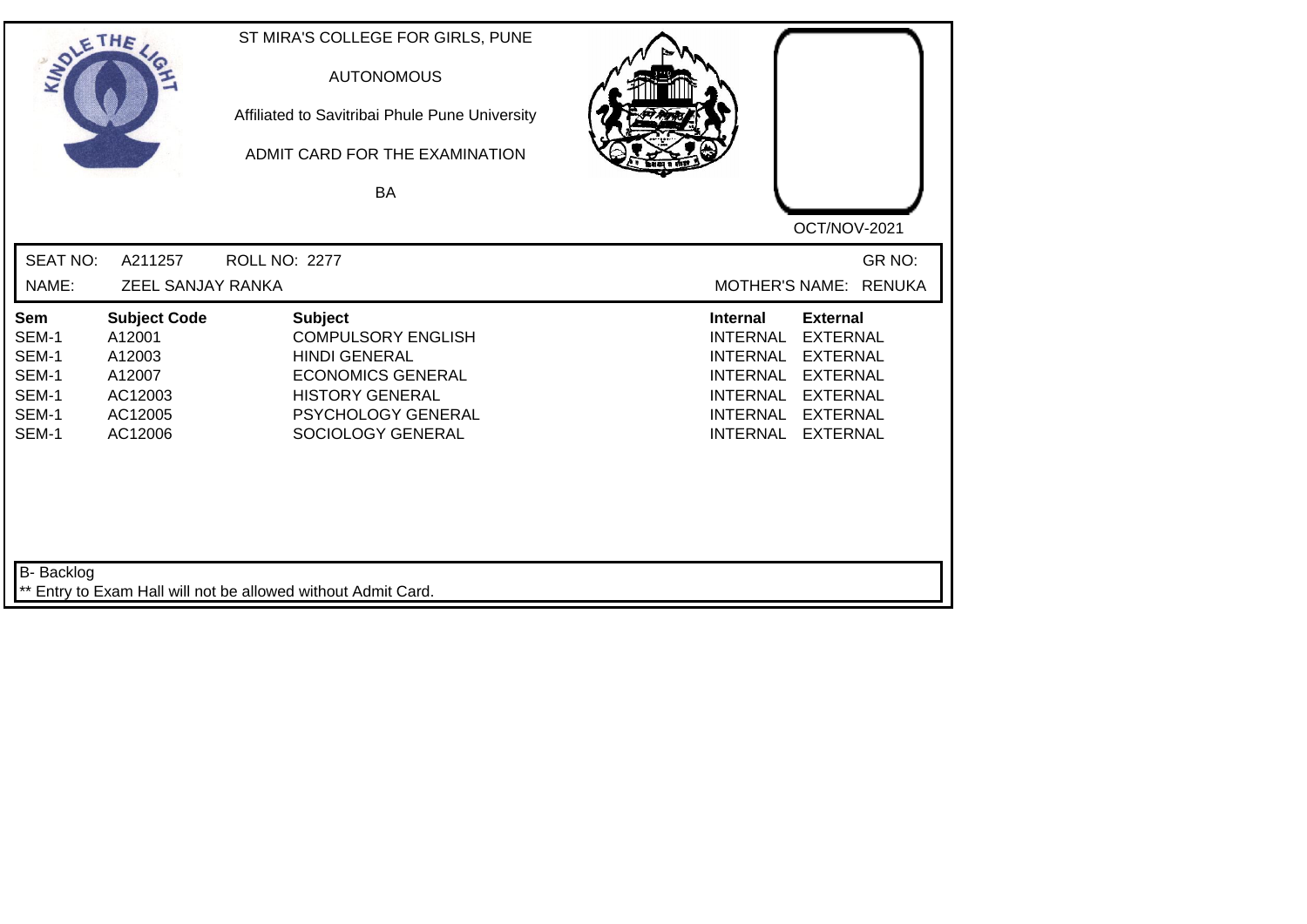| SOLETHE .                                                 |                                                                                    | ST MIRA'S COLLEGE FOR GIRLS, PUNE<br><b>AUTONOMOUS</b><br>Affiliated to Savitribai Phule Pune University<br>ADMIT CARD FOR THE EXAMINATION<br><b>BA</b>                          | OCT/NOV-2021                                                                                                                                                                                                                                                           |
|-----------------------------------------------------------|------------------------------------------------------------------------------------|----------------------------------------------------------------------------------------------------------------------------------------------------------------------------------|------------------------------------------------------------------------------------------------------------------------------------------------------------------------------------------------------------------------------------------------------------------------|
| <b>SEAT NO:</b><br>NAME:                                  | A211233<br><b>GARG PRIYA DINDAYAL</b>                                              | <b>ROLL NO: 2278</b>                                                                                                                                                             | GR NO:<br>MOTHER'S NAME: SANGEETA                                                                                                                                                                                                                                      |
| Sem<br>SEM-1<br>SEM-1<br>SEM-1<br>SEM-1<br>SEM-1<br>SEM-1 | <b>Subject Code</b><br>A12001<br>A12005<br>A12007<br>AC12004<br>AC12005<br>AC12006 | <b>Subject</b><br><b>COMPULSORY ENGLISH</b><br><b>OPTIONAL ENGLISH</b><br><b>ECONOMICS GENERAL</b><br><b>EDUCATION GENERAL</b><br><b>PSYCHOLOGY GENERAL</b><br>SOCIOLOGY GENERAL | <b>Internal</b><br><b>External</b><br><b>EXTERNAL</b><br><b>INTERNAL</b><br><b>EXTERNAL</b><br><b>INTERNAL</b><br><b>INTERNAL</b><br><b>EXTERNAL</b><br><b>INTERNAL</b><br><b>EXTERNAL</b><br><b>INTERNAL</b><br><b>EXTERNAL</b><br><b>INTERNAL</b><br><b>EXTERNAL</b> |
| <b>B-</b> Backlog                                         |                                                                                    | ** Entry to Exam Hall will not be allowed without Admit Card.                                                                                                                    |                                                                                                                                                                                                                                                                        |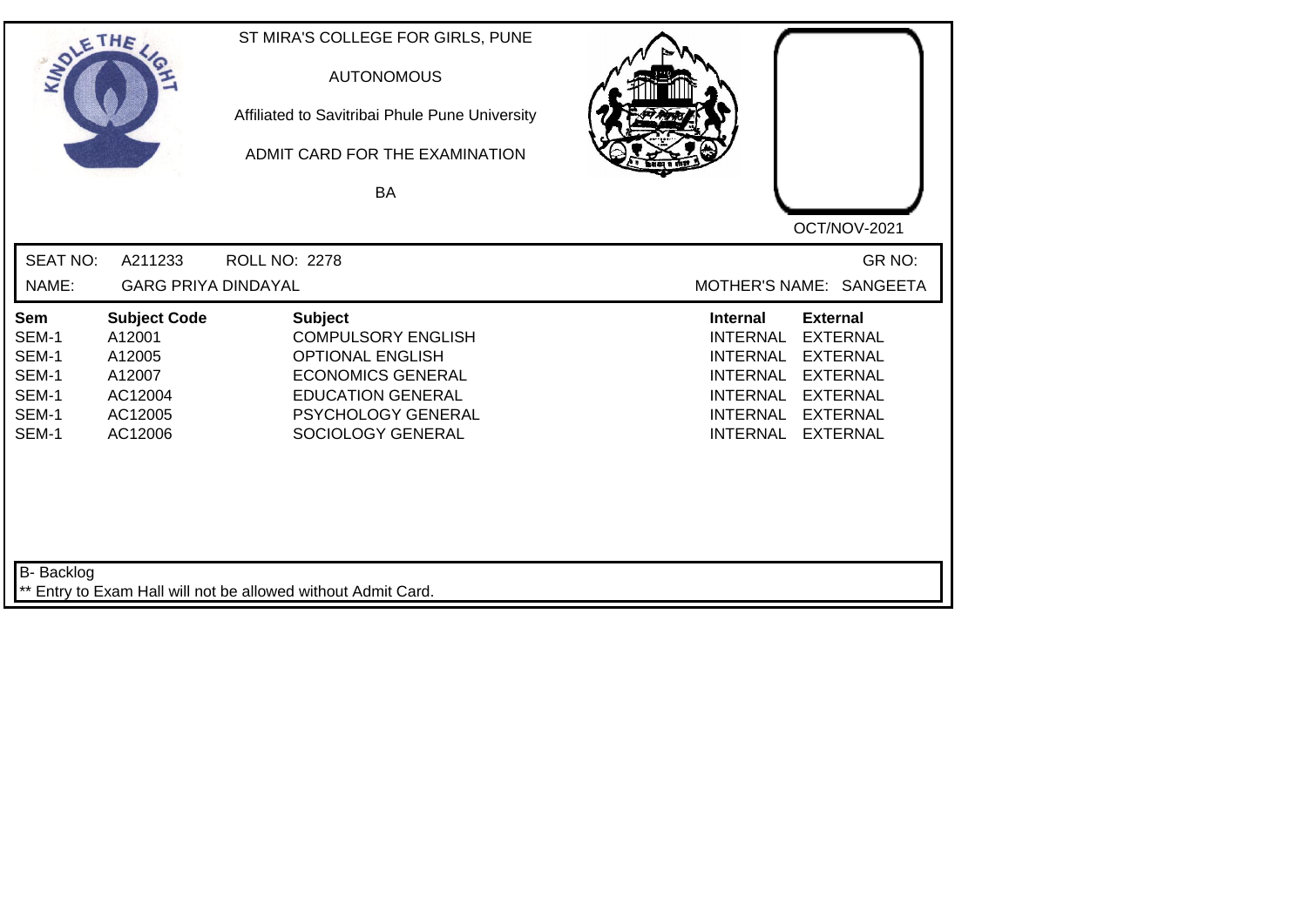| SOLE THE                                                  |                                                                                    | ST MIRA'S COLLEGE FOR GIRLS, PUNE<br><b>AUTONOMOUS</b><br>Affiliated to Savitribai Phule Pune University<br>ADMIT CARD FOR THE EXAMINATION<br>BA                         |                                                                                                                                                                                                                                                                        |
|-----------------------------------------------------------|------------------------------------------------------------------------------------|--------------------------------------------------------------------------------------------------------------------------------------------------------------------------|------------------------------------------------------------------------------------------------------------------------------------------------------------------------------------------------------------------------------------------------------------------------|
| <b>SEAT NO:</b><br>NAME:                                  | A211312<br>SHRISTI VISHWAKARMA                                                     | <b>ROLL NO: 2279</b>                                                                                                                                                     | OCT/NOV-2021<br>GR NO:<br><b>NEELAM</b><br><b>MOTHER'S NAME:</b>                                                                                                                                                                                                       |
| Sem<br>SEM-1<br>SEM-1<br>SEM-1<br>SEM-1<br>SEM-1<br>SEM-1 | <b>Subject Code</b><br>A12001<br>A12005<br>A12007<br>AC12002<br>AC12005<br>AC12006 | <b>Subject</b><br><b>COMPULSORY ENGLISH</b><br><b>OPTIONAL ENGLISH</b><br><b>ECONOMICS GENERAL</b><br>POLITICS GENERAL<br><b>PSYCHOLOGY GENERAL</b><br>SOCIOLOGY GENERAL | <b>Internal</b><br><b>External</b><br><b>INTERNAL</b><br><b>EXTERNAL</b><br><b>EXTERNAL</b><br><b>INTERNAL</b><br><b>INTERNAL</b><br><b>EXTERNAL</b><br><b>INTERNAL</b><br><b>EXTERNAL</b><br><b>INTERNAL</b><br><b>EXTERNAL</b><br><b>EXTERNAL</b><br><b>INTERNAL</b> |
| <b>B-</b> Backlog                                         |                                                                                    | ** Entry to Exam Hall will not be allowed without Admit Card.                                                                                                            |                                                                                                                                                                                                                                                                        |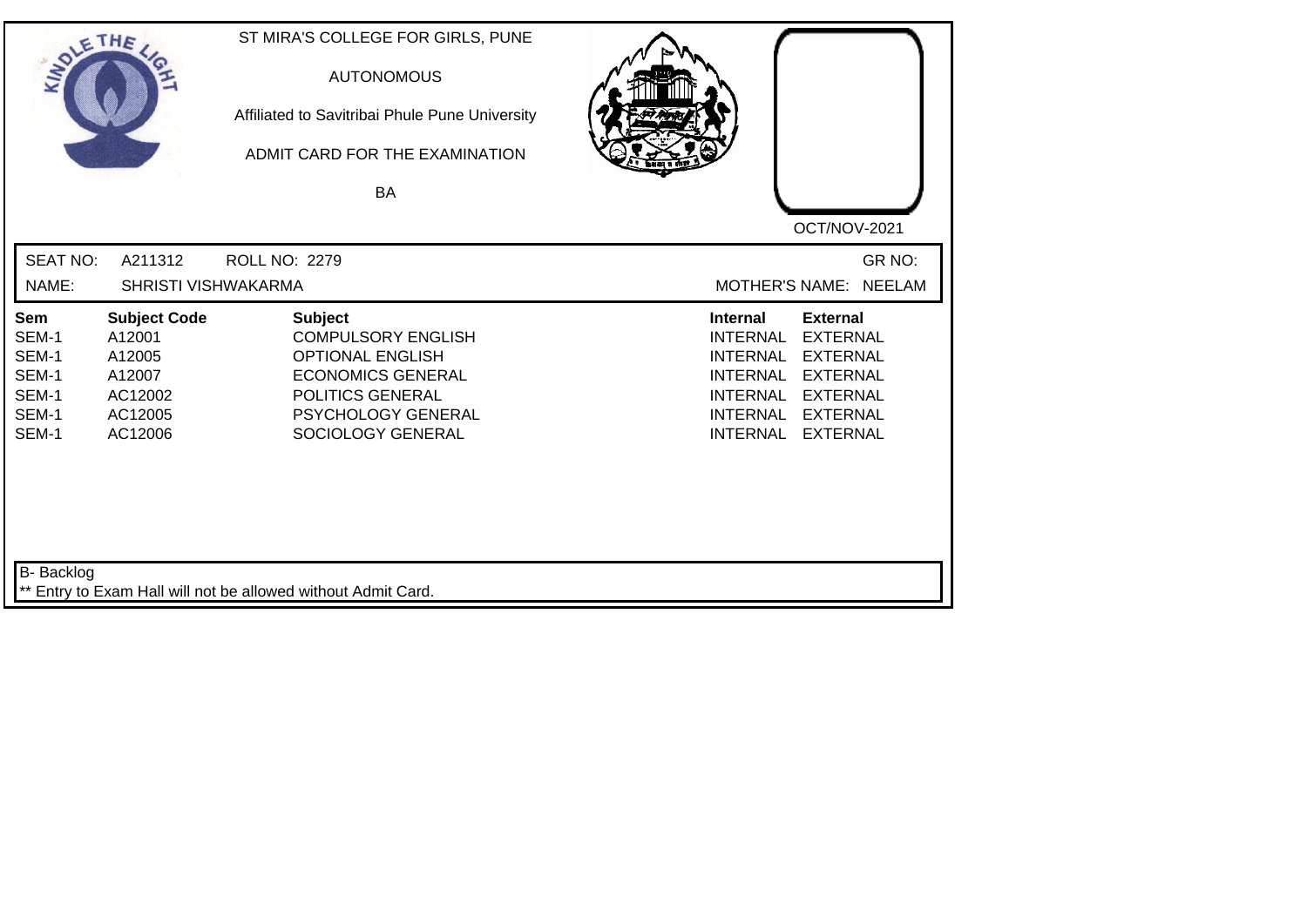| SOLE THE                                                  |                                                                                    | ST MIRA'S COLLEGE FOR GIRLS, PUNE<br><b>AUTONOMOUS</b><br>Affiliated to Savitribai Phule Pune University<br>ADMIT CARD FOR THE EXAMINATION<br>BA                                               | OCT/NOV-2021                                                                                                                                                                                                                                                           |
|-----------------------------------------------------------|------------------------------------------------------------------------------------|------------------------------------------------------------------------------------------------------------------------------------------------------------------------------------------------|------------------------------------------------------------------------------------------------------------------------------------------------------------------------------------------------------------------------------------------------------------------------|
| <b>SEAT NO:</b><br>NAME:                                  | A211273                                                                            | <b>ROLL NO: 2280</b><br>PIMPALE SHITAL LAXMAN                                                                                                                                                  | GR NO:<br>MOTHER'S NAME: LATA                                                                                                                                                                                                                                          |
| Sem<br>SEM-1<br>SEM-1<br>SEM-1<br>SEM-1<br>SEM-1<br>SEM-1 | <b>Subject Code</b><br>A12001<br>A12004<br>A12007<br>AC12001<br>AC12003<br>AC12006 | <b>Subject</b><br><b>COMPULSORY ENGLISH</b><br><b>MARATHI GENERAL</b><br><b>ECONOMICS GENERAL</b><br><b>BUSINESS MATHEMATICS AND STATISTICS</b><br><b>HISTORY GENERAL</b><br>SOCIOLOGY GENERAL | <b>Internal</b><br><b>External</b><br><b>INTERNAL</b><br><b>EXTERNAL</b><br><b>INTERNAL</b><br><b>EXTERNAL</b><br><b>INTERNAL</b><br><b>EXTERNAL</b><br><b>INTERNAL</b><br><b>EXTERNAL</b><br><b>INTERNAL</b><br><b>EXTERNAL</b><br><b>INTERNAL</b><br><b>EXTERNAL</b> |
| B- Backlog                                                |                                                                                    | ** Entry to Exam Hall will not be allowed without Admit Card.                                                                                                                                  |                                                                                                                                                                                                                                                                        |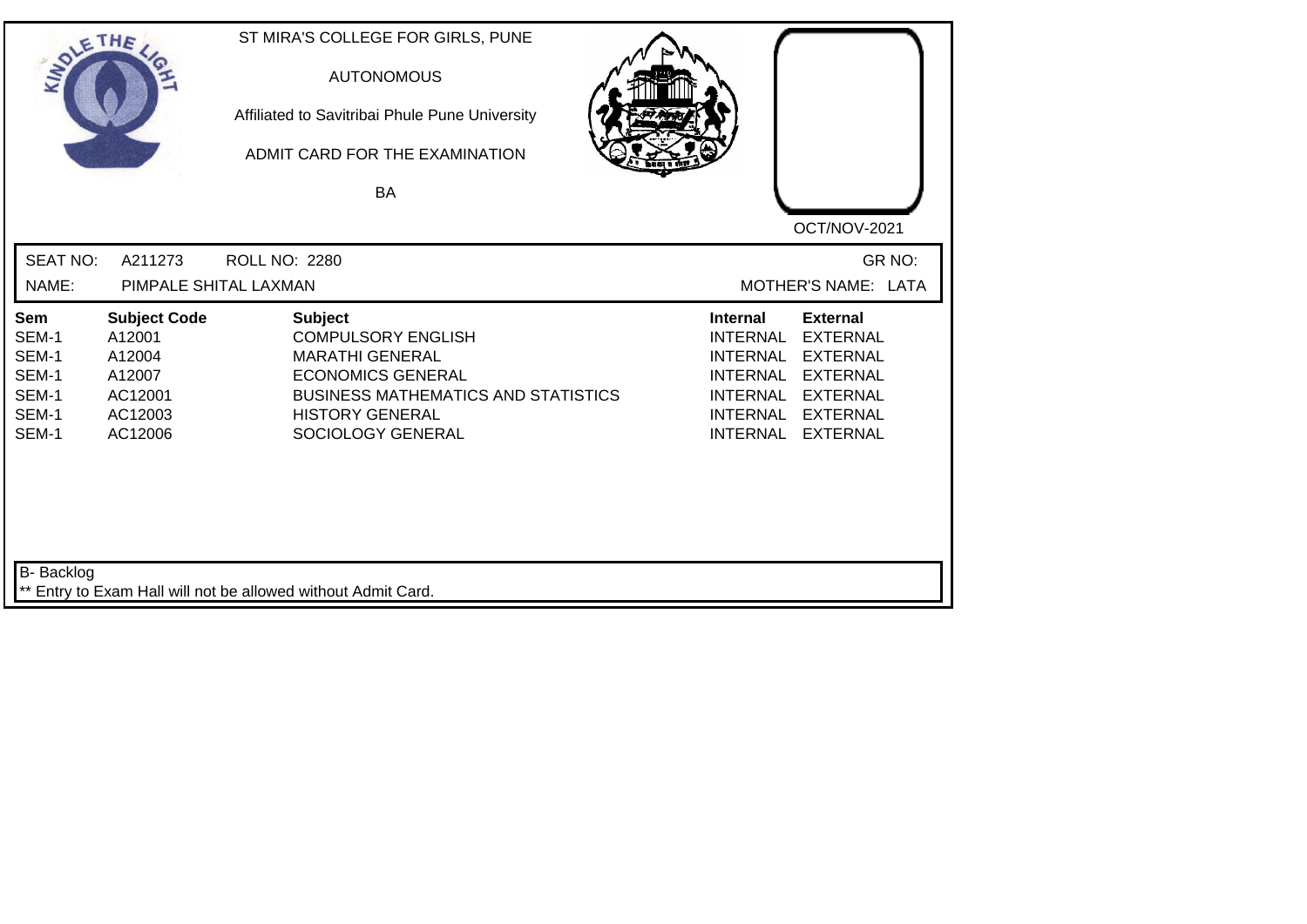| SOLETHE .                                                 |                                                                                     | ST MIRA'S COLLEGE FOR GIRLS, PUNE<br><b>AUTONOMOUS</b><br>Affiliated to Savitribai Phule Pune University<br>ADMIT CARD FOR THE EXAMINATION<br><b>BA</b>                         | OCT/NOV-2021                                                                                                                                                                                                                                                           |
|-----------------------------------------------------------|-------------------------------------------------------------------------------------|---------------------------------------------------------------------------------------------------------------------------------------------------------------------------------|------------------------------------------------------------------------------------------------------------------------------------------------------------------------------------------------------------------------------------------------------------------------|
| <b>SEAT NO:</b><br>NAME:                                  | A211199                                                                             | <b>ROLL NO: 2281</b><br>SHARAYU MAHESH THETE                                                                                                                                    | GR NO:<br>MOTHER'S NAME: SAPNA                                                                                                                                                                                                                                         |
| Sem<br>SEM-1<br>SEM-1<br>SEM-1<br>SEM-1<br>SEM-1<br>SEM-1 | <b>Subject Code</b><br>A12001<br>A12005<br>AC12003<br>AC12005<br>AC12006<br>AC12009 | <b>Subject</b><br><b>COMPULSORY ENGLISH</b><br><b>OPTIONAL ENGLISH</b><br><b>HISTORY GENERAL</b><br>PSYCHOLOGY GENERAL<br>SOCIOLOGY GENERAL<br><b>BUSINESS ENTREPRENEURSHIP</b> | <b>External</b><br><b>Internal</b><br><b>EXTERNAL</b><br><b>INTERNAL</b><br><b>INTERNAL</b><br><b>EXTERNAL</b><br><b>INTERNAL</b><br><b>EXTERNAL</b><br><b>INTERNAL</b><br><b>EXTERNAL</b><br><b>EXTERNAL</b><br><b>INTERNAL</b><br><b>INTERNAL</b><br><b>EXTERNAL</b> |
| <b>B-</b> Backlog                                         |                                                                                     | ** Entry to Exam Hall will not be allowed without Admit Card.                                                                                                                   |                                                                                                                                                                                                                                                                        |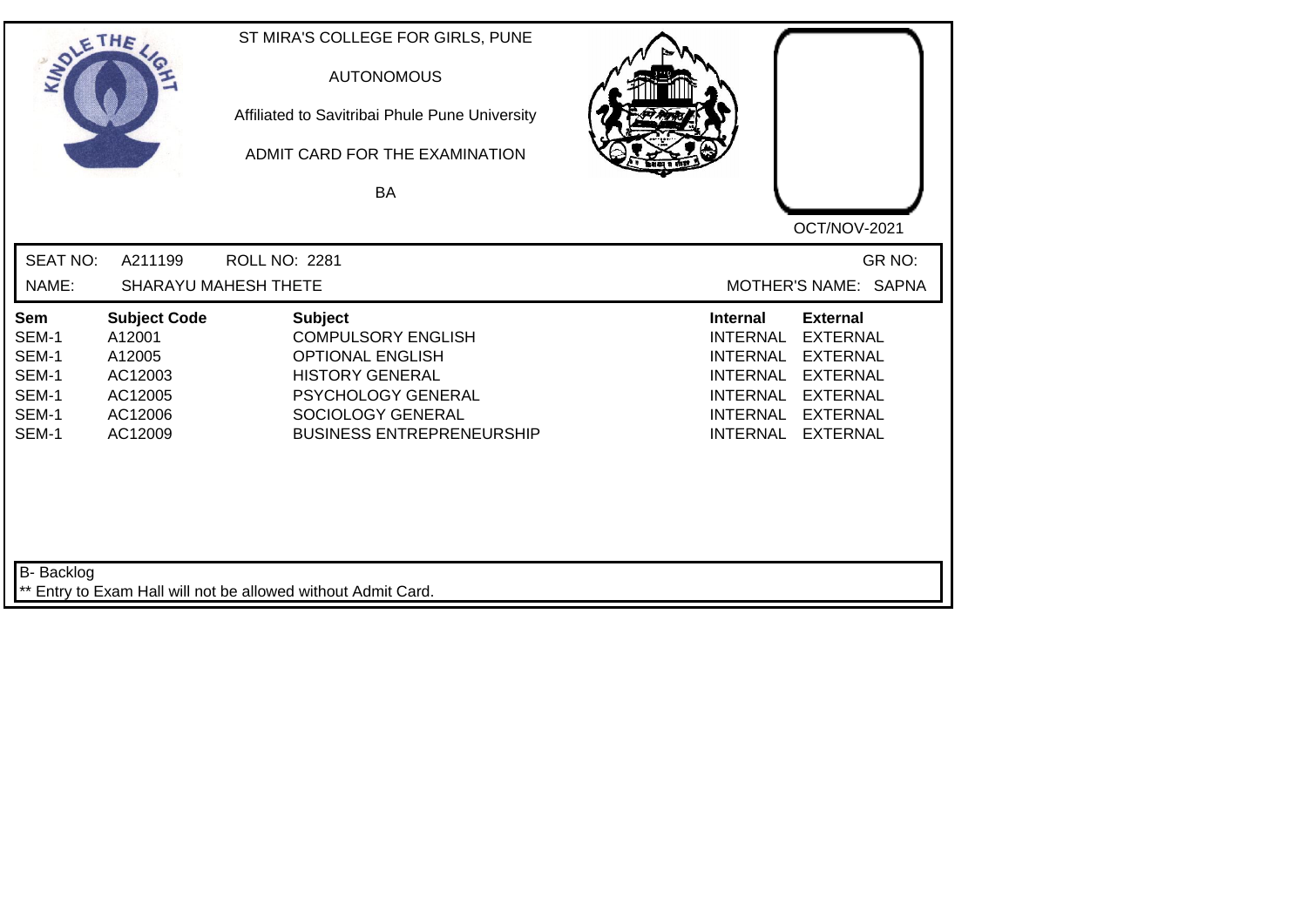| SOLE THE                                                  |                                                                                    | ST MIRA'S COLLEGE FOR GIRLS, PUNE<br><b>AUTONOMOUS</b><br>Affiliated to Savitribai Phule Pune University<br>ADMIT CARD FOR THE EXAMINATION<br><b>BA</b>                                   | OCT/NOV-2021                                                                                                                                                                                                                                                           |
|-----------------------------------------------------------|------------------------------------------------------------------------------------|-------------------------------------------------------------------------------------------------------------------------------------------------------------------------------------------|------------------------------------------------------------------------------------------------------------------------------------------------------------------------------------------------------------------------------------------------------------------------|
| <b>SEAT NO:</b><br>NAME:                                  | A211201                                                                            | ROLL NO: 2283<br>KARNALKAR MALIKA KALIM                                                                                                                                                   | GR NO:<br>MOTHER'S NAME: SAMINA                                                                                                                                                                                                                                        |
| Sem<br>SEM-1<br>SEM-1<br>SEM-1<br>SEM-1<br>SEM-1<br>SEM-1 | <b>Subject Code</b><br>A12001<br>A12005<br>A12007<br>AC12001<br>AC12002<br>AC12006 | <b>Subject</b><br><b>COMPULSORY ENGLISH</b><br><b>OPTIONAL ENGLISH</b><br><b>ECONOMICS GENERAL</b><br><b>BUSINESS MATHEMATICS AND STATISTICS</b><br>POLITICS GENERAL<br>SOCIOLOGY GENERAL | <b>External</b><br><b>Internal</b><br><b>EXTERNAL</b><br><b>INTERNAL</b><br><b>INTERNAL</b><br><b>EXTERNAL</b><br><b>INTERNAL</b><br><b>EXTERNAL</b><br><b>INTERNAL</b><br><b>EXTERNAL</b><br><b>INTERNAL</b><br><b>EXTERNAL</b><br><b>INTERNAL</b><br><b>EXTERNAL</b> |
| B- Backlog                                                |                                                                                    | ** Entry to Exam Hall will not be allowed without Admit Card.                                                                                                                             |                                                                                                                                                                                                                                                                        |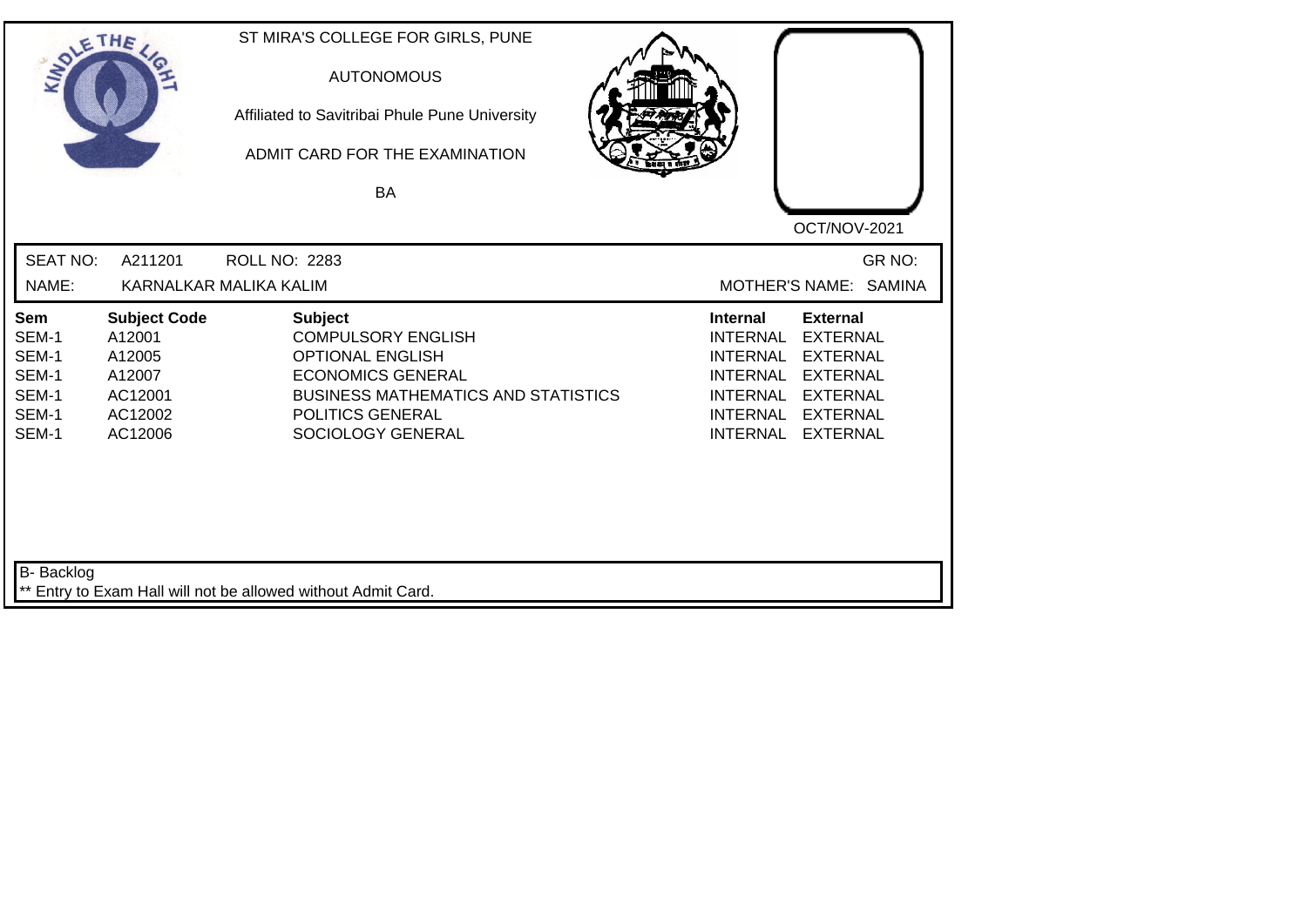| SOLETHE                                                   |                                                                                     | ST MIRA'S COLLEGE FOR GIRLS, PUNE<br><b>AUTONOMOUS</b><br>Affiliated to Savitribai Phule Pune University<br>ADMIT CARD FOR THE EXAMINATION<br><b>BA</b>                                   | OCT/NOV-2021                                                                                                                                                                                                                                                    |
|-----------------------------------------------------------|-------------------------------------------------------------------------------------|-------------------------------------------------------------------------------------------------------------------------------------------------------------------------------------------|-----------------------------------------------------------------------------------------------------------------------------------------------------------------------------------------------------------------------------------------------------------------|
| <b>SEAT NO:</b>                                           | A211168                                                                             | <b>ROLL NO: 2284</b>                                                                                                                                                                      | GR NO:                                                                                                                                                                                                                                                          |
| NAME:                                                     | KATEJA HEMANI NARESH                                                                |                                                                                                                                                                                           | MOTHER'S NAME: DEEPTI                                                                                                                                                                                                                                           |
| Sem<br>SEM-1<br>SEM-1<br>SEM-1<br>SEM-1<br>SEM-1<br>SEM-1 | <b>Subject Code</b><br>A12001<br>A12005<br>AC12001<br>AC12003<br>AC12005<br>AC12006 | <b>Subject</b><br><b>COMPULSORY ENGLISH</b><br><b>OPTIONAL ENGLISH</b><br><b>BUSINESS MATHEMATICS AND STATISTICS</b><br><b>HISTORY GENERAL</b><br>PSYCHOLOGY GENERAL<br>SOCIOLOGY GENERAL | <b>External</b><br><b>Internal</b><br><b>INTERNAL</b><br><b>EXTERNAL</b><br><b>EXTERNAL</b><br>INTERNAL<br><b>INTERNAL</b><br><b>EXTERNAL</b><br><b>INTERNAL</b><br><b>EXTERNAL</b><br><b>INTERNAL</b><br><b>EXTERNAL</b><br><b>INTERNAL</b><br><b>EXTERNAL</b> |
| B- Backlog                                                |                                                                                     | ** Entry to Exam Hall will not be allowed without Admit Card.                                                                                                                             |                                                                                                                                                                                                                                                                 |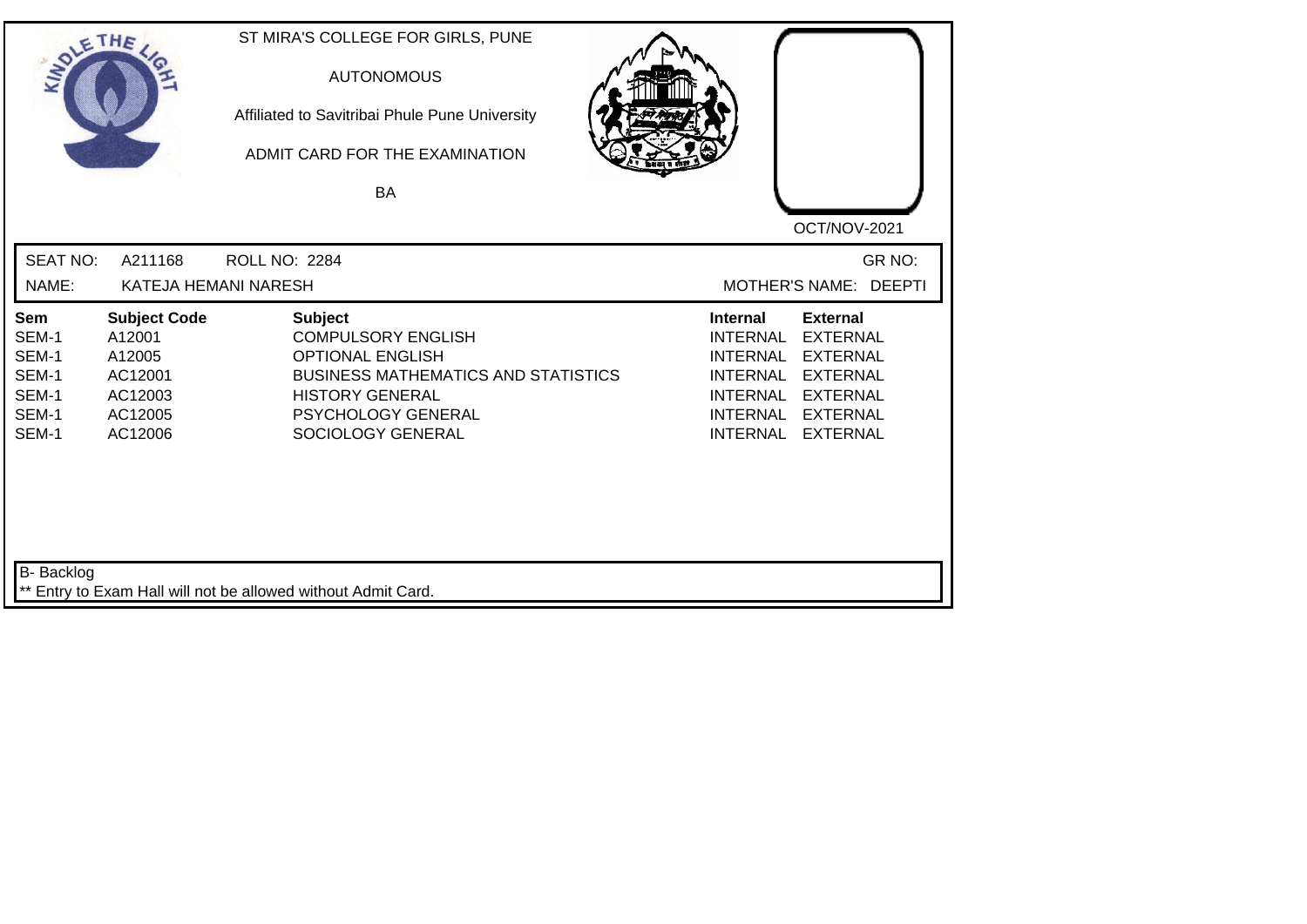| SOLE THE                                                  |                                                                                    | ST MIRA'S COLLEGE FOR GIRLS, PUNE<br><b>AUTONOMOUS</b><br>Affiliated to Savitribai Phule Pune University<br>ADMIT CARD FOR THE EXAMINATION<br>BA                               |                                                                                                                                                                                                                                                                        |
|-----------------------------------------------------------|------------------------------------------------------------------------------------|--------------------------------------------------------------------------------------------------------------------------------------------------------------------------------|------------------------------------------------------------------------------------------------------------------------------------------------------------------------------------------------------------------------------------------------------------------------|
| <b>SEAT NO:</b><br>NAME:                                  | A211194<br><b>MANICK LIMPA DILIP</b>                                               | <b>ROLL NO: 2285</b>                                                                                                                                                           | OCT/NOV-2021<br>GR NO:<br>MOTHER'S NAME: CHAMPA                                                                                                                                                                                                                        |
| Sem<br>SEM-1<br>SEM-1<br>SEM-1<br>SEM-1<br>SEM-1<br>SEM-1 | <b>Subject Code</b><br>A12001<br>A12005<br>A12007<br>AC12003<br>AC12004<br>AC12005 | <b>Subject</b><br><b>COMPULSORY ENGLISH</b><br><b>OPTIONAL ENGLISH</b><br><b>ECONOMICS GENERAL</b><br><b>HISTORY GENERAL</b><br><b>EDUCATION GENERAL</b><br>PSYCHOLOGY GENERAL | <b>Internal</b><br><b>External</b><br><b>INTERNAL</b><br><b>EXTERNAL</b><br><b>INTERNAL</b><br><b>EXTERNAL</b><br><b>INTERNAL</b><br><b>EXTERNAL</b><br><b>INTERNAL</b><br><b>EXTERNAL</b><br><b>INTERNAL</b><br><b>EXTERNAL</b><br><b>INTERNAL</b><br><b>EXTERNAL</b> |
| <b>B-</b> Backlog                                         |                                                                                    | ** Entry to Exam Hall will not be allowed without Admit Card.                                                                                                                  |                                                                                                                                                                                                                                                                        |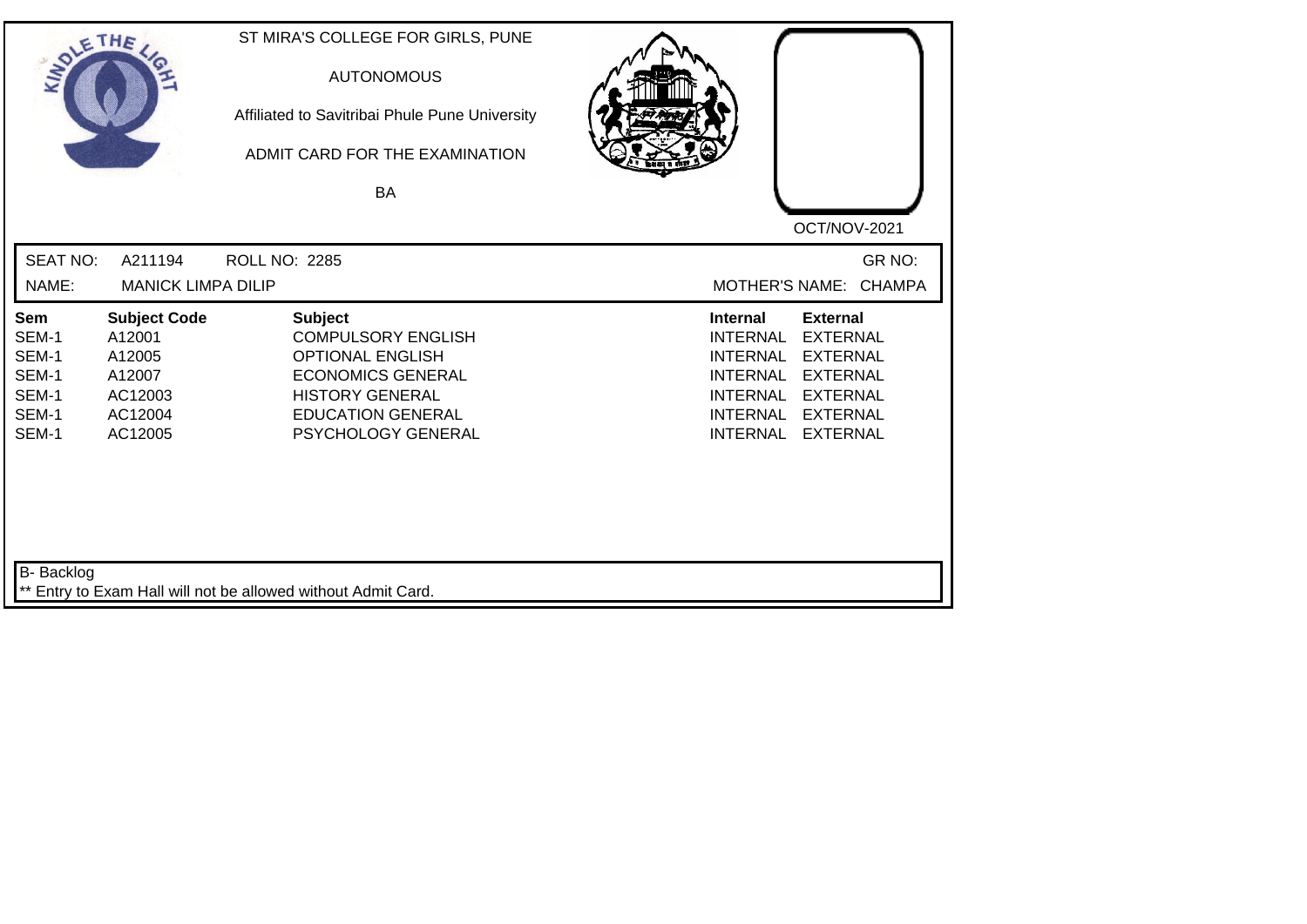| SOLE THE                                                  |                                                                                    | ST MIRA'S COLLEGE FOR GIRLS, PUNE<br><b>AUTONOMOUS</b><br>Affiliated to Savitribai Phule Pune University<br>ADMIT CARD FOR THE EXAMINATION<br><b>BA</b>                    | OCT/NOV-2021                                                                                                                                                                                                                                                    |
|-----------------------------------------------------------|------------------------------------------------------------------------------------|----------------------------------------------------------------------------------------------------------------------------------------------------------------------------|-----------------------------------------------------------------------------------------------------------------------------------------------------------------------------------------------------------------------------------------------------------------|
| <b>SEAT NO:</b><br>NAME:                                  | A211187                                                                            | <b>ROLL NO: 2286</b><br><b>JANGID KHUSHBU NARATMAL</b>                                                                                                                     | GR NO:<br>MOTHER'S NAME: MANJU DEVI                                                                                                                                                                                                                             |
| Sem<br>SEM-1<br>SEM-1<br>SEM-1<br>SEM-1<br>SEM-1<br>SEM-1 | <b>Subject Code</b><br>A12001<br>A12003<br>A12007<br>AC12003<br>AC12004<br>AC12006 | <b>Subject</b><br><b>COMPULSORY ENGLISH</b><br><b>HINDI GENERAL</b><br><b>ECONOMICS GENERAL</b><br><b>HISTORY GENERAL</b><br><b>EDUCATION GENERAL</b><br>SOCIOLOGY GENERAL | Internal<br><b>External</b><br><b>INTERNAL</b><br><b>EXTERNAL</b><br><b>INTERNAL</b><br><b>EXTERNAL</b><br><b>EXTERNAL</b><br><b>INTERNAL</b><br><b>INTERNAL</b><br><b>EXTERNAL</b><br><b>INTERNAL</b><br><b>EXTERNAL</b><br><b>INTERNAL</b><br><b>EXTERNAL</b> |
| B- Backlog                                                |                                                                                    | ** Entry to Exam Hall will not be allowed without Admit Card.                                                                                                              |                                                                                                                                                                                                                                                                 |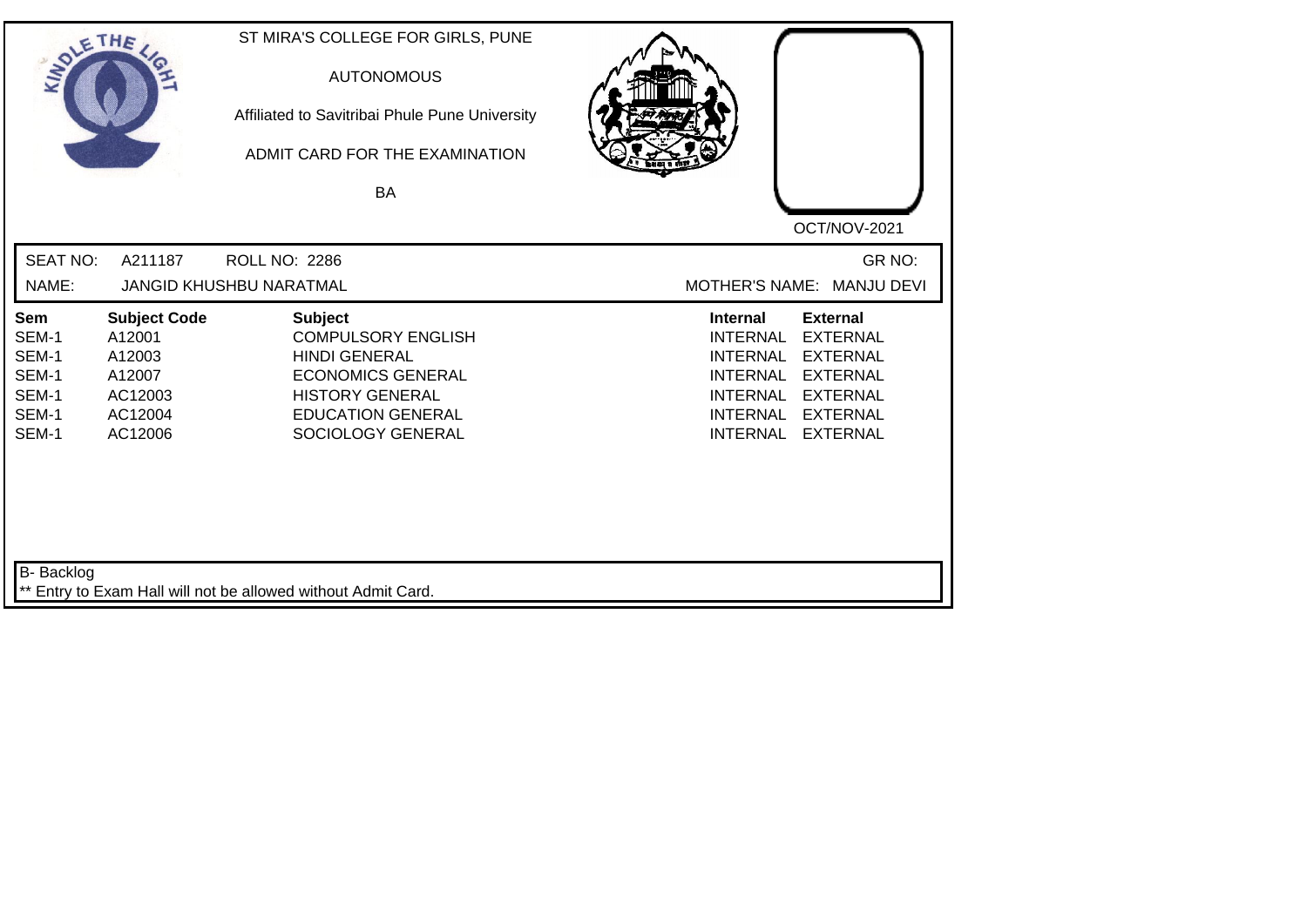| SOLETHE .                                                        |                                                                                    | ST MIRA'S COLLEGE FOR GIRLS, PUNE<br><b>AUTONOMOUS</b><br>Affiliated to Savitribai Phule Pune University<br>ADMIT CARD FOR THE EXAMINATION<br>BA                        | OCT/NOV-2021                                                                                                                                                                                                                                                           |
|------------------------------------------------------------------|------------------------------------------------------------------------------------|-------------------------------------------------------------------------------------------------------------------------------------------------------------------------|------------------------------------------------------------------------------------------------------------------------------------------------------------------------------------------------------------------------------------------------------------------------|
| <b>SEAT NO:</b><br>NAME:                                         | A211183                                                                            | ROLL NO: 2287<br>RACHEL KELVIN RODRIGUES                                                                                                                                | GR NO:<br>MOTHER'S NAME: ELIZABETH                                                                                                                                                                                                                                     |
| <b>Sem</b><br>SEM-1<br>SEM-1<br>SEM-1<br>SEM-1<br>SEM-1<br>SEM-1 | <b>Subject Code</b><br>A12001<br>A12005<br>A12007<br>AC12003<br>AC12005<br>AC12006 | <b>Subject</b><br><b>COMPULSORY ENGLISH</b><br><b>OPTIONAL ENGLISH</b><br><b>ECONOMICS GENERAL</b><br><b>HISTORY GENERAL</b><br>PSYCHOLOGY GENERAL<br>SOCIOLOGY GENERAL | <b>Internal</b><br><b>External</b><br><b>INTERNAL</b><br><b>EXTERNAL</b><br><b>INTERNAL</b><br><b>EXTERNAL</b><br><b>INTERNAL</b><br><b>EXTERNAL</b><br><b>EXTERNAL</b><br><b>INTERNAL</b><br><b>INTERNAL</b><br><b>EXTERNAL</b><br><b>INTERNAL</b><br><b>EXTERNAL</b> |
| B- Backlog                                                       |                                                                                    | ** Entry to Exam Hall will not be allowed without Admit Card.                                                                                                           |                                                                                                                                                                                                                                                                        |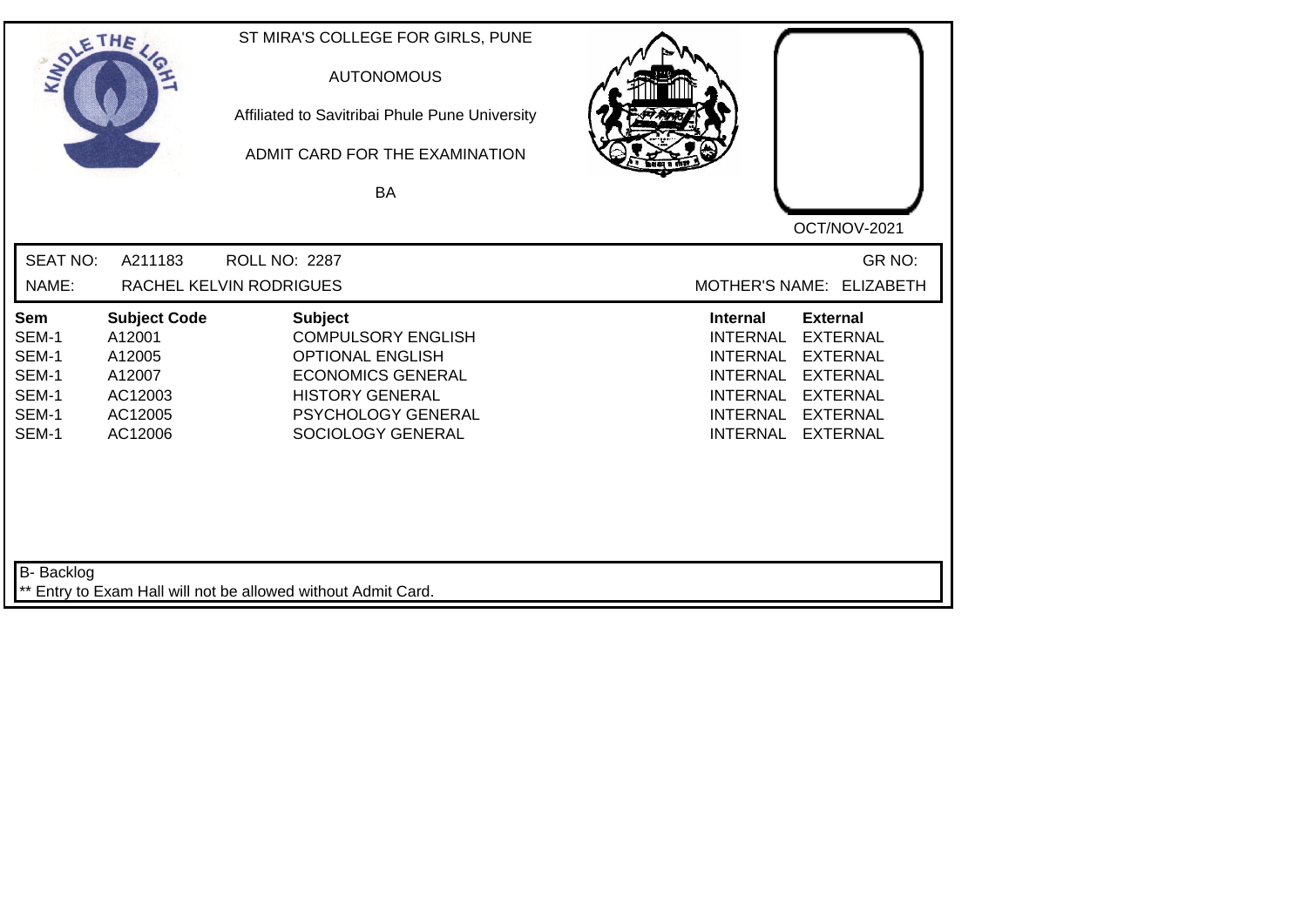| SOLETHE ,                                                        |                                                                                    | ST MIRA'S COLLEGE FOR GIRLS, PUNE<br><b>AUTONOMOUS</b><br>Affiliated to Savitribai Phule Pune University<br>ADMIT CARD FOR THE EXAMINATION<br>BA                               | OCT/NOV-2021                                                                                                                                                                                                                                                           |
|------------------------------------------------------------------|------------------------------------------------------------------------------------|--------------------------------------------------------------------------------------------------------------------------------------------------------------------------------|------------------------------------------------------------------------------------------------------------------------------------------------------------------------------------------------------------------------------------------------------------------------|
| <b>SEAT NO:</b><br>NAME:                                         | A211140                                                                            | <b>ROLL NO: 2288</b><br><b>HASTAK CHARUL SAMEER</b>                                                                                                                            | GR NO:<br>MOTHER'S NAME: ROHINI                                                                                                                                                                                                                                        |
| <b>Sem</b><br>SEM-1<br>SEM-1<br>SEM-1<br>SEM-1<br>SEM-1<br>SEM-1 | <b>Subject Code</b><br>A12001<br>A12005<br>A12007<br>AC12003<br>AC12005<br>AC12006 | <b>Subject</b><br><b>COMPULSORY ENGLISH</b><br><b>OPTIONAL ENGLISH</b><br><b>ECONOMICS GENERAL</b><br><b>HISTORY GENERAL</b><br><b>PSYCHOLOGY GENERAL</b><br>SOCIOLOGY GENERAL | <b>Internal</b><br><b>External</b><br><b>EXTERNAL</b><br><b>INTERNAL</b><br><b>EXTERNAL</b><br><b>INTERNAL</b><br><b>INTERNAL</b><br><b>EXTERNAL</b><br><b>INTERNAL</b><br><b>EXTERNAL</b><br><b>INTERNAL</b><br><b>EXTERNAL</b><br><b>INTERNAL</b><br><b>EXTERNAL</b> |
| B- Backlog                                                       |                                                                                    | ** Entry to Exam Hall will not be allowed without Admit Card.                                                                                                                  |                                                                                                                                                                                                                                                                        |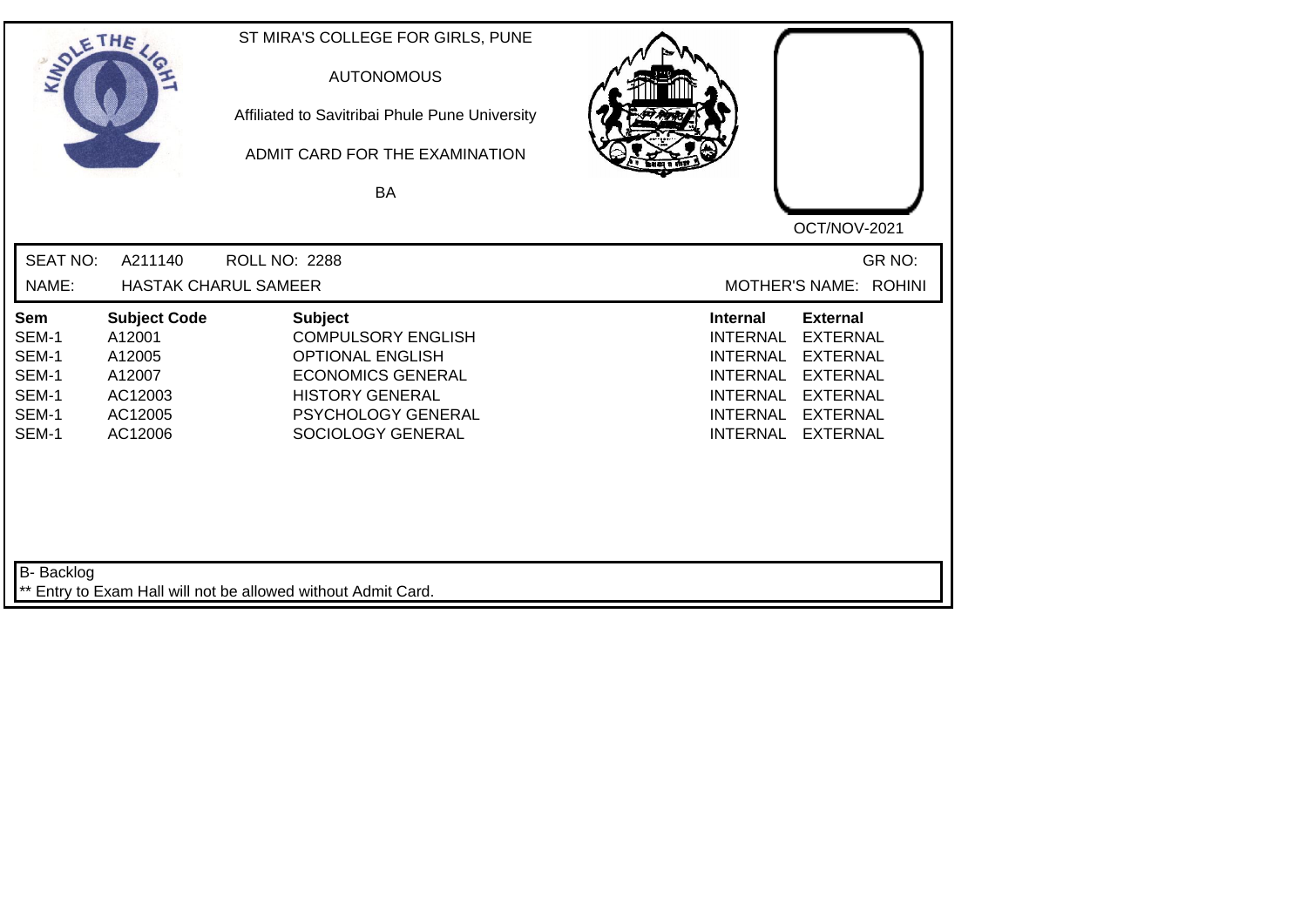| SOLE THE                                                  |                                                                                     | ST MIRA'S COLLEGE FOR GIRLS, PUNE<br><b>AUTONOMOUS</b><br>Affiliated to Savitribai Phule Pune University<br>ADMIT CARD FOR THE EXAMINATION<br>BA                                  |                                                                                                                                                                                                                                                                        |
|-----------------------------------------------------------|-------------------------------------------------------------------------------------|-----------------------------------------------------------------------------------------------------------------------------------------------------------------------------------|------------------------------------------------------------------------------------------------------------------------------------------------------------------------------------------------------------------------------------------------------------------------|
| <b>SEAT NO:</b><br>NAME:                                  | A211300<br><b>STUTI TRIPATHI</b>                                                    | <b>ROLL NO: 2289</b>                                                                                                                                                              | OCT/NOV-2021<br>GR NO:<br><b>MOTHER'S NAME:</b><br><b>KALPANA</b>                                                                                                                                                                                                      |
| Sem<br>SEM-1<br>SEM-1<br>SEM-1<br>SEM-1<br>SEM-1<br>SEM-1 | <b>Subject Code</b><br>A12001<br>A12005<br>AC12004<br>AC12005<br>AC12006<br>AC12009 | <b>Subject</b><br><b>COMPULSORY ENGLISH</b><br><b>OPTIONAL ENGLISH</b><br><b>EDUCATION GENERAL</b><br>PSYCHOLOGY GENERAL<br>SOCIOLOGY GENERAL<br><b>BUSINESS ENTREPRENEURSHIP</b> | <b>External</b><br><b>Internal</b><br><b>INTERNAL</b><br><b>EXTERNAL</b><br><b>INTERNAL</b><br><b>EXTERNAL</b><br><b>EXTERNAL</b><br><b>INTERNAL</b><br><b>INTERNAL</b><br><b>EXTERNAL</b><br><b>INTERNAL</b><br><b>EXTERNAL</b><br><b>INTERNAL</b><br><b>EXTERNAL</b> |
| <b>B-</b> Backlog                                         |                                                                                     | ** Entry to Exam Hall will not be allowed without Admit Card.                                                                                                                     |                                                                                                                                                                                                                                                                        |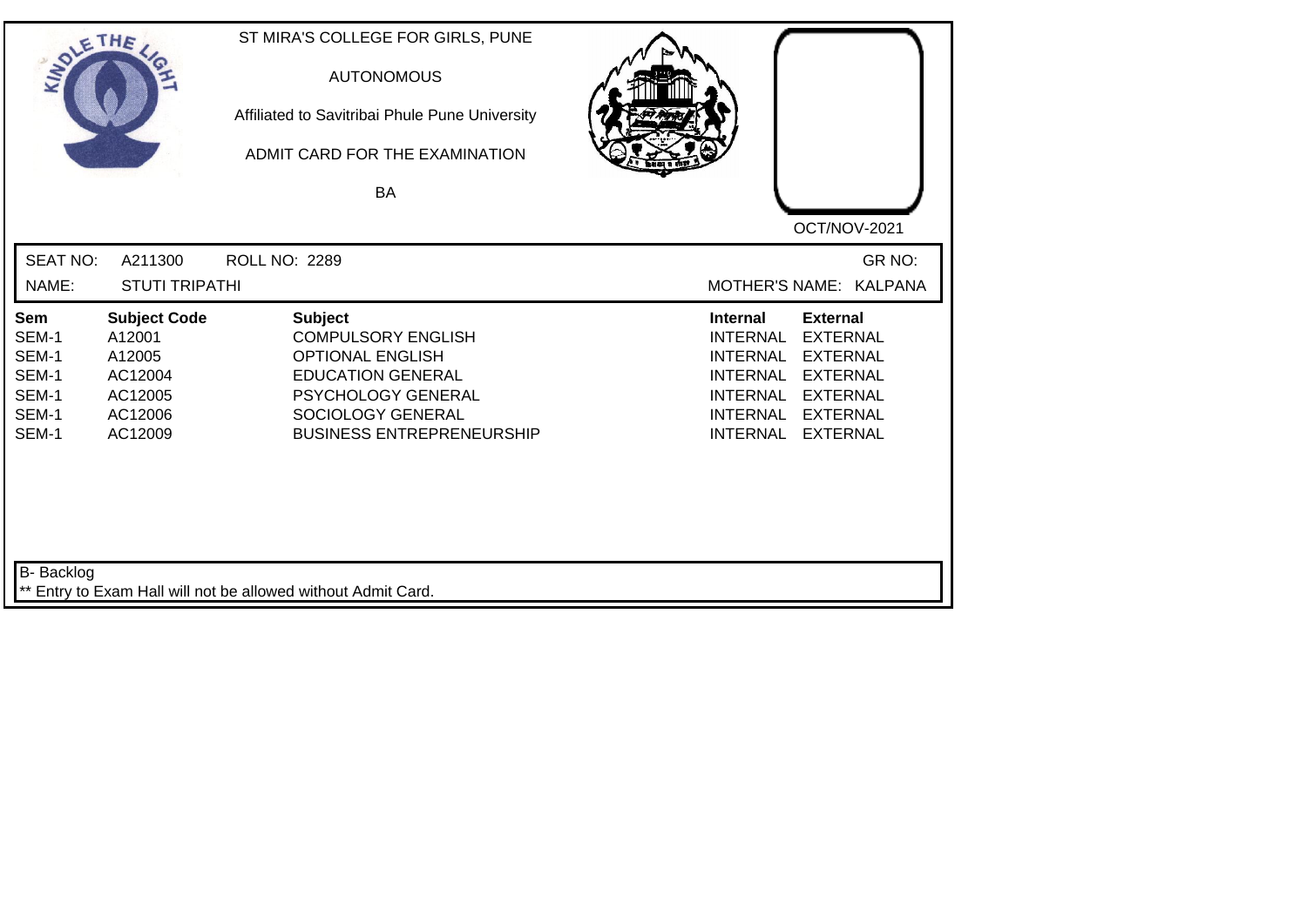| SOLE THE                                                         |                                                                                     | ST MIRA'S COLLEGE FOR GIRLS, PUNE<br><b>AUTONOMOUS</b><br>Affiliated to Savitribai Phule Pune University<br>ADMIT CARD FOR THE EXAMINATION<br><b>BA</b>           |                                                                                                                                                                                                                                                                        |
|------------------------------------------------------------------|-------------------------------------------------------------------------------------|-------------------------------------------------------------------------------------------------------------------------------------------------------------------|------------------------------------------------------------------------------------------------------------------------------------------------------------------------------------------------------------------------------------------------------------------------|
|                                                                  |                                                                                     |                                                                                                                                                                   | OCT/NOV-2021                                                                                                                                                                                                                                                           |
| <b>SEAT NO:</b>                                                  | A211279                                                                             | <b>ROLL NO: 2290</b>                                                                                                                                              | GR NO:                                                                                                                                                                                                                                                                 |
| NAME:                                                            | <b>MUSKAN SINGH</b>                                                                 |                                                                                                                                                                   | MOTHER'S NAME: MEENU                                                                                                                                                                                                                                                   |
| <b>Sem</b><br>SEM-1<br>SEM-1<br>SEM-1<br>SEM-1<br>SEM-1<br>SEM-1 | <b>Subject Code</b><br>A12001<br>A12005<br>AC12002<br>AC12004<br>AC12005<br>AC12006 | <b>Subject</b><br><b>COMPULSORY ENGLISH</b><br><b>OPTIONAL ENGLISH</b><br>POLITICS GENERAL<br><b>EDUCATION GENERAL</b><br>PSYCHOLOGY GENERAL<br>SOCIOLOGY GENERAL | <b>Internal</b><br><b>External</b><br><b>INTERNAL</b><br><b>EXTERNAL</b><br><b>INTERNAL</b><br><b>EXTERNAL</b><br><b>INTERNAL</b><br><b>EXTERNAL</b><br><b>EXTERNAL</b><br><b>INTERNAL</b><br><b>INTERNAL</b><br><b>EXTERNAL</b><br><b>INTERNAL</b><br><b>EXTERNAL</b> |
| <b>B-</b> Backlog                                                |                                                                                     | ** Entry to Exam Hall will not be allowed without Admit Card.                                                                                                     |                                                                                                                                                                                                                                                                        |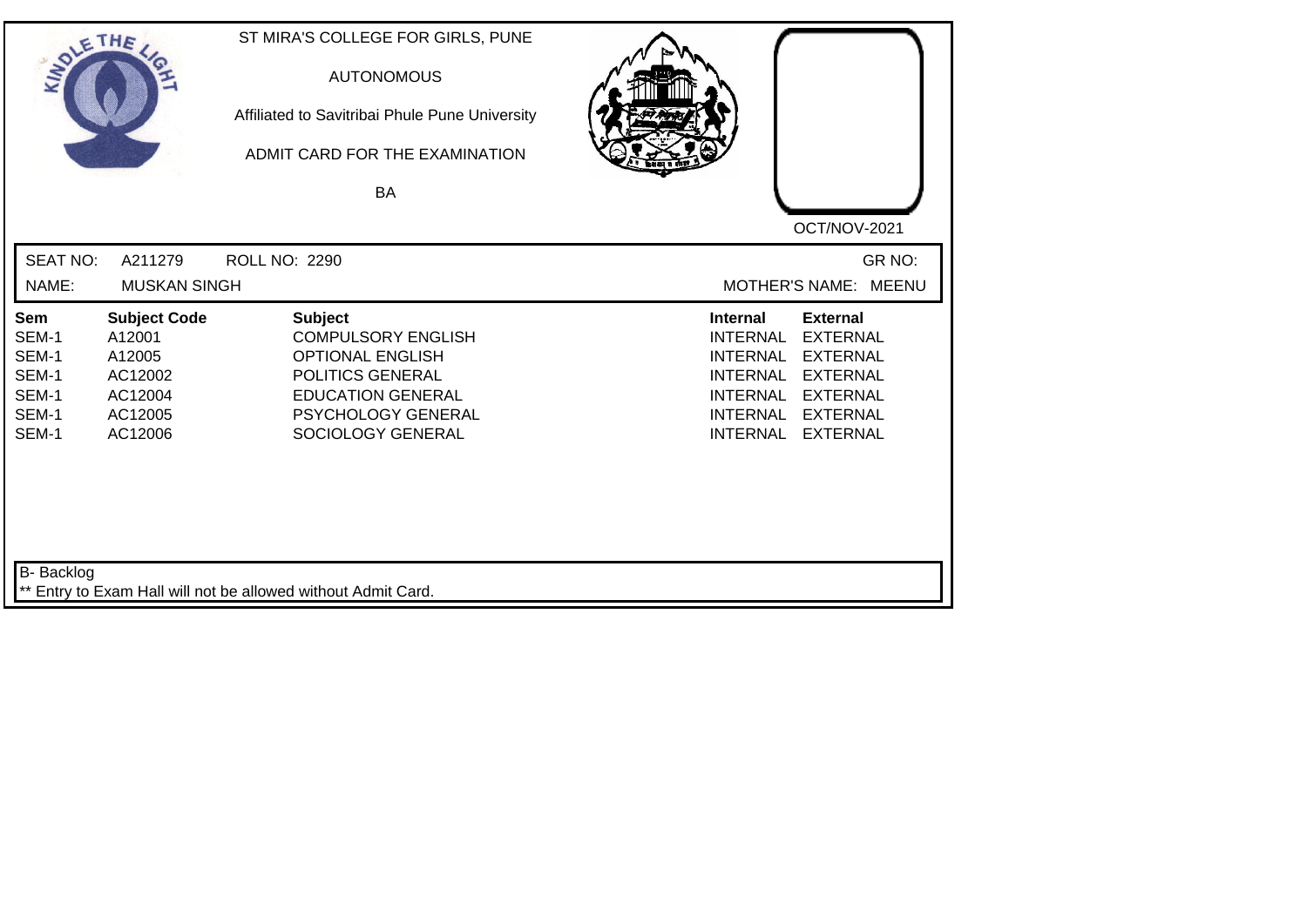| SOLETHE .                                                 |                                                                                     | ST MIRA'S COLLEGE FOR GIRLS, PUNE<br><b>AUTONOMOUS</b><br>Affiliated to Savitribai Phule Pune University<br>ADMIT CARD FOR THE EXAMINATION<br><b>BA</b>                      | OCT/NOV-2021                                                                                                                                                                                                                                                           |
|-----------------------------------------------------------|-------------------------------------------------------------------------------------|------------------------------------------------------------------------------------------------------------------------------------------------------------------------------|------------------------------------------------------------------------------------------------------------------------------------------------------------------------------------------------------------------------------------------------------------------------|
| <b>SEAT NO:</b><br>NAME:                                  | A211195<br><b>DSOUZA MABLE MOSES</b>                                                | <b>ROLL NO: 2291</b>                                                                                                                                                         | GR NO:<br>MOTHER'S NAME: PERPETUA                                                                                                                                                                                                                                      |
| Sem<br>SEM-1<br>SEM-1<br>SEM-1<br>SEM-1<br>SEM-1<br>SEM-1 | <b>Subject Code</b><br>A12001<br>A12003<br>AC12003<br>AC12005<br>AC12006<br>AC12009 | <b>Subject</b><br><b>COMPULSORY ENGLISH</b><br><b>HINDI GENERAL</b><br><b>HISTORY GENERAL</b><br>PSYCHOLOGY GENERAL<br>SOCIOLOGY GENERAL<br><b>BUSINESS ENTREPRENEURSHIP</b> | <b>External</b><br><b>Internal</b><br><b>INTERNAL</b><br><b>EXTERNAL</b><br><b>INTERNAL</b><br><b>EXTERNAL</b><br><b>INTERNAL</b><br><b>EXTERNAL</b><br><b>INTERNAL</b><br><b>EXTERNAL</b><br><b>INTERNAL</b><br><b>EXTERNAL</b><br><b>INTERNAL</b><br><b>EXTERNAL</b> |
| <b>B-</b> Backlog                                         |                                                                                     | ** Entry to Exam Hall will not be allowed without Admit Card.                                                                                                                |                                                                                                                                                                                                                                                                        |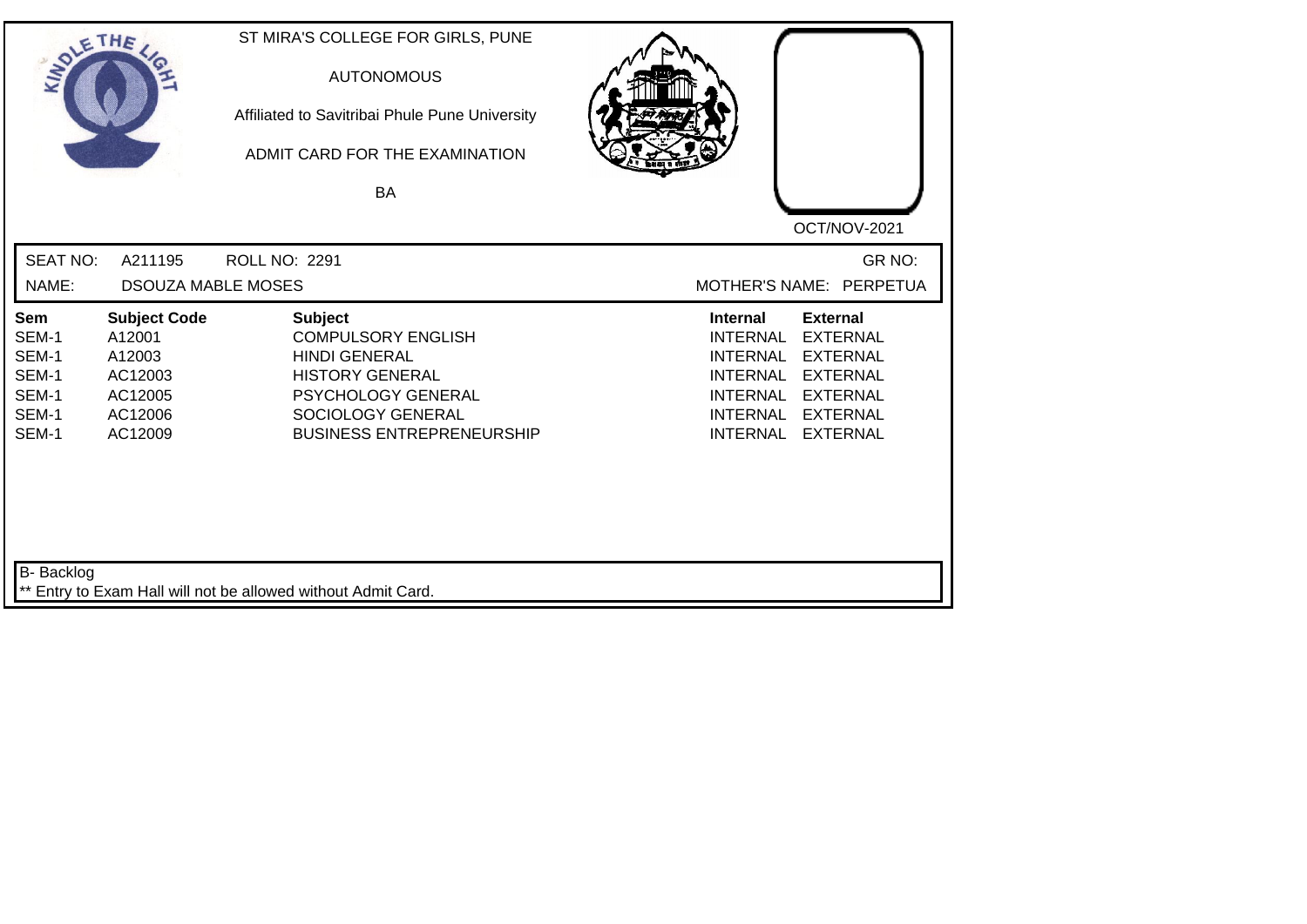| SOLETHE ,                                                        |                                                                                     | ST MIRA'S COLLEGE FOR GIRLS, PUNE<br><b>AUTONOMOUS</b><br>Affiliated to Savitribai Phule Pune University<br>ADMIT CARD FOR THE EXAMINATION<br><b>BA</b>                 | OCT/NOV-2021                                                                                                                                                                                                                                                    |
|------------------------------------------------------------------|-------------------------------------------------------------------------------------|-------------------------------------------------------------------------------------------------------------------------------------------------------------------------|-----------------------------------------------------------------------------------------------------------------------------------------------------------------------------------------------------------------------------------------------------------------|
| <b>SEAT NO:</b><br>NAME:                                         | A211193<br><b>MIHIKA LELE</b>                                                       | <b>ROLL NO: 2292</b>                                                                                                                                                    | GR NO:<br><b>MONALI</b><br><b>MOTHER'S NAME:</b>                                                                                                                                                                                                                |
| <b>Sem</b><br>SEM-1<br>SEM-1<br>SEM-1<br>SEM-1<br>SEM-1<br>SEM-1 | <b>Subject Code</b><br>A12001<br>A12005<br>AC12003<br>AC12004<br>AC12005<br>AC12006 | <b>Subject</b><br><b>COMPULSORY ENGLISH</b><br><b>OPTIONAL ENGLISH</b><br><b>HISTORY GENERAL</b><br><b>EDUCATION GENERAL</b><br>PSYCHOLOGY GENERAL<br>SOCIOLOGY GENERAL | Internal<br><b>External</b><br><b>INTERNAL</b><br><b>EXTERNAL</b><br><b>INTERNAL</b><br><b>EXTERNAL</b><br><b>INTERNAL</b><br><b>EXTERNAL</b><br><b>EXTERNAL</b><br><b>INTERNAL</b><br><b>INTERNAL</b><br><b>EXTERNAL</b><br><b>INTERNAL</b><br><b>EXTERNAL</b> |
| <b>B-</b> Backlog                                                |                                                                                     | ** Entry to Exam Hall will not be allowed without Admit Card.                                                                                                           |                                                                                                                                                                                                                                                                 |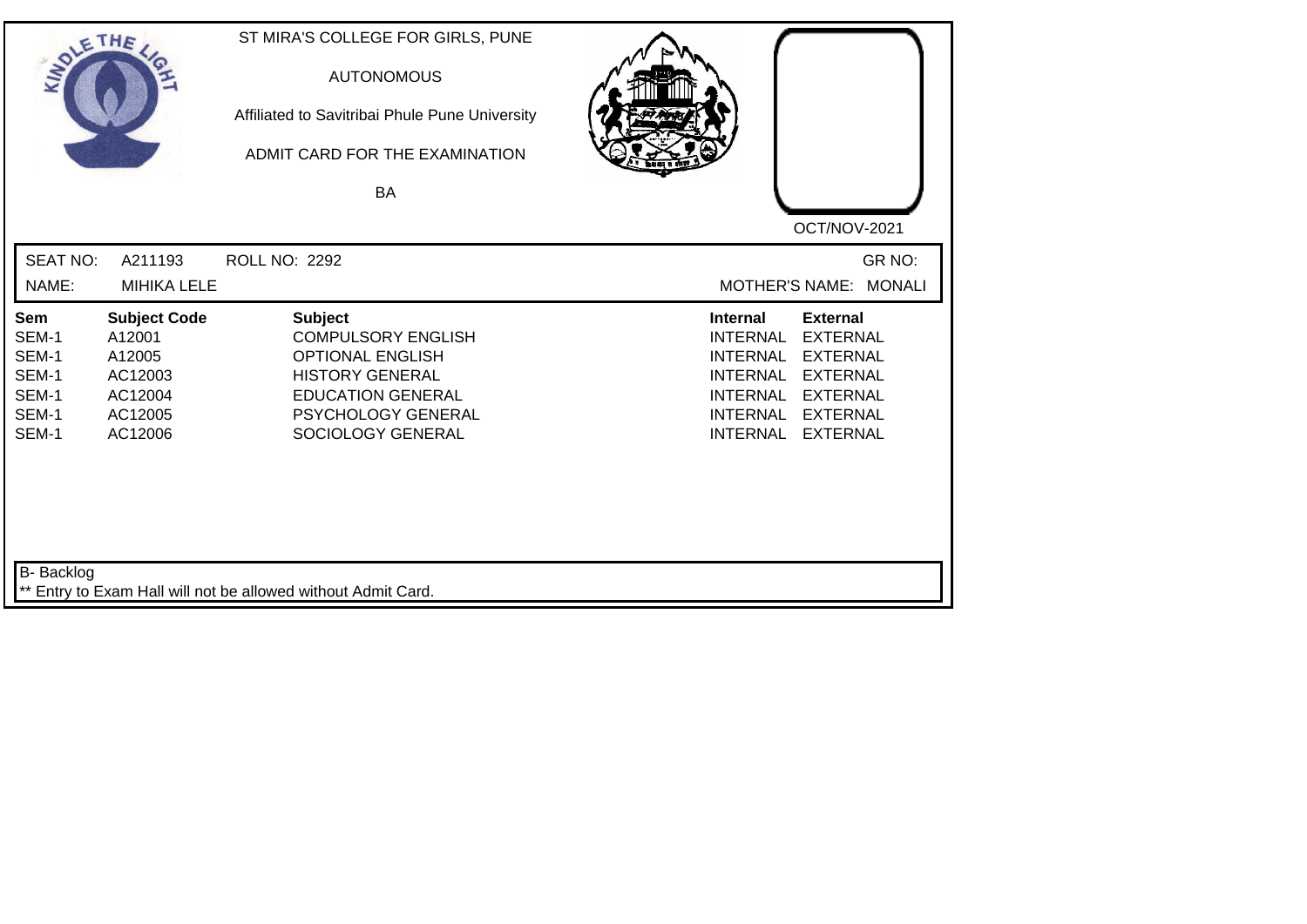| SOLETHE .                                                        |                                                                                     | ST MIRA'S COLLEGE FOR GIRLS, PUNE<br><b>AUTONOMOUS</b><br>Affiliated to Savitribai Phule Pune University<br>ADMIT CARD FOR THE EXAMINATION<br>BA                        | OCT/NOV-2021                                                                                                                                                                                                                                                           |
|------------------------------------------------------------------|-------------------------------------------------------------------------------------|-------------------------------------------------------------------------------------------------------------------------------------------------------------------------|------------------------------------------------------------------------------------------------------------------------------------------------------------------------------------------------------------------------------------------------------------------------|
| <b>SEAT NO:</b><br>NAME:                                         | A211125                                                                             | ROLL NO: 2293<br>SAMUDRE ANUJA RAVINDRA                                                                                                                                 | GR NO:<br><b>MOTHER'S NAME:</b><br><b>BHARATI</b>                                                                                                                                                                                                                      |
| <b>Sem</b><br>SEM-1<br>SEM-1<br>SEM-1<br>SEM-1<br>SEM-1<br>SEM-1 | <b>Subject Code</b><br>A12001<br>A12005<br>AC12003<br>AC12004<br>AC12005<br>AC12006 | <b>Subject</b><br><b>COMPULSORY ENGLISH</b><br><b>OPTIONAL ENGLISH</b><br><b>HISTORY GENERAL</b><br><b>EDUCATION GENERAL</b><br>PSYCHOLOGY GENERAL<br>SOCIOLOGY GENERAL | <b>External</b><br><b>Internal</b><br><b>INTERNAL</b><br><b>EXTERNAL</b><br><b>INTERNAL</b><br><b>EXTERNAL</b><br><b>EXTERNAL</b><br><b>INTERNAL</b><br><b>INTERNAL</b><br><b>EXTERNAL</b><br><b>INTERNAL</b><br><b>EXTERNAL</b><br><b>INTERNAL</b><br><b>EXTERNAL</b> |
| <b>B-</b> Backlog                                                |                                                                                     | ** Entry to Exam Hall will not be allowed without Admit Card.                                                                                                           |                                                                                                                                                                                                                                                                        |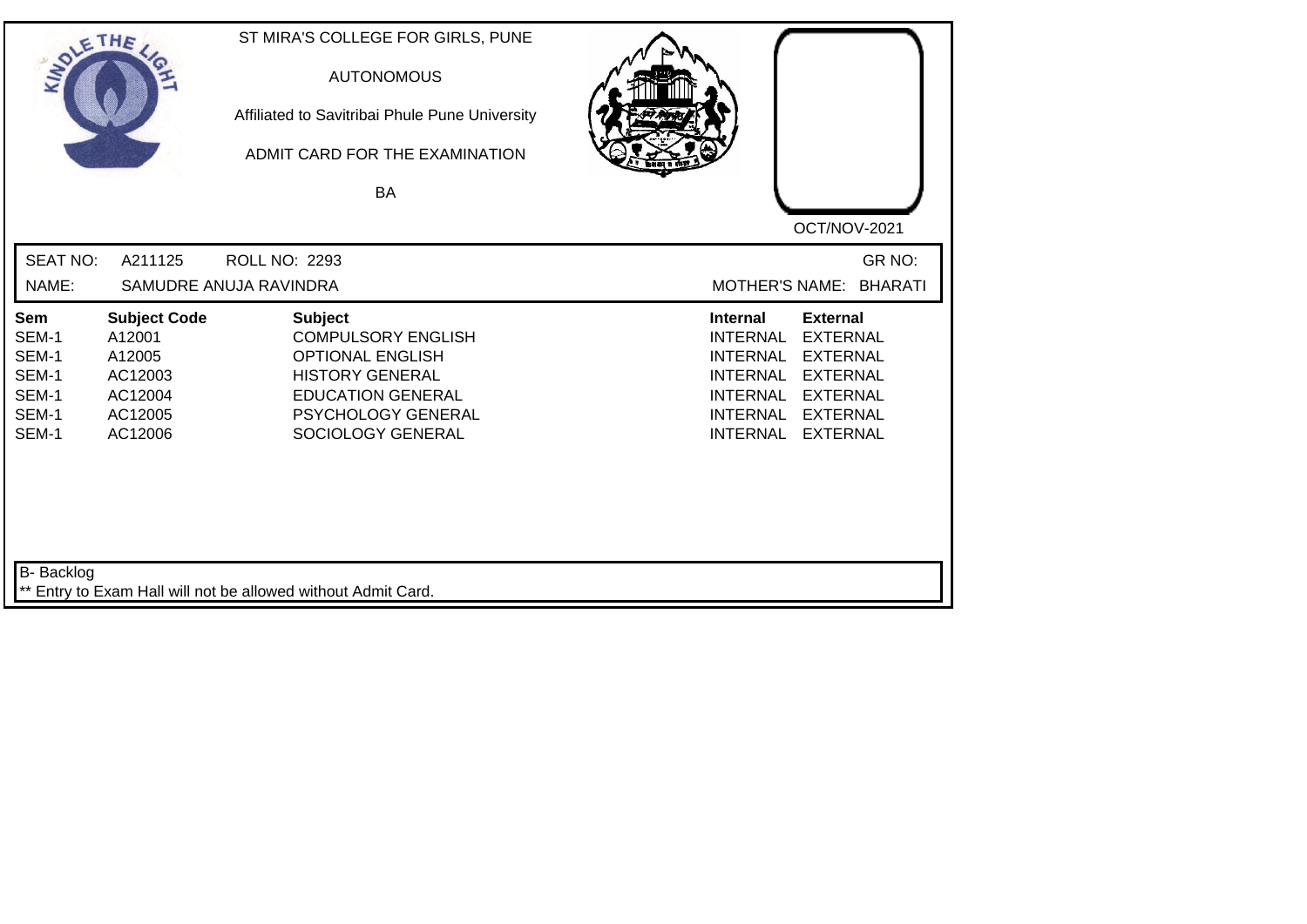| SOLE THE                                                  |                                                                                    | ST MIRA'S COLLEGE FOR GIRLS, PUNE<br><b>AUTONOMOUS</b><br>Affiliated to Savitribai Phule Pune University<br>ADMIT CARD FOR THE EXAMINATION<br><b>BA</b>                                     |                                                                                                                                   | OCT/NOV-2021                                                                                                                      |
|-----------------------------------------------------------|------------------------------------------------------------------------------------|---------------------------------------------------------------------------------------------------------------------------------------------------------------------------------------------|-----------------------------------------------------------------------------------------------------------------------------------|-----------------------------------------------------------------------------------------------------------------------------------|
| <b>SEAT NO:</b><br>NAME:                                  | A211288<br><b>NABENA SUNAR</b>                                                     | <b>ROLL NO: 2294</b>                                                                                                                                                                        |                                                                                                                                   | GR NO:<br>MOTHER'S NAME: KHAGI DEVI                                                                                               |
| Sem<br>SEM-1<br>SEM-1<br>SEM-1<br>SEM-1<br>SEM-1<br>SEM-1 | <b>Subject Code</b><br>A12001<br>A12005<br>A12007<br>AC12001<br>AC12005<br>AC12006 | <b>Subject</b><br><b>COMPULSORY ENGLISH</b><br><b>OPTIONAL ENGLISH</b><br><b>ECONOMICS GENERAL</b><br><b>BUSINESS MATHEMATICS AND STATISTICS</b><br>PSYCHOLOGY GENERAL<br>SOCIOLOGY GENERAL | <b>Internal</b><br><b>INTERNAL</b><br><b>INTERNAL</b><br><b>INTERNAL</b><br><b>INTERNAL</b><br><b>INTERNAL</b><br><b>INTERNAL</b> | <b>External</b><br><b>EXTERNAL</b><br><b>EXTERNAL</b><br><b>EXTERNAL</b><br><b>EXTERNAL</b><br><b>EXTERNAL</b><br><b>EXTERNAL</b> |
| B- Backlog                                                |                                                                                    | ** Entry to Exam Hall will not be allowed without Admit Card.                                                                                                                               |                                                                                                                                   |                                                                                                                                   |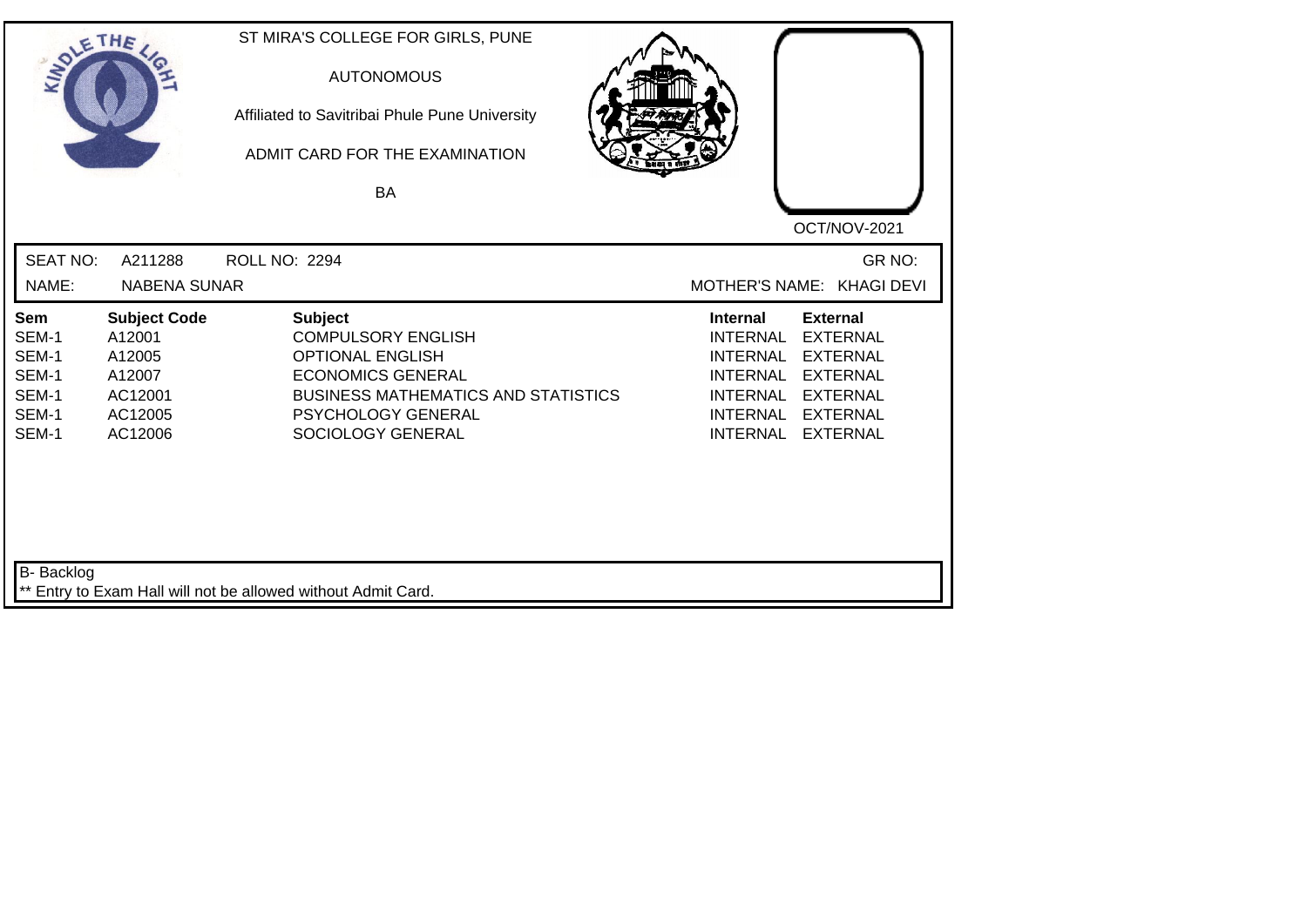| SOLETHE ,                                                        |                                                                                     | ST MIRA'S COLLEGE FOR GIRLS, PUNE<br><b>AUTONOMOUS</b><br>Affiliated to Savitribai Phule Pune University<br>ADMIT CARD FOR THE EXAMINATION<br>BA                         | OCT/NOV-2021                                                                                                                                                                                                                                                           |
|------------------------------------------------------------------|-------------------------------------------------------------------------------------|--------------------------------------------------------------------------------------------------------------------------------------------------------------------------|------------------------------------------------------------------------------------------------------------------------------------------------------------------------------------------------------------------------------------------------------------------------|
| <b>SEAT NO:</b><br>NAME:                                         | A211271                                                                             | <b>ROLL NO: 2295</b><br><b>MAYUREE SHEKHAR PHATAK</b>                                                                                                                    | GR NO:<br>MOTHER'S NAME: PRAMILA                                                                                                                                                                                                                                       |
| <b>Sem</b><br>SEM-1<br>SEM-1<br>SEM-1<br>SEM-1<br>SEM-1<br>SEM-1 | <b>Subject Code</b><br>A12001<br>A12005<br>AC12002<br>AC12004<br>AC12005<br>AC12006 | <b>Subject</b><br><b>COMPULSORY ENGLISH</b><br><b>OPTIONAL ENGLISH</b><br>POLITICS GENERAL<br><b>EDUCATION GENERAL</b><br><b>PSYCHOLOGY GENERAL</b><br>SOCIOLOGY GENERAL | <b>Internal</b><br><b>External</b><br><b>EXTERNAL</b><br><b>INTERNAL</b><br><b>EXTERNAL</b><br><b>INTERNAL</b><br><b>INTERNAL</b><br><b>EXTERNAL</b><br><b>INTERNAL</b><br><b>EXTERNAL</b><br><b>INTERNAL</b><br><b>EXTERNAL</b><br><b>INTERNAL</b><br><b>EXTERNAL</b> |
| B- Backlog                                                       |                                                                                     | ** Entry to Exam Hall will not be allowed without Admit Card.                                                                                                            |                                                                                                                                                                                                                                                                        |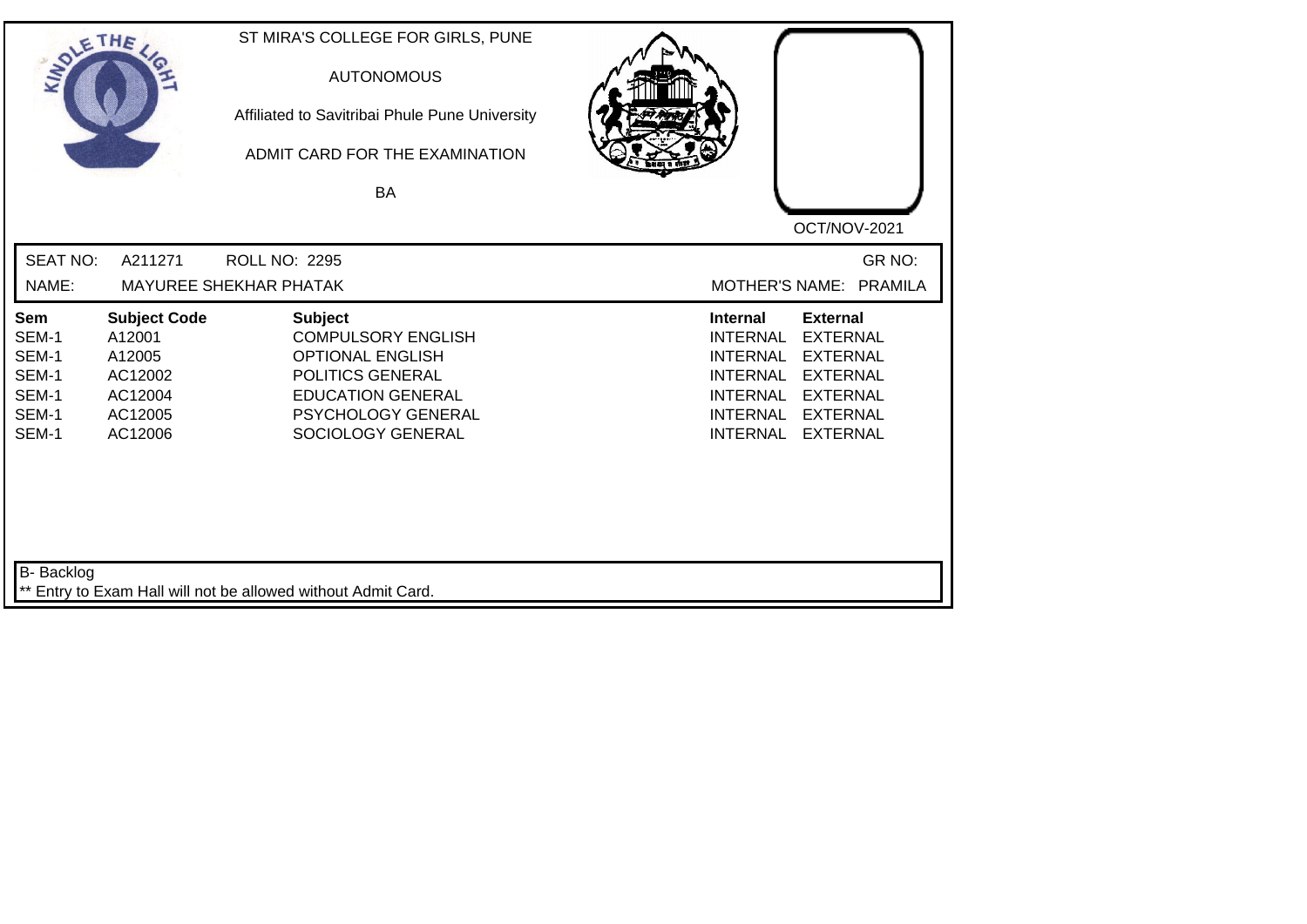| SOLETHE ,                                                        |                                                                                    | ST MIRA'S COLLEGE FOR GIRLS, PUNE<br><b>AUTONOMOUS</b><br>Affiliated to Savitribai Phule Pune University<br>ADMIT CARD FOR THE EXAMINATION<br>BA                              | OCT/NOV-2021                                                                                                                                                                                                                                                           |
|------------------------------------------------------------------|------------------------------------------------------------------------------------|-------------------------------------------------------------------------------------------------------------------------------------------------------------------------------|------------------------------------------------------------------------------------------------------------------------------------------------------------------------------------------------------------------------------------------------------------------------|
| <b>SEAT NO:</b><br>NAME:                                         | A211184<br><b>JADHAV KETAKI DINESH</b>                                             | <b>ROLL NO: 2296</b>                                                                                                                                                          | GR NO:<br>MOTHER'S NAME: SULOCHANA                                                                                                                                                                                                                                     |
| <b>Sem</b><br>SEM-1<br>SEM-1<br>SEM-1<br>SEM-1<br>SEM-1<br>SEM-1 | <b>Subject Code</b><br>A12001<br>A12004<br>A12007<br>AC12003<br>AC12005<br>AC12006 | <b>Subject</b><br><b>COMPULSORY ENGLISH</b><br><b>MARATHI GENERAL</b><br><b>ECONOMICS GENERAL</b><br><b>HISTORY GENERAL</b><br><b>PSYCHOLOGY GENERAL</b><br>SOCIOLOGY GENERAL | <b>Internal</b><br><b>External</b><br><b>EXTERNAL</b><br><b>INTERNAL</b><br><b>EXTERNAL</b><br><b>INTERNAL</b><br><b>INTERNAL</b><br><b>EXTERNAL</b><br><b>INTERNAL</b><br><b>EXTERNAL</b><br><b>INTERNAL</b><br><b>EXTERNAL</b><br><b>INTERNAL</b><br><b>EXTERNAL</b> |
| B- Backlog                                                       |                                                                                    | ** Entry to Exam Hall will not be allowed without Admit Card.                                                                                                                 |                                                                                                                                                                                                                                                                        |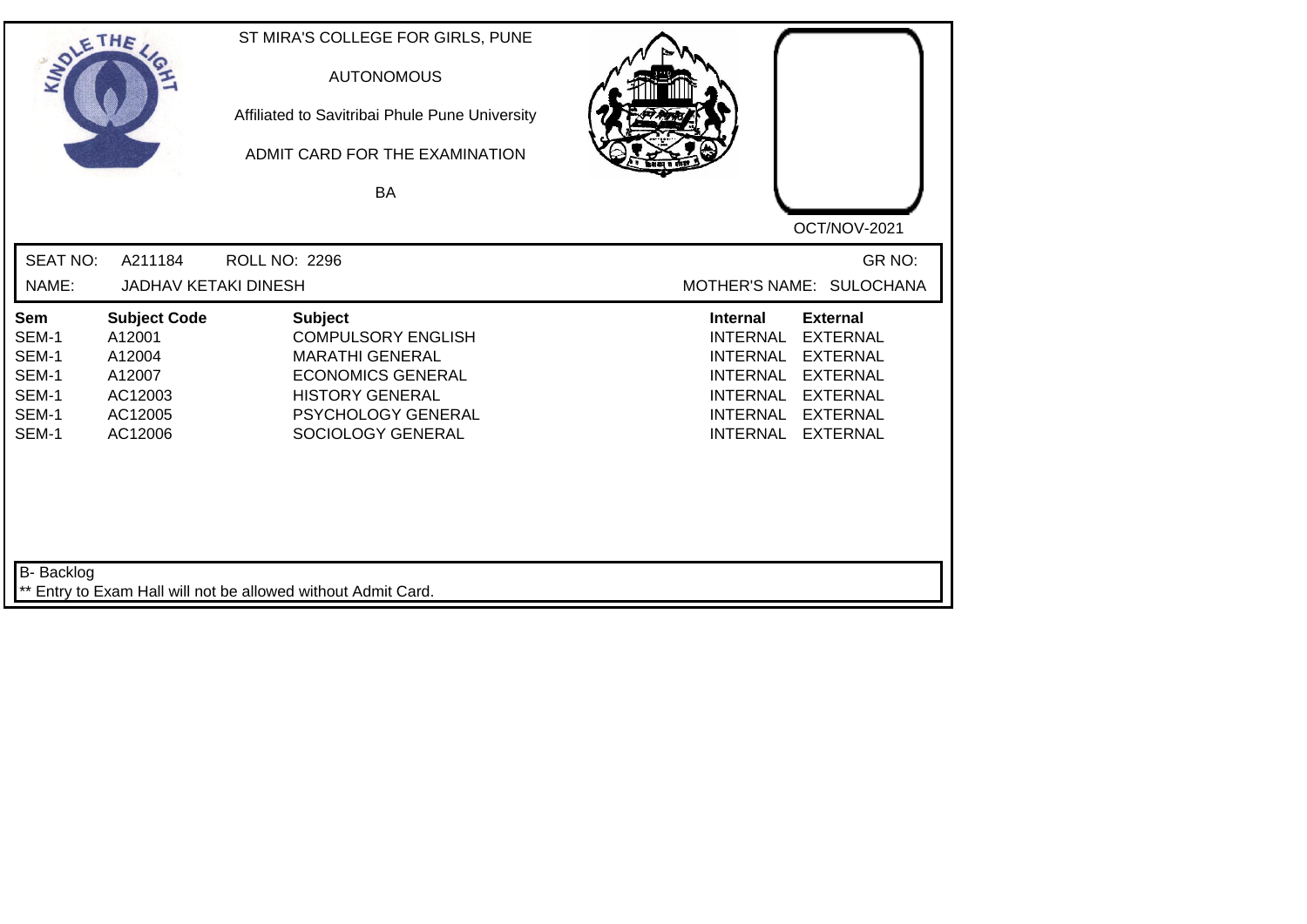| SOLETHE .                                                        |                                                                                    | ST MIRA'S COLLEGE FOR GIRLS, PUNE<br><b>AUTONOMOUS</b><br>Affiliated to Savitribai Phule Pune University<br>ADMIT CARD FOR THE EXAMINATION<br>BA                 |                                                                                                                                                                                                                                                                        |
|------------------------------------------------------------------|------------------------------------------------------------------------------------|------------------------------------------------------------------------------------------------------------------------------------------------------------------|------------------------------------------------------------------------------------------------------------------------------------------------------------------------------------------------------------------------------------------------------------------------|
| <b>SEAT NO:</b><br>NAME:                                         | A211293                                                                            | <b>ROLL NO: 2298</b><br>SHWETA SURESH SHIRSATH                                                                                                                   | OCT/NOV-2021<br>GR NO:<br>MOTHER'S NAME: ASHA                                                                                                                                                                                                                          |
| <b>Sem</b><br>SEM-1<br>SEM-1<br>SEM-1<br>SEM-1<br>SEM-1<br>SEM-1 | <b>Subject Code</b><br>A12001<br>A12004<br>A12007<br>AC12002<br>AC12005<br>AC12006 | <b>Subject</b><br><b>COMPULSORY ENGLISH</b><br><b>MARATHI GENERAL</b><br><b>ECONOMICS GENERAL</b><br>POLITICS GENERAL<br>PSYCHOLOGY GENERAL<br>SOCIOLOGY GENERAL | <b>External</b><br><b>Internal</b><br><b>EXTERNAL</b><br><b>INTERNAL</b><br><b>INTERNAL</b><br><b>EXTERNAL</b><br><b>EXTERNAL</b><br><b>INTERNAL</b><br><b>INTERNAL</b><br><b>EXTERNAL</b><br><b>EXTERNAL</b><br><b>INTERNAL</b><br><b>INTERNAL</b><br><b>EXTERNAL</b> |
| B- Backlog                                                       |                                                                                    | ** Entry to Exam Hall will not be allowed without Admit Card.                                                                                                    |                                                                                                                                                                                                                                                                        |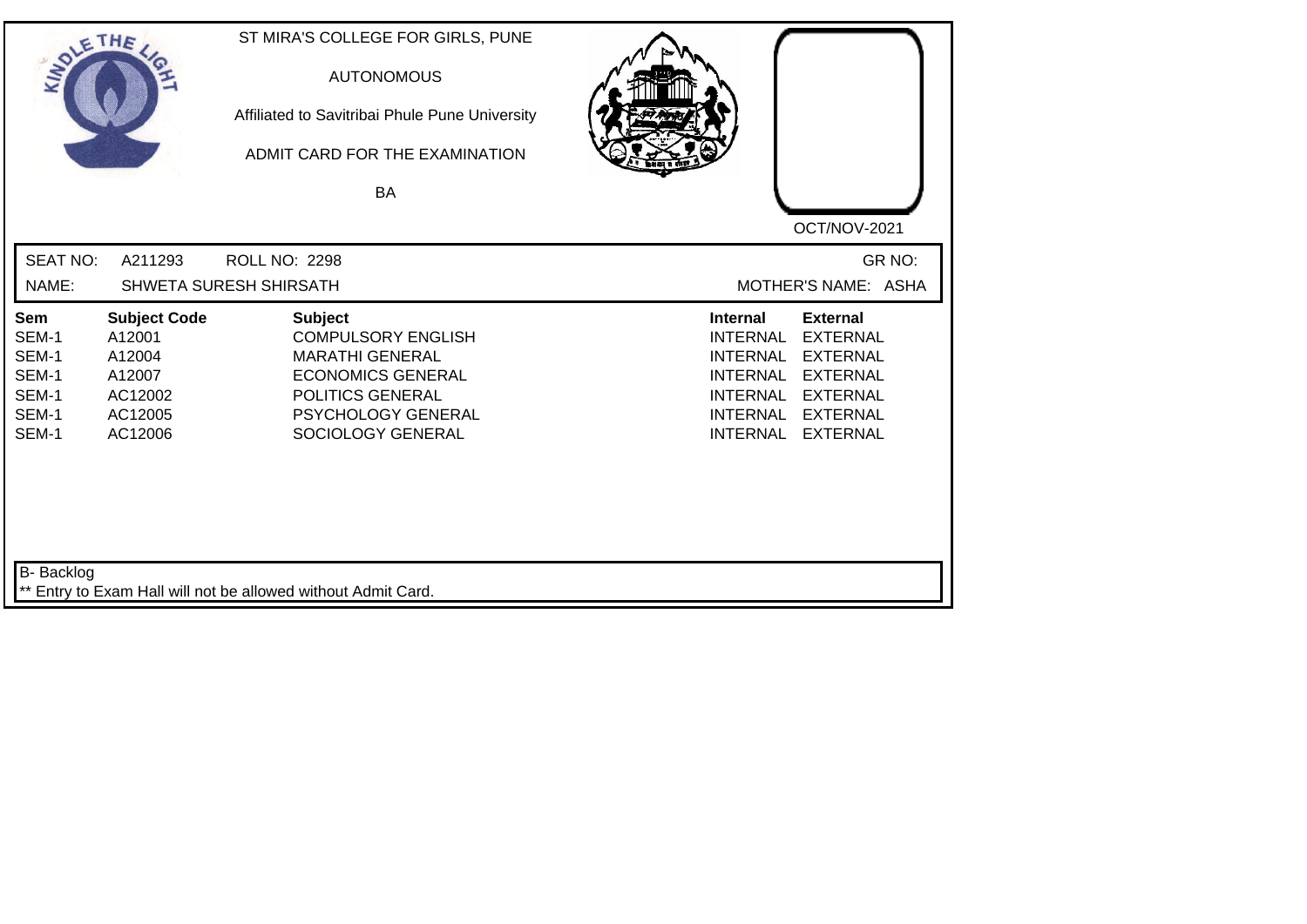| SOLETHE .                                                        |                                                                                    | ST MIRA'S COLLEGE FOR GIRLS, PUNE<br><b>AUTONOMOUS</b><br>Affiliated to Savitribai Phule Pune University<br>ADMIT CARD FOR THE EXAMINATION<br><b>BA</b>                | OCT/NOV-2021                                                                                                                                                                                                                                                           |
|------------------------------------------------------------------|------------------------------------------------------------------------------------|------------------------------------------------------------------------------------------------------------------------------------------------------------------------|------------------------------------------------------------------------------------------------------------------------------------------------------------------------------------------------------------------------------------------------------------------------|
| <b>SEAT NO:</b><br>NAME:                                         | A211189                                                                            | ROLL NO: 2299<br><b>VRUKSHA KISHOR WAGHMARE</b>                                                                                                                        | GR NO:<br>MOTHER'S NAME: VANDANA                                                                                                                                                                                                                                       |
| <b>Sem</b><br>SEM-1<br>SEM-1<br>SEM-1<br>SEM-1<br>SEM-1<br>SEM-1 | <b>Subject Code</b><br>A12001<br>A12004<br>A12007<br>AC12003<br>AC12005<br>AC12006 | <b>Subject</b><br><b>COMPULSORY ENGLISH</b><br><b>MARATHI GENERAL</b><br><b>ECONOMICS GENERAL</b><br><b>HISTORY GENERAL</b><br>PSYCHOLOGY GENERAL<br>SOCIOLOGY GENERAL | <b>External</b><br><b>Internal</b><br><b>INTERNAL</b><br><b>EXTERNAL</b><br><b>INTERNAL</b><br><b>EXTERNAL</b><br><b>EXTERNAL</b><br><b>INTERNAL</b><br><b>INTERNAL</b><br><b>EXTERNAL</b><br><b>INTERNAL</b><br><b>EXTERNAL</b><br><b>INTERNAL</b><br><b>EXTERNAL</b> |
| <b>B-</b> Backlog                                                |                                                                                    | ** Entry to Exam Hall will not be allowed without Admit Card.                                                                                                          |                                                                                                                                                                                                                                                                        |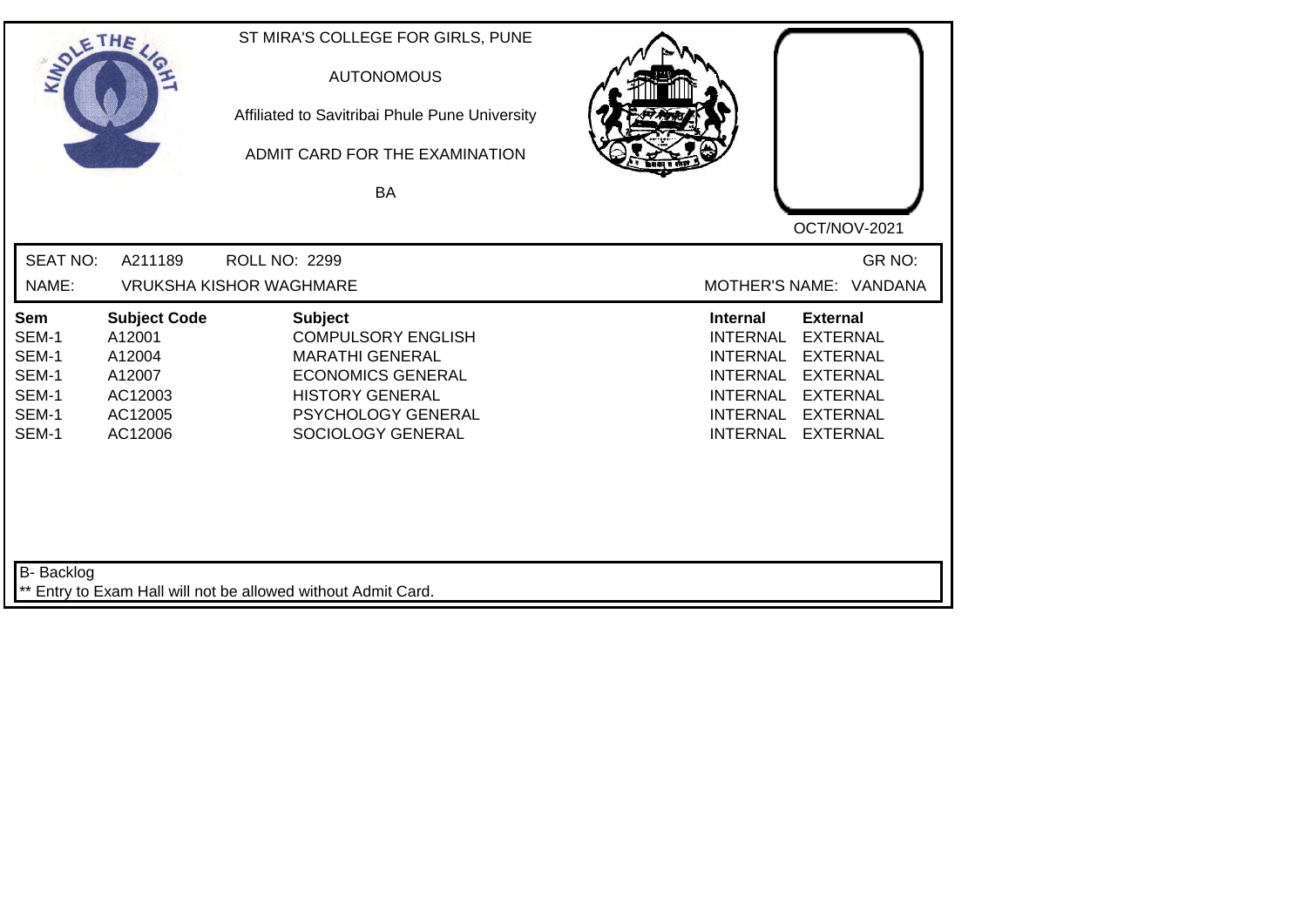| <b>SOLETHE</b>                                                   |                                                                                    | ST MIRA'S COLLEGE FOR GIRLS, PUNE<br><b>AUTONOMOUS</b><br>Affiliated to Savitribai Phule Pune University<br>ADMIT CARD FOR THE EXAMINATION<br>BA                                                 | OCT/NOV-2021                                                                                                                                                                                                                                                    |
|------------------------------------------------------------------|------------------------------------------------------------------------------------|--------------------------------------------------------------------------------------------------------------------------------------------------------------------------------------------------|-----------------------------------------------------------------------------------------------------------------------------------------------------------------------------------------------------------------------------------------------------------------|
| <b>SEAT NO:</b><br>NAME:                                         | A211314<br>SOFIYA YAKUB SHEKH                                                      | <b>ROLL NO: 2300</b>                                                                                                                                                                             | GR NO:<br>MOTHER'S NAME: APASANA                                                                                                                                                                                                                                |
| <b>Sem</b><br>SEM-1<br>SEM-1<br>SEM-1<br>SEM-1<br>SEM-1<br>SEM-1 | <b>Subject Code</b><br>A12001<br>A12005<br>A12007<br>AC12001<br>AC12003<br>AC12005 | <b>Subject</b><br><b>COMPULSORY ENGLISH</b><br><b>OPTIONAL ENGLISH</b><br><b>ECONOMICS GENERAL</b><br><b>BUSINESS MATHEMATICS AND STATISTICS</b><br><b>HISTORY GENERAL</b><br>PSYCHOLOGY GENERAL | <b>Internal</b><br><b>External</b><br><b>INTERNAL</b><br><b>EXTERNAL</b><br><b>INTERNAL</b><br><b>EXTERNAL</b><br><b>EXTERNAL</b><br><b>INTERNAL</b><br><b>EXTERNAL</b><br><b>INTERNAL</b><br><b>INTERNAL</b><br><b>EXTERNAL</b><br><b>EXTERNAL</b><br>INTERNAL |
| <b>B-</b> Backlog                                                |                                                                                    | ** Entry to Exam Hall will not be allowed without Admit Card.                                                                                                                                    |                                                                                                                                                                                                                                                                 |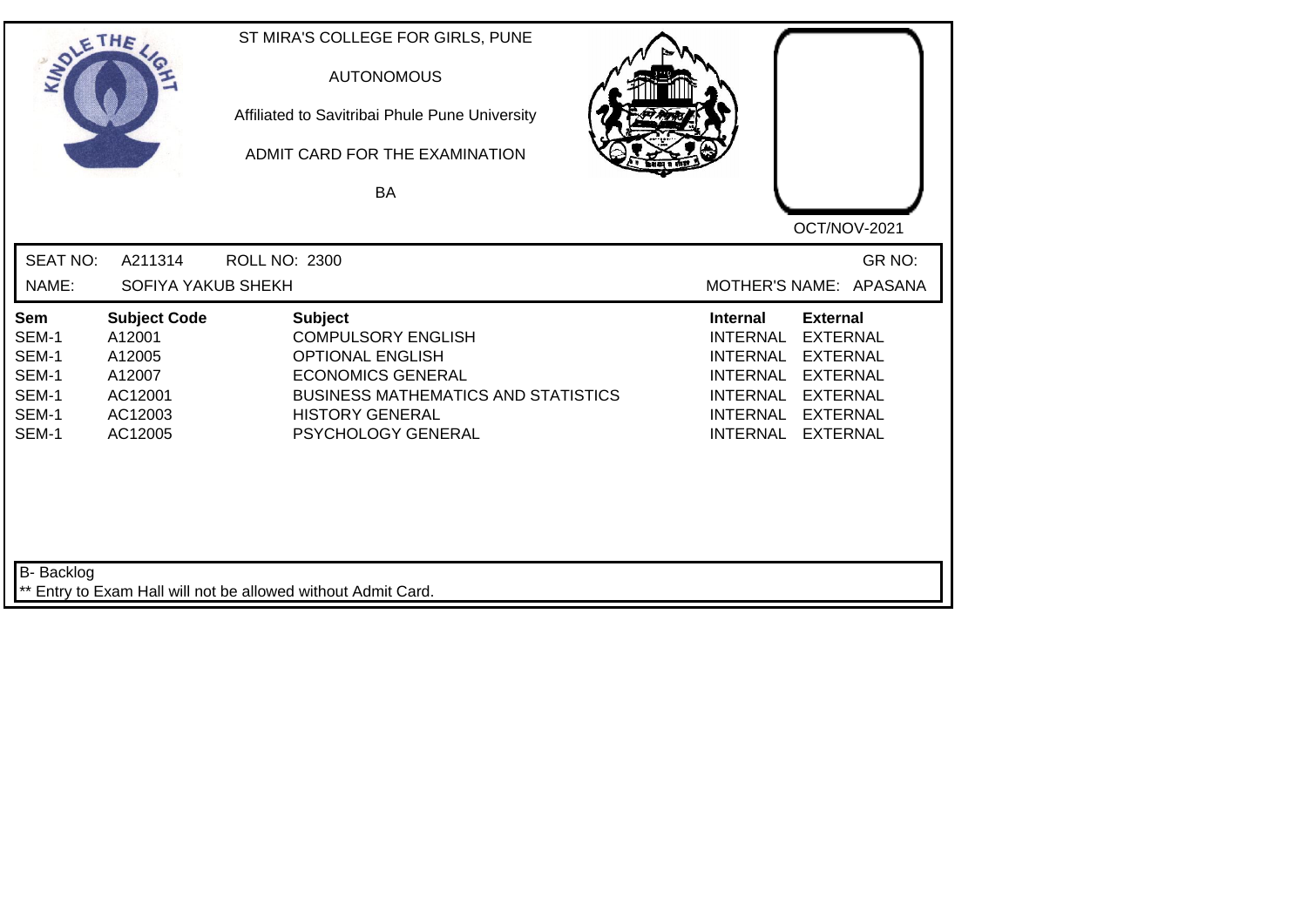| SOLETHE ,                                                        |                                                                                     | ST MIRA'S COLLEGE FOR GIRLS, PUNE<br><b>AUTONOMOUS</b><br>Affiliated to Savitribai Phule Pune University<br>ADMIT CARD FOR THE EXAMINATION<br><b>BA</b>                         | OCT/NOV-2021                                                                                                                                                                                                                                                           |
|------------------------------------------------------------------|-------------------------------------------------------------------------------------|---------------------------------------------------------------------------------------------------------------------------------------------------------------------------------|------------------------------------------------------------------------------------------------------------------------------------------------------------------------------------------------------------------------------------------------------------------------|
| <b>SEAT NO:</b><br>NAME:                                         | A211287                                                                             | ROLL NO: 2301<br>PRAJAPATI SUMITRA PURKHARAM                                                                                                                                    | GR NO:<br><b>NOORTI</b><br><b>MOTHER'S NAME:</b>                                                                                                                                                                                                                       |
| <b>Sem</b><br>SEM-1<br>SEM-1<br>SEM-1<br>SEM-1<br>SEM-1<br>SEM-1 | <b>Subject Code</b><br>A12001<br>A12005<br>AC12003<br>AC12004<br>AC12006<br>AC12007 | <b>Subject</b><br><b>COMPULSORY ENGLISH</b><br><b>OPTIONAL ENGLISH</b><br><b>HISTORY GENERAL</b><br><b>EDUCATION GENERAL</b><br>SOCIOLOGY GENERAL<br><b>BANKING AND FINANCE</b> | <b>Internal</b><br><b>External</b><br><b>EXTERNAL</b><br><b>INTERNAL</b><br><b>INTERNAL</b><br><b>EXTERNAL</b><br><b>INTERNAL</b><br><b>EXTERNAL</b><br><b>EXTERNAL</b><br><b>INTERNAL</b><br><b>INTERNAL</b><br><b>EXTERNAL</b><br><b>INTERNAL</b><br><b>EXTERNAL</b> |
| B- Backlog                                                       |                                                                                     | ** Entry to Exam Hall will not be allowed without Admit Card.                                                                                                                   |                                                                                                                                                                                                                                                                        |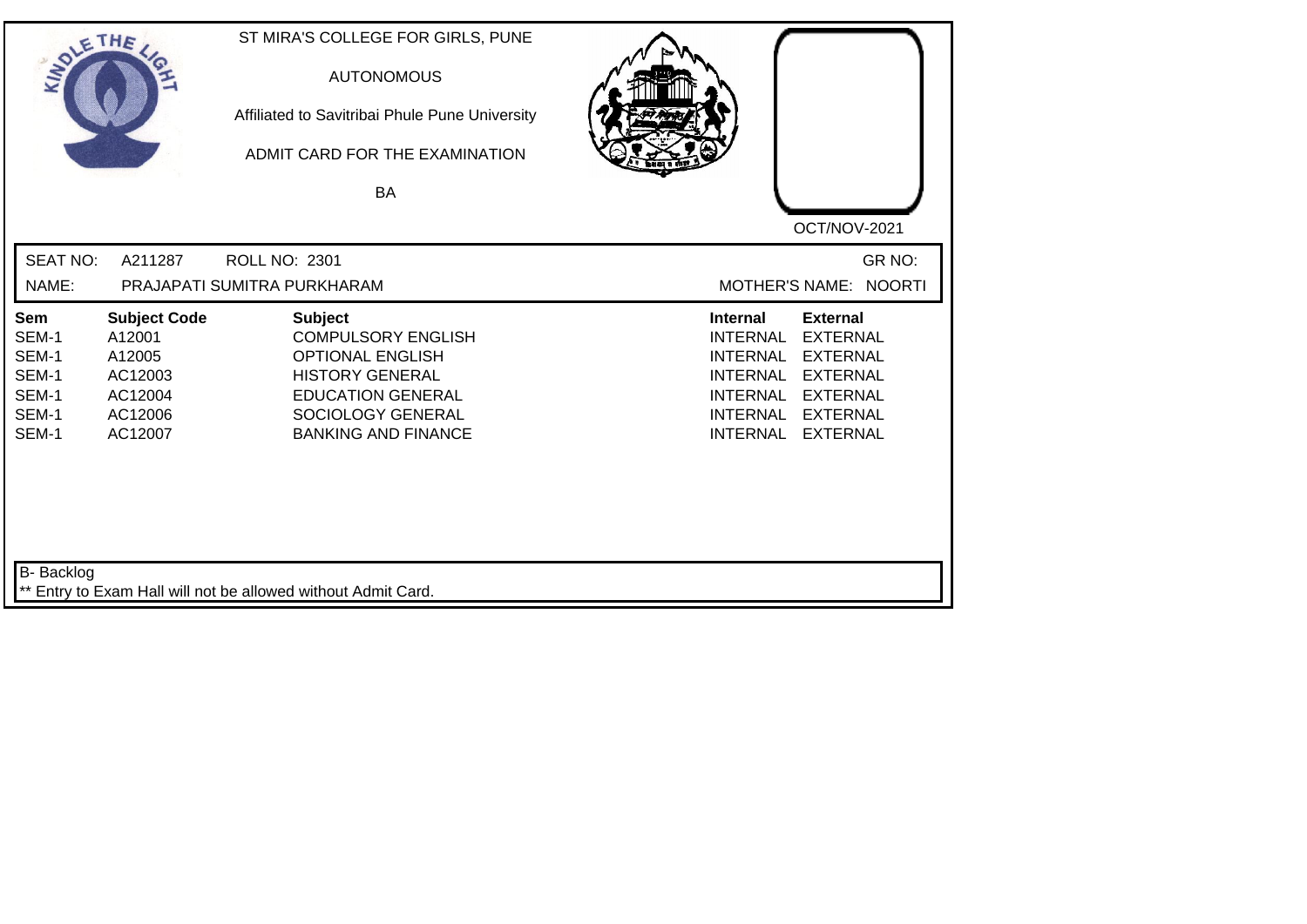| SOLETHE .                                                        |                                                                                     | ST MIRA'S COLLEGE FOR GIRLS, PUNE<br><b>AUTONOMOUS</b><br>Affiliated to Savitribai Phule Pune University<br>ADMIT CARD FOR THE EXAMINATION<br><b>BA</b>                                   | OCT/NOV-2021                                                                                                                                                                                                                                             |
|------------------------------------------------------------------|-------------------------------------------------------------------------------------|-------------------------------------------------------------------------------------------------------------------------------------------------------------------------------------------|----------------------------------------------------------------------------------------------------------------------------------------------------------------------------------------------------------------------------------------------------------|
| <b>SEAT NO:</b><br>NAME:                                         | A211179                                                                             | <b>ROLL NO: 2302</b><br>SARATE JYOTI BASAVARAJ                                                                                                                                            | GR NO:<br>MOTHER'S NAME: BHAGYASHRI                                                                                                                                                                                                                      |
| <b>Sem</b><br>SEM-1<br>SEM-1<br>SEM-1<br>SEM-1<br>SEM-1<br>SEM-1 | <b>Subject Code</b><br>A12001<br>A12005<br>AC12001<br>AC12003<br>AC12005<br>AC12006 | <b>Subject</b><br><b>COMPULSORY ENGLISH</b><br><b>OPTIONAL ENGLISH</b><br><b>BUSINESS MATHEMATICS AND STATISTICS</b><br><b>HISTORY GENERAL</b><br>PSYCHOLOGY GENERAL<br>SOCIOLOGY GENERAL | Internal<br><b>External</b><br><b>INTERNAL</b><br><b>EXTERNAL</b><br><b>EXTERNAL</b><br>INTERNAL<br><b>EXTERNAL</b><br><b>INTERNAL</b><br><b>INTERNAL</b><br><b>EXTERNAL</b><br><b>INTERNAL</b><br><b>EXTERNAL</b><br><b>INTERNAL</b><br><b>EXTERNAL</b> |
| B- Backlog                                                       |                                                                                     | ** Entry to Exam Hall will not be allowed without Admit Card.                                                                                                                             |                                                                                                                                                                                                                                                          |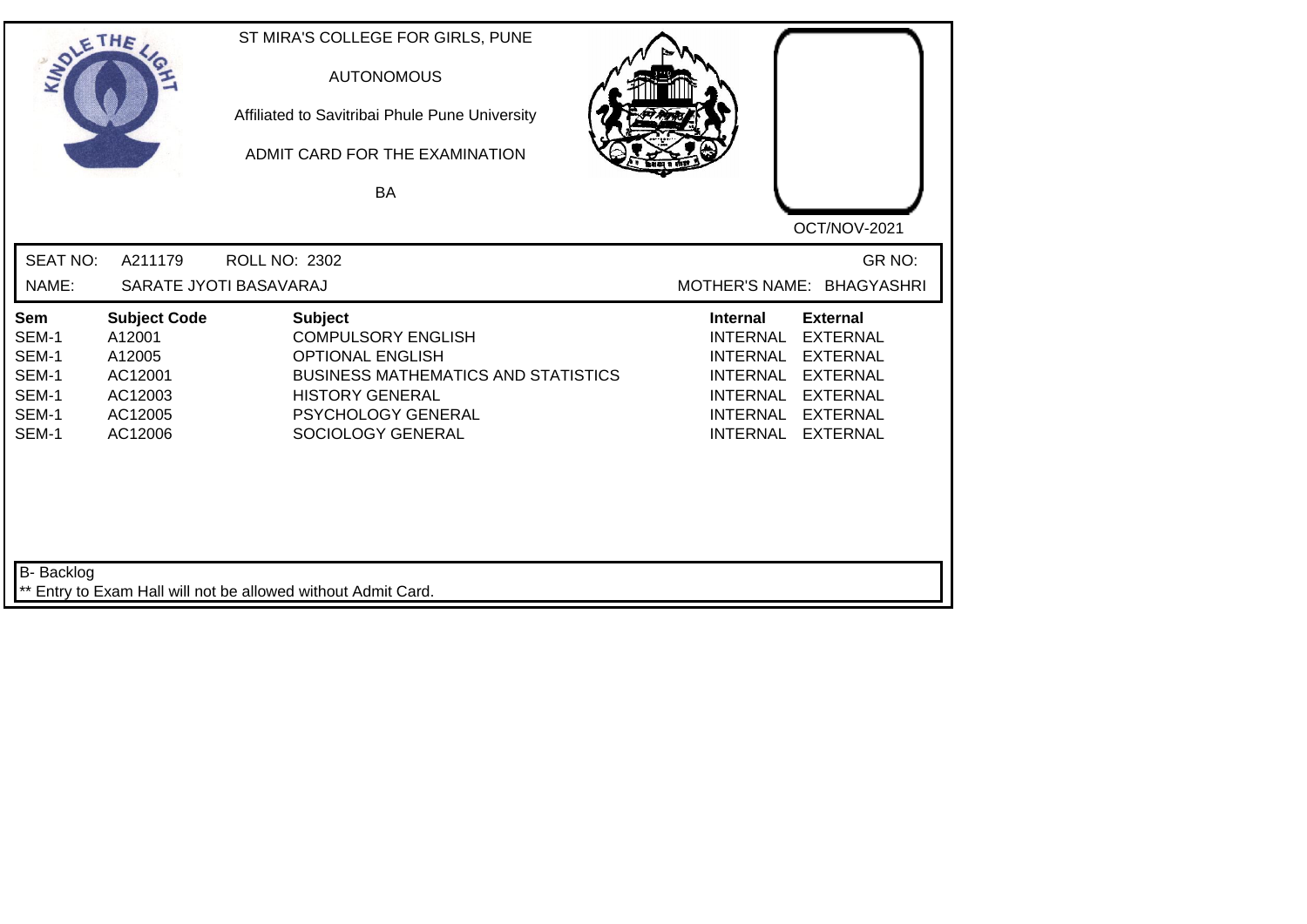| SOLE THE                                                  |                                                                                     | ST MIRA'S COLLEGE FOR GIRLS, PUNE<br><b>AUTONOMOUS</b><br>Affiliated to Savitribai Phule Pune University<br>ADMIT CARD FOR THE EXAMINATION<br><b>BA</b>                                     |                                                                                                                                                                                                                                                                        |
|-----------------------------------------------------------|-------------------------------------------------------------------------------------|---------------------------------------------------------------------------------------------------------------------------------------------------------------------------------------------|------------------------------------------------------------------------------------------------------------------------------------------------------------------------------------------------------------------------------------------------------------------------|
| <b>SEAT NO:</b><br>NAME:                                  | A211248                                                                             | ROLL NO: 2303<br>ASARIA SAKINA MOHAMED IQBAL                                                                                                                                                | OCT/NOV-2021<br>GR NO:<br>MOTHER'S NAME: RASHIDA                                                                                                                                                                                                                       |
| Sem<br>SEM-1<br>SEM-1<br>SEM-1<br>SEM-1<br>SEM-1<br>SEM-1 | <b>Subject Code</b><br>A12001<br>A12005<br>AC12001<br>AC12004<br>AC12005<br>AC12006 | <b>Subject</b><br><b>COMPULSORY ENGLISH</b><br><b>OPTIONAL ENGLISH</b><br><b>BUSINESS MATHEMATICS AND STATISTICS</b><br><b>EDUCATION GENERAL</b><br>PSYCHOLOGY GENERAL<br>SOCIOLOGY GENERAL | <b>Internal</b><br><b>External</b><br><b>INTERNAL</b><br><b>EXTERNAL</b><br><b>INTERNAL</b><br><b>EXTERNAL</b><br><b>INTERNAL</b><br><b>EXTERNAL</b><br><b>INTERNAL</b><br><b>EXTERNAL</b><br><b>INTERNAL</b><br><b>EXTERNAL</b><br><b>INTERNAL</b><br><b>EXTERNAL</b> |
| <b>B-</b> Backlog                                         |                                                                                     | ** Entry to Exam Hall will not be allowed without Admit Card.                                                                                                                               |                                                                                                                                                                                                                                                                        |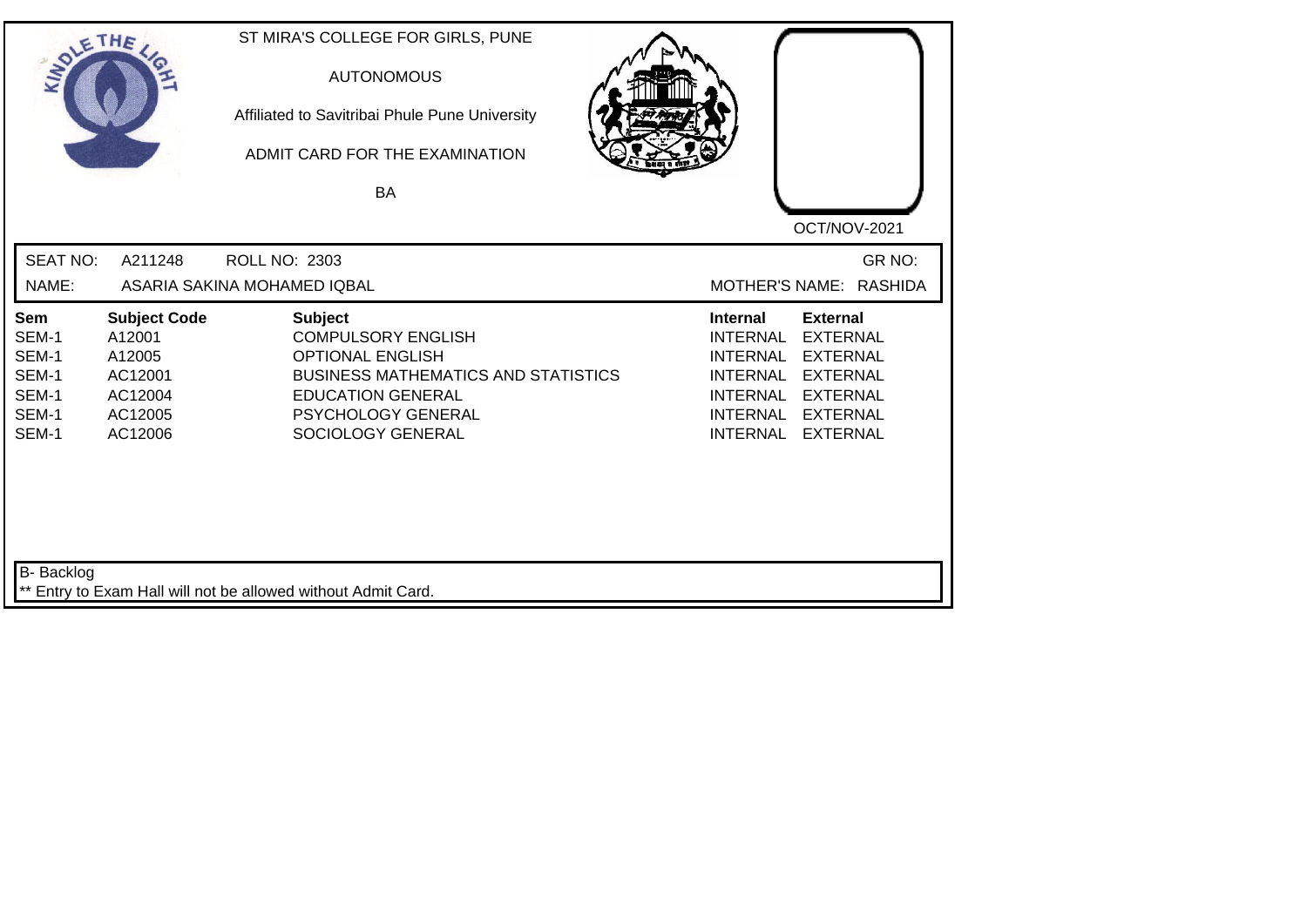| SOLETHE .                                                        |                                                                                     | ST MIRA'S COLLEGE FOR GIRLS, PUNE<br><b>AUTONOMOUS</b><br>Affiliated to Savitribai Phule Pune University<br>ADMIT CARD FOR THE EXAMINATION<br>BA                              | OCT/NOV-2021                                                                                                                                                                                                                                                           |
|------------------------------------------------------------------|-------------------------------------------------------------------------------------|-------------------------------------------------------------------------------------------------------------------------------------------------------------------------------|------------------------------------------------------------------------------------------------------------------------------------------------------------------------------------------------------------------------------------------------------------------------|
| <b>SEAT NO:</b><br>NAME:                                         | A211261                                                                             | <b>ROLL NO: 2304</b><br>DIVYA SANTOSH KHANDVE                                                                                                                                 | GR NO:<br>MOTHER'S NAME: VARSHA                                                                                                                                                                                                                                        |
| <b>Sem</b><br>SEM-1<br>SEM-1<br>SEM-1<br>SEM-1<br>SEM-1<br>SEM-1 | <b>Subject Code</b><br>A12001<br>A12005<br>AC12003<br>AC12005<br>AC12006<br>AC12008 | <b>Subject</b><br><b>COMPULSORY ENGLISH</b><br><b>OPTIONAL ENGLISH</b><br><b>HISTORY GENERAL</b><br>PSYCHOLOGY GENERAL<br>SOCIOLOGY GENERAL<br><b>BUSINESS ADMINISTRATION</b> | <b>Internal</b><br><b>External</b><br><b>EXTERNAL</b><br><b>INTERNAL</b><br><b>EXTERNAL</b><br><b>INTERNAL</b><br><b>INTERNAL</b><br><b>EXTERNAL</b><br><b>INTERNAL</b><br><b>EXTERNAL</b><br><b>INTERNAL</b><br><b>EXTERNAL</b><br><b>INTERNAL</b><br><b>EXTERNAL</b> |
| B- Backlog                                                       |                                                                                     | ** Entry to Exam Hall will not be allowed without Admit Card.                                                                                                                 |                                                                                                                                                                                                                                                                        |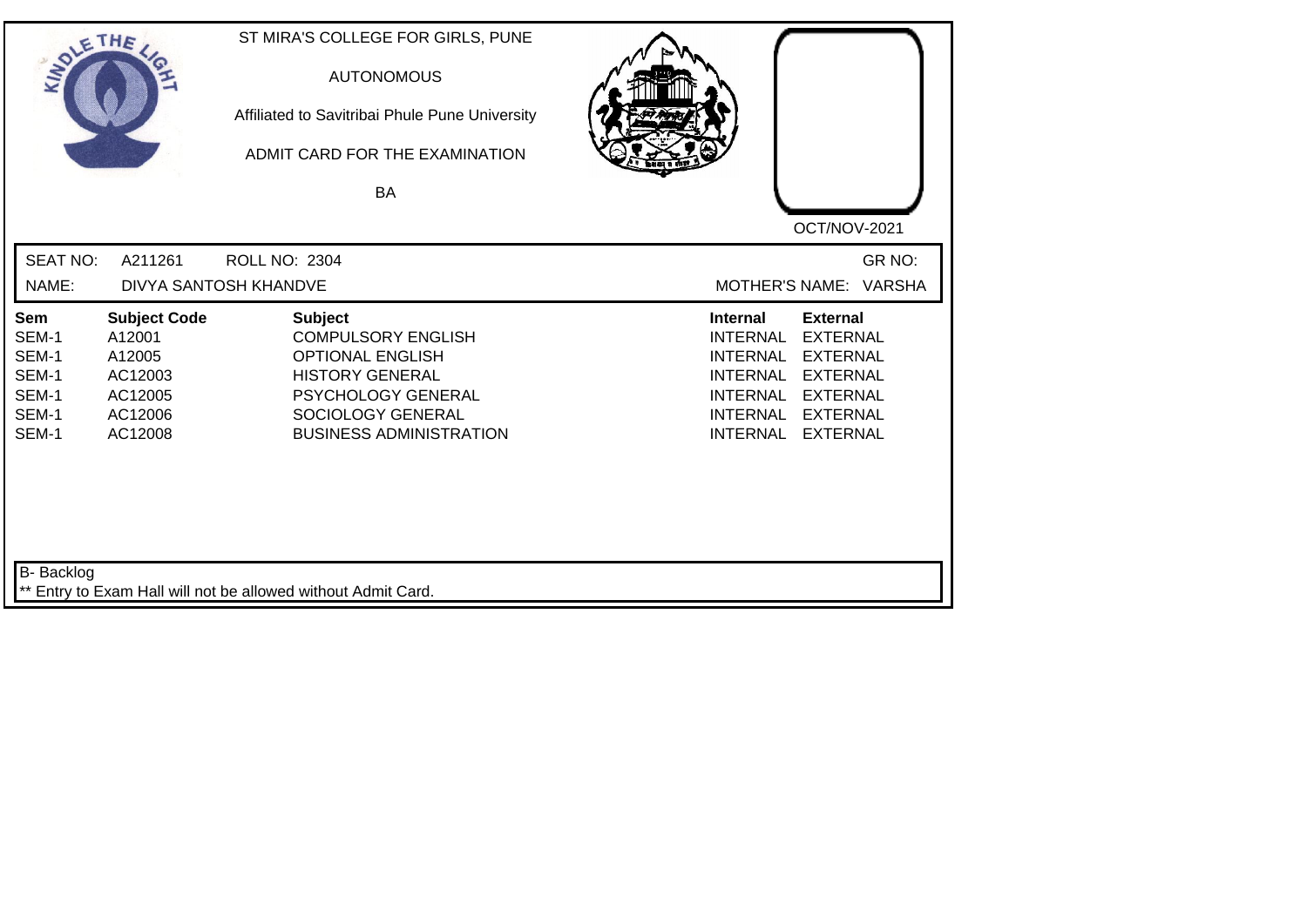| SOLETHE .                                                        |                                                                                    | ST MIRA'S COLLEGE FOR GIRLS, PUNE<br><b>AUTONOMOUS</b><br>Affiliated to Savitribai Phule Pune University<br>ADMIT CARD FOR THE EXAMINATION<br><b>BA</b>                  | OCT/NOV-2021                                                                                                                                                                                                                                                           |
|------------------------------------------------------------------|------------------------------------------------------------------------------------|--------------------------------------------------------------------------------------------------------------------------------------------------------------------------|------------------------------------------------------------------------------------------------------------------------------------------------------------------------------------------------------------------------------------------------------------------------|
| <b>SEAT NO:</b><br>NAME:                                         | A211202<br><b>MEGHANA MALIYADRI</b>                                                | <b>ROLL NO: 2305</b>                                                                                                                                                     | GR NO:<br>MOTHER'S NAME: SUBHASHINI                                                                                                                                                                                                                                    |
| <b>Sem</b><br>SEM-1<br>SEM-1<br>SEM-1<br>SEM-1<br>SEM-1<br>SEM-1 | <b>Subject Code</b><br>A12001<br>A12005<br>A12007<br>AC12002<br>AC12005<br>AC12006 | <b>Subject</b><br><b>COMPULSORY ENGLISH</b><br><b>OPTIONAL ENGLISH</b><br><b>ECONOMICS GENERAL</b><br>POLITICS GENERAL<br><b>PSYCHOLOGY GENERAL</b><br>SOCIOLOGY GENERAL | <b>External</b><br><b>Internal</b><br><b>EXTERNAL</b><br><b>INTERNAL</b><br><b>EXTERNAL</b><br><b>INTERNAL</b><br><b>INTERNAL</b><br><b>EXTERNAL</b><br><b>INTERNAL</b><br><b>EXTERNAL</b><br><b>INTERNAL</b><br><b>EXTERNAL</b><br><b>INTERNAL</b><br><b>EXTERNAL</b> |
| B- Backlog                                                       |                                                                                    | ** Entry to Exam Hall will not be allowed without Admit Card.                                                                                                            |                                                                                                                                                                                                                                                                        |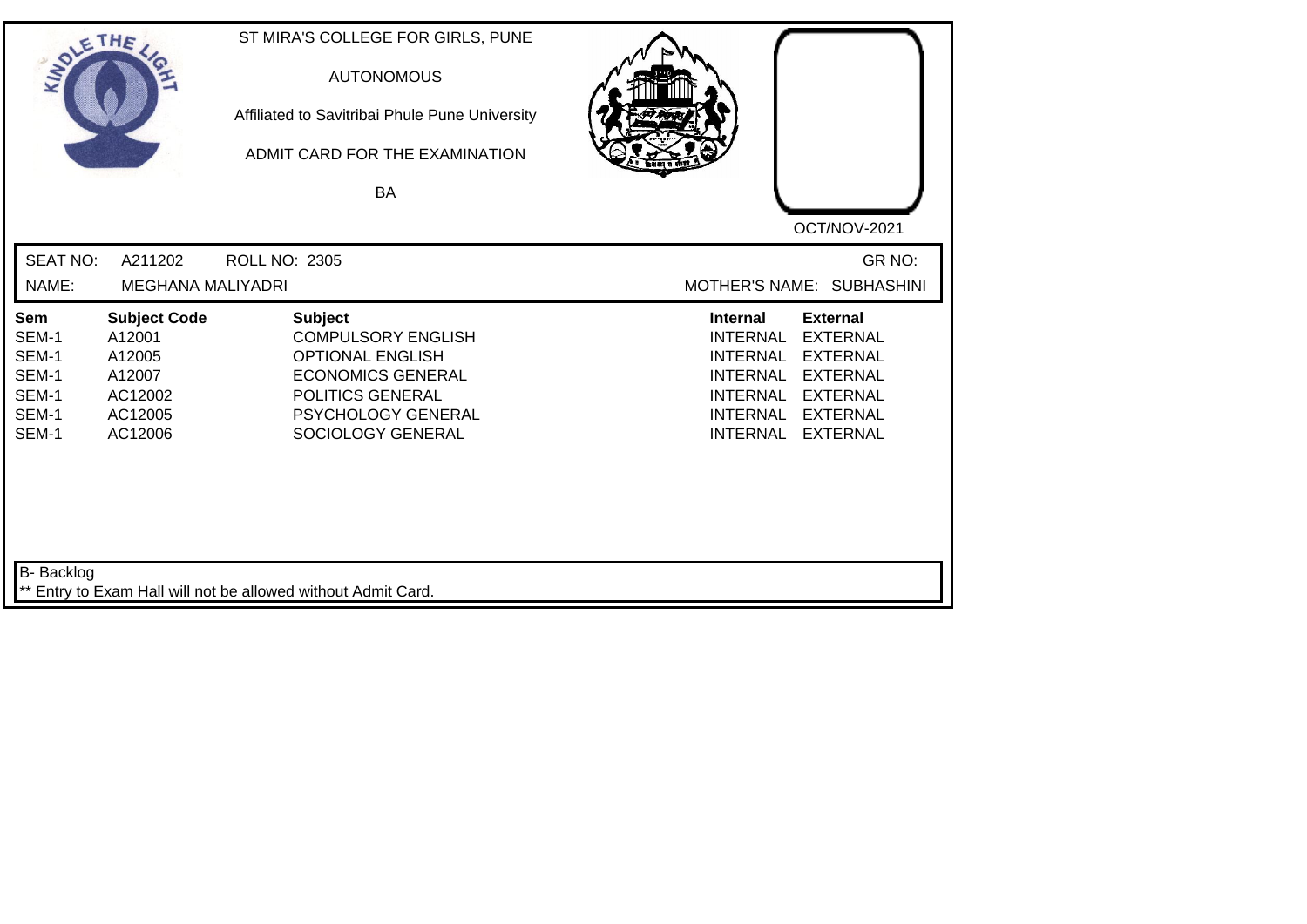| SOLETHE ,                                                        |                                                                                    | ST MIRA'S COLLEGE FOR GIRLS, PUNE<br><b>AUTONOMOUS</b><br>Affiliated to Savitribai Phule Pune University<br>ADMIT CARD FOR THE EXAMINATION<br>BA                     | OCT/NOV-2021                                                                                                                                                                                                                                                           |
|------------------------------------------------------------------|------------------------------------------------------------------------------------|----------------------------------------------------------------------------------------------------------------------------------------------------------------------|------------------------------------------------------------------------------------------------------------------------------------------------------------------------------------------------------------------------------------------------------------------------|
| <b>SEAT NO:</b><br>NAME:                                         | A211216                                                                            | <b>ROLL NO: 2306</b><br>KUMAR MUSKAN RANJEET                                                                                                                         | GR NO:<br>MOTHER'S NAME: RENUDEVI                                                                                                                                                                                                                                      |
| <b>Sem</b><br>SEM-1<br>SEM-1<br>SEM-1<br>SEM-1<br>SEM-1<br>SEM-1 | <b>Subject Code</b><br>A12001<br>A12003<br>A12007<br>AC12003<br>AC12005<br>AC12006 | <b>Subject</b><br><b>COMPULSORY ENGLISH</b><br><b>HINDI GENERAL</b><br><b>ECONOMICS GENERAL</b><br><b>HISTORY GENERAL</b><br>PSYCHOLOGY GENERAL<br>SOCIOLOGY GENERAL | <b>External</b><br><b>Internal</b><br><b>INTERNAL</b><br><b>EXTERNAL</b><br><b>EXTERNAL</b><br><b>INTERNAL</b><br><b>INTERNAL</b><br><b>EXTERNAL</b><br><b>INTERNAL</b><br><b>EXTERNAL</b><br><b>INTERNAL</b><br><b>EXTERNAL</b><br><b>INTERNAL</b><br><b>EXTERNAL</b> |
| B- Backlog                                                       |                                                                                    | ** Entry to Exam Hall will not be allowed without Admit Card.                                                                                                        |                                                                                                                                                                                                                                                                        |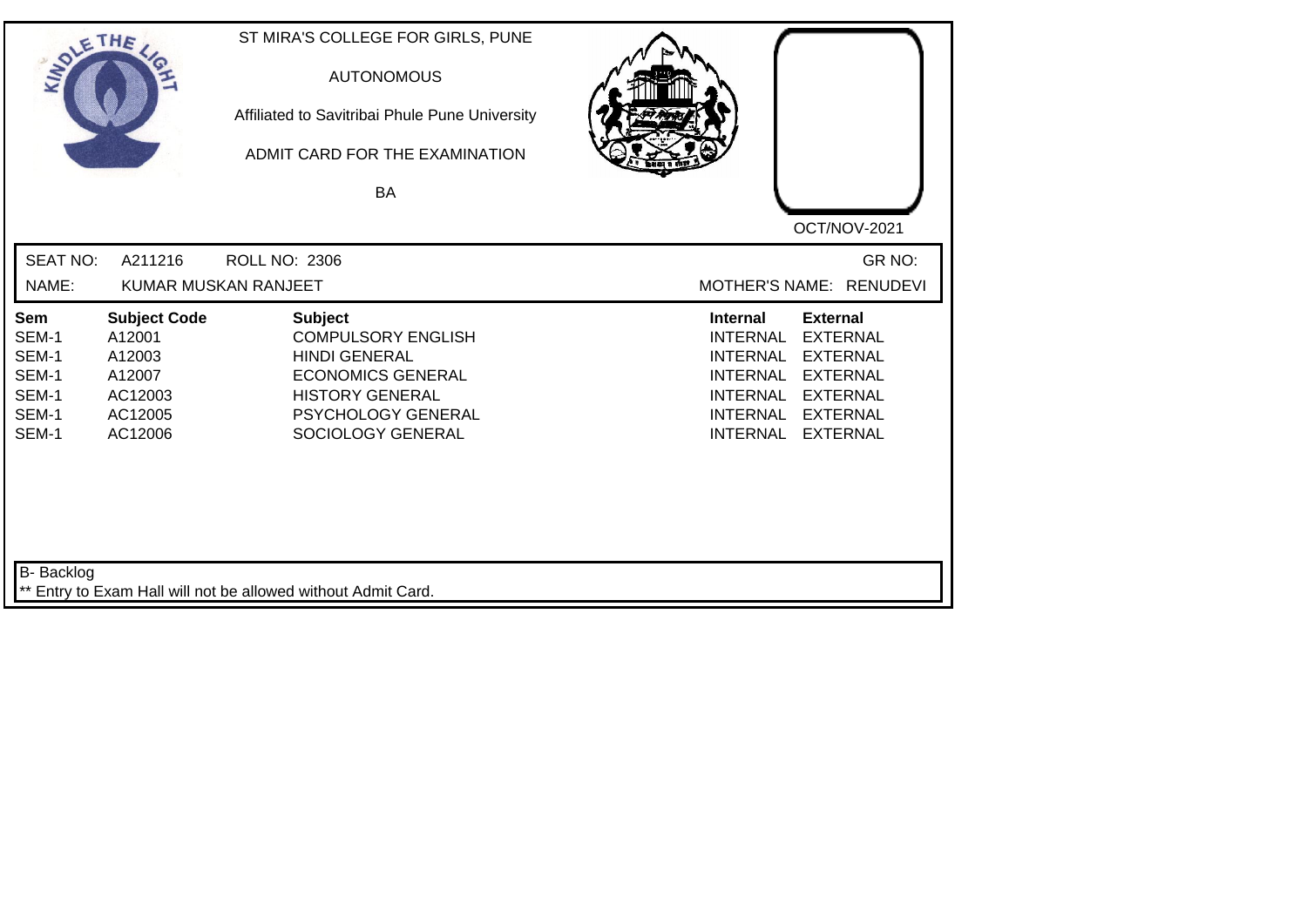| SOLETHE,                                                         |                                                                                     | ST MIRA'S COLLEGE FOR GIRLS, PUNE<br><b>AUTONOMOUS</b><br>Affiliated to Savitribai Phule Pune University<br>ADMIT CARD FOR THE EXAMINATION<br><b>BA</b>                                     | OCT/NOV-2021                                                                                                                                                                                                                                                           |
|------------------------------------------------------------------|-------------------------------------------------------------------------------------|---------------------------------------------------------------------------------------------------------------------------------------------------------------------------------------------|------------------------------------------------------------------------------------------------------------------------------------------------------------------------------------------------------------------------------------------------------------------------|
| <b>SEAT NO:</b><br>NAME:                                         | A211303                                                                             | ROLL NO: 2307<br>KAZI UMME AYMAN NIZAM                                                                                                                                                      | GR NO:<br>MOTHER'S NAME: RAHAT                                                                                                                                                                                                                                         |
| <b>Sem</b><br>SEM-1<br>SEM-1<br>SEM-1<br>SEM-1<br>SEM-1<br>SEM-1 | <b>Subject Code</b><br>A12001<br>A12005<br>AC12001<br>AC12004<br>AC12005<br>AC12006 | <b>Subject</b><br><b>COMPULSORY ENGLISH</b><br><b>OPTIONAL ENGLISH</b><br><b>BUSINESS MATHEMATICS AND STATISTICS</b><br><b>EDUCATION GENERAL</b><br>PSYCHOLOGY GENERAL<br>SOCIOLOGY GENERAL | <b>External</b><br><b>Internal</b><br><b>INTERNAL</b><br><b>EXTERNAL</b><br><b>INTERNAL</b><br><b>EXTERNAL</b><br><b>EXTERNAL</b><br><b>INTERNAL</b><br><b>INTERNAL</b><br><b>EXTERNAL</b><br><b>INTERNAL</b><br><b>EXTERNAL</b><br><b>INTERNAL</b><br><b>EXTERNAL</b> |
| <b>B-</b> Backlog                                                |                                                                                     | ** Entry to Exam Hall will not be allowed without Admit Card.                                                                                                                               |                                                                                                                                                                                                                                                                        |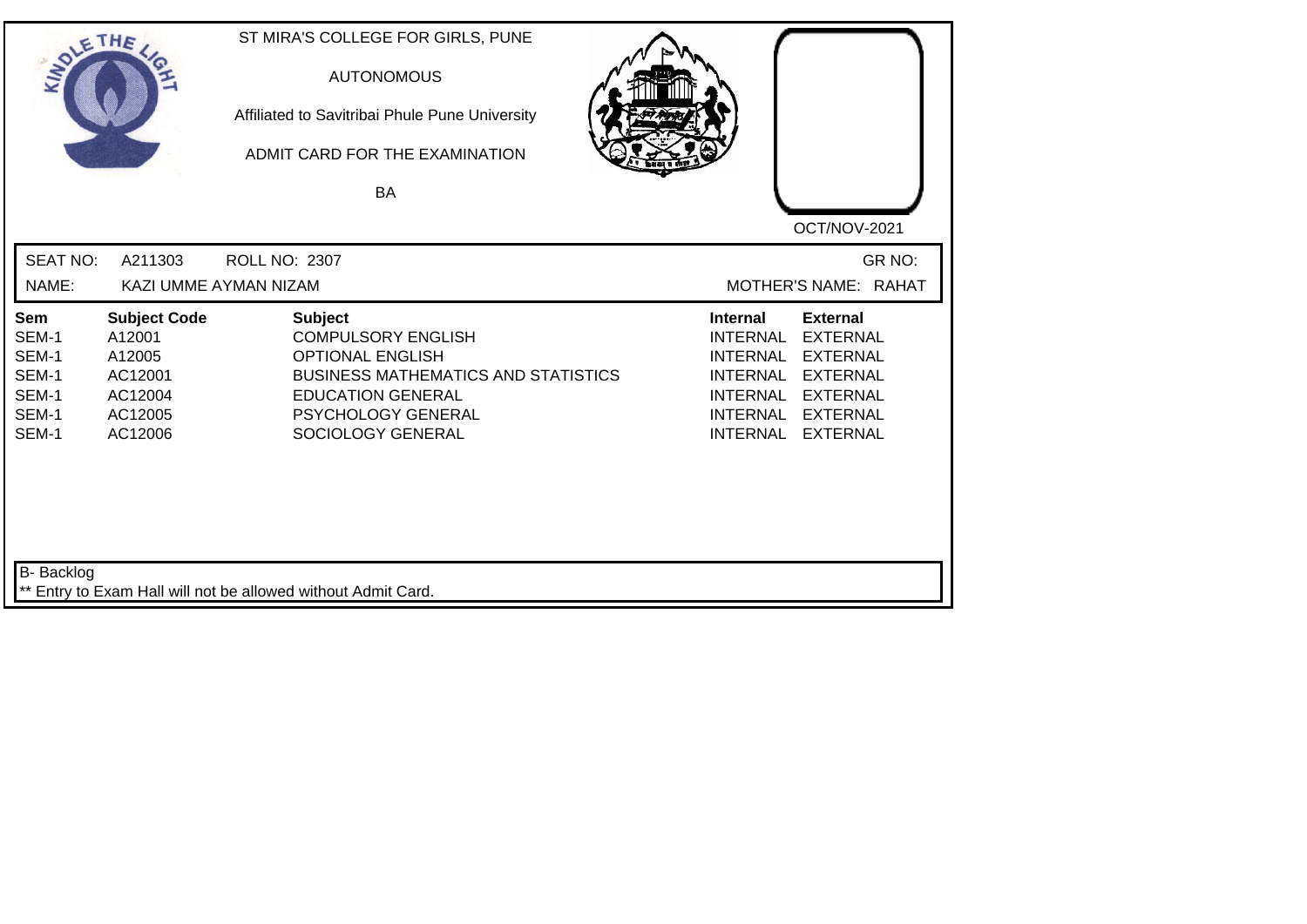| SOLE THE                                                  |                                                                                     | ST MIRA'S COLLEGE FOR GIRLS, PUNE<br><b>AUTONOMOUS</b><br>Affiliated to Savitribai Phule Pune University<br>ADMIT CARD FOR THE EXAMINATION<br><b>BA</b>              |                                                                                                                                                                                                                                                                        |
|-----------------------------------------------------------|-------------------------------------------------------------------------------------|----------------------------------------------------------------------------------------------------------------------------------------------------------------------|------------------------------------------------------------------------------------------------------------------------------------------------------------------------------------------------------------------------------------------------------------------------|
| <b>SEAT NO:</b>                                           | A211268                                                                             | ROLL NO: 2309                                                                                                                                                        | OCT/NOV-2021<br>GR NO:                                                                                                                                                                                                                                                 |
| NAME:                                                     | ANJANA SHARMA                                                                       |                                                                                                                                                                      | <b>MOTHER'S NAME:</b><br><b>SHARDA</b>                                                                                                                                                                                                                                 |
| Sem<br>SEM-1<br>SEM-1<br>SEM-1<br>SEM-1<br>SEM-1<br>SEM-1 | <b>Subject Code</b><br>A12001<br>A12003<br>AC12003<br>AC12004<br>AC12005<br>AC12006 | <b>Subject</b><br><b>COMPULSORY ENGLISH</b><br><b>HINDI GENERAL</b><br><b>HISTORY GENERAL</b><br><b>EDUCATION GENERAL</b><br>PSYCHOLOGY GENERAL<br>SOCIOLOGY GENERAL | <b>External</b><br><b>Internal</b><br><b>EXTERNAL</b><br><b>INTERNAL</b><br><b>INTERNAL</b><br><b>EXTERNAL</b><br><b>EXTERNAL</b><br><b>INTERNAL</b><br><b>EXTERNAL</b><br><b>INTERNAL</b><br><b>INTERNAL</b><br><b>EXTERNAL</b><br><b>INTERNAL</b><br><b>EXTERNAL</b> |
| B- Backlog                                                |                                                                                     | ** Entry to Exam Hall will not be allowed without Admit Card.                                                                                                        |                                                                                                                                                                                                                                                                        |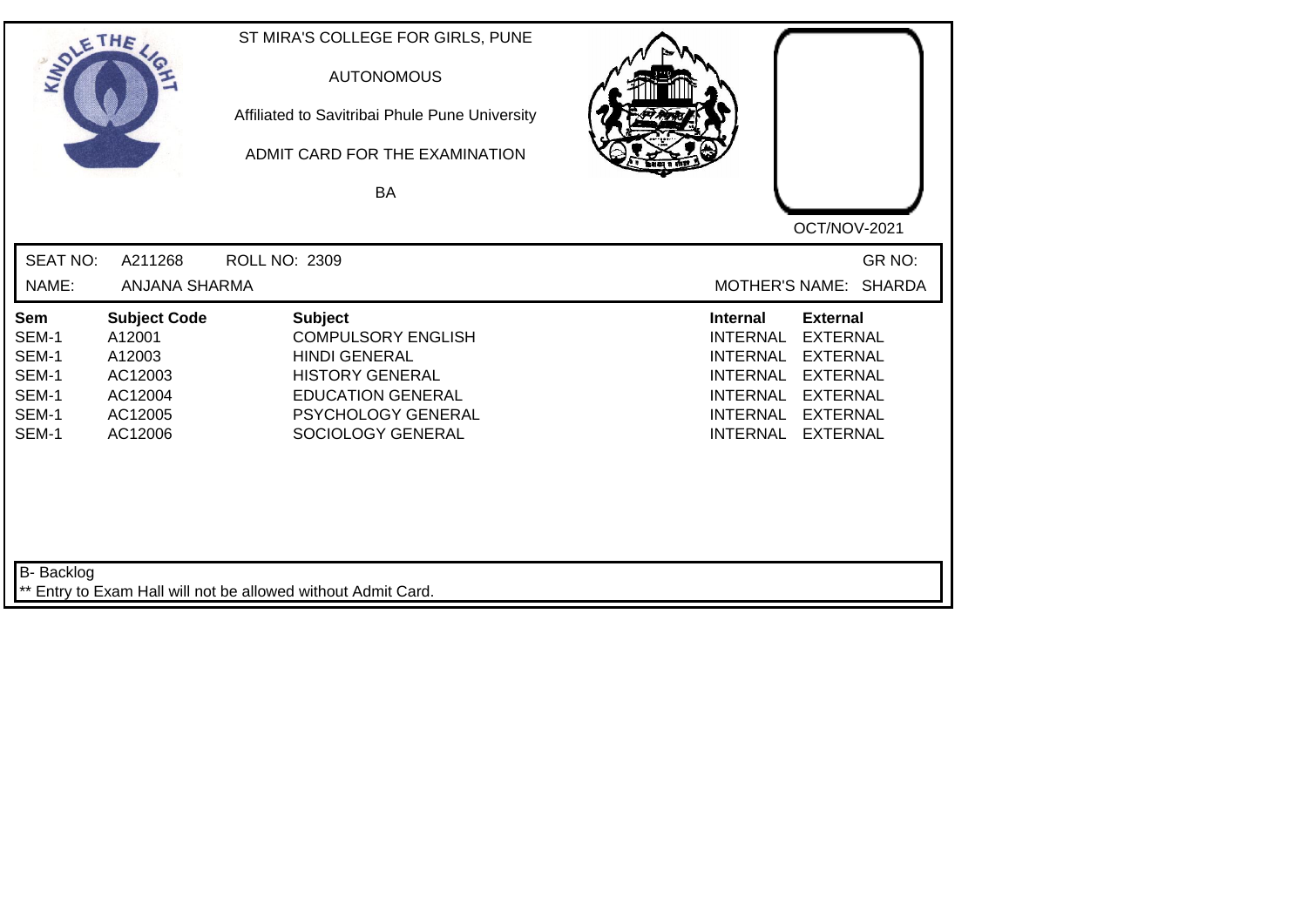| SOLE THE                                                  |                                                                                    | ST MIRA'S COLLEGE FOR GIRLS, PUNE<br><b>AUTONOMOUS</b><br>Affiliated to Savitribai Phule Pune University<br>ADMIT CARD FOR THE EXAMINATION<br>BA                        |                                                                                                                                                                                                                                                                        |
|-----------------------------------------------------------|------------------------------------------------------------------------------------|-------------------------------------------------------------------------------------------------------------------------------------------------------------------------|------------------------------------------------------------------------------------------------------------------------------------------------------------------------------------------------------------------------------------------------------------------------|
|                                                           |                                                                                    |                                                                                                                                                                         | OCT/NOV-2021                                                                                                                                                                                                                                                           |
| <b>SEAT NO:</b>                                           | A211136                                                                            | <b>ROLL NO: 2310</b>                                                                                                                                                    | GR NO:                                                                                                                                                                                                                                                                 |
| NAME:                                                     | <b>LEEZA BENIWAL</b>                                                               |                                                                                                                                                                         | MOTHER'S NAME: PRATIMA                                                                                                                                                                                                                                                 |
| Sem<br>SEM-1<br>SEM-1<br>SEM-1<br>SEM-1<br>SEM-1<br>SEM-1 | <b>Subject Code</b><br>A12001<br>A12005<br>A12007<br>AC12003<br>AC12005<br>AC12006 | <b>Subject</b><br><b>COMPULSORY ENGLISH</b><br><b>OPTIONAL ENGLISH</b><br><b>ECONOMICS GENERAL</b><br><b>HISTORY GENERAL</b><br>PSYCHOLOGY GENERAL<br>SOCIOLOGY GENERAL | <b>External</b><br><b>Internal</b><br><b>INTERNAL</b><br><b>EXTERNAL</b><br><b>INTERNAL</b><br><b>EXTERNAL</b><br><b>INTERNAL</b><br><b>EXTERNAL</b><br><b>INTERNAL</b><br><b>EXTERNAL</b><br><b>INTERNAL</b><br><b>EXTERNAL</b><br><b>INTERNAL</b><br><b>EXTERNAL</b> |
| <b>B-</b> Backlog                                         |                                                                                    | ** Entry to Exam Hall will not be allowed without Admit Card.                                                                                                           |                                                                                                                                                                                                                                                                        |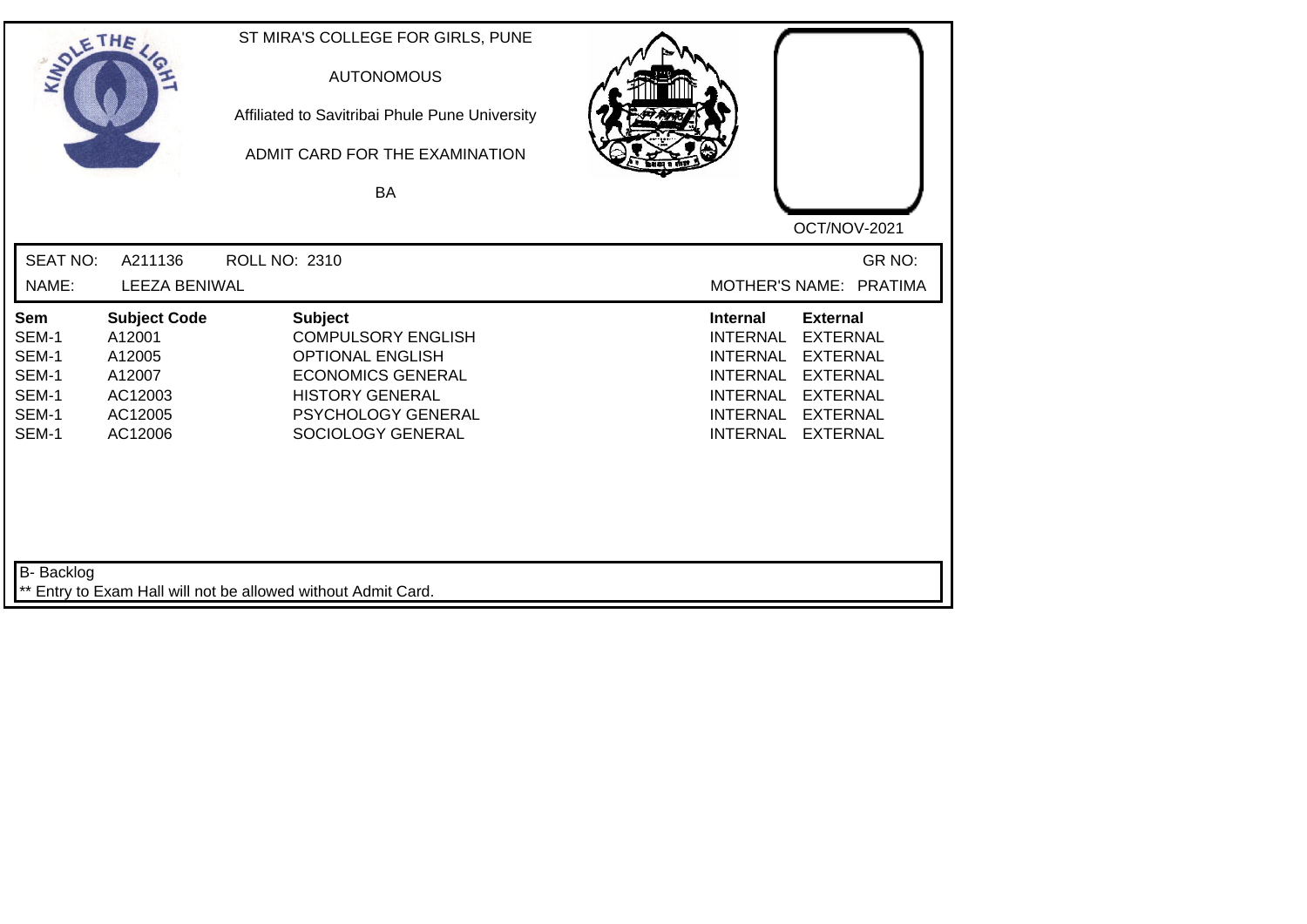| SOLE THE                                                  |                                                                                    | ST MIRA'S COLLEGE FOR GIRLS, PUNE<br><b>AUTONOMOUS</b><br>Affiliated to Savitribai Phule Pune University<br>ADMIT CARD FOR THE EXAMINATION                               |                                                                                                                                                                                                                                                                 |  |
|-----------------------------------------------------------|------------------------------------------------------------------------------------|--------------------------------------------------------------------------------------------------------------------------------------------------------------------------|-----------------------------------------------------------------------------------------------------------------------------------------------------------------------------------------------------------------------------------------------------------------|--|
|                                                           |                                                                                    | <b>BA</b>                                                                                                                                                                | OCT/NOV-2021                                                                                                                                                                                                                                                    |  |
| <b>SEAT NO:</b><br>NAME:                                  | A211161<br><b>SMRITI GUPTA</b>                                                     | ROLL NO: 2311                                                                                                                                                            | GR NO:<br><b>MOTHER'S NAME:</b>                                                                                                                                                                                                                                 |  |
| Sem<br>SEM-1<br>SEM-1<br>SEM-1<br>SEM-1<br>SEM-1<br>SEM-1 | <b>Subject Code</b><br>A12001<br>A12005<br>A12007<br>AC12002<br>AC12005<br>AC12006 | <b>Subject</b><br><b>COMPULSORY ENGLISH</b><br><b>OPTIONAL ENGLISH</b><br><b>ECONOMICS GENERAL</b><br>POLITICS GENERAL<br><b>PSYCHOLOGY GENERAL</b><br>SOCIOLOGY GENERAL | Internal<br><b>External</b><br><b>EXTERNAL</b><br><b>INTERNAL</b><br><b>EXTERNAL</b><br><b>INTERNAL</b><br><b>INTERNAL</b><br><b>EXTERNAL</b><br><b>INTERNAL</b><br><b>EXTERNAL</b><br><b>INTERNAL</b><br><b>EXTERNAL</b><br><b>EXTERNAL</b><br><b>INTERNAL</b> |  |
| <b>B-</b> Backlog                                         |                                                                                    | ** Entry to Exam Hall will not be allowed without Admit Card.                                                                                                            |                                                                                                                                                                                                                                                                 |  |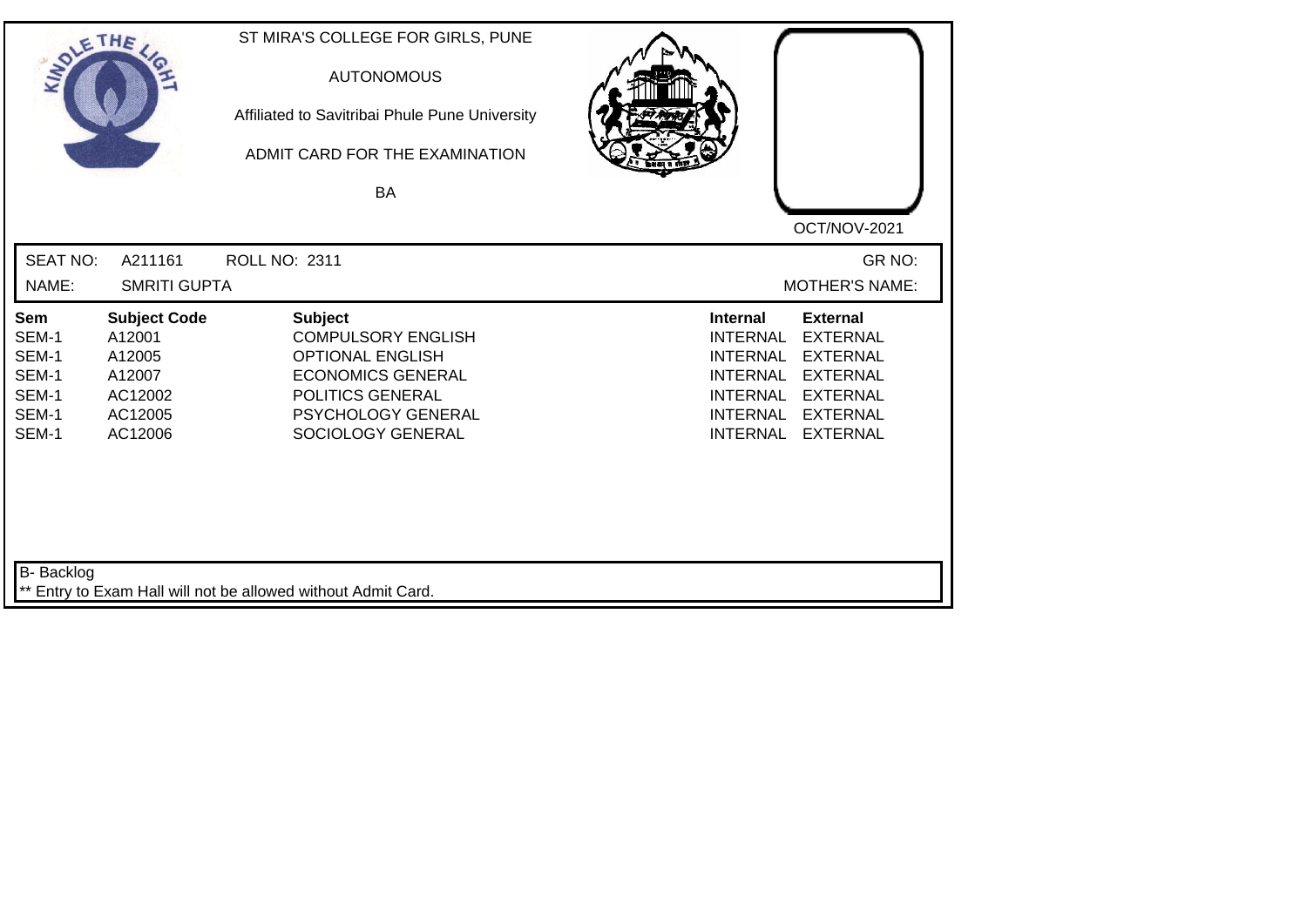| SOLETHE .                                                        |                                                                                    | ST MIRA'S COLLEGE FOR GIRLS, PUNE<br><b>AUTONOMOUS</b><br>Affiliated to Savitribai Phule Pune University<br>ADMIT CARD FOR THE EXAMINATION<br>BA                               | OCT/NOV-2021                                                                                                                                                                                                                                                           |
|------------------------------------------------------------------|------------------------------------------------------------------------------------|--------------------------------------------------------------------------------------------------------------------------------------------------------------------------------|------------------------------------------------------------------------------------------------------------------------------------------------------------------------------------------------------------------------------------------------------------------------|
| <b>SEAT NO:</b><br>NAME:                                         | A211192                                                                            | ROLL NO: 2312<br><b>WAGHOLE LATIKA ASHOK</b>                                                                                                                                   | GR NO:<br>MOTHER'S NAME: SHARDA                                                                                                                                                                                                                                        |
| <b>Sem</b><br>SEM-1<br>SEM-1<br>SEM-1<br>SEM-1<br>SEM-1<br>SEM-1 | <b>Subject Code</b><br>A12001<br>A12005<br>A12007<br>AC12003<br>AC12005<br>AC12006 | <b>Subject</b><br><b>COMPULSORY ENGLISH</b><br><b>OPTIONAL ENGLISH</b><br><b>ECONOMICS GENERAL</b><br><b>HISTORY GENERAL</b><br><b>PSYCHOLOGY GENERAL</b><br>SOCIOLOGY GENERAL | <b>External</b><br><b>Internal</b><br><b>INTERNAL</b><br><b>EXTERNAL</b><br><b>EXTERNAL</b><br><b>INTERNAL</b><br><b>INTERNAL</b><br><b>EXTERNAL</b><br><b>INTERNAL</b><br><b>EXTERNAL</b><br><b>INTERNAL</b><br><b>EXTERNAL</b><br><b>EXTERNAL</b><br><b>INTERNAL</b> |
| B- Backlog                                                       |                                                                                    | ** Entry to Exam Hall will not be allowed without Admit Card.                                                                                                                  |                                                                                                                                                                                                                                                                        |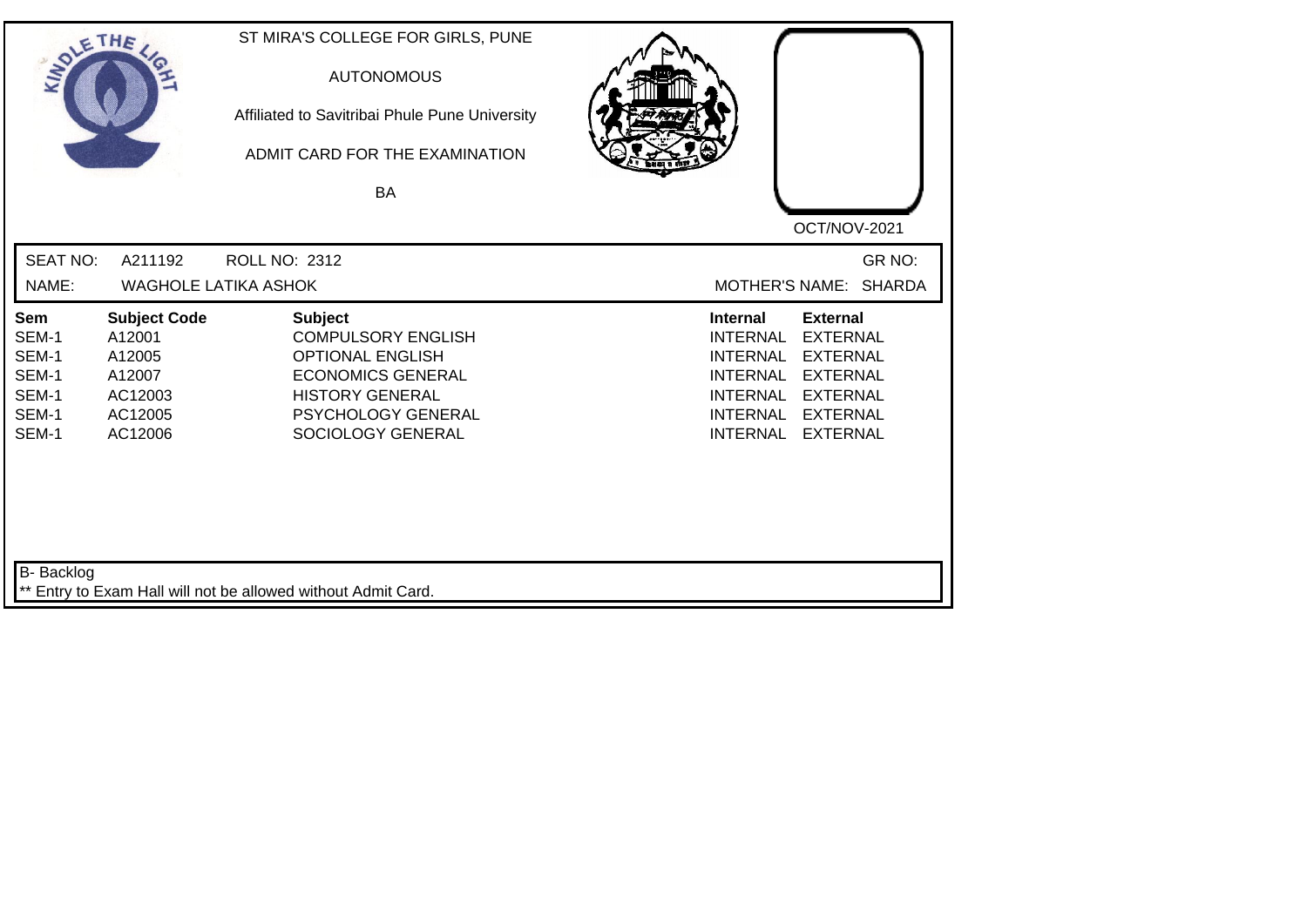| SOLE THE                                                         |                                                                                    | ST MIRA'S COLLEGE FOR GIRLS, PUNE<br><b>AUTONOMOUS</b><br>Affiliated to Savitribai Phule Pune University<br>ADMIT CARD FOR THE EXAMINATION<br>BA                                                 | OCT/NOV-2021                                                                                                                                                                                                                                             |
|------------------------------------------------------------------|------------------------------------------------------------------------------------|--------------------------------------------------------------------------------------------------------------------------------------------------------------------------------------------------|----------------------------------------------------------------------------------------------------------------------------------------------------------------------------------------------------------------------------------------------------------|
| <b>SEAT NO:</b><br>NAME:                                         | A211160                                                                            | <b>ROLL NO: 2313</b><br>ASHLEY GULIKA ASHWI WYCLIFFE                                                                                                                                             | GR NO:<br>MOTHER'S NAME: ARCHANA                                                                                                                                                                                                                         |
| <b>Sem</b><br>SEM-1<br>SEM-1<br>SEM-1<br>SEM-1<br>SEM-1<br>SEM-1 | <b>Subject Code</b><br>A12001<br>A12005<br>A12007<br>AC12001<br>AC12003<br>AC12005 | <b>Subject</b><br><b>COMPULSORY ENGLISH</b><br><b>OPTIONAL ENGLISH</b><br><b>ECONOMICS GENERAL</b><br><b>BUSINESS MATHEMATICS AND STATISTICS</b><br><b>HISTORY GENERAL</b><br>PSYCHOLOGY GENERAL | <b>Internal</b><br><b>External</b><br><b>INTERNAL</b><br><b>EXTERNAL</b><br><b>INTERNAL</b><br><b>EXTERNAL</b><br><b>EXTERNAL</b><br><b>INTERNAL</b><br><b>EXTERNAL</b><br>INTERNAL<br><b>INTERNAL</b><br><b>EXTERNAL</b><br><b>EXTERNAL</b><br>INTERNAL |
| <b>B-</b> Backlog                                                |                                                                                    | ** Entry to Exam Hall will not be allowed without Admit Card.                                                                                                                                    |                                                                                                                                                                                                                                                          |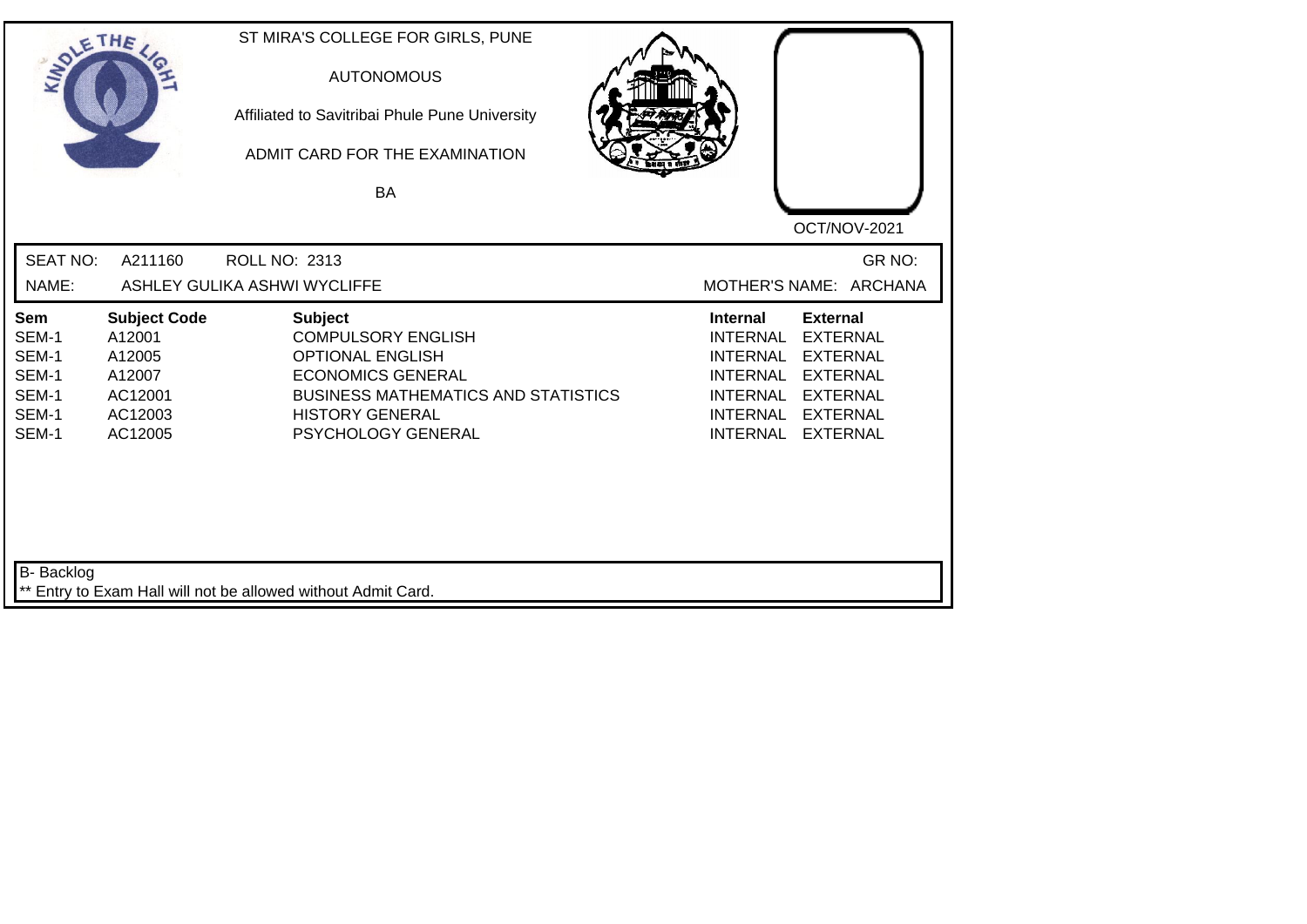| SOLE THE                                                  |                                                                                    | ST MIRA'S COLLEGE FOR GIRLS, PUNE<br><b>AUTONOMOUS</b><br>Affiliated to Savitribai Phule Pune University<br>ADMIT CARD FOR THE EXAMINATION<br><b>BA</b>                 | OCT/NOV-2021                                                                                                                                                                                                                                                           |
|-----------------------------------------------------------|------------------------------------------------------------------------------------|-------------------------------------------------------------------------------------------------------------------------------------------------------------------------|------------------------------------------------------------------------------------------------------------------------------------------------------------------------------------------------------------------------------------------------------------------------|
| <b>SEAT NO:</b><br>NAME:                                  | A211276                                                                            | <b>ROLL NO: 2314</b><br><b>HIMMAT SHRUTI GOVARDHAN</b>                                                                                                                  | GR NO:<br>MOTHER'S NAME: SHAILA                                                                                                                                                                                                                                        |
| Sem<br>SEM-1<br>SEM-1<br>SEM-1<br>SEM-1<br>SEM-1<br>SEM-1 | <b>Subject Code</b><br>A12001<br>A12005<br>A12007<br>AC12002<br>AC12004<br>AC12006 | <b>Subject</b><br><b>COMPULSORY ENGLISH</b><br><b>OPTIONAL ENGLISH</b><br><b>ECONOMICS GENERAL</b><br>POLITICS GENERAL<br><b>EDUCATION GENERAL</b><br>SOCIOLOGY GENERAL | <b>Internal</b><br><b>External</b><br><b>INTERNAL</b><br><b>EXTERNAL</b><br><b>INTERNAL</b><br><b>EXTERNAL</b><br><b>INTERNAL</b><br><b>EXTERNAL</b><br><b>INTERNAL</b><br><b>EXTERNAL</b><br><b>INTERNAL</b><br><b>EXTERNAL</b><br><b>INTERNAL</b><br><b>EXTERNAL</b> |
| <b>B-</b> Backlog                                         |                                                                                    | ** Entry to Exam Hall will not be allowed without Admit Card.                                                                                                           |                                                                                                                                                                                                                                                                        |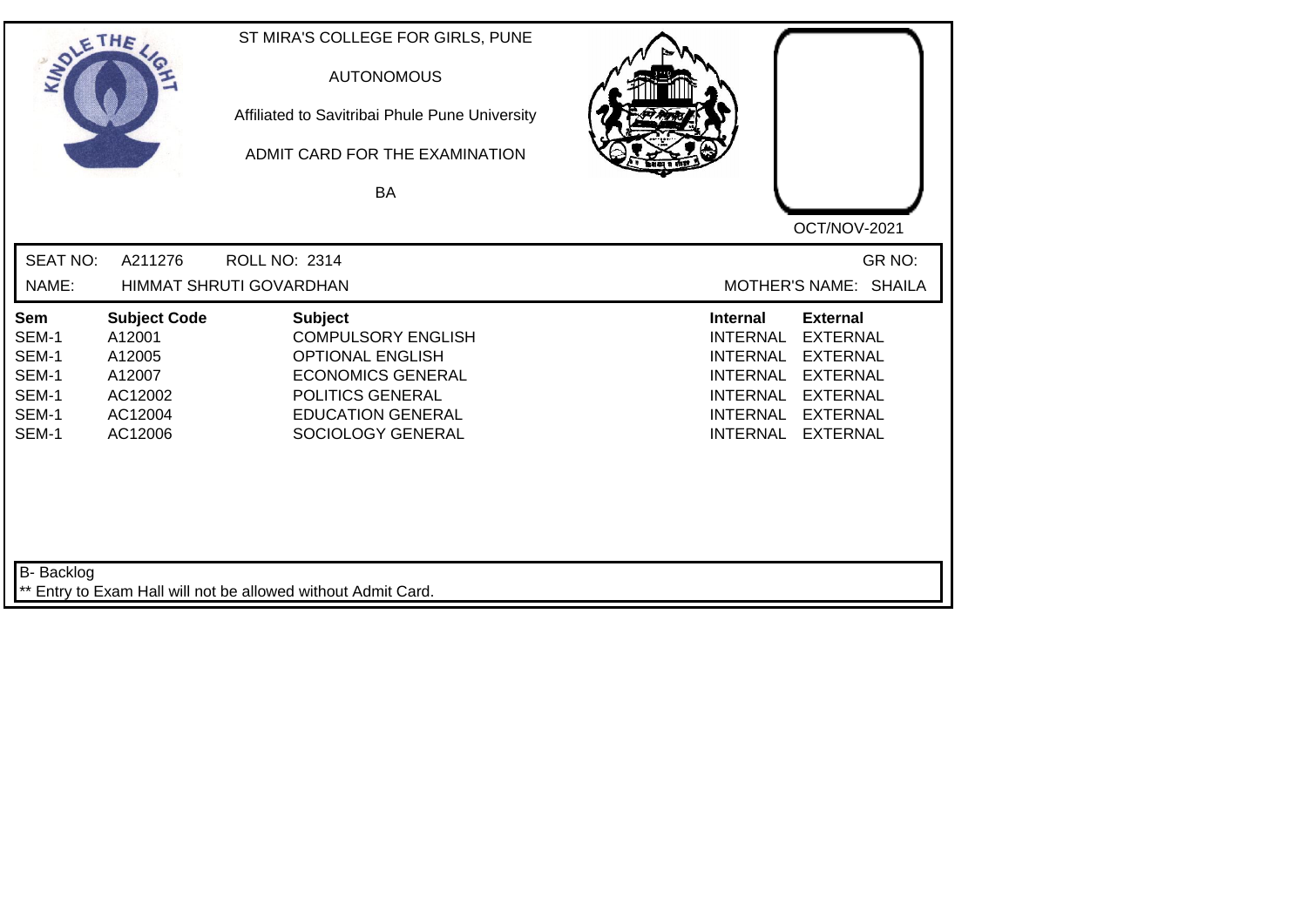| SOLE THE                                                  |                                                                                     | ST MIRA'S COLLEGE FOR GIRLS, PUNE<br><b>AUTONOMOUS</b><br>Affiliated to Savitribai Phule Pune University<br>ADMIT CARD FOR THE EXAMINATION<br><b>BA</b>                                          | OCT/NOV-2021                                                                                                                                                                                                                                                    |
|-----------------------------------------------------------|-------------------------------------------------------------------------------------|--------------------------------------------------------------------------------------------------------------------------------------------------------------------------------------------------|-----------------------------------------------------------------------------------------------------------------------------------------------------------------------------------------------------------------------------------------------------------------|
| <b>SEAT NO:</b><br>NAME:                                  | A211252                                                                             | <b>ROLL NO: 2316</b><br>SANCHETI SAMRUDDHI MAHIPAL                                                                                                                                               | GR NO:<br>MOTHER'S NAME: RANJANA                                                                                                                                                                                                                                |
| Sem<br>SEM-1<br>SEM-1<br>SEM-1<br>SEM-1<br>SEM-1<br>SEM-1 | <b>Subject Code</b><br>A12001<br>A12005<br>AC12001<br>AC12003<br>AC12004<br>AC12005 | <b>Subject</b><br><b>COMPULSORY ENGLISH</b><br><b>OPTIONAL ENGLISH</b><br><b>BUSINESS MATHEMATICS AND STATISTICS</b><br><b>HISTORY GENERAL</b><br><b>EDUCATION GENERAL</b><br>PSYCHOLOGY GENERAL | <b>External</b><br><b>Internal</b><br><b>EXTERNAL</b><br><b>INTERNAL</b><br><b>EXTERNAL</b><br>INTERNAL<br><b>INTERNAL</b><br><b>EXTERNAL</b><br><b>INTERNAL</b><br><b>EXTERNAL</b><br><b>INTERNAL</b><br><b>EXTERNAL</b><br><b>INTERNAL</b><br><b>EXTERNAL</b> |
| <b>B-</b> Backlog                                         |                                                                                     | ** Entry to Exam Hall will not be allowed without Admit Card.                                                                                                                                    |                                                                                                                                                                                                                                                                 |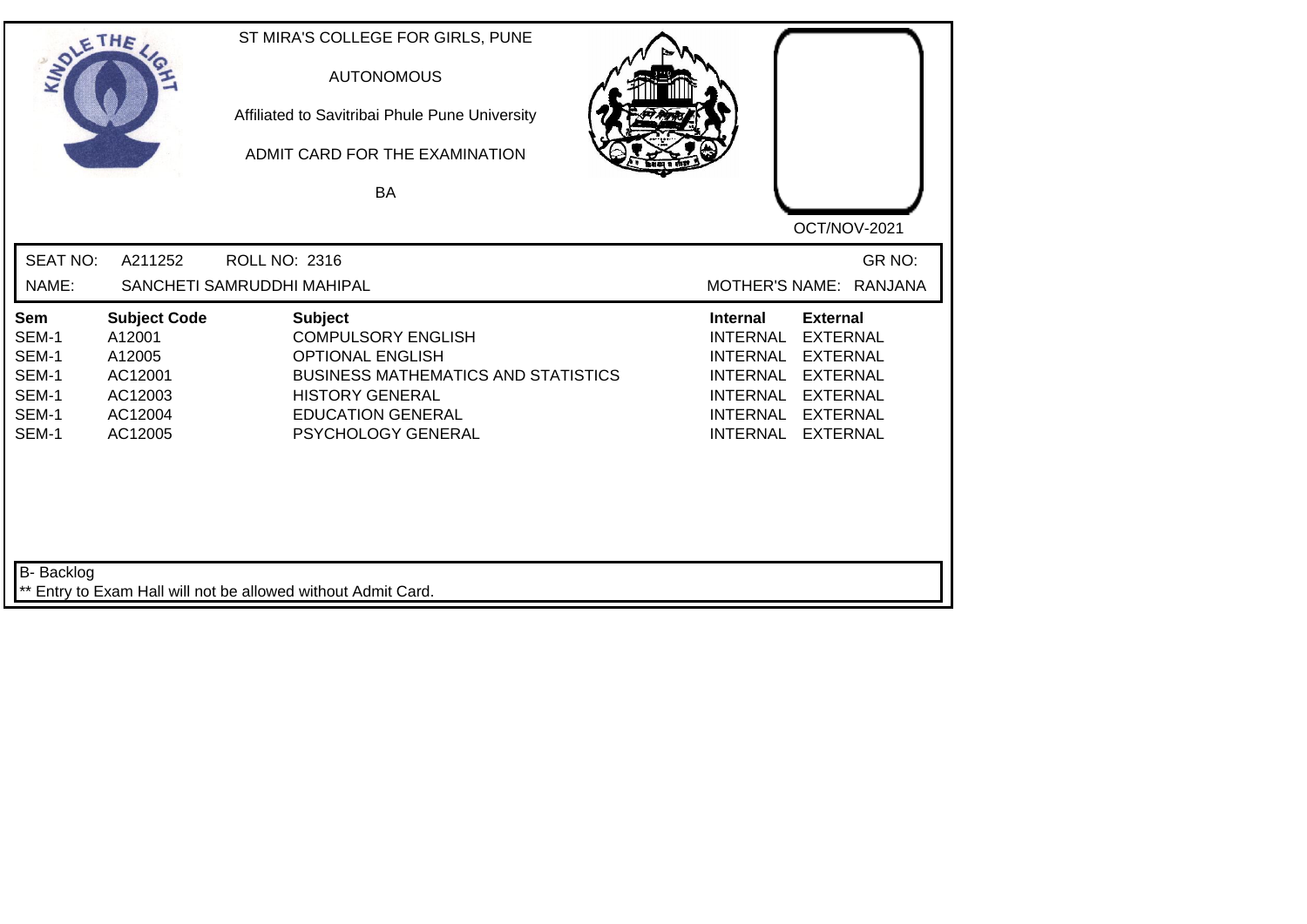| SOLE THE                 |                               | ST MIRA'S COLLEGE FOR GIRLS, PUNE<br><b>AUTONOMOUS</b><br>Affiliated to Savitribai Phule Pune University<br>ADMIT CARD FOR THE EXAMINATION<br><b>BA</b> |                                                                          |
|--------------------------|-------------------------------|---------------------------------------------------------------------------------------------------------------------------------------------------------|--------------------------------------------------------------------------|
| <b>SEAT NO:</b><br>NAME: | A211215<br>KHUSHI MULCHANDANI | <b>ROLL NO: 2317</b>                                                                                                                                    | OCT/NOV-2021<br>GR NO:<br>MOTHER'S NAME: ISHIKA                          |
|                          |                               |                                                                                                                                                         |                                                                          |
| Sem<br>SEM-1             | <b>Subject Code</b><br>A12001 | <b>Subject</b><br><b>COMPULSORY ENGLISH</b>                                                                                                             | <b>External</b><br><b>Internal</b><br><b>INTERNAL</b><br><b>EXTERNAL</b> |
| SEM-1                    | A12005                        | <b>OPTIONAL ENGLISH</b>                                                                                                                                 | <b>INTERNAL</b><br><b>EXTERNAL</b>                                       |
| SEM-1                    | AC12002                       | POLITICS GENERAL                                                                                                                                        | <b>INTERNAL</b><br><b>EXTERNAL</b>                                       |
| SEM-1                    | AC12005                       | PSYCHOLOGY GENERAL                                                                                                                                      | <b>INTERNAL</b><br><b>EXTERNAL</b>                                       |
| SEM-1                    | AC12006                       | SOCIOLOGY GENERAL                                                                                                                                       | <b>INTERNAL</b><br><b>EXTERNAL</b>                                       |
| SEM-1                    | AC12009                       | <b>BUSINESS ENTREPRENEURSHIP</b>                                                                                                                        | <b>INTERNAL</b><br><b>EXTERNAL</b>                                       |
|                          |                               |                                                                                                                                                         |                                                                          |
| <b>B-</b> Backlog        |                               | ** Entry to Exam Hall will not be allowed without Admit Card.                                                                                           |                                                                          |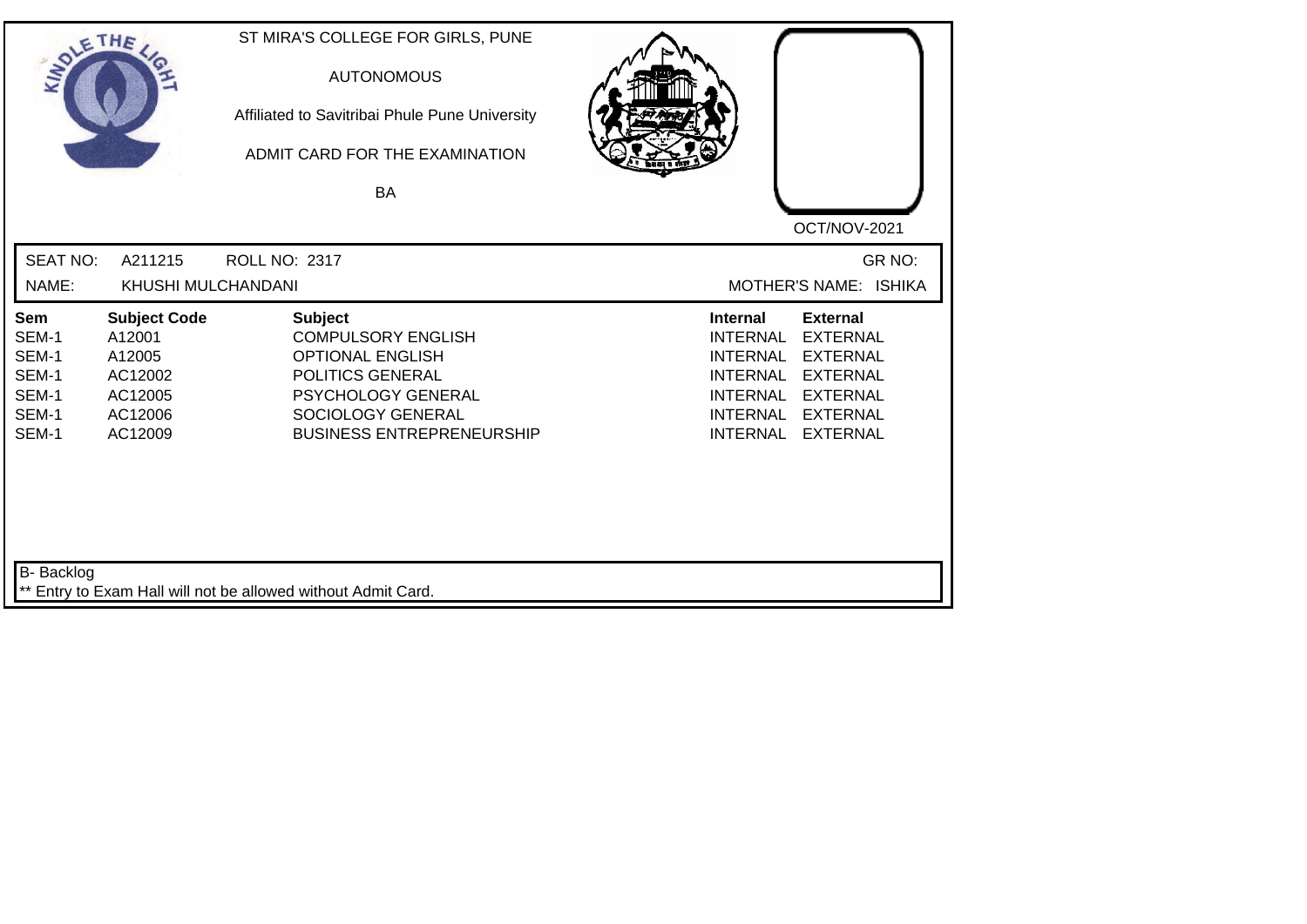| SOLETHE ,                                                        |                                                                                     | ST MIRA'S COLLEGE FOR GIRLS, PUNE<br><b>AUTONOMOUS</b><br>Affiliated to Savitribai Phule Pune University<br>ADMIT CARD FOR THE EXAMINATION<br><b>BA</b>              |                                                                                                                                                                                                                                                                        |
|------------------------------------------------------------------|-------------------------------------------------------------------------------------|----------------------------------------------------------------------------------------------------------------------------------------------------------------------|------------------------------------------------------------------------------------------------------------------------------------------------------------------------------------------------------------------------------------------------------------------------|
| <b>SEAT NO:</b>                                                  | A211231                                                                             | <b>ROLL NO: 2319</b>                                                                                                                                                 | OCT/NOV-2021<br>GR NO:                                                                                                                                                                                                                                                 |
| NAME:                                                            | ROHERA PRISHA ROHIT                                                                 |                                                                                                                                                                      | MOTHER'S NAME: BHUMIKA                                                                                                                                                                                                                                                 |
| <b>Sem</b><br>SEM-1<br>SEM-1<br>SEM-1<br>SEM-1<br>SEM-1<br>SEM-1 | <b>Subject Code</b><br>A12001<br>A12003<br>AC12003<br>AC12004<br>AC12005<br>AC12006 | <b>Subject</b><br><b>COMPULSORY ENGLISH</b><br><b>HINDI GENERAL</b><br><b>HISTORY GENERAL</b><br><b>EDUCATION GENERAL</b><br>PSYCHOLOGY GENERAL<br>SOCIOLOGY GENERAL | <b>External</b><br><b>Internal</b><br><b>INTERNAL</b><br><b>EXTERNAL</b><br><b>INTERNAL</b><br><b>EXTERNAL</b><br><b>INTERNAL</b><br><b>EXTERNAL</b><br><b>INTERNAL</b><br><b>EXTERNAL</b><br><b>EXTERNAL</b><br><b>INTERNAL</b><br><b>INTERNAL</b><br><b>EXTERNAL</b> |
| <b>B-</b> Backlog                                                |                                                                                     | ** Entry to Exam Hall will not be allowed without Admit Card.                                                                                                        |                                                                                                                                                                                                                                                                        |